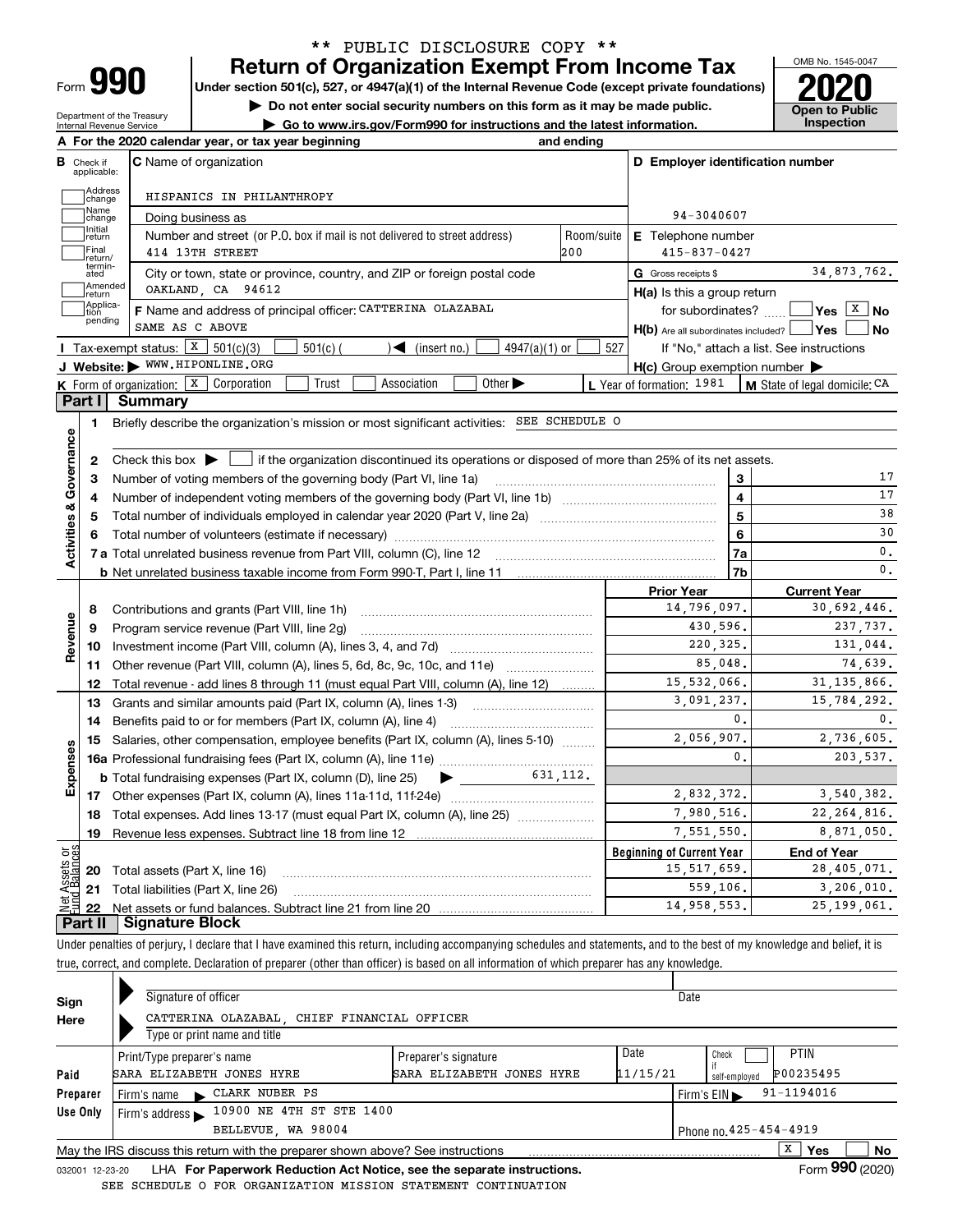|              | 94-3040607<br>HISPANICS IN PHILANTHROPY<br>Page 2<br>Form 990 (2020)                                                                                                                                                                                                                                                                                                                                                                                                                                                                                                                                                                                                                                                                                                                                                                                                                                                                                                                                                                                                                                                                                                                                                                                                                                                                    |
|--------------|-----------------------------------------------------------------------------------------------------------------------------------------------------------------------------------------------------------------------------------------------------------------------------------------------------------------------------------------------------------------------------------------------------------------------------------------------------------------------------------------------------------------------------------------------------------------------------------------------------------------------------------------------------------------------------------------------------------------------------------------------------------------------------------------------------------------------------------------------------------------------------------------------------------------------------------------------------------------------------------------------------------------------------------------------------------------------------------------------------------------------------------------------------------------------------------------------------------------------------------------------------------------------------------------------------------------------------------------|
|              | <b>Part III   Statement of Program Service Accomplishments</b>                                                                                                                                                                                                                                                                                                                                                                                                                                                                                                                                                                                                                                                                                                                                                                                                                                                                                                                                                                                                                                                                                                                                                                                                                                                                          |
|              | X                                                                                                                                                                                                                                                                                                                                                                                                                                                                                                                                                                                                                                                                                                                                                                                                                                                                                                                                                                                                                                                                                                                                                                                                                                                                                                                                       |
| 1            | Briefly describe the organization's mission:<br>SEE SCHEDULE O                                                                                                                                                                                                                                                                                                                                                                                                                                                                                                                                                                                                                                                                                                                                                                                                                                                                                                                                                                                                                                                                                                                                                                                                                                                                          |
|              |                                                                                                                                                                                                                                                                                                                                                                                                                                                                                                                                                                                                                                                                                                                                                                                                                                                                                                                                                                                                                                                                                                                                                                                                                                                                                                                                         |
| $\mathbf{2}$ | Did the organization undertake any significant program services during the year which were not listed on the<br>$\sqrt{}$ Yes $\sqrt{}$ x $\sqrt{}$ No                                                                                                                                                                                                                                                                                                                                                                                                                                                                                                                                                                                                                                                                                                                                                                                                                                                                                                                                                                                                                                                                                                                                                                                  |
|              | If "Yes," describe these new services on Schedule O.                                                                                                                                                                                                                                                                                                                                                                                                                                                                                                                                                                                                                                                                                                                                                                                                                                                                                                                                                                                                                                                                                                                                                                                                                                                                                    |
| 3            | $Yes \vert X \vert$ No<br>If "Yes," describe these changes on Schedule O.                                                                                                                                                                                                                                                                                                                                                                                                                                                                                                                                                                                                                                                                                                                                                                                                                                                                                                                                                                                                                                                                                                                                                                                                                                                               |
| 4            | Describe the organization's program service accomplishments for each of its three largest program services, as measured by expenses.                                                                                                                                                                                                                                                                                                                                                                                                                                                                                                                                                                                                                                                                                                                                                                                                                                                                                                                                                                                                                                                                                                                                                                                                    |
|              | Section 501(c)(3) and 501(c)(4) organizations are required to report the amount of grants and allocations to others, the total expenses, and<br>revenue, if any, for each program service reported.                                                                                                                                                                                                                                                                                                                                                                                                                                                                                                                                                                                                                                                                                                                                                                                                                                                                                                                                                                                                                                                                                                                                     |
| 4a           | $(\text{Code:})$ $(\text{Expenses $})$ $(\text{Expenses $})$ $(7,679,144, \text{ including grants of $})$                                                                                                                                                                                                                                                                                                                                                                                                                                                                                                                                                                                                                                                                                                                                                                                                                                                                                                                                                                                                                                                                                                                                                                                                                               |
|              | THE ORGANIZATION'S EMERGENCY RESPONSE PROGRAM, INCLUDED PANDEMIC RELIEF                                                                                                                                                                                                                                                                                                                                                                                                                                                                                                                                                                                                                                                                                                                                                                                                                                                                                                                                                                                                                                                                                                                                                                                                                                                                 |
|              | EFFORTS TO PROVIDE EMERGENCY GRANTMAKING TO NON-PROFITS PROVIDING                                                                                                                                                                                                                                                                                                                                                                                                                                                                                                                                                                                                                                                                                                                                                                                                                                                                                                                                                                                                                                                                                                                                                                                                                                                                       |
|              | DIRECT CASH AID, LEGAL SERVICES, AND SUPPORT TO FARMWORKERS AND                                                                                                                                                                                                                                                                                                                                                                                                                                                                                                                                                                                                                                                                                                                                                                                                                                                                                                                                                                                                                                                                                                                                                                                                                                                                         |
|              | ESSENTIAL WORKERS. THE PROGRAM WAS ABLE TO DISTRIBUTE OVER 400,000                                                                                                                                                                                                                                                                                                                                                                                                                                                                                                                                                                                                                                                                                                                                                                                                                                                                                                                                                                                                                                                                                                                                                                                                                                                                      |
|              | MASKS AND PPE SUPPLIES, AND SUPPORTED ESSENTIAL WORKERS IN THE OVER 35                                                                                                                                                                                                                                                                                                                                                                                                                                                                                                                                                                                                                                                                                                                                                                                                                                                                                                                                                                                                                                                                                                                                                                                                                                                                  |
|              | US STATES, AS WELL AS D.C. AND PUERTO RICO. HIP ALSO LAUNCHED THE                                                                                                                                                                                                                                                                                                                                                                                                                                                                                                                                                                                                                                                                                                                                                                                                                                                                                                                                                                                                                                                                                                                                                                                                                                                                       |
|              | COVID-19 IMPACT DISPARITY PROJECT TO CREATE AN INTERACTIVE DATA MAPPING                                                                                                                                                                                                                                                                                                                                                                                                                                                                                                                                                                                                                                                                                                                                                                                                                                                                                                                                                                                                                                                                                                                                                                                                                                                                 |
|              | PROJECT AND COLLECTION OF STORIES DOCUMENTING THE DISPARATE IMPACT OF                                                                                                                                                                                                                                                                                                                                                                                                                                                                                                                                                                                                                                                                                                                                                                                                                                                                                                                                                                                                                                                                                                                                                                                                                                                                   |
|              | COVID-19 ON OUR LATINX AND LATIN AMERICAN COMMUNITIES.                                                                                                                                                                                                                                                                                                                                                                                                                                                                                                                                                                                                                                                                                                                                                                                                                                                                                                                                                                                                                                                                                                                                                                                                                                                                                  |
| 4с           | THE GENDER EQUITY PROGRAM PROVIDED CONTINUED GRANTMAKING ACTIVITIES.<br>AND ALSO EXPANDED WORK TO ADDRESS THE COVID-19 PANDEMIC AND QUARANTINE<br>MEASURES WHICH INCREASED INEQUALITIES AND GENDER VIOLENCE.<br>THE PROGRAM<br>DISTRIBUTED AN ADDITIONAL \$300,000 IN EMERGENCY FUNDING TO PROVIDE<br>ADDITIONAL FINANCIAL CAPACITY TO 31 ORGANIZATIONS IN MEXICO. AS PART<br>OF INTERNATIONAL DAY FOR THE ELIMINATION OF VIOLENCE AGAINST WOMEN AND<br>IN COLLABORATION WITH RACISCMOMX, THE PROGRAM CREATED A CAMPAIGN<br>HIGHLIGHTING RACISM AS A FORM OF VIOLENCE AGAINST WOMEN. THE PROGRAM<br>ALSO LED 5 LONG-TERM CAPACITY BUILDING WORKSHOPS AND PRODUCED 6 VIDEOS<br>AND 2 WEBINARS WHICH SERVED AS TESTIMONIES OF WOMEN VICTIMS OF RACISM<br>AND GENDER VIOLENCE PARTICULARLY FOR WOMEN DOMESTIC WORKERS, SURVIVORS<br>OF FAMILY WORKERS, SEX WORKERS, AND INDIGENOUS WOMEN.<br>THE POWERUP FUND PROGRAM WAS ABLE TO PROVIDE \$2,500,000 GRANTS TO 500<br>LATINX SMALL BUSINESS OWNERS AND STARTUP FOUNDERS, AND PROVIDED<br>\$390,000 IN COACHING MENTORSHIP AND CAPACITY BUILDING. THE PROGRAM<br>CONNECTED WITH TECH ENTREPRENEURS TO ASSIST IN EARTHQUAKE AND HURRICANE<br>RECOVERY EFFORTS IN PUERTO RICO WITH MESH WIFI AND SOLAR LIGHT KITS.<br>THE PROGRAM ALSO LAUNCHED PLACE-BASED PILOT PROGRAMS TO SUPPORT LATINX |
|              | SMALL BUSINESSES IMPACTED BY COVID-19.                                                                                                                                                                                                                                                                                                                                                                                                                                                                                                                                                                                                                                                                                                                                                                                                                                                                                                                                                                                                                                                                                                                                                                                                                                                                                                  |
|              |                                                                                                                                                                                                                                                                                                                                                                                                                                                                                                                                                                                                                                                                                                                                                                                                                                                                                                                                                                                                                                                                                                                                                                                                                                                                                                                                         |
|              |                                                                                                                                                                                                                                                                                                                                                                                                                                                                                                                                                                                                                                                                                                                                                                                                                                                                                                                                                                                                                                                                                                                                                                                                                                                                                                                                         |
|              | 4d Other program services (Describe on Schedule O.)<br>5, 124, 681. including grants of \$3, 930, 895.) (Revenue \$262, 482.)<br>(Expenses \$                                                                                                                                                                                                                                                                                                                                                                                                                                                                                                                                                                                                                                                                                                                                                                                                                                                                                                                                                                                                                                                                                                                                                                                           |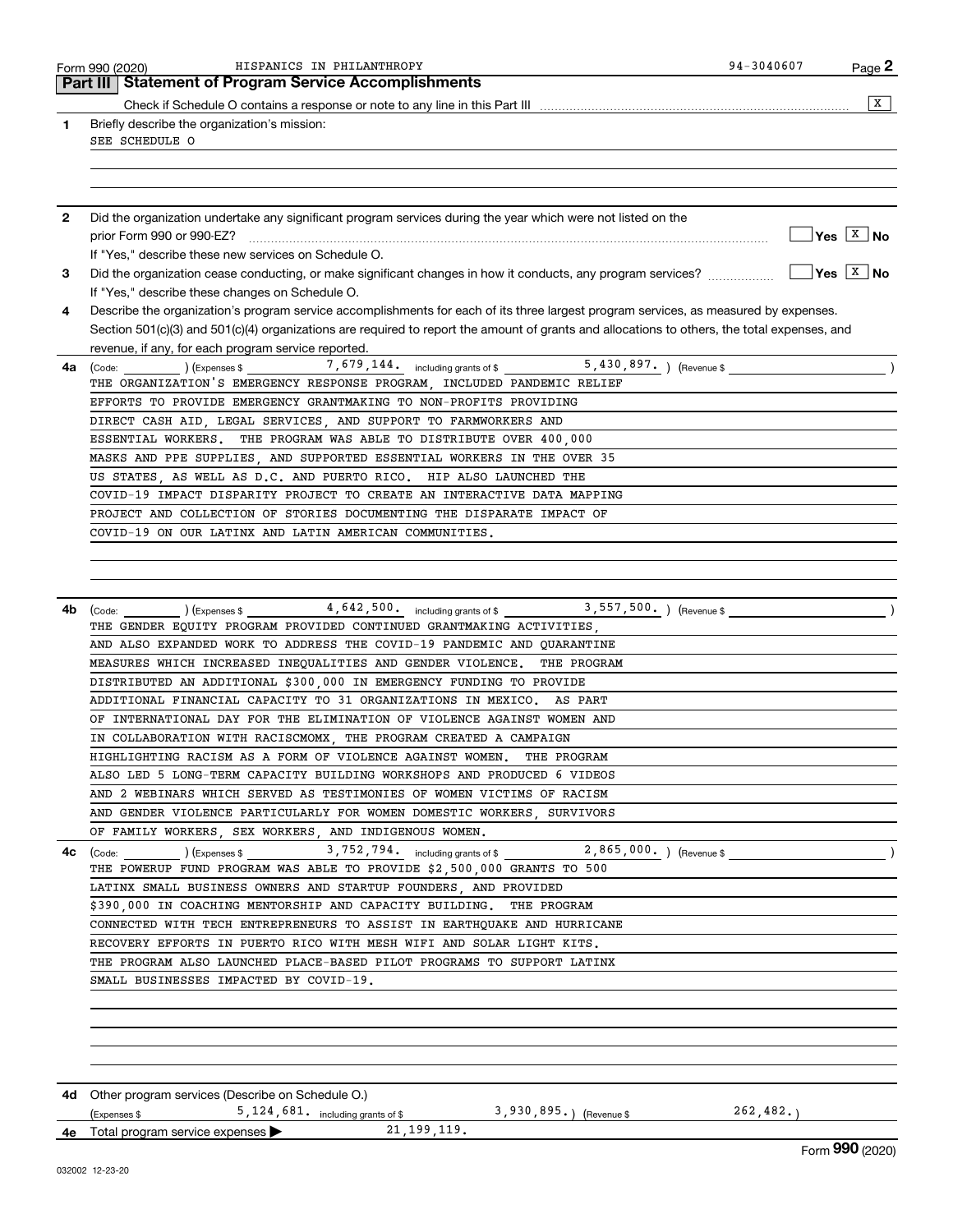|  | Form 990 (2020) |
|--|-----------------|

Form 990 (2020) HISPANICS IN PHILANTHROPY 94-3040607 Page Form 990 (2020) HISPANICS\_IN\_PHILANTHROPY 94-3040607 <sub>Page</sub> 3<br>Part IV | Checklist of Required Schedules

|     |                                                                                                                                                                                                                                |                 | Yes      | No |
|-----|--------------------------------------------------------------------------------------------------------------------------------------------------------------------------------------------------------------------------------|-----------------|----------|----|
| 1   | Is the organization described in section $501(c)(3)$ or $4947(a)(1)$ (other than a private foundation)?                                                                                                                        |                 |          |    |
|     | If "Yes," complete Schedule A measure and a control of the state of the state of the state of the state of the state of the state of the state of the state of the state of the state of the state of the state of the state o | 1               | х        |    |
| 2   |                                                                                                                                                                                                                                | $\mathbf{2}$    | х        |    |
| 3   | Did the organization engage in direct or indirect political campaign activities on behalf of or in opposition to candidates for                                                                                                |                 |          |    |
|     |                                                                                                                                                                                                                                | 3               |          | х  |
| 4   | Section 501(c)(3) organizations. Did the organization engage in lobbying activities, or have a section 501(h) election in effect                                                                                               |                 |          |    |
|     |                                                                                                                                                                                                                                | 4               |          | х  |
| 5   | Is the organization a section 501(c)(4), 501(c)(5), or 501(c)(6) organization that receives membership dues, assessments, or                                                                                                   |                 |          |    |
|     |                                                                                                                                                                                                                                | 5               |          | х  |
| 6   | Did the organization maintain any donor advised funds or any similar funds or accounts for which donors have the right to                                                                                                      |                 |          |    |
|     | provide advice on the distribution or investment of amounts in such funds or accounts? If "Yes," complete Schedule D, Part I                                                                                                   | 6               |          | х  |
| 7   | Did the organization receive or hold a conservation easement, including easements to preserve open space,                                                                                                                      |                 |          |    |
|     |                                                                                                                                                                                                                                | $\overline{7}$  |          | X  |
| 8   | Did the organization maintain collections of works of art, historical treasures, or other similar assets? If "Yes," complete                                                                                                   |                 |          |    |
|     |                                                                                                                                                                                                                                | 8               |          | х  |
| 9   | Did the organization report an amount in Part X, line 21, for escrow or custodial account liability, serve as a custodian for                                                                                                  |                 |          |    |
|     | amounts not listed in Part X; or provide credit counseling, debt management, credit repair, or debt negotiation services?                                                                                                      |                 |          |    |
|     |                                                                                                                                                                                                                                | 9               | х        |    |
| 10  | Did the organization, directly or through a related organization, hold assets in donor-restricted endowments                                                                                                                   |                 |          |    |
|     |                                                                                                                                                                                                                                | 10              |          | х  |
|     | If the organization's answer to any of the following questions is "Yes," then complete Schedule D, Parts VI, VII, VIII, IX, or X                                                                                               |                 |          |    |
| 11  |                                                                                                                                                                                                                                |                 |          |    |
|     | as applicable.<br>Did the organization report an amount for land, buildings, and equipment in Part X, line 10? If "Yes," complete Schedule D.                                                                                  |                 |          |    |
|     |                                                                                                                                                                                                                                |                 | х        |    |
|     |                                                                                                                                                                                                                                | 11a             |          |    |
| b   | Did the organization report an amount for investments - other securities in Part X, line 12, that is 5% or more of its total                                                                                                   |                 |          | х  |
|     |                                                                                                                                                                                                                                | 11b             |          |    |
|     | c Did the organization report an amount for investments - program related in Part X, line 13, that is 5% or more of its total                                                                                                  |                 |          | х  |
|     |                                                                                                                                                                                                                                | 11c             |          |    |
|     | d Did the organization report an amount for other assets in Part X, line 15, that is 5% or more of its total assets reported in                                                                                                |                 |          | X  |
|     |                                                                                                                                                                                                                                | 11d             |          | X  |
|     | e Did the organization report an amount for other liabilities in Part X, line 25? If "Yes," complete Schedule D, Part X                                                                                                        | 11e             |          |    |
| f   | Did the organization's separate or consolidated financial statements for the tax year include a footnote that addresses                                                                                                        |                 |          |    |
|     | the organization's liability for uncertain tax positions under FIN 48 (ASC 740)? If "Yes," complete Schedule D, Part X                                                                                                         | 11f             |          | х  |
|     | 12a Did the organization obtain separate, independent audited financial statements for the tax year? If "Yes," complete                                                                                                        |                 |          |    |
|     |                                                                                                                                                                                                                                | 12a             |          | х  |
|     | <b>b</b> Was the organization included in consolidated, independent audited financial statements for the tax year?                                                                                                             |                 |          |    |
|     | If "Yes," and if the organization answered "No" to line 12a, then completing Schedule D, Parts XI and XII is optional                                                                                                          | 12 <sub>b</sub> | х        |    |
| 13  | Is the organization a school described in section 170(b)(1)(A)(ii)? If "Yes," complete Schedule E                                                                                                                              | 13              |          | x  |
| 14a | Did the organization maintain an office, employees, or agents outside of the United States?                                                                                                                                    | 14a             |          | X  |
| b   | Did the organization have aggregate revenues or expenses of more than \$10,000 from grantmaking, fundraising, business,                                                                                                        |                 |          |    |
|     | investment, and program service activities outside the United States, or aggregate foreign investments valued at \$100,000                                                                                                     |                 |          |    |
|     |                                                                                                                                                                                                                                | 14b             | x        |    |
| 15  | Did the organization report on Part IX, column (A), line 3, more than \$5,000 of grants or other assistance to or for any                                                                                                      |                 |          |    |
|     |                                                                                                                                                                                                                                | 15              | x        |    |
| 16  | Did the organization report on Part IX, column (A), line 3, more than \$5,000 of aggregate grants or other assistance to                                                                                                       |                 |          |    |
|     |                                                                                                                                                                                                                                | 16              |          | x  |
| 17  | Did the organization report a total of more than \$15,000 of expenses for professional fundraising services on Part IX,                                                                                                        |                 |          |    |
|     |                                                                                                                                                                                                                                | 17              | x        |    |
| 18  | Did the organization report more than \$15,000 total of fundraising event gross income and contributions on Part VIII, lines                                                                                                   |                 |          |    |
|     |                                                                                                                                                                                                                                | 18              |          | x  |
| 19  | Did the organization report more than \$15,000 of gross income from gaming activities on Part VIII, line 9a? If "Yes."                                                                                                         |                 |          |    |
|     |                                                                                                                                                                                                                                | 19              |          | x  |
| 20a |                                                                                                                                                                                                                                | 20a             |          | X  |
| b   | If "Yes" to line 20a, did the organization attach a copy of its audited financial statements to this return?                                                                                                                   | 20 <sub>b</sub> |          |    |
| 21  | Did the organization report more than \$5,000 of grants or other assistance to any domestic organization or                                                                                                                    |                 |          |    |
|     |                                                                                                                                                                                                                                | 21              | х<br>റററ |    |

Form (2020) **990**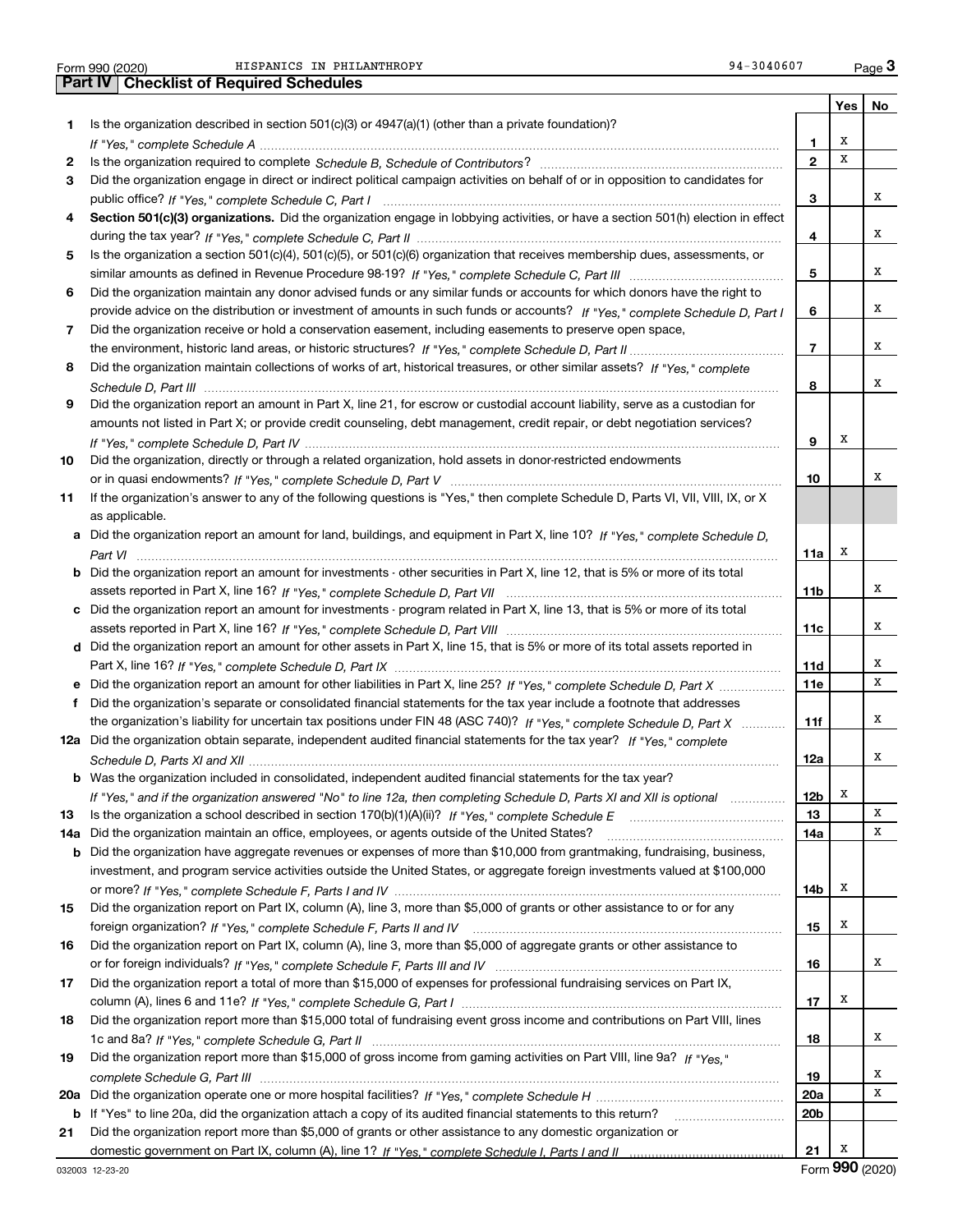|               | 94-3040607<br>HISPANICS IN PHILANTHROPY<br>Form 990 (2020)                                                                   |     |     | Page 4 |
|---------------|------------------------------------------------------------------------------------------------------------------------------|-----|-----|--------|
|               | Part IV   Checklist of Required Schedules (continued)                                                                        |     |     |        |
|               |                                                                                                                              |     | Yes | No     |
| 22            | Did the organization report more than \$5,000 of grants or other assistance to or for domestic individuals on                |     |     |        |
|               |                                                                                                                              | 22  |     | х      |
| 23            | Did the organization answer "Yes" to Part VII, Section A, line 3, 4, or 5 about compensation of the organization's current   |     |     |        |
|               | and former officers, directors, trustees, key employees, and highest compensated employees? If "Yes," complete               |     |     |        |
|               |                                                                                                                              | 23  | х   |        |
|               | 24a Did the organization have a tax-exempt bond issue with an outstanding principal amount of more than \$100,000 as of the  |     |     |        |
|               | last day of the year, that was issued after December 31, 2002? If "Yes," answer lines 24b through 24d and complete           |     |     |        |
|               |                                                                                                                              | 24a |     | х      |
|               | <b>b</b> Did the organization invest any proceeds of tax-exempt bonds beyond a temporary period exception?                   | 24b |     |        |
|               | c Did the organization maintain an escrow account other than a refunding escrow at any time during the year to defease       |     |     |        |
|               |                                                                                                                              | 24c |     |        |
|               |                                                                                                                              | 24d |     |        |
|               | 25a Section 501(c)(3), 501(c)(4), and 501(c)(29) organizations. Did the organization engage in an excess benefit             |     |     |        |
|               |                                                                                                                              | 25a |     | х      |
|               | b Is the organization aware that it engaged in an excess benefit transaction with a disqualified person in a prior year, and |     |     |        |
|               | that the transaction has not been reported on any of the organization's prior Forms 990 or 990-EZ? If "Yes," complete        |     |     |        |
|               | Schedule L. Part I                                                                                                           | 25b |     | х      |
| 26            | Did the organization report any amount on Part X, line 5 or 22, for receivables from or payables to any current              |     |     |        |
|               | or former officer, director, trustee, key employee, creator or founder, substantial contributor, or 35%                      |     |     |        |
|               |                                                                                                                              | 26  |     | х      |
| 27            | Did the organization provide a grant or other assistance to any current or former officer, director, trustee, key employee,  |     |     |        |
|               | creator or founder, substantial contributor or employee thereof, a grant selection committee member, or to a 35% controlled  |     |     |        |
|               | entity (including an employee thereof) or family member of any of these persons? If "Yes," complete Schedule L, Part III     | 27  |     | х      |
| 28            | Was the organization a party to a business transaction with one of the following parties (see Schedule L, Part IV            |     |     |        |
|               | instructions, for applicable filing thresholds, conditions, and exceptions):                                                 |     |     |        |
|               | a A current or former officer, director, trustee, key employee, creator or founder, or substantial contributor? If           |     |     |        |
|               |                                                                                                                              | 28a |     | х      |
|               |                                                                                                                              | 28b |     | X      |
|               | c A 35% controlled entity of one or more individuals and/or organizations described in lines 28a or 28b? If                  |     |     |        |
|               |                                                                                                                              | 28c |     | х      |
| 29            |                                                                                                                              | 29  | х   |        |
| 30            |                                                                                                                              |     |     |        |
|               | Did the organization receive contributions of art, historical treasures, or other similar assets, or qualified conservation  |     |     | х      |
|               |                                                                                                                              | 30  |     | X      |
| 31            | Did the organization liquidate, terminate, or dissolve and cease operations? If "Yes," complete Schedule N, Part I           | 31  |     |        |
| 32            | Did the organization sell, exchange, dispose of, or transfer more than 25% of its net assets? If "Yes," complete             |     |     | Χ      |
|               |                                                                                                                              | 32  |     |        |
| 33            | Did the organization own 100% of an entity disregarded as separate from the organization under Regulations                   |     |     |        |
|               |                                                                                                                              | 33  |     | x      |
| 34            | Was the organization related to any tax-exempt or taxable entity? If "Yes," complete Schedule R, Part II, III, or IV, and    |     |     |        |
|               |                                                                                                                              | 34  | Х   |        |
|               | 35a Did the organization have a controlled entity within the meaning of section 512(b)(13)?                                  | 35a |     | х      |
|               | b If "Yes" to line 35a, did the organization receive any payment from or engage in any transaction with a controlled entity  |     |     |        |
|               |                                                                                                                              | 35b |     |        |
| 36            | Section 501(c)(3) organizations. Did the organization make any transfers to an exempt non-charitable related organization?   |     |     |        |
|               |                                                                                                                              | 36  |     | х      |
| 37            | Did the organization conduct more than 5% of its activities through an entity that is not a related organization             |     |     |        |
|               |                                                                                                                              | 37  |     | x      |
| 38            | Did the organization complete Schedule O and provide explanations in Schedule O for Part VI, lines 11b and 19?               |     |     |        |
|               | Note: All Form 990 filers are required to complete Schedule O                                                                | 38  | х   |        |
| <b>Part V</b> | <b>Statements Regarding Other IRS Filings and Tax Compliance</b>                                                             |     |     |        |
|               | Check if Schedule O contains a response or note to any line in this Part V                                                   |     |     |        |
|               |                                                                                                                              |     | Yes | No     |
|               | 76<br>1a                                                                                                                     |     |     |        |
|               | 0<br><b>b</b> Enter the number of Forms W-2G included in line 1a. Enter -0- if not applicable<br>1b                          |     |     |        |
| c.            | Did the organization comply with backup withholding rules for reportable payments to vendors and reportable gaming           |     |     |        |
|               | (gambling) winnings to prize winners?                                                                                        | 1c  |     |        |

Form (2020) **990**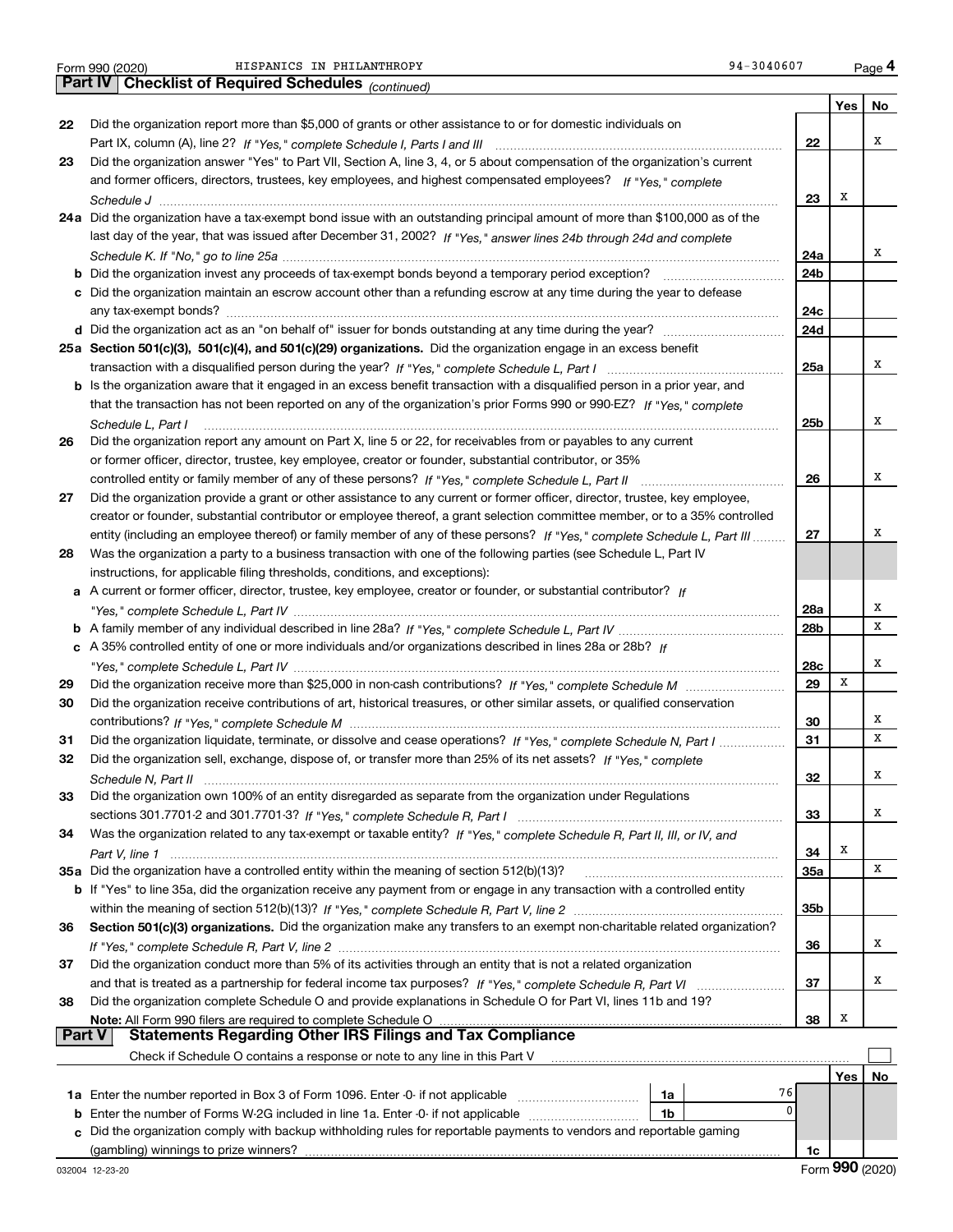|               | 94-3040607<br>HISPANICS IN PHILANTHROPY<br>Form 990 (2020)                                                                                      |                |     | $_{\text{Page}}$ 5 |
|---------------|-------------------------------------------------------------------------------------------------------------------------------------------------|----------------|-----|--------------------|
| <b>Part V</b> | Statements Regarding Other IRS Filings and Tax Compliance (continued)                                                                           |                |     |                    |
|               |                                                                                                                                                 |                | Yes | No                 |
|               | 2a Enter the number of employees reported on Form W-3, Transmittal of Wage and Tax Statements,                                                  |                |     |                    |
|               | 38<br>filed for the calendar year ending with or within the year covered by this return<br>2a                                                   |                |     |                    |
|               | <b>b</b> If at least one is reported on line 2a, did the organization file all required federal employment tax returns?                         | 2 <sub>b</sub> | Х   |                    |
|               |                                                                                                                                                 |                |     |                    |
|               | 3a Did the organization have unrelated business gross income of \$1,000 or more during the year?                                                | 3a             |     | x                  |
|               |                                                                                                                                                 | 3b             |     |                    |
|               | 4a At any time during the calendar year, did the organization have an interest in, or a signature or other authority over, a                    |                |     |                    |
|               | financial account in a foreign country (such as a bank account, securities account, or other financial account)?                                | 4a             |     | x                  |
|               | <b>b</b> If "Yes," enter the name of the foreign country $\blacktriangleright$                                                                  |                |     |                    |
|               | See instructions for filing requirements for FinCEN Form 114, Report of Foreign Bank and Financial Accounts (FBAR).                             |                |     |                    |
|               | 5a Was the organization a party to a prohibited tax shelter transaction at any time during the tax year?                                        | 5a             |     | x                  |
| b             |                                                                                                                                                 | 5b             |     | х                  |
| с             |                                                                                                                                                 | 5c             |     |                    |
| 6a            | Does the organization have annual gross receipts that are normally greater than \$100,000, and did the organization solicit                     |                |     |                    |
|               | any contributions that were not tax deductible as charitable contributions?                                                                     | 6a             |     | x                  |
|               | b If "Yes," did the organization include with every solicitation an express statement that such contributions or gifts                          |                |     |                    |
|               | were not tax deductible?                                                                                                                        | 6b             |     |                    |
| 7             | Organizations that may receive deductible contributions under section 170(c).                                                                   |                |     |                    |
| a             | Did the organization receive a payment in excess of \$75 made partly as a contribution and partly for goods and services provided to the payor? | 7a             |     | x                  |
| b             | If "Yes," did the organization notify the donor of the value of the goods or services provided?                                                 | 7b             |     |                    |
| c             | Did the organization sell, exchange, or otherwise dispose of tangible personal property for which it was required                               |                |     |                    |
|               | to file Form 8282?                                                                                                                              | 7c             |     | x                  |
| d             | 7d<br>If "Yes," indicate the number of Forms 8282 filed during the year                                                                         |                |     |                    |
| е             | Did the organization receive any funds, directly or indirectly, to pay premiums on a personal benefit contract?                                 | 7e             |     | x                  |
| f             | Did the organization, during the year, pay premiums, directly or indirectly, on a personal benefit contract?                                    | 7f             |     | х                  |
| g             | If the organization received a contribution of qualified intellectual property, did the organization file Form 8899 as required?                | 7g             |     |                    |
| h             | If the organization received a contribution of cars, boats, airplanes, or other vehicles, did the organization file a Form 1098-C?              | 7h             |     |                    |
| 8             | Sponsoring organizations maintaining donor advised funds. Did a donor advised fund maintained by the                                            |                |     |                    |
|               | sponsoring organization have excess business holdings at any time during the year?                                                              | 8              |     |                    |
| 9             | Sponsoring organizations maintaining donor advised funds.                                                                                       |                |     |                    |
| а             | Did the sponsoring organization make any taxable distributions under section 4966?                                                              | 9а             |     |                    |
| b             | Did the sponsoring organization make a distribution to a donor, donor advisor, or related person?                                               | 9b             |     |                    |
| 10            | Section 501(c)(7) organizations. Enter:                                                                                                         |                |     |                    |
| а             | 10a<br>Initiation fees and capital contributions included on Part VIII, line 12                                                                 |                |     |                    |
| b             | Gross receipts, included on Form 990, Part VIII, line 12, for public use of club facilities<br>10b                                              |                |     |                    |
| 11            | Section 501(c)(12) organizations. Enter:                                                                                                        |                |     |                    |
| а             | 11a                                                                                                                                             |                |     |                    |
| b             | Gross income from other sources (Do not net amounts due or paid to other sources against                                                        |                |     |                    |
|               | 11b                                                                                                                                             |                |     |                    |
| 12a           | Section 4947(a)(1) non-exempt charitable trusts. Is the organization filing Form 990 in lieu of Form 1041?                                      | 12a            |     |                    |
| b             | If "Yes," enter the amount of tax-exempt interest received or accrued during the year<br>12b                                                    |                |     |                    |
| 13            | Section 501(c)(29) qualified nonprofit health insurance issuers.                                                                                |                |     |                    |
| а             |                                                                                                                                                 | 13a            |     |                    |
|               | Note: See the instructions for additional information the organization must report on Schedule O.                                               |                |     |                    |
| b             | Enter the amount of reserves the organization is required to maintain by the states in which the                                                |                |     |                    |
|               | 13b                                                                                                                                             |                |     |                    |
| c             | 13с                                                                                                                                             |                |     |                    |
| 14a           | Did the organization receive any payments for indoor tanning services during the tax year?                                                      | 14a            |     | x                  |
| b             |                                                                                                                                                 | 14b            |     |                    |
| 15            | Is the organization subject to the section 4960 tax on payment(s) of more than \$1,000,000 in remuneration or                                   |                |     |                    |
|               |                                                                                                                                                 | 15             |     | x                  |
|               | If "Yes," see instructions and file Form 4720, Schedule N.                                                                                      |                |     |                    |
| 16            | Is the organization an educational institution subject to the section 4968 excise tax on net investment income?<br>.                            | 16             |     | х                  |
|               | If "Yes," complete Form 4720, Schedule O.                                                                                                       |                |     |                    |

|  | Form 990 (2020) |
|--|-----------------|
|--|-----------------|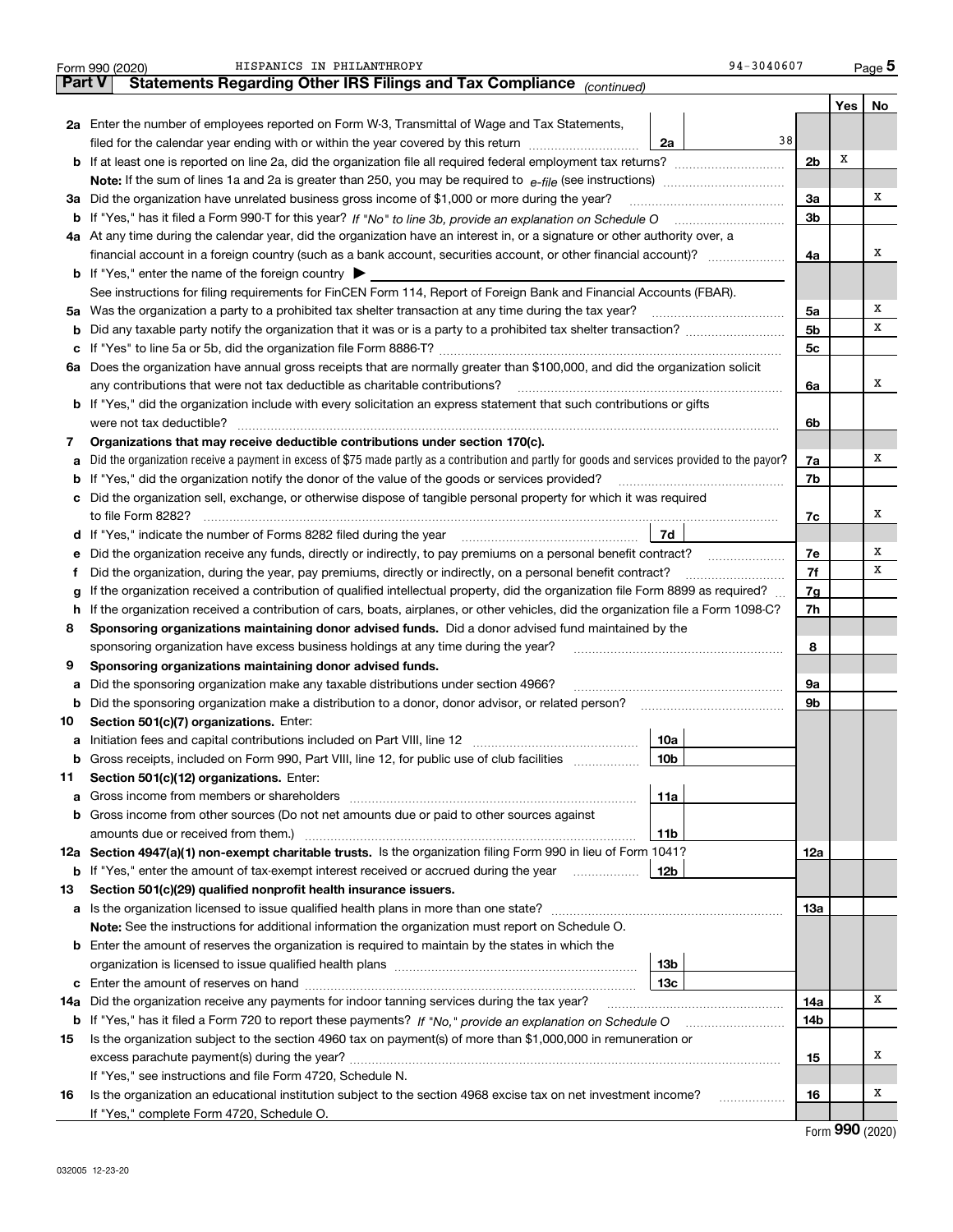|          | HISPANICS IN PHILANTHROPY<br>Form 990 (2020)                                                                                                                                                                                     |    | 94-3040607 |                 |             | <u>Pag</u> e 6          |
|----------|----------------------------------------------------------------------------------------------------------------------------------------------------------------------------------------------------------------------------------|----|------------|-----------------|-------------|-------------------------|
|          | <b>Part VI</b><br>Governance, Management, and Disclosure For each "Yes" response to lines 2 through 7b below, and for a "No" response                                                                                            |    |            |                 |             |                         |
|          | to line 8a, 8b, or 10b below, describe the circumstances, processes, or changes on Schedule O. See instructions.                                                                                                                 |    |            |                 |             |                         |
|          | Check if Schedule O contains a response or note to any line in this Part VI [11] [12] Check if Schedule O contains a response or note to any line in this Part VI                                                                |    |            |                 |             | $\overline{\mathbf{x}}$ |
|          | <b>Section A. Governing Body and Management</b>                                                                                                                                                                                  |    |            |                 |             |                         |
|          |                                                                                                                                                                                                                                  |    |            |                 | Yes         | No                      |
|          | <b>1a</b> Enter the number of voting members of the governing body at the end of the tax year<br>.                                                                                                                               | 1a | 17         |                 |             |                         |
|          | If there are material differences in voting rights among members of the governing body, or if the governing                                                                                                                      |    |            |                 |             |                         |
|          | body delegated broad authority to an executive committee or similar committee, explain on Schedule O.                                                                                                                            |    |            |                 |             |                         |
| b        | Enter the number of voting members included on line 1a, above, who are independent                                                                                                                                               | 1b | 17         |                 |             |                         |
| 2        | Did any officer, director, trustee, or key employee have a family relationship or a business relationship with any other                                                                                                         |    |            |                 |             |                         |
|          | officer, director, trustee, or key employee?                                                                                                                                                                                     |    |            | $\mathbf{2}$    |             | х                       |
| 3        | Did the organization delegate control over management duties customarily performed by or under the direct supervision                                                                                                            |    |            |                 |             |                         |
|          | of officers, directors, trustees, or key employees to a management company or other person?                                                                                                                                      |    |            | 3               |             | x                       |
| 4        | Did the organization make any significant changes to its governing documents since the prior Form 990 was filed?                                                                                                                 |    |            | 4               |             | X                       |
| 5        | Did the organization become aware during the year of a significant diversion of the organization's assets?                                                                                                                       |    |            | 5               |             | x                       |
| 6        | Did the organization have members or stockholders?                                                                                                                                                                               |    |            | 6               | х           |                         |
| 7a       | Did the organization have members, stockholders, or other persons who had the power to elect or appoint one or                                                                                                                   |    |            |                 |             |                         |
|          | more members of the governing body?                                                                                                                                                                                              |    |            | 7a              | х           |                         |
| b        | Are any governance decisions of the organization reserved to (or subject to approval by) members, stockholders, or                                                                                                               |    |            |                 |             |                         |
|          | persons other than the governing body?                                                                                                                                                                                           |    |            | 7b              | х           |                         |
| 8        | Did the organization contemporaneously document the meetings held or written actions undertaken during the year by the following:                                                                                                |    |            |                 |             |                         |
| a        |                                                                                                                                                                                                                                  |    |            | 8а              | Х           |                         |
| b        | Each committee with authority to act on behalf of the governing body?                                                                                                                                                            |    |            | 8b              | X           |                         |
| 9        | Is there any officer, director, trustee, or key employee listed in Part VII, Section A, who cannot be reached at the                                                                                                             |    |            |                 |             |                         |
|          |                                                                                                                                                                                                                                  |    |            | 9               |             | х                       |
|          | Section B. Policies (This Section B requests information about policies not required by the Internal Revenue Code.)                                                                                                              |    |            |                 |             |                         |
|          |                                                                                                                                                                                                                                  |    |            |                 | Yes         | No<br>x                 |
|          |                                                                                                                                                                                                                                  |    |            | 10a             |             |                         |
|          | b If "Yes," did the organization have written policies and procedures governing the activities of such chapters, affiliates,                                                                                                     |    |            |                 |             |                         |
|          | and branches to ensure their operations are consistent with the organization's exempt purposes?                                                                                                                                  |    |            | 10 <sub>b</sub> | x           |                         |
|          | 11a Has the organization provided a complete copy of this Form 990 to all members of its governing body before filing the form?<br>Describe in Schedule O the process, if any, used by the organization to review this Form 990. |    |            | 11a             |             |                         |
| b        |                                                                                                                                                                                                                                  |    |            | 12a             | Х           |                         |
| 12a<br>b | Were officers, directors, or trustees, and key employees required to disclose annually interests that could give rise to conflicts?                                                                                              |    |            | 12 <sub>b</sub> | X           |                         |
| с        | Did the organization regularly and consistently monitor and enforce compliance with the policy? If "Yes," describe                                                                                                               |    |            |                 |             |                         |
|          |                                                                                                                                                                                                                                  |    |            | 12c             | х           |                         |
| 13       | Did the organization have a written whistleblower policy?                                                                                                                                                                        |    |            | 13              | $\mathbf X$ |                         |
| 14       | Did the organization have a written document retention and destruction policy?                                                                                                                                                   |    |            | 14              | X           |                         |
| 15       | Did the process for determining compensation of the following persons include a review and approval by independent                                                                                                               |    |            |                 |             |                         |
|          | persons, comparability data, and contemporaneous substantiation of the deliberation and decision?                                                                                                                                |    |            |                 |             |                         |
| а        | The organization's CEO, Executive Director, or top management official manufactured content of the organization's CEO, Executive Director, or top management official                                                            |    |            | 15a             | х           |                         |
| b        | Other officers or key employees of the organization                                                                                                                                                                              |    |            | 15b             | Х           |                         |
|          | If "Yes" to line 15a or 15b, describe the process in Schedule O (see instructions).                                                                                                                                              |    |            |                 |             |                         |
|          | 16a Did the organization invest in, contribute assets to, or participate in a joint venture or similar arrangement with a                                                                                                        |    |            |                 |             |                         |
|          | taxable entity during the year?                                                                                                                                                                                                  |    |            | 16a             |             | Х                       |
|          | b If "Yes," did the organization follow a written policy or procedure requiring the organization to evaluate its participation                                                                                                   |    |            |                 |             |                         |
|          | in joint venture arrangements under applicable federal tax law, and take steps to safeguard the organization's                                                                                                                   |    |            |                 |             |                         |
|          | exempt status with respect to such arrangements?                                                                                                                                                                                 |    |            | 16b             |             |                         |
|          | <b>Section C. Disclosure</b>                                                                                                                                                                                                     |    |            |                 |             |                         |
| 17       | List the states with which a copy of this Form 990 is required to be filed SEE SCHEDULE O                                                                                                                                        |    |            |                 |             |                         |
| 18       | Section 6104 requires an organization to make its Forms 1023 (1024 or 1024-A, if applicable), 990, and 990-T (Section 501(c)(3)s only) available                                                                                 |    |            |                 |             |                         |
|          | for public inspection. Indicate how you made these available. Check all that apply.                                                                                                                                              |    |            |                 |             |                         |
|          | $X$ Upon request<br>Own website<br>Another's website<br>Other (explain on Schedule O)                                                                                                                                            |    |            |                 |             |                         |
| 19       | Describe on Schedule O whether (and if so, how) the organization made its governing documents, conflict of interest policy, and financial                                                                                        |    |            |                 |             |                         |
|          | statements available to the public during the tax year.                                                                                                                                                                          |    |            |                 |             |                         |
| 20       | State the name, address, and telephone number of the person who possesses the organization's books and records                                                                                                                   |    |            |                 |             |                         |
|          | CATT OLAZABAL - 415-223-8267                                                                                                                                                                                                     |    |            |                 |             |                         |
|          | 414 13TH STREET SUITE 200, OAKLAND, CA<br>94612                                                                                                                                                                                  |    |            |                 |             |                         |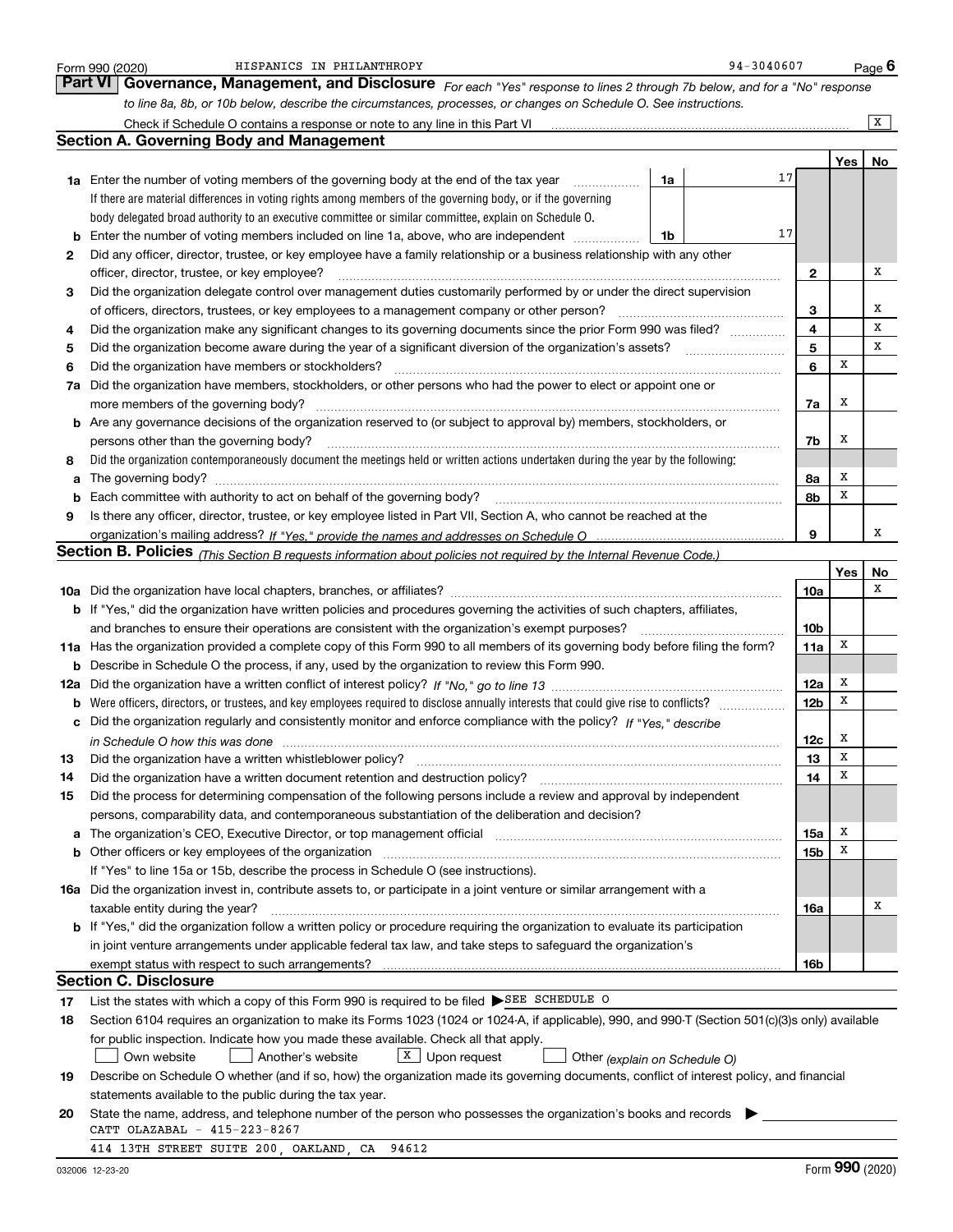| Form 990 (2020) | HISPANICS IN PHILANTHROPY                                                                                                                                  | $94 - 3040607$ | Page $\cdot$ |
|-----------------|------------------------------------------------------------------------------------------------------------------------------------------------------------|----------------|--------------|
|                 | Part VII Compensation of Officers, Directors, Trustees, Key Employees, Highest Compensated                                                                 |                |              |
|                 | <b>Employees, and Independent Contractors</b>                                                                                                              |                |              |
|                 | Check if Schedule O contains a response or note to any line in this Part VII                                                                               |                |              |
|                 | Section A. Officers, Directors, Trustees, Key Employees, and Highest Compensated Employees                                                                 |                |              |
|                 | 1a Complete this table for all persons required to be listed. Report compensation for the calendar year ending with or within the organization's tax year. |                |              |

HISPANICS IN PHILANTHROPY 94-3040607

**•** List all of the organization's current officers, directors, trustees (whether individuals or organizations), regardless of amount of compensation. Enter -0- in columns (D), (E), and (F) if no compensation was paid.

 $\bullet$  List all of the organization's  $\,$ current key employees, if any. See instructions for definition of "key employee."

**•** List the organization's five current highest compensated employees (other than an officer, director, trustee, or key employee) who received reportable compensation (Box 5 of Form W-2 and/or Box 7 of Form 1099-MISC) of more than \$100,000 from the organization and any related organizations.

**•** List all of the organization's former officers, key employees, and highest compensated employees who received more than \$100,000 of reportable compensation from the organization and any related organizations.

**former directors or trustees**  ¥ List all of the organization's that received, in the capacity as a former director or trustee of the organization, more than \$10,000 of reportable compensation from the organization and any related organizations.

See instructions for the order in which to list the persons above.

Check this box if neither the organization nor any related organization compensated any current officer, director, or trustee.  $\mathcal{L}^{\text{max}}$ 

| (A)                             | (C)<br>(B)     |                                |                       |         |              |                                  |        | (D)             | (E)             | (F)             |
|---------------------------------|----------------|--------------------------------|-----------------------|---------|--------------|----------------------------------|--------|-----------------|-----------------|-----------------|
| Name and title                  | Average        |                                |                       |         | Position     | (do not check more than one      |        | Reportable      | Reportable      | Estimated       |
|                                 | hours per      |                                |                       |         |              | box, unless person is both an    |        | compensation    | compensation    | amount of       |
|                                 | week           |                                |                       |         |              | officer and a director/trustee)  |        | from            | from related    | other           |
|                                 | (list any      |                                |                       |         |              |                                  |        | the             | organizations   | compensation    |
|                                 | hours for      |                                |                       |         |              |                                  |        | organization    | (W-2/1099-MISC) | from the        |
|                                 | related        |                                |                       |         |              |                                  |        | (W-2/1099-MISC) |                 | organization    |
|                                 | organizations  |                                |                       |         |              |                                  |        |                 |                 | and related     |
|                                 | below<br>line) | Individual trustee or director | Institutional trustee | Officer | Key employee | Highest compensated<br> employee | Former |                 |                 | organizations   |
| (1)<br>ANA MARIE ARGILAGOS      | 40.00          |                                |                       |         |              |                                  |        |                 |                 |                 |
| PRESIDENT                       |                |                                |                       | X       |              |                                  |        | 282,900.        | $\mathbf 0$ .   | 22,345.         |
| MONICA RAMIREZ<br>(2)           | 40.00          |                                |                       |         |              |                                  |        |                 |                 |                 |
| PRES. JUSTICE4MIGRANTWOMEN      |                |                                |                       |         |              | X                                |        | 155,000.        | $\mathbf{0}$    | 26,245.         |
| (3)<br>CATTERINA OLAZABAL       | 34.50          |                                |                       |         |              |                                  |        |                 |                 |                 |
| CHIEF FINANCIAL OFFICER         |                |                                |                       | X       |              |                                  |        | 156,245         | $\mathbf{0}$    | 17,318.         |
| AMALIA GREENBERG DELGADO<br>(4) | 40.00          |                                |                       |         |              |                                  |        |                 |                 |                 |
| ASSOCIATE VICE PRESIDENT        |                |                                |                       |         |              | X                                |        | 135,000         | 0               | 20,322.         |
| KELLEY BRUNER<br>(5)            | 40.00          |                                |                       |         |              |                                  |        |                 |                 |                 |
| COO JUSTICE4MIGRANTWOMEN        |                |                                |                       |         |              | X                                |        | 111,000,        | $\mathbf{0}$    | 27,455.         |
| JAZMIN CHAVEZ<br>(6)            | 40.00          |                                |                       |         |              |                                  |        |                 |                 |                 |
| ASSOCIATE VICE PRESIDENT        |                |                                |                       |         |              | X                                |        | 113,750.        | $\mathbf{0}$    | 8,894.          |
| EFRAIN ESCOBEDO<br>(7)          | 2,00           |                                |                       |         |              |                                  |        |                 |                 |                 |
| VICE CHAIR                      |                | x                              |                       | X       |              |                                  |        | 0.              | 0               | $\mathbf{0}$ .  |
| HILDA POLANCO<br>(8)            | 2,00           |                                |                       |         |              |                                  |        |                 |                 |                 |
| TREASURER                       |                | x                              |                       | X       |              |                                  |        | 0.              | 0               | $\mathbf{0}$ .  |
| (9)<br>MARY SKELTON-ROBERTS     | 2,00           |                                |                       |         |              |                                  |        |                 |                 |                 |
| CHAIR                           |                | x                              |                       | X       |              |                                  |        | 0.              | $\mathbf 0$     | $\mathbf 0$ .   |
| (10) ROY COSME                  | 2,00           |                                |                       |         |              |                                  |        |                 |                 |                 |
| SECRETARY                       |                | x                              |                       | X       |              |                                  |        | 0.              | $\mathbf 0$     | $\mathbf 0$ .   |
| (11) BEATRIZ SOLS               | 1,00           |                                |                       |         |              |                                  |        |                 |                 |                 |
| <b>BOARD MEMBER</b>             |                | X                              |                       |         |              |                                  |        | $\mathbf{0}$ .  | $\mathbf{0}$    | $\mathbf 0$ .   |
| (12) CHRISTINE SWITZER          | 1.00           |                                |                       |         |              |                                  |        |                 |                 |                 |
| BOARD MEMBER                    |                | x                              |                       |         |              |                                  |        | $\mathbf{0}$ .  | 0               | $\mathsf{0}\,.$ |
| (13) CYNTHIA RIVERA WEISSBLUM   | 1.00           |                                |                       |         |              |                                  |        |                 |                 |                 |
| AT-LARGE OFFICER                |                | x                              |                       |         |              |                                  |        | $\mathbf{0}$ .  | $\mathbf{0}$    | $\mathsf{0}\,.$ |
| (14) ELIZABETH CAMPBELL         | 1.00           |                                |                       |         |              |                                  |        |                 |                 |                 |
| AT-LARGE OFFICER                |                | x                              |                       |         |              |                                  |        | 0.              | $\mathbf{0}$    | $\mathbf 0$ .   |
| (15) GABRIELLA GOMEZ            | 1.00           |                                |                       |         |              |                                  |        |                 |                 |                 |
| <b>BOARD MEMBER</b>             |                | x                              |                       |         |              |                                  |        | $\mathbf{0}$ .  | $\mathbf{0}$    | $\mathsf{0}\,.$ |
| (16) HECTOR MUJICA              | 1.00           |                                |                       |         |              |                                  |        |                 |                 |                 |
| <b>BOARD MEMBER</b>             |                | x                              |                       |         |              |                                  |        | 0.              | $\mathbf{0}$    | $\mathbf 0$ .   |
| (17) JENNIFER CHAVEZ RUBIO      | 1.00           |                                |                       |         |              |                                  |        |                 |                 |                 |
| <b>BOARD MEMBER</b>             |                | x                              |                       |         |              |                                  |        | $\mathbf{0}$ .  | $\mathbf{0}$ .  | $\mathbf{0}$ .  |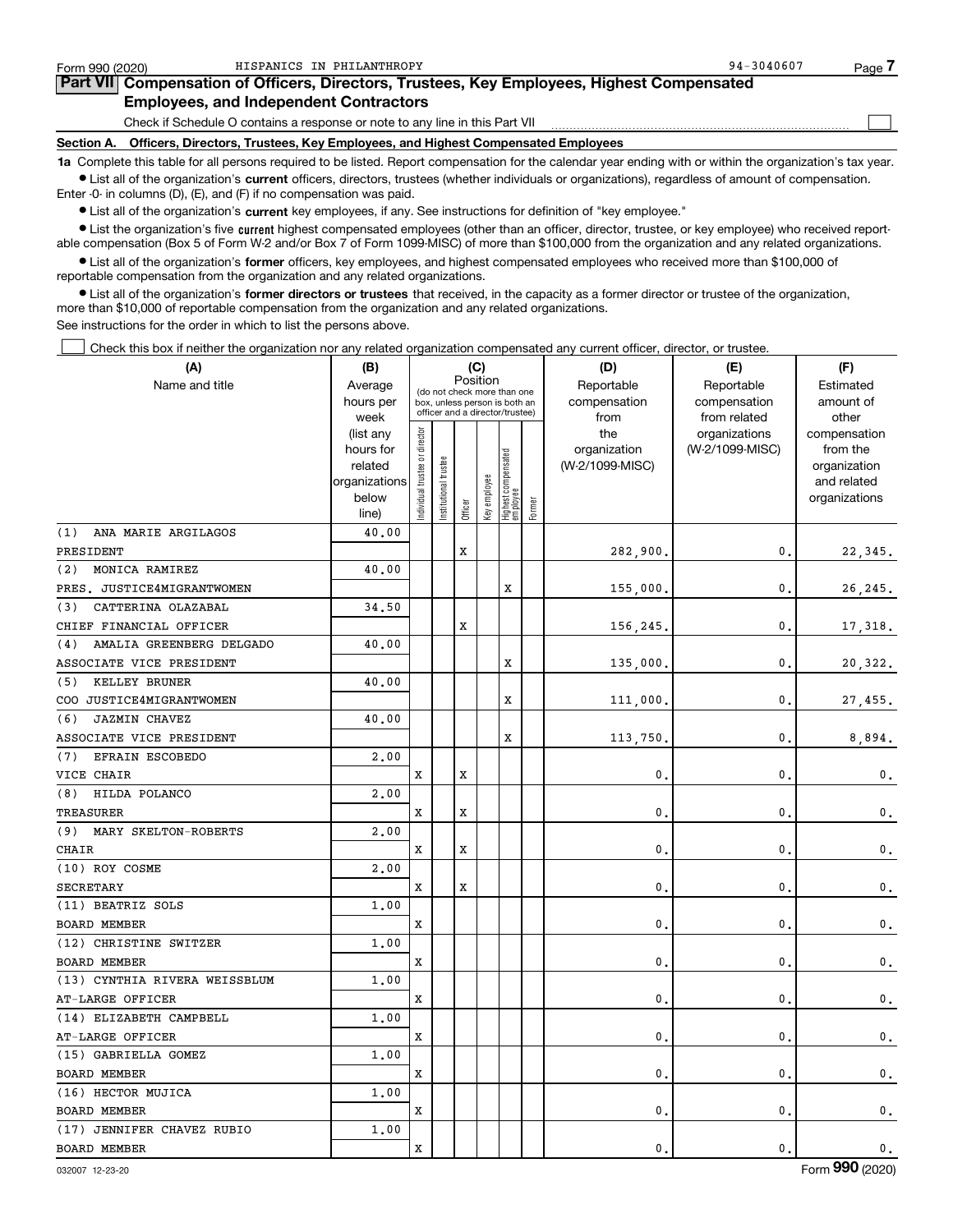|                      | HISPANICS IN PHILANTHROPY<br>Form 990 (2020)                                                                                                                                                                                                           |                      |                                                              |                 |          |              |                                  |        |                         | 94-3040607      |                |       |                              | Page 8         |
|----------------------|--------------------------------------------------------------------------------------------------------------------------------------------------------------------------------------------------------------------------------------------------------|----------------------|--------------------------------------------------------------|-----------------|----------|--------------|----------------------------------|--------|-------------------------|-----------------|----------------|-------|------------------------------|----------------|
| <b>Part VII</b>      | Section A. Officers, Directors, Trustees, Key Employees, and Highest Compensated Employees (continued)                                                                                                                                                 |                      |                                                              |                 |          |              |                                  |        |                         |                 |                |       |                              |                |
|                      | (A)                                                                                                                                                                                                                                                    | (B)                  |                                                              |                 |          | (C)          |                                  |        | (D)                     | (E)             |                |       | (F)                          |                |
|                      | Name and title                                                                                                                                                                                                                                         | Average              |                                                              |                 | Position |              |                                  |        | Reportable              | Reportable      |                |       | Estimated                    |                |
|                      |                                                                                                                                                                                                                                                        | hours per            | (do not check more than one<br>box, unless person is both an |                 |          |              |                                  |        | compensation            | compensation    |                |       | amount of                    |                |
|                      |                                                                                                                                                                                                                                                        | week                 |                                                              |                 |          |              | officer and a director/trustee)  |        | from                    | from related    |                | other |                              |                |
|                      |                                                                                                                                                                                                                                                        | (list any            |                                                              |                 |          |              |                                  |        | the                     | organizations   |                |       | compensation                 |                |
|                      |                                                                                                                                                                                                                                                        | hours for<br>related |                                                              |                 |          |              |                                  |        | organization            | (W-2/1099-MISC) |                |       | from the                     |                |
|                      |                                                                                                                                                                                                                                                        | organizations        |                                                              | trustee         |          |              |                                  |        | (W-2/1099-MISC)         |                 |                |       | organization                 |                |
|                      |                                                                                                                                                                                                                                                        | below                |                                                              |                 |          |              |                                  |        |                         |                 |                |       | and related<br>organizations |                |
|                      |                                                                                                                                                                                                                                                        | line)                | Individual trustee or director                               | Institutional t | Officer  | key employee | Highest compensated<br> employee | Former |                         |                 |                |       |                              |                |
|                      | (18) JULIO COPO TERRES                                                                                                                                                                                                                                 | 1,00                 |                                                              |                 |          |              |                                  |        |                         |                 |                |       |                              |                |
|                      | <b>BOARD MEMBER</b>                                                                                                                                                                                                                                    |                      | X                                                            |                 |          |              |                                  |        | $\mathbf{0}$            |                 | $\mathbf{0}$ . |       |                              | 0.             |
|                      | (19) MARCO DAVIS                                                                                                                                                                                                                                       | 1,00                 |                                                              |                 |          |              |                                  |        |                         |                 |                |       |                              |                |
|                      | <b>BOARD MEMBER</b><br>(20) MARIA PESQUEIRA                                                                                                                                                                                                            | 1,00                 | X                                                            |                 |          |              |                                  |        | 0.                      |                 | $\mathbf{0}$ . |       |                              | $\mathbf 0$ .  |
|                      | <b>BOARD MEMBER</b>                                                                                                                                                                                                                                    |                      | X                                                            |                 |          |              |                                  |        | 0.                      |                 | $\mathbf{0}$ . |       |                              | $\mathbf 0$ .  |
|                      | (21) MIGUEL BUSTOS                                                                                                                                                                                                                                     | 1,00                 |                                                              |                 |          |              |                                  |        |                         |                 |                |       |                              |                |
|                      | <b>BOARD MEMBER</b>                                                                                                                                                                                                                                    |                      | x                                                            |                 |          |              |                                  |        | 0.                      |                 | $\mathbf{0}$ . |       |                              | $\mathbf 0$ .  |
|                      | (22) RAFAEL CORTS DAPENA                                                                                                                                                                                                                               | 1,00                 |                                                              |                 |          |              |                                  |        |                         |                 |                |       |                              |                |
|                      | <b>BOARD MEMBER</b>                                                                                                                                                                                                                                    |                      | x                                                            |                 |          |              |                                  |        | 0.                      |                 | $\mathbf{0}$ . |       |                              | $\mathbf 0$ .  |
|                      | (23) SAM ZAMARRIPA                                                                                                                                                                                                                                     | 1,00                 |                                                              |                 |          |              |                                  |        |                         |                 |                |       |                              |                |
|                      | <b>BOARD MEMBER</b>                                                                                                                                                                                                                                    |                      | x                                                            |                 |          |              |                                  |        | 0.                      |                 | 0.             |       |                              | $\mathbf 0$ .  |
| (24) SHAWN ESCOFFERY |                                                                                                                                                                                                                                                        | 1,00                 |                                                              |                 |          |              |                                  |        |                         |                 |                |       |                              |                |
|                      | <b>BOARD MEMBER</b>                                                                                                                                                                                                                                    |                      | x                                                            |                 |          |              |                                  |        | 0.                      |                 | 0.             |       |                              | $\mathbf 0$ .  |
|                      | (25) TARA SANDERCOCK                                                                                                                                                                                                                                   | 1,00                 |                                                              |                 |          |              |                                  |        |                         |                 |                |       |                              |                |
|                      | <b>BOARD MEMBER</b>                                                                                                                                                                                                                                    |                      | x                                                            |                 |          |              |                                  |        | $\mathbf{0}$            |                 | 0.             |       |                              | $\mathbf 0$ .  |
|                      | (26) TONY MESTRES                                                                                                                                                                                                                                      | 1,00                 |                                                              |                 |          |              |                                  |        |                         |                 |                |       |                              |                |
|                      | <b>BOARD MEMBER</b>                                                                                                                                                                                                                                    |                      | X                                                            |                 |          |              |                                  |        | 0.                      |                 | 0.             |       |                              | 0.             |
|                      | 1b Subtotal                                                                                                                                                                                                                                            |                      |                                                              |                 |          |              |                                  |        | 953,895.                |                 | 0.             |       |                              | 122,579.       |
|                      | c Total from continuation sheets to Part VII, Section A                                                                                                                                                                                                |                      |                                                              |                 |          |              |                                  |        | $\mathbf{0}$            |                 | 0.             |       |                              | $\mathbf{0}$ . |
|                      |                                                                                                                                                                                                                                                        |                      |                                                              |                 |          |              |                                  |        | 953,895.                |                 | 0.             |       |                              | 122,579.       |
| 2                    | Total number of individuals (including but not limited to those listed above) who received more than \$100,000 of reportable                                                                                                                           |                      |                                                              |                 |          |              |                                  |        |                         |                 |                |       |                              |                |
|                      | compensation from the organization $\blacktriangleright$                                                                                                                                                                                               |                      |                                                              |                 |          |              |                                  |        |                         |                 |                |       |                              | 6              |
|                      |                                                                                                                                                                                                                                                        |                      |                                                              |                 |          |              |                                  |        |                         |                 |                |       | Yes                          | No             |
| 3                    | Did the organization list any former officer, director, trustee, key employee, or highest compensated employee on                                                                                                                                      |                      |                                                              |                 |          |              |                                  |        |                         |                 |                |       |                              |                |
|                      | line 1a? If "Yes," complete Schedule J for such individual manufactured contained and the line 1a? If "Yes," complete Schedule J for such individual                                                                                                   |                      |                                                              |                 |          |              |                                  |        |                         |                 |                | 3     |                              | х              |
|                      | For any individual listed on line 1a, is the sum of reportable compensation and other compensation from the organization                                                                                                                               |                      |                                                              |                 |          |              |                                  |        |                         |                 |                |       |                              |                |
|                      |                                                                                                                                                                                                                                                        |                      |                                                              |                 |          |              |                                  |        |                         |                 |                | 4     | X                            |                |
| 5                    | Did any person listed on line 1a receive or accrue compensation from any unrelated organization or individual for services                                                                                                                             |                      |                                                              |                 |          |              |                                  |        |                         |                 |                |       |                              |                |
|                      |                                                                                                                                                                                                                                                        |                      |                                                              |                 |          |              |                                  |        |                         |                 |                | 5     |                              | х              |
|                      | <b>Section B. Independent Contractors</b>                                                                                                                                                                                                              |                      |                                                              |                 |          |              |                                  |        |                         |                 |                |       |                              |                |
| 1                    | Complete this table for your five highest compensated independent contractors that received more than \$100,000 of compensation from<br>the organization. Report compensation for the calendar year ending with or within the organization's tax year. |                      |                                                              |                 |          |              |                                  |        |                         |                 |                |       |                              |                |
|                      | (A)                                                                                                                                                                                                                                                    |                      |                                                              |                 |          |              |                                  |        | (B)                     |                 |                | (C)   |                              |                |
|                      | Name and business address                                                                                                                                                                                                                              |                      |                                                              |                 |          |              |                                  |        | Description of services |                 |                |       | Compensation                 |                |
|                      | JORGE RAMPHIS CASTRO                                                                                                                                                                                                                                   |                      |                                                              |                 |          |              |                                  |        |                         |                 |                |       |                              |                |
|                      | 163 E 92ND ST, APT 3, NEW YORK, NY 10128                                                                                                                                                                                                               |                      |                                                              |                 |          |              |                                  |        | STRATEGY CONSULTANT     |                 |                |       |                              | 125,000.       |
|                      |                                                                                                                                                                                                                                                        |                      |                                                              |                 |          |              |                                  |        |                         |                 |                |       |                              |                |

| Total number of independent contractors (including but not limited to those listed above) who received more than<br>\$100,000 of compensation from the organization $\blacktriangleright$ |  |  |
|-------------------------------------------------------------------------------------------------------------------------------------------------------------------------------------------|--|--|

**2**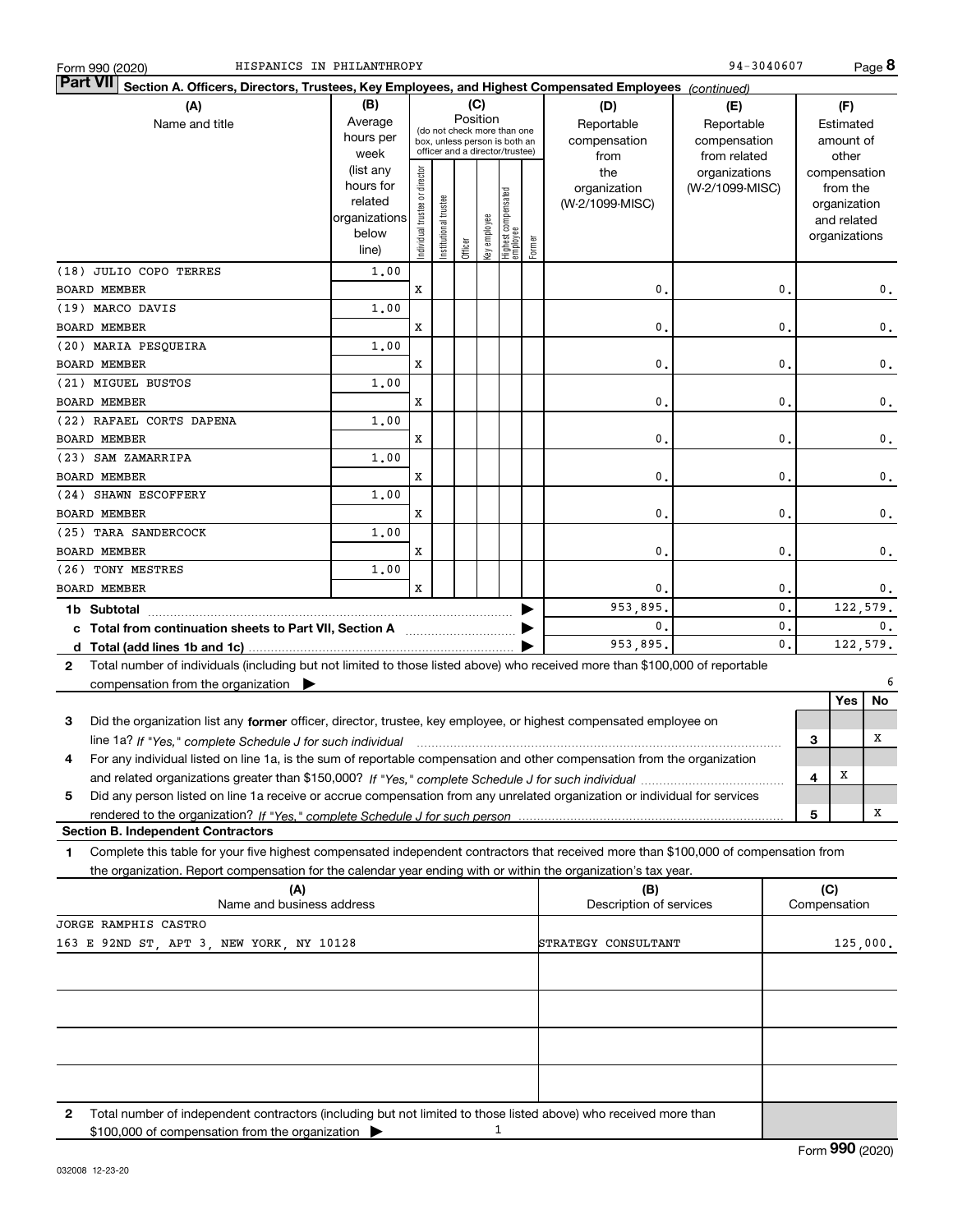| <b>Part VIII</b>                                          |                                                         |        | <b>Statement of Revenue</b>                                                   |      |                     |                |                                |                      |                                       |                                                 |                                                                 |
|-----------------------------------------------------------|---------------------------------------------------------|--------|-------------------------------------------------------------------------------|------|---------------------|----------------|--------------------------------|----------------------|---------------------------------------|-------------------------------------------------|-----------------------------------------------------------------|
|                                                           |                                                         |        | Check if Schedule O contains a response or note to any line in this Part VIII |      |                     |                |                                |                      | (B)                                   |                                                 |                                                                 |
|                                                           |                                                         |        |                                                                               |      |                     |                |                                | (A)<br>Total revenue | Related or exempt<br>function revenue | $\overline{C}$<br>Unrelated<br>business revenue | (D)<br>Revenue excluded<br>from tax under<br>sections 512 - 514 |
|                                                           |                                                         |        | 1 a Federated campaigns                                                       |      | <b>1a</b>           |                |                                |                      |                                       |                                                 |                                                                 |
| Contributions, Gifts, Grants<br>and Other Similar Amounts |                                                         |        | <b>b</b> Membership dues                                                      |      | 1 <sub>b</sub>      |                | 798,134.                       |                      |                                       |                                                 |                                                                 |
|                                                           |                                                         |        | c Fundraising events                                                          |      | 1 <sub>c</sub>      |                |                                |                      |                                       |                                                 |                                                                 |
|                                                           |                                                         |        | d Related organizations                                                       |      | 1 <sub>d</sub>      |                |                                |                      |                                       |                                                 |                                                                 |
|                                                           |                                                         |        | e Government grants (contributions)                                           |      | 1e                  |                | 354,815.                       |                      |                                       |                                                 |                                                                 |
|                                                           |                                                         |        | f All other contributions, gifts, grants, and                                 |      |                     |                |                                |                      |                                       |                                                 |                                                                 |
|                                                           |                                                         |        | similar amounts not included above                                            |      | 1f                  |                | 29,539,497.                    |                      |                                       |                                                 |                                                                 |
|                                                           |                                                         |        | g Noncash contributions included in lines 1a-1f                               |      | $1g$ \$             |                | 641,740.                       |                      |                                       |                                                 |                                                                 |
|                                                           |                                                         |        | h Total. Add lines 1a-1f                                                      |      |                     |                |                                | 30,692,446.          |                                       |                                                 |                                                                 |
|                                                           |                                                         |        | 2 a ANNUAL CONFERENCE                                                         |      |                     |                | <b>Business Code</b><br>900099 | 237,737.             | 237,737.                              |                                                 |                                                                 |
|                                                           |                                                         |        |                                                                               |      |                     |                |                                |                      |                                       |                                                 |                                                                 |
|                                                           |                                                         | b      | <u> 1989 - Johann Barbara, martxa alemaniar a</u>                             |      |                     |                |                                |                      |                                       |                                                 |                                                                 |
|                                                           |                                                         | c<br>d | <u> 1989 - Johann Stoff, Amerikaansk politiker (</u>                          |      |                     |                |                                |                      |                                       |                                                 |                                                                 |
|                                                           |                                                         | е      | <u> 1989 - Johann Barbara, martxa eta idazlea (h. 1989).</u>                  |      |                     |                |                                |                      |                                       |                                                 |                                                                 |
| Program Service<br>Revenue                                |                                                         |        |                                                                               |      |                     |                |                                |                      |                                       |                                                 |                                                                 |
|                                                           |                                                         |        | f All other program service revenue                                           |      |                     | 237,737.       |                                |                      |                                       |                                                 |                                                                 |
|                                                           | 3                                                       |        | Investment income (including dividends, interest, and                         |      |                     |                |                                |                      |                                       |                                                 |                                                                 |
|                                                           |                                                         |        |                                                                               |      |                     |                | 210,943.                       |                      |                                       | 210,943.                                        |                                                                 |
|                                                           | Income from investment of tax-exempt bond proceeds<br>4 |        |                                                                               |      |                     |                |                                |                      |                                       |                                                 |                                                                 |
|                                                           | 5                                                       |        |                                                                               |      |                     |                |                                |                      |                                       |                                                 |                                                                 |
|                                                           |                                                         |        |                                                                               |      | (i) Real            |                | (ii) Personal                  |                      |                                       |                                                 |                                                                 |
|                                                           |                                                         |        | <b>6 a</b> Gross rents                                                        | l 6a | 49,894.             |                |                                |                      |                                       |                                                 |                                                                 |
|                                                           |                                                         |        | <b>b</b> Less: rental expenses                                                | 6b   |                     | $\mathbf{0}$ . |                                |                      |                                       |                                                 |                                                                 |
|                                                           |                                                         |        | c Rental income or (loss)                                                     | 6с   | 49,894.             |                |                                |                      |                                       |                                                 |                                                                 |
|                                                           |                                                         |        | d Net rental income or (loss)                                                 |      |                     |                |                                | 49,894.              |                                       |                                                 | 49,894.                                                         |
|                                                           |                                                         |        | 7 a Gross amount from sales of                                                |      | (i) Securities      |                | (ii) Other                     |                      |                                       |                                                 |                                                                 |
|                                                           |                                                         |        | assets other than inventory                                                   | 7a   | 3,657,997.          |                |                                |                      |                                       |                                                 |                                                                 |
|                                                           |                                                         |        | <b>b</b> Less: cost or other basis                                            |      |                     |                |                                |                      |                                       |                                                 |                                                                 |
|                                                           |                                                         |        | and sales expenses                                                            |      | $ 7b $ 3, 737, 896. |                |                                |                      |                                       |                                                 |                                                                 |
| Revenue                                                   |                                                         |        | c Gain or (loss)                                                              | 7c   | $-79,899.$          |                |                                |                      |                                       |                                                 |                                                                 |
|                                                           |                                                         |        |                                                                               |      |                     |                |                                | $-79,899.$           |                                       |                                                 | $-79,899.$                                                      |
| Other                                                     |                                                         |        | 8 a Gross income from fundraising events (not                                 |      |                     |                |                                |                      |                                       |                                                 |                                                                 |
|                                                           |                                                         |        | including \$                                                                  |      |                     |                |                                |                      |                                       |                                                 |                                                                 |
|                                                           |                                                         |        | contributions reported on line 1c). See                                       |      |                     | l 8a           |                                |                      |                                       |                                                 |                                                                 |
|                                                           |                                                         |        | <b>b</b> Less: direct expenses <b>constants b</b>                             |      |                     | 8 <sub>b</sub> |                                |                      |                                       |                                                 |                                                                 |
|                                                           |                                                         |        | c Net income or (loss) from fundraising events                                |      |                     |                |                                |                      |                                       |                                                 |                                                                 |
|                                                           |                                                         |        | 9 a Gross income from gaming activities. See                                  |      |                     |                |                                |                      |                                       |                                                 |                                                                 |
|                                                           |                                                         |        |                                                                               |      |                     | 9a             |                                |                      |                                       |                                                 |                                                                 |
|                                                           |                                                         |        | <b>b</b> Less: direct expenses <b>manually</b>                                |      |                     | 9 <sub>b</sub> |                                |                      |                                       |                                                 |                                                                 |
|                                                           |                                                         |        | c Net income or (loss) from gaming activities                                 |      |                     |                |                                |                      |                                       |                                                 |                                                                 |
|                                                           |                                                         |        | 10 a Gross sales of inventory, less returns                                   |      |                     |                |                                |                      |                                       |                                                 |                                                                 |
|                                                           |                                                         |        |                                                                               |      |                     | 10a            |                                |                      |                                       |                                                 |                                                                 |
|                                                           |                                                         |        | <b>b</b> Less: cost of goods sold                                             |      |                     | 10ь            |                                |                      |                                       |                                                 |                                                                 |
|                                                           |                                                         |        | c Net income or (loss) from sales of inventory                                |      |                     |                |                                |                      |                                       |                                                 |                                                                 |
|                                                           |                                                         |        |                                                                               |      |                     |                | <b>Business Code</b>           |                      |                                       |                                                 |                                                                 |
|                                                           |                                                         |        | 11 a COVID MAPPING                                                            |      |                     |                | 900099                         | 24,745.              | 24,745.                               |                                                 |                                                                 |
|                                                           |                                                         | b      |                                                                               |      |                     |                |                                |                      |                                       |                                                 |                                                                 |
| Miscellaneous<br>Revenue                                  |                                                         | c      |                                                                               |      |                     |                |                                |                      |                                       |                                                 |                                                                 |
|                                                           |                                                         |        |                                                                               |      |                     |                |                                |                      |                                       |                                                 |                                                                 |
|                                                           |                                                         |        |                                                                               |      |                     |                |                                | 24,745.              |                                       |                                                 |                                                                 |
|                                                           | 12                                                      |        |                                                                               |      |                     |                |                                | 31, 135, 866.        | 262,482.                              | 0.                                              | 180,938.                                                        |

Form 990 (2020) Page HISPANICS IN PHILANTHROPY 94-3040607

**9**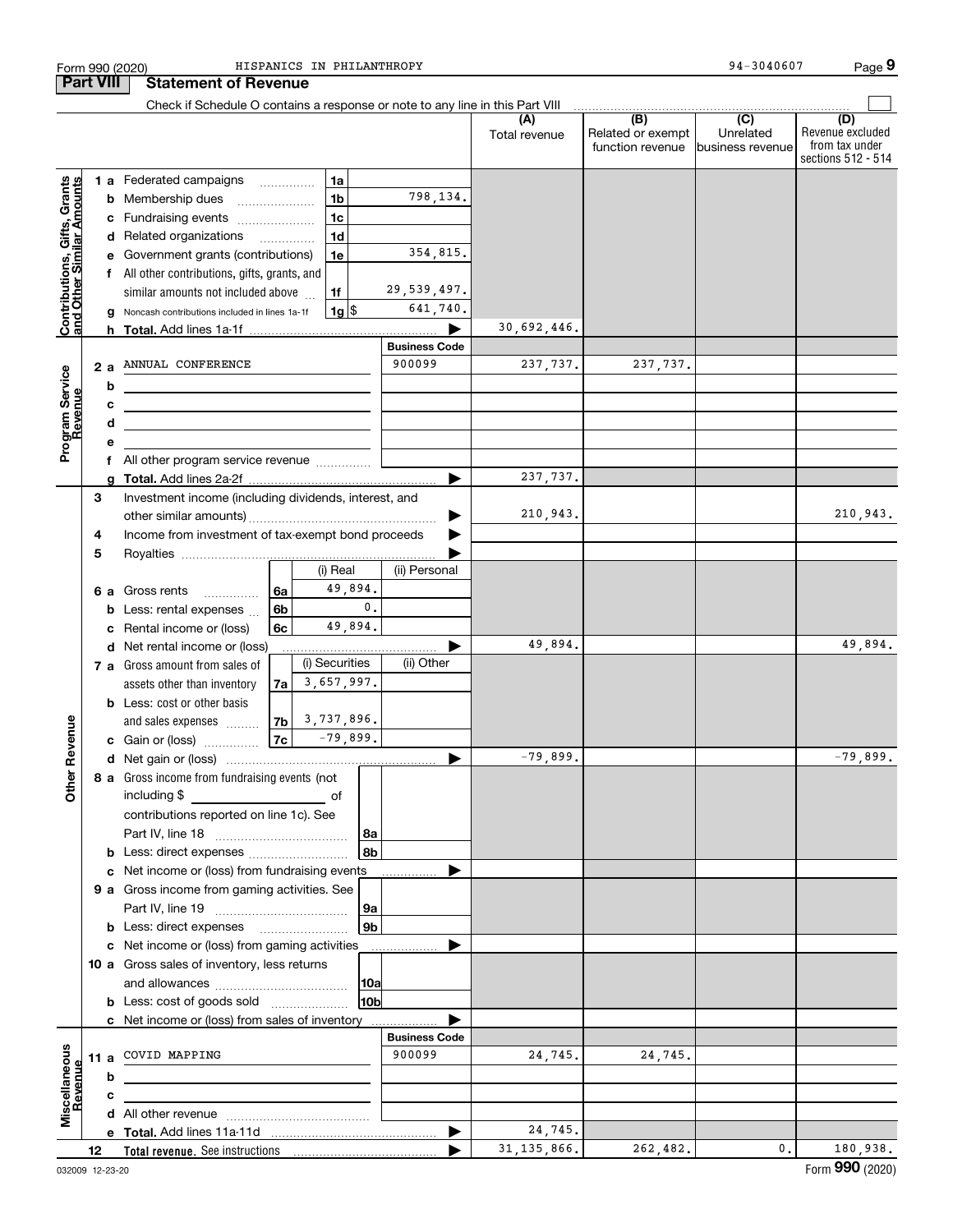Form 990 (2020) Page HISPANICS IN PHILANTHROPY 94-3040607

**10**

#### **Total functional expenses.**  Add lines 1 through 24e **Joint costs.** Complete this line only if the organization **(A)**<br>Total expenses **(B) (C) (D) 123** Grants and other assistance to foreign **4567891011abcdefg12131415161718192021222324abcde2526***Section 501(c)(3) and 501(c)(4) organizations must complete all columns. All other organizations must complete column (A).* Grants and other assistance to domestic organizations and domestic governments. See Part IV, line 21 Compensation not included above to disqualified persons (as defined under section 4958(f)(1)) and persons described in section 4958(c)(3)(B)  $\quad \ldots \ldots \ldots$ Pension plan accruals and contributions (include section 401(k) and 403(b) employer contributions) Professional fundraising services. See Part IV, line 17 Other. (If line 11g amount exceeds 10% of line 25, column (A) amount, list line 11g expenses on Sch O.) Other expenses. Itemize expenses not covered above (List miscellaneous expenses on line 24e. If line 24e amount exceeds 10% of line 25, column (A) amount, list line 24e expenses on Schedule O.) reported in column (B) joint costs from a combined Check if Schedule O contains a response or note to any line in this Part IX (C) (C) (C) (C) (C) (C) Program service expensesManagement and general expenses Fundraising expensesGrants and other assistance to domestic individuals. See Part IV, line 22 ~~~~~~~ organizations, foreign governments, and foreign individuals. See Part IV, lines 15 and 16  $\ldots$ Benefits paid to or for members .................... Compensation of current officers, directors, trustees, and key employees  $\ldots$   $\ldots$   $\ldots$   $\ldots$   $\ldots$ Other salaries and wages ~~~~~~~~~~ Other employee benefits ~~~~~~~~~~ Payroll taxes ~~~~~~~~~~~~~~~~ Fees for services (nonemployees): Management ~~~~~~~~~~~~~~~~ Legal ~~~~~~~~~~~~~~~~~~~~Accounting ~~~~~~~~~~~~~~~~~ Lobbying ~~~~~~~~~~~~~~~~~~ lnvestment management fees ....................... Advertising and promotion \_\_\_\_\_\_\_\_\_\_\_\_\_\_\_\_\_\_\_ Office expenses ~~~~~~~~~~~~~~~ Information technology ~~~~~~~~~~~ Royalties ~~~~~~~~~~~~~~~~~~ Occupancy ~~~~~~~~~~~~~~~~~ Travel ……………………………………………… Payments of travel or entertainment expenses for any federal, state, or local public officials ... Conferences, conventions, and meetings Interest Payments to affiliates ~~~~~~~~~~~~ Depreciation, depletion, and amortization  $\,\,\ldots\,\,$ Insurance~~~~~~~~~~~~~~~~~All other expenses *Do not include amounts reported on lines 6b, 7b, 8b, 9b, and 10b of Part VIII.*  $\mathcal{L}^{\text{max}}$ 9,116,498. 6,667,794. 478,807. 1,901,800. 20,221. 165,535. 170,242. 10,176. 128,836. 203,537. 1,609,068. 24,279. 274,297. 158,363. 163,062. 248,401. 93,544. 1,509. 16,998. 587,500. 114,457. 74,820. 22,264,816. 35,072. 9,116,498. 6,667,794. 375,452. 42,758. 60,597. 1,533,237. 122,854. 245,709. 20,221. 141,286. 4,023. 20,226. 137,389. 10,951. 21,902. 8,868. 1,308. 128,836. 203,537. 35,072. 1,586,015. 11,221. 11,832. 24,279. 253,632. 18,338. 2,327. 127,098. 16,842. 14,423. 124,479. 12,861. 25,722. 237,050. 3,672. 7,679. 91,611. 644. 1,289.  $1,147.$   $121.$   $241.$ 11,602. 3,171. 2,225. 587,500. 114,457. 39,504. 21,913. 13,403. 21,199,119. 434,585. 631,112. DONATED FACE MASKS/ PPE ALTISIMO LIVE EVENT

Check here  $\blacktriangleright$ 

Check here  $\bullet$  if following SOP 98-2 (ASC 958-720)

educational campaign and fundraising solicitation.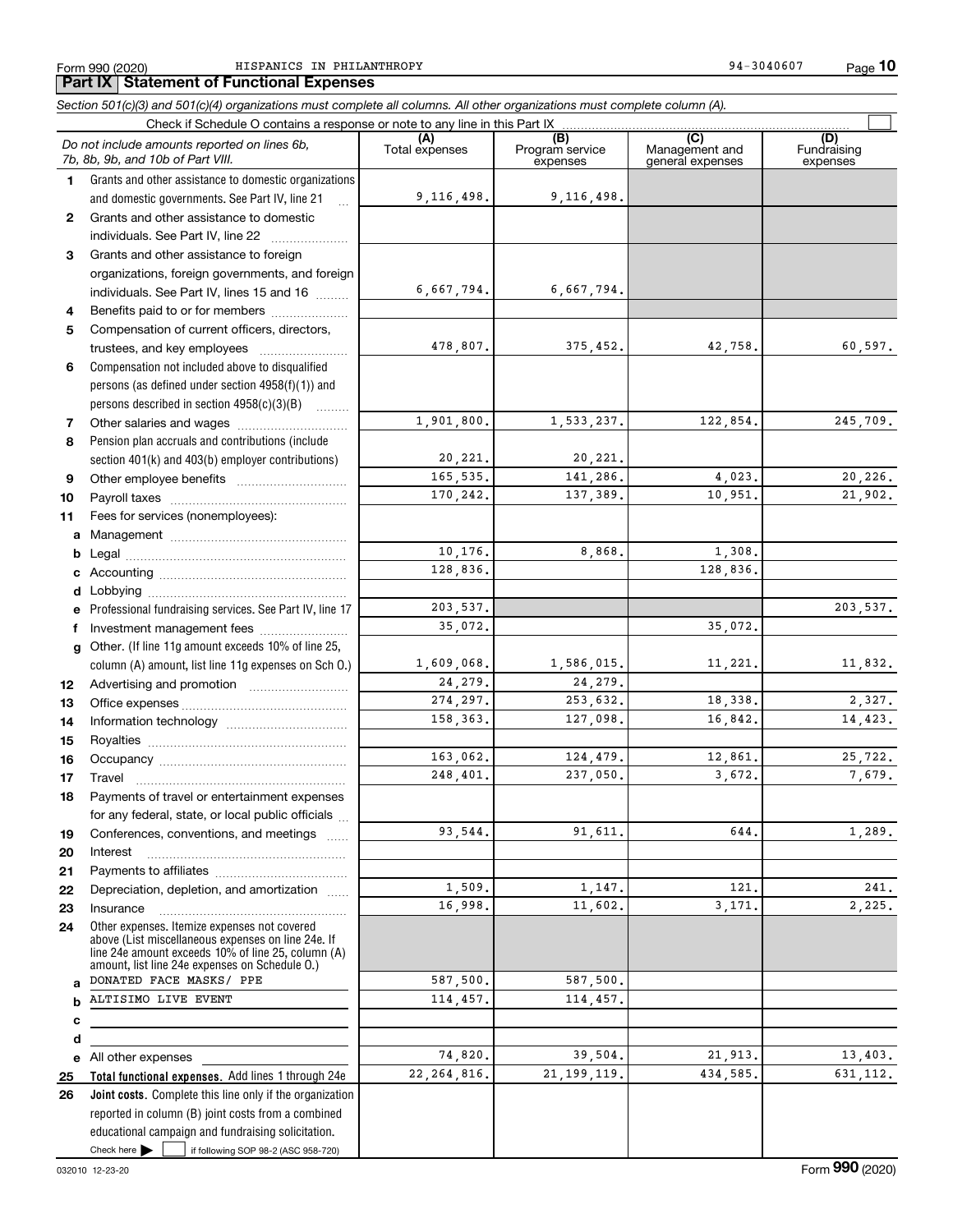|                             | Form 990 (2020)<br><b>Part X</b> | HISPANICS IN PHILANTHROPY<br><b>Balance Sheet</b>                                                                                                                                                                              |                 |               |                     | 94-3040607      | Page 11       |
|-----------------------------|----------------------------------|--------------------------------------------------------------------------------------------------------------------------------------------------------------------------------------------------------------------------------|-----------------|---------------|---------------------|-----------------|---------------|
|                             |                                  | Check if Schedule O contains a response or note to any line in this Part X [11] manufacture in the state of schedule O contains a response or note to any line in this Part X [11] manufacture in the Schedule O contains a re |                 |               |                     |                 |               |
|                             |                                  |                                                                                                                                                                                                                                |                 |               | (A)                 |                 | (B)           |
|                             |                                  |                                                                                                                                                                                                                                |                 |               | Beginning of year   |                 | End of year   |
|                             | 1.                               | Cash - non-interest-bearing                                                                                                                                                                                                    |                 |               | 5,762,962.          | 1               | 10,533,348.   |
|                             | $\mathbf{2}$                     |                                                                                                                                                                                                                                |                 |               | 0.                  | $\mathbf{2}$    | 3,008,441.    |
|                             | з                                |                                                                                                                                                                                                                                |                 |               | 1,088,597.          | 3               | 2,442,337.    |
|                             | 4                                |                                                                                                                                                                                                                                |                 |               | 27,919.             | 4               | 27,361.       |
|                             | 5                                | Loans and other receivables from any current or former officer, director,                                                                                                                                                      |                 |               |                     |                 |               |
|                             |                                  | trustee, key employee, creator or founder, substantial contributor, or 35%                                                                                                                                                     |                 |               |                     |                 |               |
|                             |                                  | controlled entity or family member of any of these persons                                                                                                                                                                     |                 |               |                     | 5               |               |
|                             | 6                                | Loans and other receivables from other disqualified persons (as defined                                                                                                                                                        |                 |               |                     |                 |               |
|                             |                                  | under section $4958(f)(1)$ , and persons described in section $4958(c)(3)(B)$                                                                                                                                                  |                 | <b>Carlos</b> |                     | 6               |               |
| Assets                      | 7                                |                                                                                                                                                                                                                                |                 |               | $\overline{7}$<br>8 |                 |               |
|                             | 8<br>9                           | Prepaid expenses and deferred charges                                                                                                                                                                                          |                 | 185,829.      | 9                   | 48,055.         |               |
|                             |                                  | <b>10a</b> Land, buildings, and equipment: cost or other                                                                                                                                                                       |                 |               |                     |                 |               |
|                             |                                  | basis. Complete Part VI of Schedule D  10a                                                                                                                                                                                     |                 | 70,403.       |                     |                 |               |
|                             |                                  | <b>b</b> Less: accumulated depreciation                                                                                                                                                                                        | 10 <sub>b</sub> | 36.186.       | 0.                  | 10 <sub>c</sub> | 34, 217.      |
|                             | 11                               | Investments - publicly traded securities                                                                                                                                                                                       |                 | 8,452,352.    | 11                  | 12, 311, 312.   |               |
|                             | 12                               |                                                                                                                                                                                                                                |                 |               | 12                  |                 |               |
|                             | 13                               |                                                                                                                                                                                                                                |                 |               | 13                  |                 |               |
|                             | 14                               | Intangible assets                                                                                                                                                                                                              |                 |               | 14                  |                 |               |
|                             | 15                               | Other assets. See Part IV, line 11                                                                                                                                                                                             |                 |               |                     | 15              |               |
|                             | 16                               |                                                                                                                                                                                                                                |                 |               | 15, 517, 659.       | 16              | 28,405,071.   |
|                             | 17                               |                                                                                                                                                                                                                                |                 |               | 271,502.            | 17              | 237, 316.     |
|                             | 18                               |                                                                                                                                                                                                                                |                 |               | 256,094.            | 18              | 2,929,034.    |
|                             | 19                               |                                                                                                                                                                                                                                |                 |               | 28,000.             | 19              | 39,660.       |
|                             | 20<br>21                         | Escrow or custodial account liability. Complete Part IV of Schedule D                                                                                                                                                          |                 |               |                     | 20<br>21        |               |
|                             | 22                               | Loans and other payables to any current or former officer, director,                                                                                                                                                           |                 |               |                     |                 |               |
| Liabilities                 |                                  | trustee, key employee, creator or founder, substantial contributor, or 35%                                                                                                                                                     |                 |               |                     |                 |               |
|                             |                                  | controlled entity or family member of any of these persons                                                                                                                                                                     |                 |               |                     | 22              |               |
|                             | 23                               | Secured mortgages and notes payable to unrelated third parties                                                                                                                                                                 |                 |               |                     | 23              |               |
|                             | 24                               | Unsecured notes and loans payable to unrelated third parties                                                                                                                                                                   |                 |               |                     | 24              |               |
|                             | 25                               | Other liabilities (including federal income tax, payables to related third                                                                                                                                                     |                 |               |                     |                 |               |
|                             |                                  | parties, and other liabilities not included on lines 17-24). Complete Part X                                                                                                                                                   |                 |               |                     |                 |               |
|                             |                                  | of Schedule D                                                                                                                                                                                                                  |                 |               | 3,510.              | 25              | 0.            |
|                             | 26                               |                                                                                                                                                                                                                                |                 |               | 559,106.            | 26              | 3,206,010.    |
|                             |                                  | Organizations that follow FASB ASC 958, check here $\triangleright$ $\frac{X}{X}$                                                                                                                                              |                 |               |                     |                 |               |
|                             |                                  | and complete lines 27, 28, 32, and 33.                                                                                                                                                                                         |                 |               | 6,067,641.          |                 | 17, 287, 132. |
|                             | 27<br>28                         |                                                                                                                                                                                                                                |                 |               | 8,890,912.          | 27<br>28        | 7,911,929.    |
|                             |                                  | Organizations that do not follow FASB ASC 958, check here $\blacktriangleright$                                                                                                                                                |                 |               |                     |                 |               |
|                             |                                  |                                                                                                                                                                                                                                |                 |               |                     |                 |               |
|                             |                                  |                                                                                                                                                                                                                                |                 |               |                     |                 |               |
|                             | 29                               | and complete lines 29 through 33.                                                                                                                                                                                              |                 |               |                     | 29              |               |
|                             | 30                               | Paid-in or capital surplus, or land, building, or equipment fund                                                                                                                                                               |                 |               |                     | 30              |               |
| Net Assets or Fund Balances | 31                               | Retained earnings, endowment, accumulated income, or other funds                                                                                                                                                               |                 |               | 14,958,553.         | 31              |               |

Total liabilities and net assets/fund balances

Form (2020) **990**

 $14,958,553.$  32 25,199,061. 15,517,659. 33 28,405,071.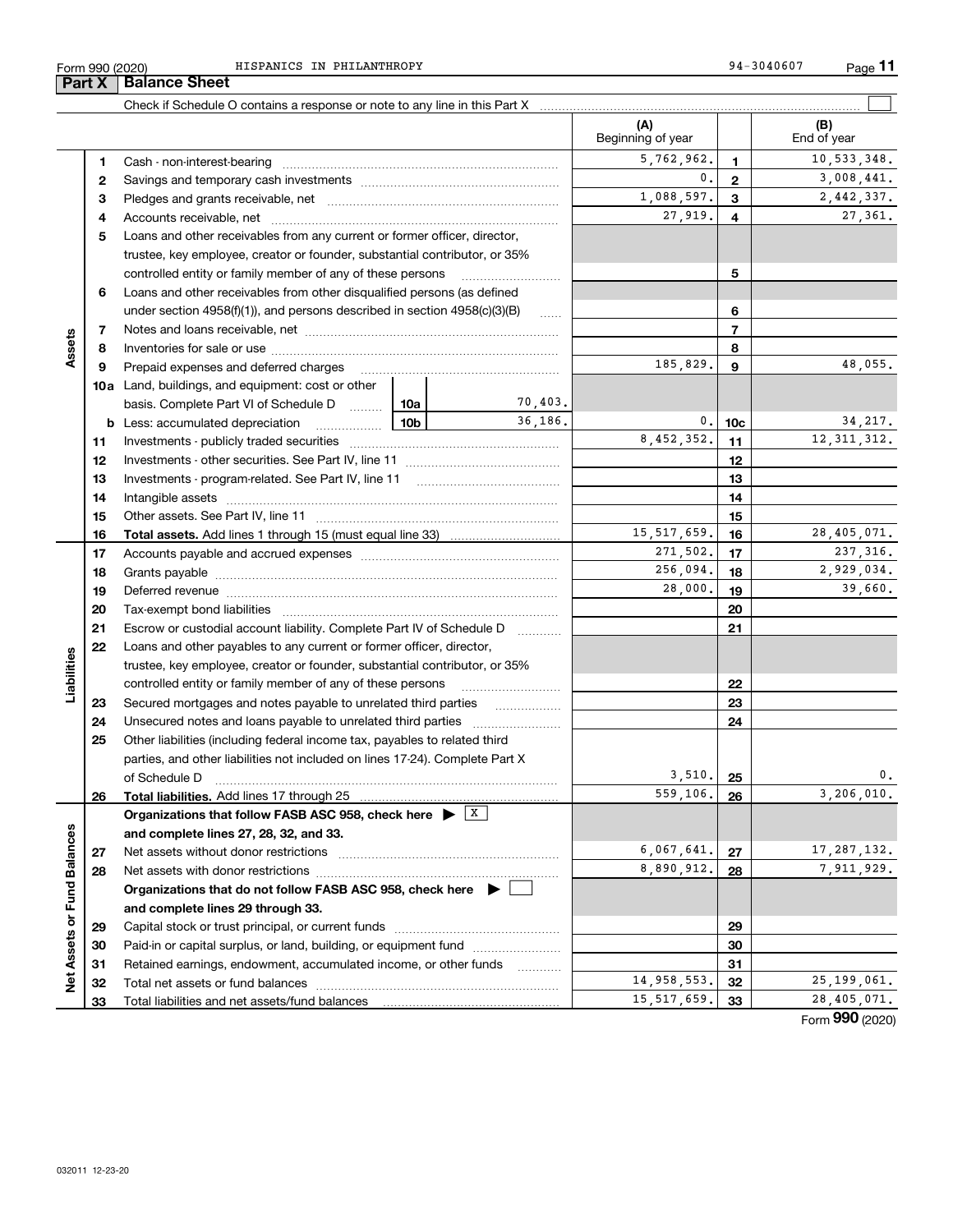|    | HISPANICS IN PHILANTHROPY<br>Form 990 (2020)                                                                                                                                                                                        | 94-3040607     |                |               | Page 12       |  |
|----|-------------------------------------------------------------------------------------------------------------------------------------------------------------------------------------------------------------------------------------|----------------|----------------|---------------|---------------|--|
|    | <b>Reconciliation of Net Assets</b><br>Part XI                                                                                                                                                                                      |                |                |               |               |  |
|    |                                                                                                                                                                                                                                     |                |                |               |               |  |
|    |                                                                                                                                                                                                                                     |                |                |               |               |  |
| 1  |                                                                                                                                                                                                                                     | 1              |                | 31, 135, 866. |               |  |
| 2  |                                                                                                                                                                                                                                     | $\mathbf{2}$   |                |               | 22, 264, 816. |  |
| З  | Revenue less expenses. Subtract line 2 from line 1                                                                                                                                                                                  | 3              |                |               | 8,871,050.    |  |
| 4  | 4                                                                                                                                                                                                                                   |                |                |               |               |  |
| 5  | 5<br>Net unrealized gains (losses) on investments [11] matter continuum matter of the state of the state of the state of the state of the state of the state of the state of the state of the state of the state of the state of th |                |                |               |               |  |
| 6  |                                                                                                                                                                                                                                     | 6              |                |               |               |  |
| 7  | Investment expenses www.communication.com/www.communication.com/www.communication.com/www.com                                                                                                                                       | $\overline{7}$ |                |               |               |  |
| 8  | Prior period adjustments                                                                                                                                                                                                            | 8              |                |               | 929, 357.     |  |
| 9  | Other changes in net assets or fund balances (explain on Schedule O)                                                                                                                                                                | 9              |                |               | 0.            |  |
| 10 | Net assets or fund balances at end of year. Combine lines 3 through 9 (must equal Part X, line 32,                                                                                                                                  |                |                |               |               |  |
|    | column (B))                                                                                                                                                                                                                         | 10             |                |               | 25, 199, 061. |  |
|    | Part XII Financial Statements and Reporting                                                                                                                                                                                         |                |                |               |               |  |
|    |                                                                                                                                                                                                                                     |                |                |               |               |  |
|    |                                                                                                                                                                                                                                     |                |                | <b>Yes</b>    | <b>No</b>     |  |
| 1. | $X$ Accrual<br>Accounting method used to prepare the Form 990: <u>I</u> Cash<br>Other                                                                                                                                               |                |                |               |               |  |
|    | If the organization changed its method of accounting from a prior year or checked "Other," explain in Schedule O.                                                                                                                   |                |                |               |               |  |
|    | 2a Were the organization's financial statements compiled or reviewed by an independent accountant?                                                                                                                                  |                | 2a             |               | X             |  |
|    | If "Yes," check a box below to indicate whether the financial statements for the year were compiled or reviewed on a                                                                                                                |                |                |               |               |  |
|    | separate basis, consolidated basis, or both:                                                                                                                                                                                        |                |                |               |               |  |
|    | Separate basis<br>Consolidated basis<br>Both consolidated and separate basis                                                                                                                                                        |                |                |               |               |  |
|    | <b>b</b> Were the organization's financial statements audited by an independent accountant?                                                                                                                                         |                | 2 <sub>b</sub> | x             |               |  |
|    | If "Yes," check a box below to indicate whether the financial statements for the year were audited on a separate basis,                                                                                                             |                |                |               |               |  |
|    | consolidated basis, or both:                                                                                                                                                                                                        |                |                |               |               |  |
|    | $X$ Consolidated basis<br>Separate basis<br>Both consolidated and separate basis                                                                                                                                                    |                |                |               |               |  |
|    | c If "Yes" to line 2a or 2b, does the organization have a committee that assumes responsibility for oversight of the audit,                                                                                                         |                |                |               |               |  |
|    |                                                                                                                                                                                                                                     |                | 2c             | х             |               |  |
|    | If the organization changed either its oversight process or selection process during the tax year, explain on Schedule O.                                                                                                           |                |                |               |               |  |
|    | 3a As a result of a federal award, was the organization required to undergo an audit or audits as set forth in the Single Audit                                                                                                     |                |                |               |               |  |
|    |                                                                                                                                                                                                                                     |                | 3a             |               | X             |  |
|    | b If "Yes," did the organization undergo the required audit or audits? If the organization did not undergo the required audit                                                                                                       |                |                |               |               |  |
|    |                                                                                                                                                                                                                                     |                | 3b             | <u>nnn</u>    |               |  |

Form (2020) **990**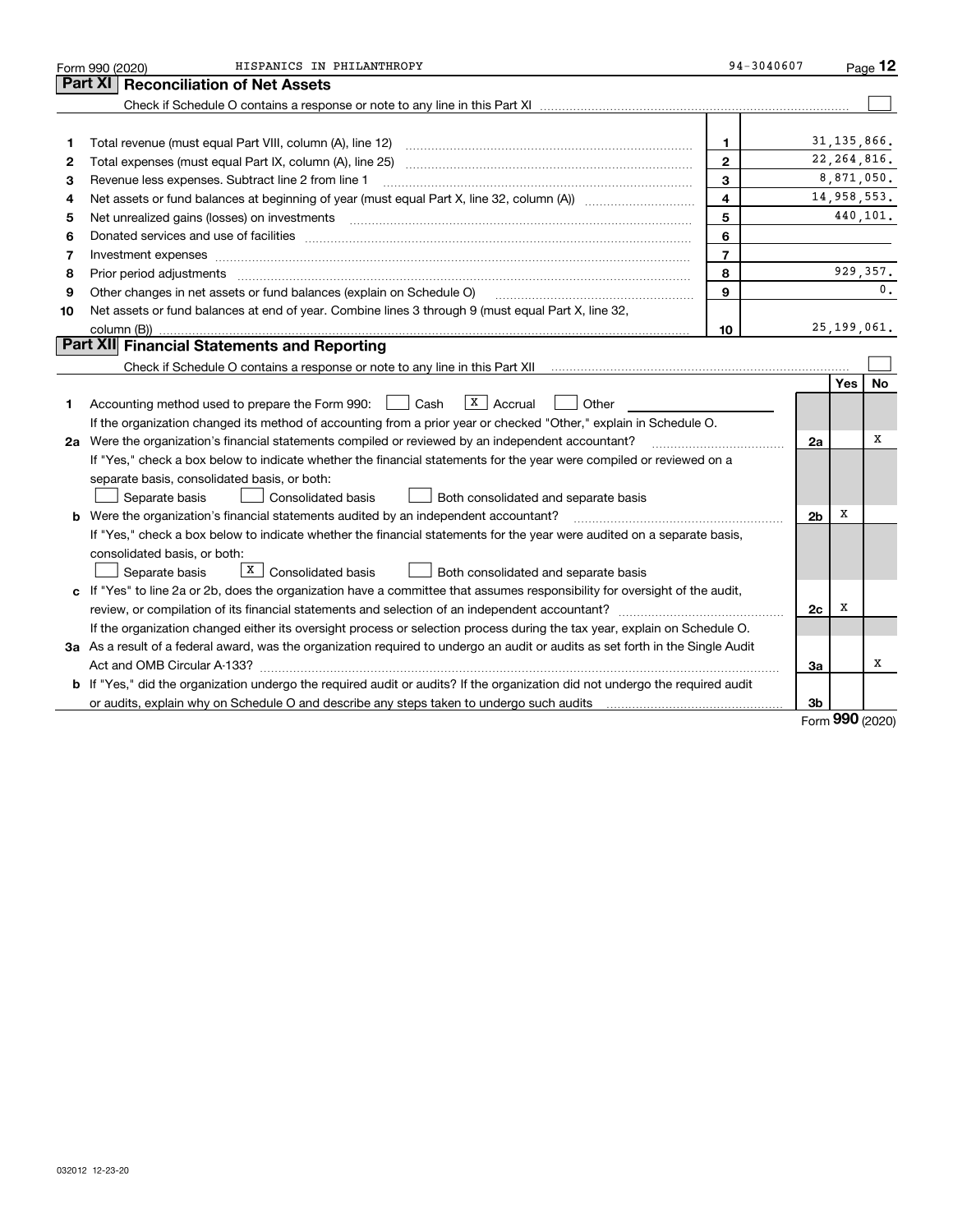## **SCHEDULE A**

Department of the Treasury Internal Revenue Service

**(Form 990 or 990-EZ)**

## **Public Charity Status and Public Support**

**Complete if the organization is a section 501(c)(3) organization or a section 4947(a)(1) nonexempt charitable trust. | Attach to Form 990 or Form 990-EZ.** 

|  | <b>P AUGULU FULLI 330 UL FULLI 330-LZ.</b> |                                                             |
|--|--------------------------------------------|-------------------------------------------------------------|
|  |                                            | au ire gou/Eorm000 for instructions and the latest informa- |

**| Go to www.irs.gov/Form990 for instructions and the latest information.**

| OMB No. 1545-0047 |
|-------------------|
| 2020              |
| Open to Public    |

**Inspection**

|              |                                                                                                                                                                                                                                                                                       | Name of the organization                                                                                                                   |                           |                                                       |                             |                                 |                            |            | <b>Employer identification number</b> |  |  |
|--------------|---------------------------------------------------------------------------------------------------------------------------------------------------------------------------------------------------------------------------------------------------------------------------------------|--------------------------------------------------------------------------------------------------------------------------------------------|---------------------------|-------------------------------------------------------|-----------------------------|---------------------------------|----------------------------|------------|---------------------------------------|--|--|
|              |                                                                                                                                                                                                                                                                                       |                                                                                                                                            | HISPANICS IN PHILANTHROPY |                                                       |                             |                                 |                            | 94-3040607 |                                       |  |  |
| Part I       |                                                                                                                                                                                                                                                                                       | Reason for Public Charity Status. (All organizations must complete this part.) See instructions.                                           |                           |                                                       |                             |                                 |                            |            |                                       |  |  |
|              |                                                                                                                                                                                                                                                                                       | The organization is not a private foundation because it is: (For lines 1 through 12, check only one box.)                                  |                           |                                                       |                             |                                 |                            |            |                                       |  |  |
| 1            |                                                                                                                                                                                                                                                                                       | A church, convention of churches, or association of churches described in section 170(b)(1)(A)(i).                                         |                           |                                                       |                             |                                 |                            |            |                                       |  |  |
| 2            |                                                                                                                                                                                                                                                                                       | A school described in section 170(b)(1)(A)(ii). (Attach Schedule E (Form 990 or 990-EZ).)                                                  |                           |                                                       |                             |                                 |                            |            |                                       |  |  |
| 3            |                                                                                                                                                                                                                                                                                       | A hospital or a cooperative hospital service organization described in section $170(b)(1)(A)(iii)$ .                                       |                           |                                                       |                             |                                 |                            |            |                                       |  |  |
|              |                                                                                                                                                                                                                                                                                       | A medical research organization operated in conjunction with a hospital described in section 170(b)(1)(A)(iii). Enter the hospital's name, |                           |                                                       |                             |                                 |                            |            |                                       |  |  |
|              |                                                                                                                                                                                                                                                                                       | city, and state:                                                                                                                           |                           |                                                       |                             |                                 |                            |            |                                       |  |  |
| 5            |                                                                                                                                                                                                                                                                                       | An organization operated for the benefit of a college or university owned or operated by a governmental unit described in                  |                           |                                                       |                             |                                 |                            |            |                                       |  |  |
|              |                                                                                                                                                                                                                                                                                       | section 170(b)(1)(A)(iv). (Complete Part II.)                                                                                              |                           |                                                       |                             |                                 |                            |            |                                       |  |  |
| 6            | A federal, state, or local government or governmental unit described in section 170(b)(1)(A)(v).                                                                                                                                                                                      |                                                                                                                                            |                           |                                                       |                             |                                 |                            |            |                                       |  |  |
| 7            | X                                                                                                                                                                                                                                                                                     | An organization that normally receives a substantial part of its support from a governmental unit or from the general public described in  |                           |                                                       |                             |                                 |                            |            |                                       |  |  |
|              |                                                                                                                                                                                                                                                                                       | section 170(b)(1)(A)(vi). (Complete Part II.)                                                                                              |                           |                                                       |                             |                                 |                            |            |                                       |  |  |
| 8            |                                                                                                                                                                                                                                                                                       | A community trust described in section 170(b)(1)(A)(vi). (Complete Part II.)                                                               |                           |                                                       |                             |                                 |                            |            |                                       |  |  |
| 9            |                                                                                                                                                                                                                                                                                       | An agricultural research organization described in section 170(b)(1)(A)(ix) operated in conjunction with a land-grant college              |                           |                                                       |                             |                                 |                            |            |                                       |  |  |
|              |                                                                                                                                                                                                                                                                                       | or university or a non-land-grant college of agriculture (see instructions). Enter the name, city, and state of the college or             |                           |                                                       |                             |                                 |                            |            |                                       |  |  |
|              |                                                                                                                                                                                                                                                                                       | university:                                                                                                                                |                           |                                                       |                             |                                 |                            |            |                                       |  |  |
| 10           |                                                                                                                                                                                                                                                                                       | An organization that normally receives (1) more than 33 1/3% of its support from contributions, membership fees, and gross receipts from   |                           |                                                       |                             |                                 |                            |            |                                       |  |  |
|              |                                                                                                                                                                                                                                                                                       |                                                                                                                                            |                           |                                                       |                             |                                 |                            |            |                                       |  |  |
|              | activities related to its exempt functions, subject to certain exceptions; and (2) no more than 33 1/3% of its support from gross investment<br>income and unrelated business taxable income (less section 511 tax) from businesses acquired by the organization after June 30, 1975. |                                                                                                                                            |                           |                                                       |                             |                                 |                            |            |                                       |  |  |
|              |                                                                                                                                                                                                                                                                                       | See section 509(a)(2). (Complete Part III.)                                                                                                |                           |                                                       |                             |                                 |                            |            |                                       |  |  |
| 11           | An organization organized and operated exclusively to test for public safety. See section 509(a)(4).                                                                                                                                                                                  |                                                                                                                                            |                           |                                                       |                             |                                 |                            |            |                                       |  |  |
| 12           |                                                                                                                                                                                                                                                                                       | An organization organized and operated exclusively for the benefit of, to perform the functions of, or to carry out the purposes of one or |                           |                                                       |                             |                                 |                            |            |                                       |  |  |
|              |                                                                                                                                                                                                                                                                                       | more publicly supported organizations described in section 509(a)(1) or section 509(a)(2). See section 509(a)(3). Check the box in         |                           |                                                       |                             |                                 |                            |            |                                       |  |  |
|              |                                                                                                                                                                                                                                                                                       | lines 12a through 12d that describes the type of supporting organization and complete lines 12e, 12f, and 12g.                             |                           |                                                       |                             |                                 |                            |            |                                       |  |  |
| а            |                                                                                                                                                                                                                                                                                       | Type I. A supporting organization operated, supervised, or controlled by its supported organization(s), typically by giving                |                           |                                                       |                             |                                 |                            |            |                                       |  |  |
|              |                                                                                                                                                                                                                                                                                       | the supported organization(s) the power to regularly appoint or elect a majority of the directors or trustees of the supporting            |                           |                                                       |                             |                                 |                            |            |                                       |  |  |
|              |                                                                                                                                                                                                                                                                                       | organization. You must complete Part IV, Sections A and B.                                                                                 |                           |                                                       |                             |                                 |                            |            |                                       |  |  |
| b            |                                                                                                                                                                                                                                                                                       | Type II. A supporting organization supervised or controlled in connection with its supported organization(s), by having                    |                           |                                                       |                             |                                 |                            |            |                                       |  |  |
|              |                                                                                                                                                                                                                                                                                       | control or management of the supporting organization vested in the same persons that control or manage the supported                       |                           |                                                       |                             |                                 |                            |            |                                       |  |  |
|              |                                                                                                                                                                                                                                                                                       | organization(s). You must complete Part IV, Sections A and C.                                                                              |                           |                                                       |                             |                                 |                            |            |                                       |  |  |
| c            |                                                                                                                                                                                                                                                                                       | Type III functionally integrated. A supporting organization operated in connection with, and functionally integrated with,                 |                           |                                                       |                             |                                 |                            |            |                                       |  |  |
|              |                                                                                                                                                                                                                                                                                       | its supported organization(s) (see instructions). You must complete Part IV, Sections A, D, and E.                                         |                           |                                                       |                             |                                 |                            |            |                                       |  |  |
| d            |                                                                                                                                                                                                                                                                                       | Type III non-functionally integrated. A supporting organization operated in connection with its supported organization(s)                  |                           |                                                       |                             |                                 |                            |            |                                       |  |  |
|              |                                                                                                                                                                                                                                                                                       | that is not functionally integrated. The organization generally must satisfy a distribution requirement and an attentiveness               |                           |                                                       |                             |                                 |                            |            |                                       |  |  |
|              |                                                                                                                                                                                                                                                                                       | requirement (see instructions). You must complete Part IV, Sections A and D, and Part V.                                                   |                           |                                                       |                             |                                 |                            |            |                                       |  |  |
|              |                                                                                                                                                                                                                                                                                       | Check this box if the organization received a written determination from the IRS that it is a Type I, Type II, Type III                    |                           |                                                       |                             |                                 |                            |            |                                       |  |  |
|              |                                                                                                                                                                                                                                                                                       | functionally integrated, or Type III non-functionally integrated supporting organization.                                                  |                           |                                                       |                             |                                 |                            |            |                                       |  |  |
|              |                                                                                                                                                                                                                                                                                       | f Enter the number of supported organizations                                                                                              |                           |                                                       |                             |                                 |                            |            |                                       |  |  |
|              |                                                                                                                                                                                                                                                                                       | g Provide the following information about the supported organization(s).                                                                   |                           |                                                       |                             |                                 |                            |            |                                       |  |  |
|              |                                                                                                                                                                                                                                                                                       | (i) Name of supported                                                                                                                      | (ii) EIN                  | (iii) Type of organization                            | in your governing document? | (iv) Is the organization listed | (v) Amount of monetary     |            | (vi) Amount of other                  |  |  |
|              |                                                                                                                                                                                                                                                                                       | organization                                                                                                                               |                           | (described on lines 1-10<br>above (see instructions)) | Yes                         | No                              | support (see instructions) |            | support (see instructions)            |  |  |
|              |                                                                                                                                                                                                                                                                                       |                                                                                                                                            |                           |                                                       |                             |                                 |                            |            |                                       |  |  |
|              |                                                                                                                                                                                                                                                                                       |                                                                                                                                            |                           |                                                       |                             |                                 |                            |            |                                       |  |  |
|              |                                                                                                                                                                                                                                                                                       |                                                                                                                                            |                           |                                                       |                             |                                 |                            |            |                                       |  |  |
|              |                                                                                                                                                                                                                                                                                       |                                                                                                                                            |                           |                                                       |                             |                                 |                            |            |                                       |  |  |
|              |                                                                                                                                                                                                                                                                                       |                                                                                                                                            |                           |                                                       |                             |                                 |                            |            |                                       |  |  |
|              |                                                                                                                                                                                                                                                                                       |                                                                                                                                            |                           |                                                       |                             |                                 |                            |            |                                       |  |  |
|              |                                                                                                                                                                                                                                                                                       |                                                                                                                                            |                           |                                                       |                             |                                 |                            |            |                                       |  |  |
|              |                                                                                                                                                                                                                                                                                       |                                                                                                                                            |                           |                                                       |                             |                                 |                            |            |                                       |  |  |
|              |                                                                                                                                                                                                                                                                                       |                                                                                                                                            |                           |                                                       |                             |                                 |                            |            |                                       |  |  |
|              |                                                                                                                                                                                                                                                                                       |                                                                                                                                            |                           |                                                       |                             |                                 |                            |            |                                       |  |  |
| <b>Total</b> |                                                                                                                                                                                                                                                                                       |                                                                                                                                            |                           |                                                       |                             |                                 |                            |            |                                       |  |  |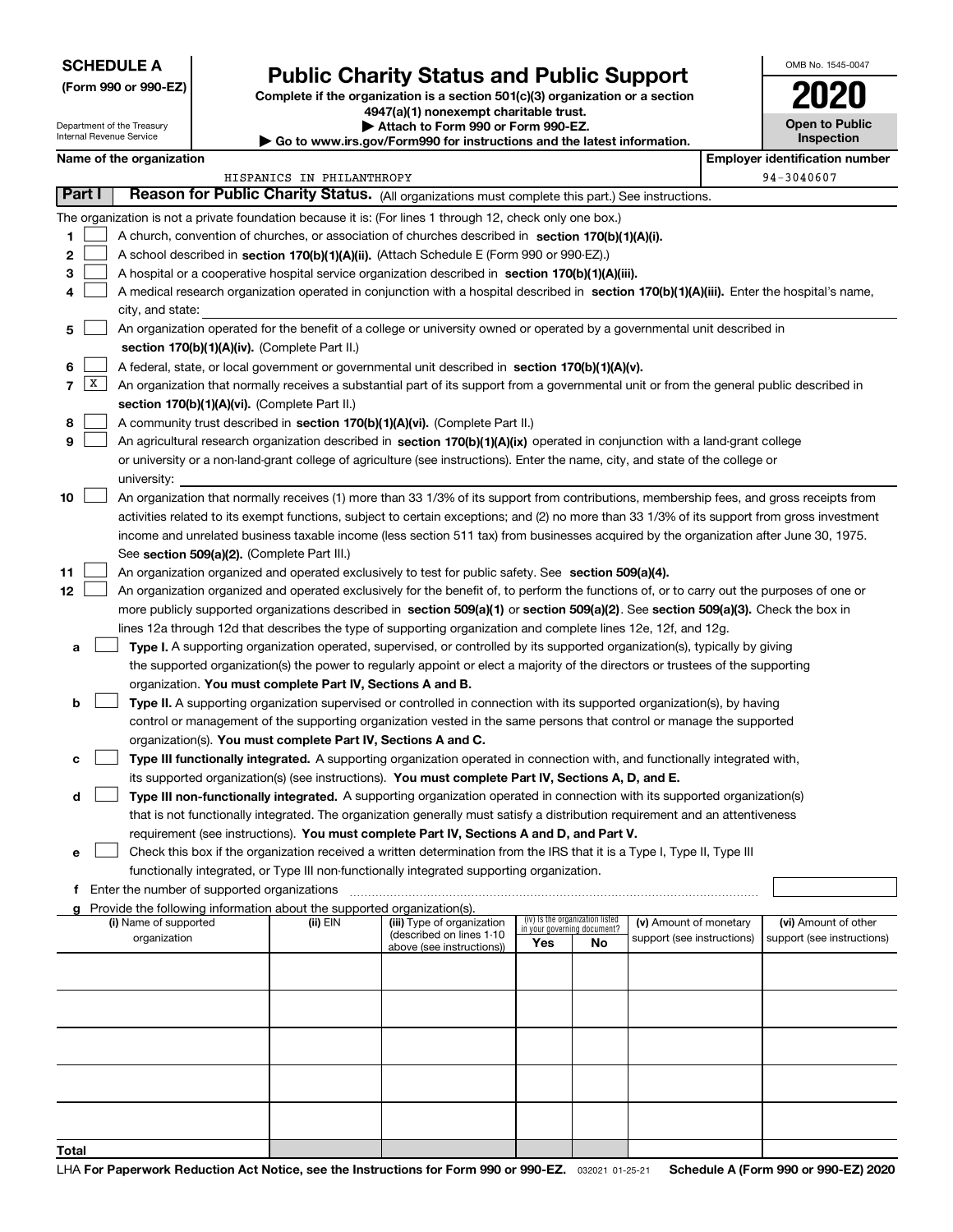### Schedule A (Form 990 or 990-EZ) 2020 Page HISPANICS IN PHILANTHROPY 94-3040607

**Part II Support Schedule for Organizations Described in Sections 170(b)(1)(A)(iv) and 170(b)(1)(A)(vi)**

(Complete only if you checked the box on line 5, 7, or 8 of Part I or if the organization failed to qualify under Part III. If the organization fails to qualify under the tests listed below, please complete Part III.)

|    | <b>Section A. Public Support</b>                                                                                                               |            |              |            |             |             |                                          |
|----|------------------------------------------------------------------------------------------------------------------------------------------------|------------|--------------|------------|-------------|-------------|------------------------------------------|
|    | Calendar year (or fiscal year beginning in)                                                                                                    | (a) 2016   | (b) 2017     | $(c)$ 2018 | $(d)$ 2019  | (e) 2020    | (f) Total                                |
|    | 1 Gifts, grants, contributions, and                                                                                                            |            |              |            |             |             |                                          |
|    | membership fees received. (Do not                                                                                                              |            |              |            |             |             |                                          |
|    | include any "unusual grants.")                                                                                                                 | 4,721,345. | 5, 144, 183. | 4,879,865. | 14,796,097. | 30,692,446. | 60,233,936.                              |
|    | 2 Tax revenues levied for the organ-                                                                                                           |            |              |            |             |             |                                          |
|    | ization's benefit and either paid to                                                                                                           |            |              |            |             |             |                                          |
|    | or expended on its behalf                                                                                                                      |            |              |            |             |             |                                          |
|    | 3 The value of services or facilities                                                                                                          |            |              |            |             |             |                                          |
|    | furnished by a governmental unit to                                                                                                            |            |              |            |             |             |                                          |
|    | the organization without charge                                                                                                                |            |              |            |             |             |                                          |
|    | 4 Total. Add lines 1 through 3                                                                                                                 | 4,721,345. | 5, 144, 183. | 4,879,865. | 14,796,097. | 30,692,446. | 60,233,936.                              |
|    | 5 The portion of total contributions                                                                                                           |            |              |            |             |             |                                          |
|    | by each person (other than a                                                                                                                   |            |              |            |             |             |                                          |
|    | governmental unit or publicly                                                                                                                  |            |              |            |             |             |                                          |
|    | supported organization) included                                                                                                               |            |              |            |             |             |                                          |
|    | on line 1 that exceeds 2% of the                                                                                                               |            |              |            |             |             |                                          |
|    | amount shown on line 11,                                                                                                                       |            |              |            |             |             |                                          |
|    | column (f)                                                                                                                                     |            |              |            |             |             | 16,908,625.                              |
|    | 6 Public support. Subtract line 5 from line 4.                                                                                                 |            |              |            |             |             | 43, 325, 311.                            |
|    | <b>Section B. Total Support</b>                                                                                                                |            |              |            |             |             |                                          |
|    | Calendar year (or fiscal year beginning in)                                                                                                    | (a) 2016   | (b) 2017     | $(c)$ 2018 | $(d)$ 2019  | (e) 2020    | (f) Total                                |
|    | <b>7</b> Amounts from line 4                                                                                                                   | 4,721,345. | 5, 144, 183. | 4,879,865. | 14,796,097. | 30,692,446. | 60,233,936.                              |
|    | 8 Gross income from interest,                                                                                                                  |            |              |            |             |             |                                          |
|    | dividends, payments received on                                                                                                                |            |              |            |             |             |                                          |
|    | securities loans, rents, royalties,                                                                                                            |            |              |            |             |             |                                          |
|    | and income from similar sources                                                                                                                | 173,735.   | 165,885.     | 196,855.   | 253,064.    | 260,837.    | 1,050,376.                               |
|    | 9 Net income from unrelated business                                                                                                           |            |              |            |             |             |                                          |
|    | activities, whether or not the                                                                                                                 |            |              |            |             |             |                                          |
|    | business is regularly carried on                                                                                                               |            |              |            |             |             |                                          |
|    | 10 Other income. Do not include gain                                                                                                           |            |              |            |             |             |                                          |
|    | or loss from the sale of capital                                                                                                               |            |              |            |             |             |                                          |
|    | assets (Explain in Part VI.)                                                                                                                   | 59,970.    |              |            | 15,389.     |             | 75,359.                                  |
|    | <b>11 Total support.</b> Add lines 7 through 10                                                                                                |            |              |            |             |             | $\overline{61}$ , 359, 671.              |
|    | 12 Gross receipts from related activities, etc. (see instructions)                                                                             |            |              |            |             | 12          | 703,078.                                 |
|    | 13 First 5 years. If the Form 990 is for the organization's first, second, third, fourth, or fifth tax year as a section 501(c)(3)             |            |              |            |             |             |                                          |
|    | organization, check this box and stop here                                                                                                     |            |              |            |             |             |                                          |
|    | <b>Section C. Computation of Public Support Percentage</b>                                                                                     |            |              |            |             |             |                                          |
|    | 14 Public support percentage for 2020 (line 6, column (f), divided by line 11, column (f) <i>marroummaname</i>                                 |            |              |            |             | 14          | 70.61<br>%                               |
|    |                                                                                                                                                |            |              |            |             | 15          | 57.99<br>%                               |
|    | 16a 33 1/3% support test - 2020. If the organization did not check the box on line 13, and line 14 is 33 1/3% or more, check this box and      |            |              |            |             |             |                                          |
|    | stop here. The organization qualifies as a publicly supported organization                                                                     |            |              |            |             |             | $\blacktriangleright$ $\boxed{\text{X}}$ |
|    | b 33 1/3% support test - 2019. If the organization did not check a box on line 13 or 16a, and line 15 is 33 1/3% or more, check this box       |            |              |            |             |             |                                          |
|    | and stop here. The organization qualifies as a publicly supported organization                                                                 |            |              |            |             |             |                                          |
|    | 17a 10% -facts-and-circumstances test - 2020. If the organization did not check a box on line 13, 16a, or 16b, and line 14 is 10% or more,     |            |              |            |             |             |                                          |
|    | and if the organization meets the facts-and-circumstances test, check this box and stop here. Explain in Part VI how the organization          |            |              |            |             |             |                                          |
|    | meets the facts-and-circumstances test. The organization qualifies as a publicly supported organization                                        |            |              |            |             |             |                                          |
|    | <b>b 10% -facts-and-circumstances test - 2019.</b> If the organization did not check a box on line 13, 16a, 16b, or 17a, and line 15 is 10% or |            |              |            |             |             |                                          |
|    | more, and if the organization meets the facts-and-circumstances test, check this box and stop here. Explain in Part VI how the                 |            |              |            |             |             |                                          |
|    | organization meets the facts-and-circumstances test. The organization qualifies as a publicly supported organization                           |            |              |            |             |             |                                          |
| 18 | Private foundation. If the organization did not check a box on line 13, 16a, 16b, 17a, or 17b, check this box and see instructions             |            |              |            |             |             |                                          |
|    |                                                                                                                                                |            |              |            |             |             |                                          |

**Schedule A (Form 990 or 990-EZ) 2020**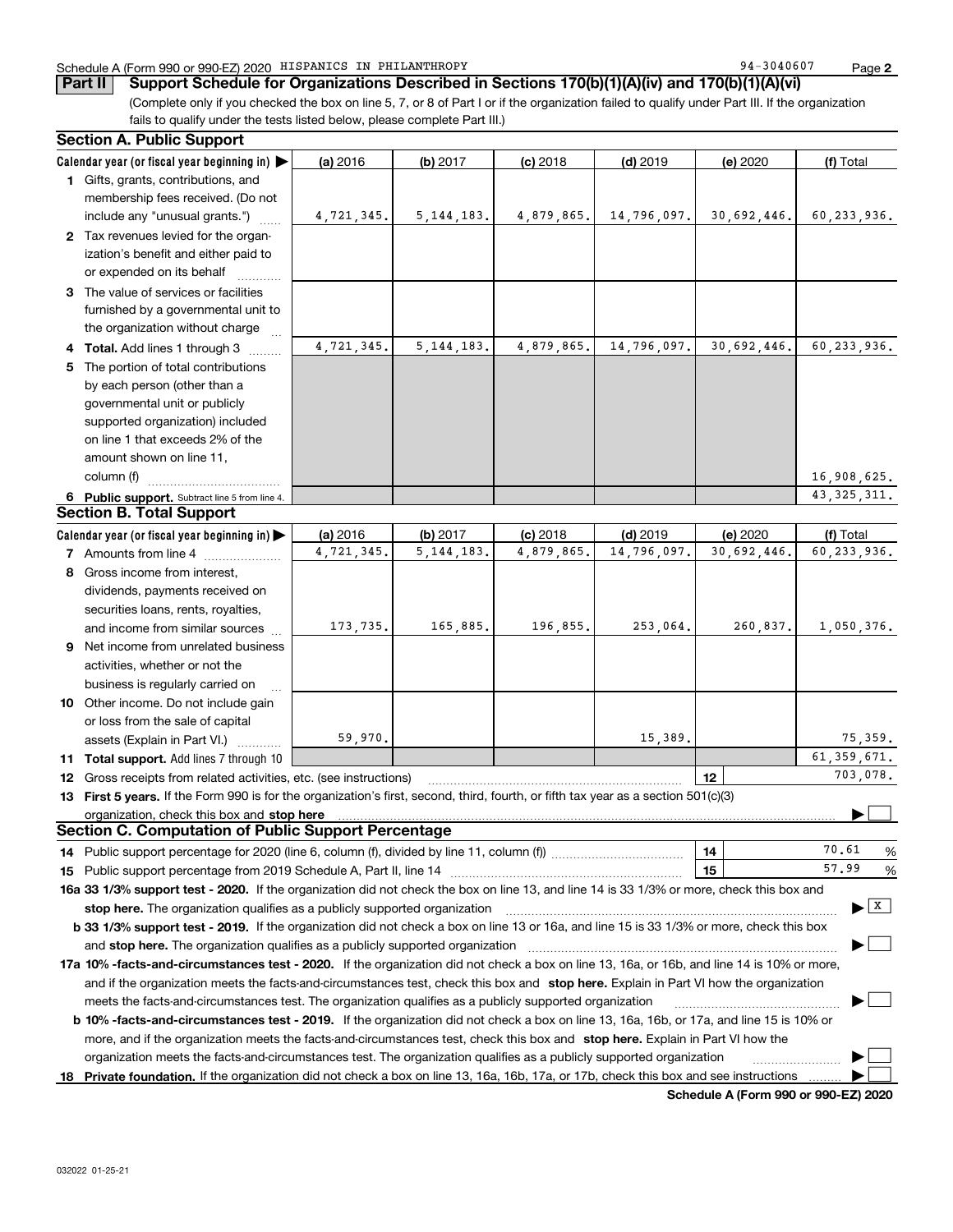## **Part III Support Schedule for Organizations Described in Section 509(a)(2)**

(Complete only if you checked the box on line 10 of Part I or if the organization failed to qualify under Part II. If the organization fails to qualify under the tests listed below, please complete Part II.)

|    | <b>Section A. Public Support</b>                                                                                                                 |          |          |            |            |          |           |
|----|--------------------------------------------------------------------------------------------------------------------------------------------------|----------|----------|------------|------------|----------|-----------|
|    | Calendar year (or fiscal year beginning in) $\blacktriangleright$                                                                                | (a) 2016 | (b) 2017 | $(c)$ 2018 | $(d)$ 2019 | (e) 2020 | (f) Total |
|    | 1 Gifts, grants, contributions, and                                                                                                              |          |          |            |            |          |           |
|    | membership fees received. (Do not                                                                                                                |          |          |            |            |          |           |
|    | include any "unusual grants.")                                                                                                                   |          |          |            |            |          |           |
|    | <b>2</b> Gross receipts from admissions,                                                                                                         |          |          |            |            |          |           |
|    | merchandise sold or services per-                                                                                                                |          |          |            |            |          |           |
|    | formed, or facilities furnished in                                                                                                               |          |          |            |            |          |           |
|    | any activity that is related to the<br>organization's tax-exempt purpose                                                                         |          |          |            |            |          |           |
|    | 3 Gross receipts from activities that                                                                                                            |          |          |            |            |          |           |
|    | are not an unrelated trade or bus-                                                                                                               |          |          |            |            |          |           |
|    | iness under section 513                                                                                                                          |          |          |            |            |          |           |
|    |                                                                                                                                                  |          |          |            |            |          |           |
|    | 4 Tax revenues levied for the organ-                                                                                                             |          |          |            |            |          |           |
|    | ization's benefit and either paid to                                                                                                             |          |          |            |            |          |           |
|    | or expended on its behalf<br>.                                                                                                                   |          |          |            |            |          |           |
|    | 5 The value of services or facilities                                                                                                            |          |          |            |            |          |           |
|    | furnished by a governmental unit to                                                                                                              |          |          |            |            |          |           |
|    | the organization without charge                                                                                                                  |          |          |            |            |          |           |
|    | <b>6 Total.</b> Add lines 1 through 5                                                                                                            |          |          |            |            |          |           |
|    | 7a Amounts included on lines 1, 2, and                                                                                                           |          |          |            |            |          |           |
|    | 3 received from disqualified persons                                                                                                             |          |          |            |            |          |           |
|    | <b>b</b> Amounts included on lines 2 and 3 received                                                                                              |          |          |            |            |          |           |
|    | from other than disqualified persons that<br>exceed the greater of \$5,000 or 1% of the                                                          |          |          |            |            |          |           |
|    | amount on line 13 for the year                                                                                                                   |          |          |            |            |          |           |
|    | c Add lines 7a and 7b                                                                                                                            |          |          |            |            |          |           |
|    | 8 Public support. (Subtract line 7c from line 6.)                                                                                                |          |          |            |            |          |           |
|    | <b>Section B. Total Support</b>                                                                                                                  |          |          |            |            |          |           |
|    | Calendar year (or fiscal year beginning in)                                                                                                      | (a) 2016 | (b) 2017 | $(c)$ 2018 | $(d)$ 2019 | (e) 2020 | (f) Total |
|    | 9 Amounts from line 6                                                                                                                            |          |          |            |            |          |           |
|    | <b>10a</b> Gross income from interest,                                                                                                           |          |          |            |            |          |           |
|    | dividends, payments received on<br>securities loans, rents, royalties,                                                                           |          |          |            |            |          |           |
|    | and income from similar sources                                                                                                                  |          |          |            |            |          |           |
|    | <b>b</b> Unrelated business taxable income                                                                                                       |          |          |            |            |          |           |
|    | (less section 511 taxes) from businesses                                                                                                         |          |          |            |            |          |           |
|    | acquired after June 30, 1975 [10001]                                                                                                             |          |          |            |            |          |           |
|    | c Add lines 10a and 10b                                                                                                                          |          |          |            |            |          |           |
|    | 11 Net income from unrelated business                                                                                                            |          |          |            |            |          |           |
|    | activities not included in line 10b,                                                                                                             |          |          |            |            |          |           |
|    | whether or not the business is<br>regularly carried on                                                                                           |          |          |            |            |          |           |
|    | <b>12</b> Other income. Do not include gain                                                                                                      |          |          |            |            |          |           |
|    | or loss from the sale of capital                                                                                                                 |          |          |            |            |          |           |
|    | assets (Explain in Part VI.)                                                                                                                     |          |          |            |            |          |           |
|    | <b>13</b> Total support. (Add lines 9, 10c, 11, and 12.)                                                                                         |          |          |            |            |          |           |
|    | 14 First 5 years. If the Form 990 is for the organization's first, second, third, fourth, or fifth tax year as a section 501(c)(3) organization, |          |          |            |            |          |           |
|    |                                                                                                                                                  |          |          |            |            |          |           |
|    | <b>Section C. Computation of Public Support Percentage</b>                                                                                       |          |          |            |            |          |           |
|    | 15 Public support percentage for 2020 (line 8, column (f), divided by line 13, column (f))                                                       |          |          |            |            | 15       | %         |
|    | 16 Public support percentage from 2019 Schedule A, Part III, line 15                                                                             |          |          |            |            | 16       | %         |
|    | <b>Section D. Computation of Investment Income Percentage</b>                                                                                    |          |          |            |            |          |           |
|    | 17 Investment income percentage for 2020 (line 10c, column (f), divided by line 13, column (f))                                                  |          |          |            |            | 17       | %         |
|    | <b>18</b> Investment income percentage from <b>2019</b> Schedule A, Part III, line 17                                                            |          |          |            |            | 18       | %         |
|    | 19a 33 1/3% support tests - 2020. If the organization did not check the box on line 14, and line 15 is more than 33 1/3%, and line 17 is not     |          |          |            |            |          |           |
|    | more than 33 1/3%, check this box and stop here. The organization qualifies as a publicly supported organization                                 |          |          |            |            |          | ▶         |
|    | b 33 1/3% support tests - 2019. If the organization did not check a box on line 14 or line 19a, and line 16 is more than 33 1/3%, and            |          |          |            |            |          |           |
|    | line 18 is not more than 33 1/3%, check this box and stop here. The organization qualifies as a publicly supported organization                  |          |          |            |            |          |           |
| 20 |                                                                                                                                                  |          |          |            |            |          |           |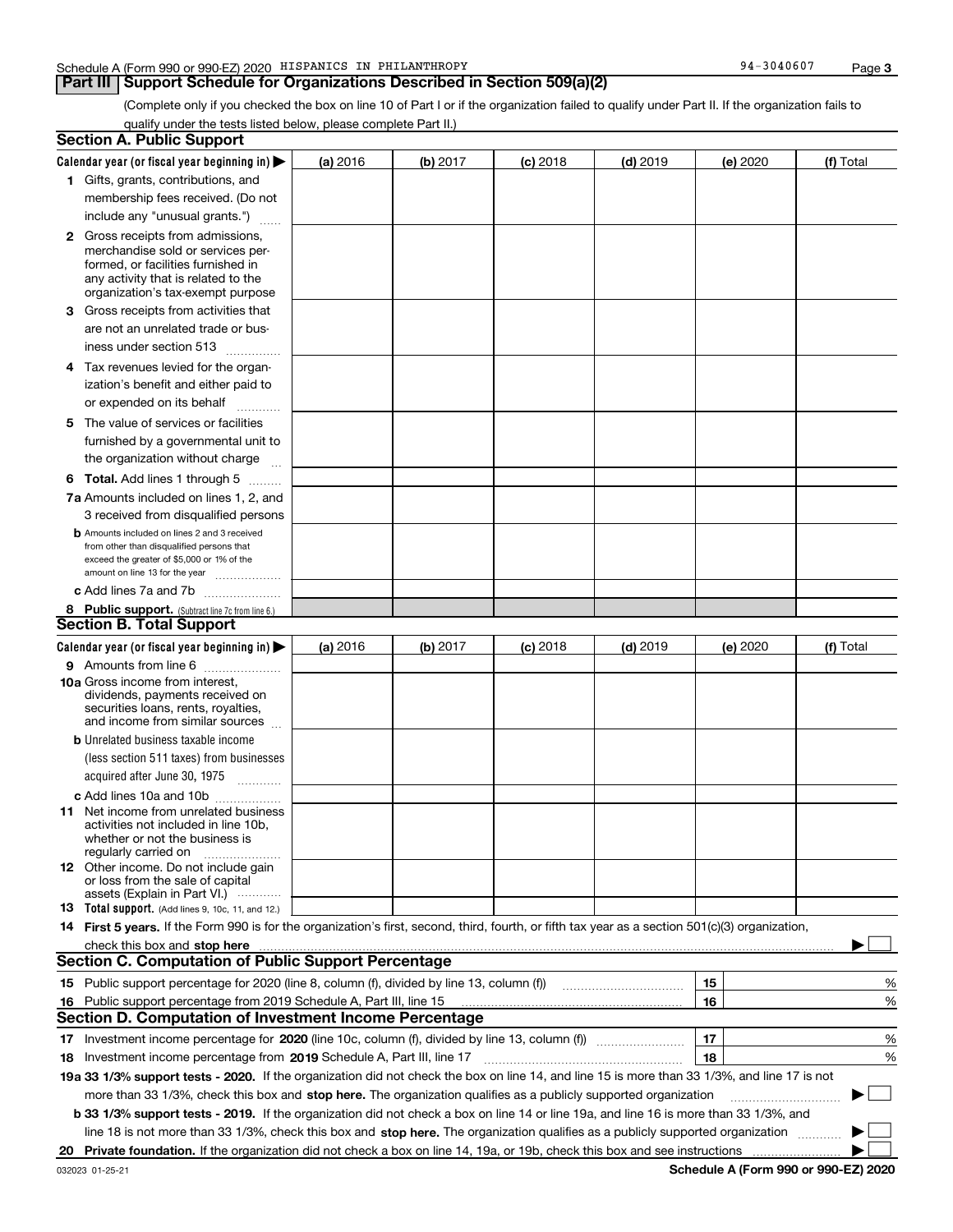**1**

**2**

**3a**

**3b**

**3c**

**4a**

**4b**

**4c**

**5a**

**5b5c**

**6**

**7**

**8**

**9a**

**9b**

**9c**

**10a**

**10b**

**YesNo**

## **Part IV Supporting Organizations**

(Complete only if you checked a box in line 12 on Part I. If you checked box 12a, Part I, complete Sections A and B. If you checked box 12b, Part I, complete Sections A and C. If you checked box 12c, Part I, complete Sections A, D, and E. If you checked box 12d, Part I, complete Sections A and D, and complete Part V.)

### **Section A. All Supporting Organizations**

- **1** Are all of the organization's supported organizations listed by name in the organization's governing documents? If "No," describe in **Part VI** how the supported organizations are designated. If designated by *class or purpose, describe the designation. If historic and continuing relationship, explain.*
- **2** Did the organization have any supported organization that does not have an IRS determination of status under section 509(a)(1) or (2)? If "Yes," explain in Part VI how the organization determined that the supported *organization was described in section 509(a)(1) or (2).*
- **3a** Did the organization have a supported organization described in section 501(c)(4), (5), or (6)? If "Yes," answer *lines 3b and 3c below.*
- **b** Did the organization confirm that each supported organization qualified under section 501(c)(4), (5), or (6) and satisfied the public support tests under section 509(a)(2)? If "Yes," describe in **Part VI** when and how the *organization made the determination.*
- **c**Did the organization ensure that all support to such organizations was used exclusively for section 170(c)(2)(B) purposes? If "Yes," explain in **Part VI** what controls the organization put in place to ensure such use.
- **4a***If* Was any supported organization not organized in the United States ("foreign supported organization")? *"Yes," and if you checked box 12a or 12b in Part I, answer lines 4b and 4c below.*
- **b** Did the organization have ultimate control and discretion in deciding whether to make grants to the foreign supported organization? If "Yes," describe in **Part VI** how the organization had such control and discretion *despite being controlled or supervised by or in connection with its supported organizations.*
- **c** Did the organization support any foreign supported organization that does not have an IRS determination under sections 501(c)(3) and 509(a)(1) or (2)? If "Yes," explain in **Part VI** what controls the organization used *to ensure that all support to the foreign supported organization was used exclusively for section 170(c)(2)(B) purposes.*
- **5a***If "Yes,"* Did the organization add, substitute, or remove any supported organizations during the tax year? answer lines 5b and 5c below (if applicable). Also, provide detail in **Part VI,** including (i) the names and EIN *numbers of the supported organizations added, substituted, or removed; (ii) the reasons for each such action; (iii) the authority under the organization's organizing document authorizing such action; and (iv) how the action was accomplished (such as by amendment to the organizing document).*
- **b** Type I or Type II only. Was any added or substituted supported organization part of a class already designated in the organization's organizing document?
- **cSubstitutions only.**  Was the substitution the result of an event beyond the organization's control?
- **6** Did the organization provide support (whether in the form of grants or the provision of services or facilities) to **Part VI.** *If "Yes," provide detail in* support or benefit one or more of the filing organization's supported organizations? anyone other than (i) its supported organizations, (ii) individuals that are part of the charitable class benefited by one or more of its supported organizations, or (iii) other supporting organizations that also
- **7**Did the organization provide a grant, loan, compensation, or other similar payment to a substantial contributor *If "Yes," complete Part I of Schedule L (Form 990 or 990-EZ).* regard to a substantial contributor? (as defined in section 4958(c)(3)(C)), a family member of a substantial contributor, or a 35% controlled entity with
- **8** Did the organization make a loan to a disqualified person (as defined in section 4958) not described in line 7? *If "Yes," complete Part I of Schedule L (Form 990 or 990-EZ).*
- **9a** Was the organization controlled directly or indirectly at any time during the tax year by one or more in section 509(a)(1) or (2))? If "Yes," *provide detail in* <code>Part VI.</code> disqualified persons, as defined in section 4946 (other than foundation managers and organizations described
- **b** Did one or more disqualified persons (as defined in line 9a) hold a controlling interest in any entity in which the supporting organization had an interest? If "Yes," provide detail in P**art VI**.
- **c**Did a disqualified person (as defined in line 9a) have an ownership interest in, or derive any personal benefit from, assets in which the supporting organization also had an interest? If "Yes," provide detail in P**art VI.**
- **10a** Was the organization subject to the excess business holdings rules of section 4943 because of section supporting organizations)? If "Yes," answer line 10b below. 4943(f) (regarding certain Type II supporting organizations, and all Type III non-functionally integrated
- **b** Did the organization have any excess business holdings in the tax year? (Use Schedule C, Form 4720, to *determine whether the organization had excess business holdings.)*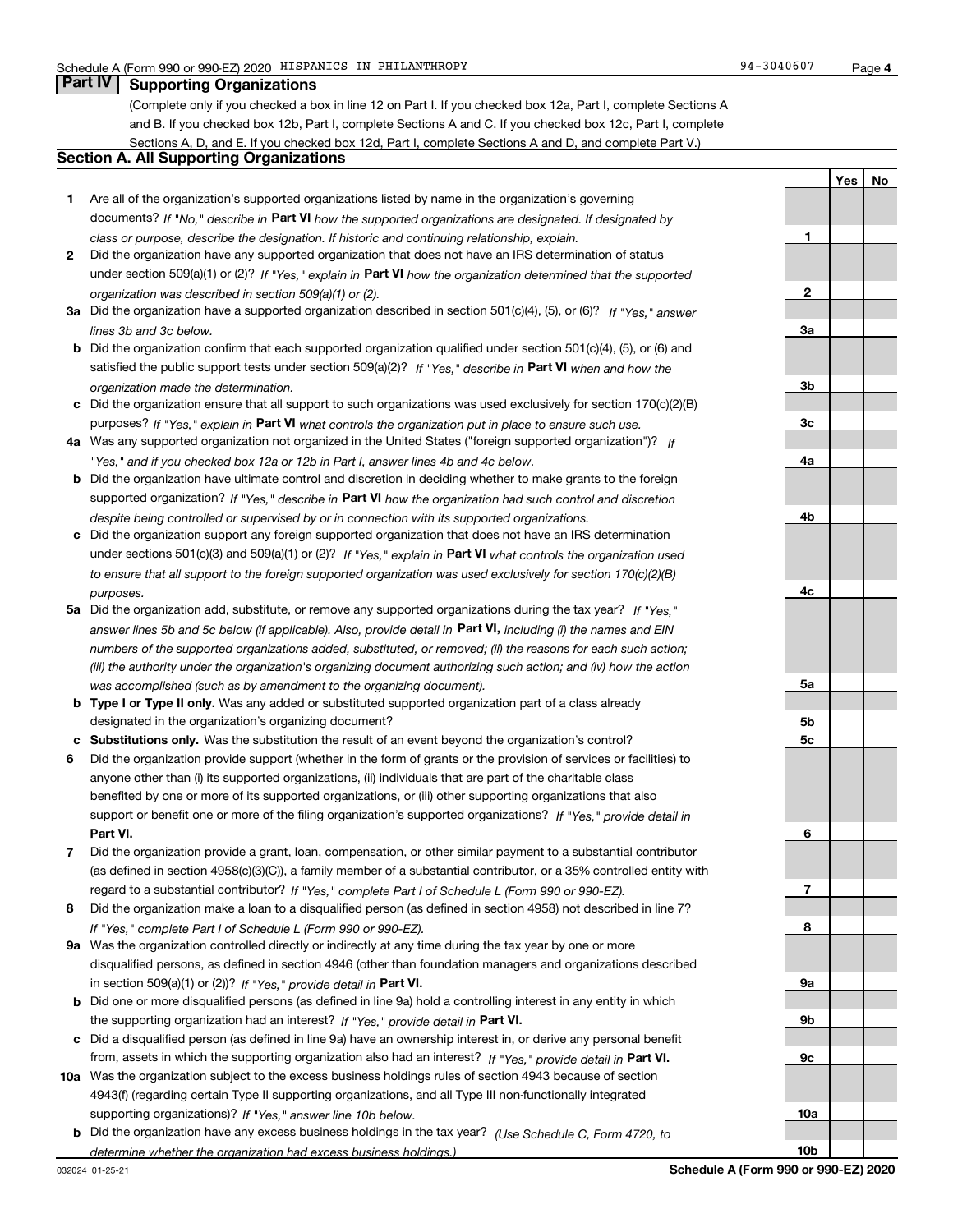| 94-3040607 | Page 5 |
|------------|--------|
|------------|--------|

**1**

**2**

|    |                                                                                                                                                                                                                                                                                                                                                                                              |                 | Yes | Nο |
|----|----------------------------------------------------------------------------------------------------------------------------------------------------------------------------------------------------------------------------------------------------------------------------------------------------------------------------------------------------------------------------------------------|-----------------|-----|----|
| 11 | Has the organization accepted a gift or contribution from any of the following persons?                                                                                                                                                                                                                                                                                                      |                 |     |    |
|    | a A person who directly or indirectly controls, either alone or together with persons described in lines 11b and                                                                                                                                                                                                                                                                             |                 |     |    |
|    | 11c below, the governing body of a supported organization?                                                                                                                                                                                                                                                                                                                                   | 11a             |     |    |
|    | <b>b</b> A family member of a person described in line 11a above?                                                                                                                                                                                                                                                                                                                            | 11 <sub>b</sub> |     |    |
|    | c A 35% controlled entity of a person described in line 11a or 11b above? If "Yes" to line 11a, 11b, or 11c, provide                                                                                                                                                                                                                                                                         |                 |     |    |
|    | detail in Part VI.                                                                                                                                                                                                                                                                                                                                                                           | 11c             |     |    |
|    | <b>Section B. Type I Supporting Organizations</b>                                                                                                                                                                                                                                                                                                                                            |                 |     |    |
|    |                                                                                                                                                                                                                                                                                                                                                                                              |                 | Yes | No |
|    | Did the governing body, members of the governing body, officers acting in their official capacity, or membership of one or<br>more supported organizations have the power to regularly appoint or elect at least a majority of the organization's officers,<br>directors or trustees at all times during the tax year? If "No " describe in <b>Part VI</b> bout the supported examination(a) |                 |     |    |

**2** Did the organization operate for the benefit of any supported organization other than the supported directors, or trustees at all times during the tax year? If "No," describe in **Part VI** how the supported organization(s) *effectively operated, supervised, or controlled the organization's activities. If the organization had more than one supported organization, describe how the powers to appoint and/or remove officers, directors, or trustees were allocated among the supported organizations and what conditions or restrictions, if any, applied to such powers during the tax year. If "Yes," explain in* organization(s) that operated, supervised, or controlled the supporting organization?

**Part VI**  *how providing such benefit carried out the purposes of the supported organization(s) that operated,*

| supervised, or controlled the supporting organization. |  |
|--------------------------------------------------------|--|
| Section C. Type II Supporting Organizations            |  |

**Yes No 1** Were a majority of the organization's directors or trustees during the tax year also a majority of the directors or trustees of each of the organization's supported organization(s)? If "No," describe in **Part VI** how control **1***or management of the supporting organization was vested in the same persons that controlled or managed the supported organization(s).*

|  |  | <b>Section D. All Type III Supporting Organizations</b> |
|--|--|---------------------------------------------------------|
|  |  |                                                         |

|              |                                                                                                                        |   | Yes | No |
|--------------|------------------------------------------------------------------------------------------------------------------------|---|-----|----|
|              | Did the organization provide to each of its supported organizations, by the last day of the fifth month of the         |   |     |    |
|              | organization's tax year, (i) a written notice describing the type and amount of support provided during the prior tax  |   |     |    |
|              | year, (ii) a copy of the Form 990 that was most recently filed as of the date of notification, and (iii) copies of the |   |     |    |
|              | organization's governing documents in effect on the date of notification, to the extent not previously provided?       |   |     |    |
| $\mathbf{2}$ | Were any of the organization's officers, directors, or trustees either (i) appointed or elected by the supported       |   |     |    |
|              | organization(s) or (ii) serving on the governing body of a supported organization? If "No," explain in Part VI how     |   |     |    |
|              | the organization maintained a close and continuous working relationship with the supported organization(s).            | 2 |     |    |
| 3            | By reason of the relationship described in line 2, above, did the organization's supported organizations have a        |   |     |    |
|              | significant voice in the organization's investment policies and in directing the use of the organization's             |   |     |    |
|              | income or assets at all times during the tax year? If "Yes," describe in Part VI the role the organization's           |   |     |    |
|              | supported organizations played in this regard.                                                                         | з |     |    |

## *supported organizations played in this regard.* **Section E. Type III Functionally Integrated Supporting Organizations**

- **1**Check the box next to the method that the organization used to satisfy the Integral Part Test during the year (see instructions).
- **alinupy** The organization satisfied the Activities Test. Complete line 2 below.
- **b**The organization is the parent of each of its supported organizations. *Complete* line 3 *below.*  $\mathcal{L}^{\text{max}}$

|  |  |  | $\mathbf{c}$ The organization supported a governmental entity. Describe in Part VI how you supported a governmental entity (see instructions). |  |
|--|--|--|------------------------------------------------------------------------------------------------------------------------------------------------|--|
|--|--|--|------------------------------------------------------------------------------------------------------------------------------------------------|--|

- **2Answer lines 2a and 2b below. Yes No** Activities Test.
- **a** Did substantially all of the organization's activities during the tax year directly further the exempt purposes of the supported organization(s) to which the organization was responsive? If "Yes," then in **Part VI identify those supported organizations and explain**  *how these activities directly furthered their exempt purposes, how the organization was responsive to those supported organizations, and how the organization determined that these activities constituted substantially all of its activities.*
- **b** Did the activities described in line 2a, above, constitute activities that, but for the organization's involvement, **Part VI**  *the reasons for the organization's position that its supported organization(s) would have engaged in* one or more of the organization's supported organization(s) would have been engaged in? If "Yes," e*xplain in these activities but for the organization's involvement.*
- **3** Parent of Supported Organizations. Answer lines 3a and 3b below.
- **a** Did the organization have the power to regularly appoint or elect a majority of the officers, directors, or trustees of each of the supported organizations? If "Yes" or "No" provide details in **Part VI.**
- **b** Did the organization exercise a substantial degree of direction over the policies, programs, and activities of each of its supported organizations? If "Yes," describe in Part VI the role played by the organization in this regard.

**2a**

**2b**

**3a**

**3b**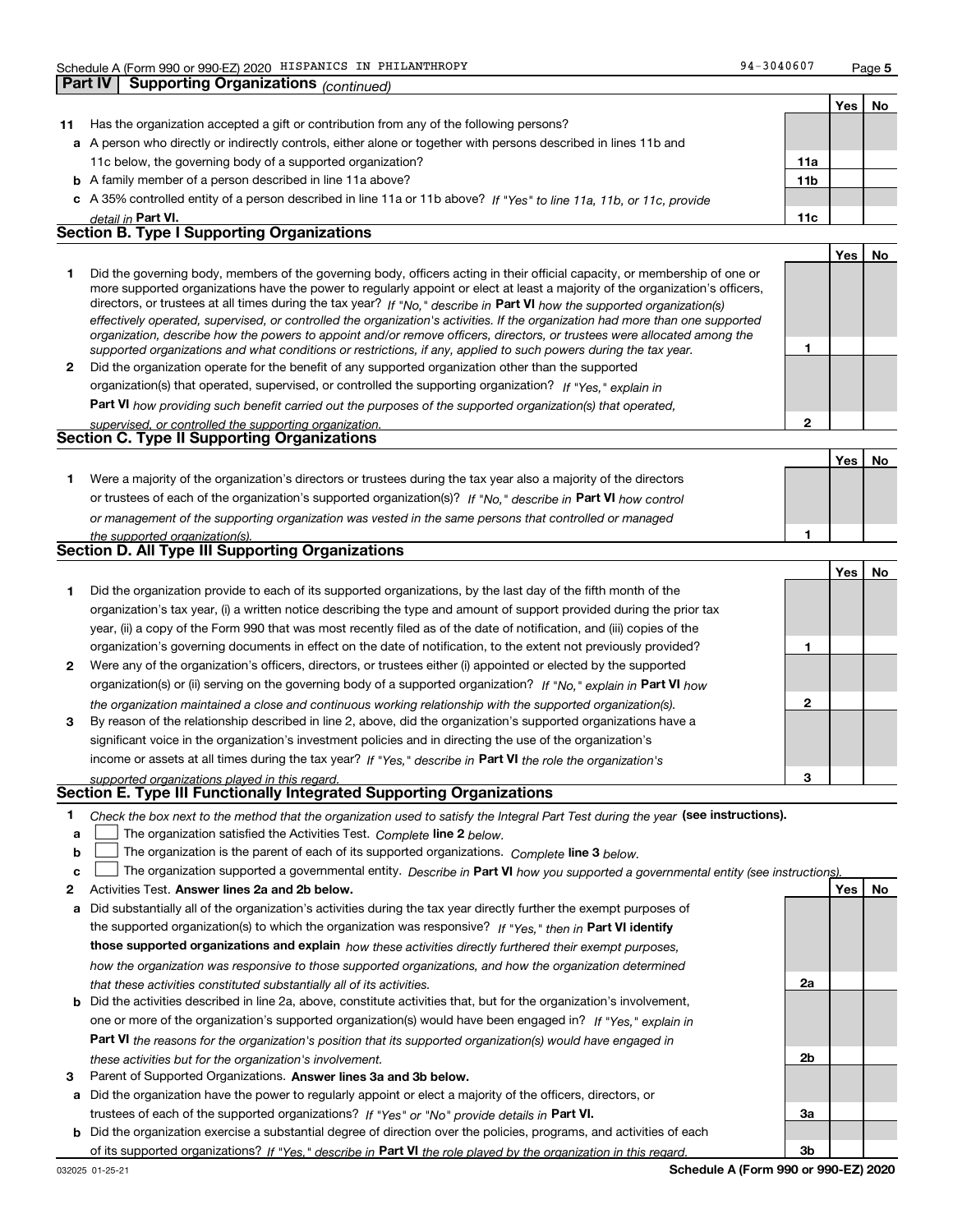|               | Schedule A (Form 990 or 990-EZ) 2020 HISPANICS IN PHILANTHROPY          | 94-3040607 | Page |
|---------------|-------------------------------------------------------------------------|------------|------|
| <b>Part V</b> | Type III Non-Functionally Integrated 509(a)(3) Supporting Organizations |            |      |
|               |                                                                         |            |      |

1 **1** Check here if the organization satisfied the Integral Part Test as a qualifying trust on Nov. 20, 1970 (explain in Part VI). See instructions. All other Type III non-functionally integrated supporting organizations must complete Sections A through E.

| Section A - Adjusted Net Income |                                                                             | (A) Prior Year | (B) Current Year<br>(optional) |                                |
|---------------------------------|-----------------------------------------------------------------------------|----------------|--------------------------------|--------------------------------|
| 1                               | Net short-term capital gain                                                 | 1              |                                |                                |
| $\mathbf{2}$                    | Recoveries of prior-year distributions                                      | $\overline{2}$ |                                |                                |
| 3                               | Other gross income (see instructions)                                       | 3              |                                |                                |
| 4                               | Add lines 1 through 3.                                                      | 4              |                                |                                |
| 5                               | Depreciation and depletion                                                  | 5              |                                |                                |
| 6                               | Portion of operating expenses paid or incurred for production or            |                |                                |                                |
|                                 | collection of gross income or for management, conservation, or              |                |                                |                                |
|                                 | maintenance of property held for production of income (see instructions)    | 6              |                                |                                |
| 7                               | Other expenses (see instructions)                                           | $\overline{7}$ |                                |                                |
| 8                               | Adjusted Net Income (subtract lines 5, 6, and 7 from line 4)                | 8              |                                |                                |
|                                 | <b>Section B - Minimum Asset Amount</b>                                     |                | (A) Prior Year                 | (B) Current Year<br>(optional) |
| 1                               | Aggregate fair market value of all non-exempt-use assets (see               |                |                                |                                |
|                                 | instructions for short tax year or assets held for part of year):           |                |                                |                                |
|                                 | a Average monthly value of securities                                       | 1a             |                                |                                |
|                                 | <b>b</b> Average monthly cash balances                                      | 1b             |                                |                                |
|                                 | c Fair market value of other non-exempt-use assets                          | 1c             |                                |                                |
|                                 | d Total (add lines 1a, 1b, and 1c)                                          | 1d             |                                |                                |
|                                 | e Discount claimed for blockage or other factors                            |                |                                |                                |
|                                 | (explain in detail in Part VI):                                             |                |                                |                                |
| $\mathbf{2}$                    | Acquisition indebtedness applicable to non-exempt-use assets                | $\mathbf{2}$   |                                |                                |
| 3                               | Subtract line 2 from line 1d.                                               | 3              |                                |                                |
| 4                               | Cash deemed held for exempt use. Enter 0.015 of line 3 (for greater amount, |                |                                |                                |
|                                 | see instructions).                                                          | 4              |                                |                                |
| 5                               | Net value of non-exempt-use assets (subtract line 4 from line 3)            | 5              |                                |                                |
| 6                               | Multiply line 5 by 0.035.                                                   | 6              |                                |                                |
| 7                               | Recoveries of prior-year distributions                                      | $\overline{7}$ |                                |                                |
| 8                               | Minimum Asset Amount (add line 7 to line 6)                                 | 8              |                                |                                |
|                                 | <b>Section C - Distributable Amount</b>                                     |                |                                | <b>Current Year</b>            |
| 1                               | Adjusted net income for prior year (from Section A, line 8, column A)       | 1              |                                |                                |
| $\mathbf{2}$                    | Enter 0.85 of line 1.                                                       | $\mathbf{2}$   |                                |                                |
| 3                               | Minimum asset amount for prior year (from Section B, line 8, column A)      | 3              |                                |                                |
| 4                               | Enter greater of line 2 or line 3.                                          | 4              |                                |                                |
| 5                               | Income tax imposed in prior year                                            | 5              |                                |                                |
| 6                               | <b>Distributable Amount.</b> Subtract line 5 from line 4, unless subject to |                |                                |                                |
|                                 | emergency temporary reduction (see instructions).                           | 6              |                                |                                |
|                                 |                                                                             |                |                                |                                |

**7** Check here if the current year is the organization's first as a non-functionally integrated Type III supporting organization (see instructions).

**Schedule A (Form 990 or 990-EZ) 2020**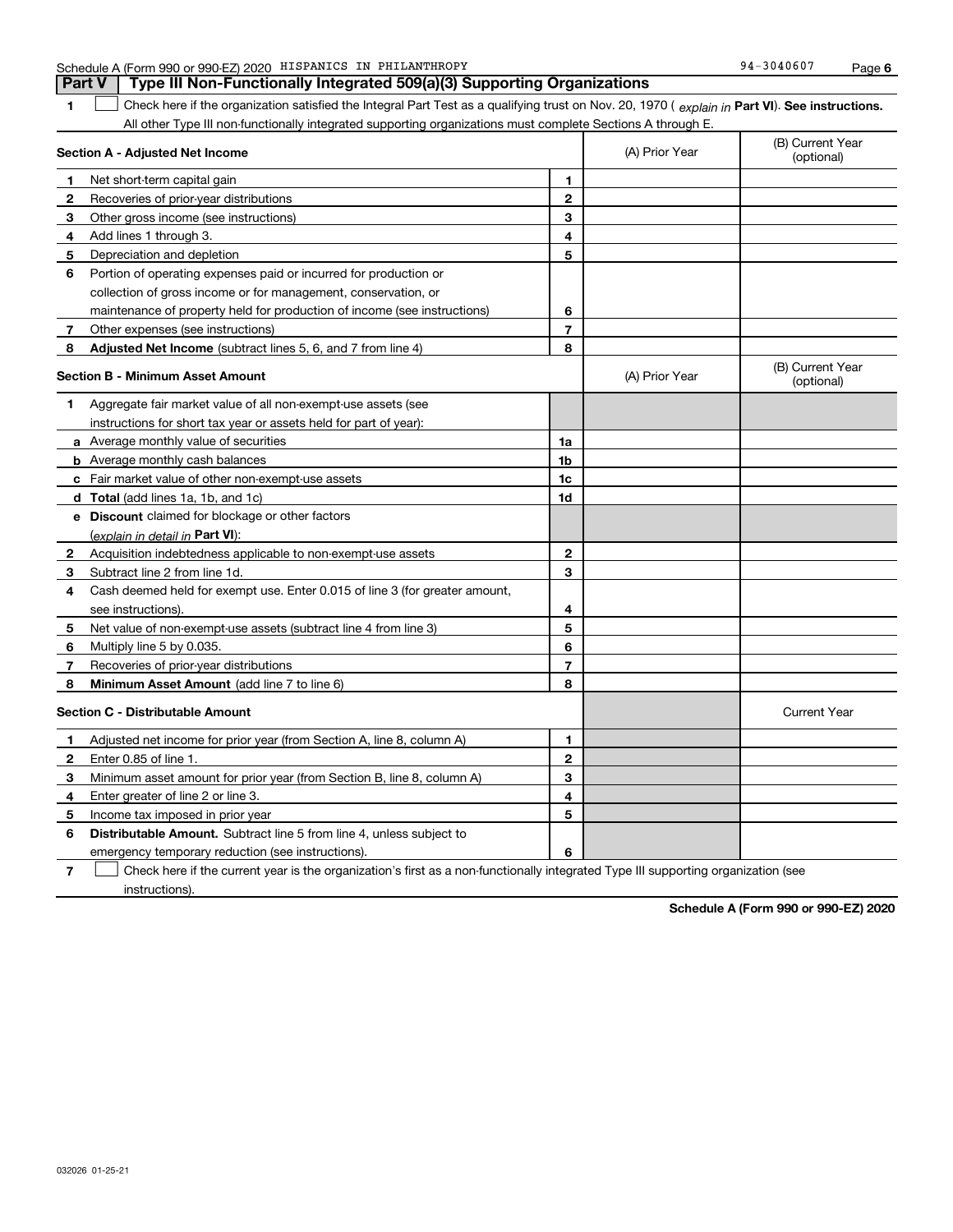| Type III Non-Functionally Integrated 509(a)(3) Supporting Organizations<br><b>Part V</b><br>(continued) |                                                                                            |                                    |                                               |              |                                                  |
|---------------------------------------------------------------------------------------------------------|--------------------------------------------------------------------------------------------|------------------------------------|-----------------------------------------------|--------------|--------------------------------------------------|
|                                                                                                         | <b>Section D - Distributions</b>                                                           |                                    |                                               |              | <b>Current Year</b>                              |
| 1                                                                                                       | Amounts paid to supported organizations to accomplish exempt purposes                      |                                    | 1                                             |              |                                                  |
| 2                                                                                                       | Amounts paid to perform activity that directly furthers exempt purposes of supported       |                                    |                                               |              |                                                  |
|                                                                                                         | organizations, in excess of income from activity                                           |                                    |                                               | $\mathbf{2}$ |                                                  |
| 3                                                                                                       | Administrative expenses paid to accomplish exempt purposes of supported organizations      |                                    |                                               | 3            |                                                  |
| 4                                                                                                       | Amounts paid to acquire exempt-use assets                                                  |                                    |                                               | 4            |                                                  |
| 5                                                                                                       | Qualified set-aside amounts (prior IRS approval required - provide details in Part VI)     |                                    |                                               | 5            |                                                  |
| 6                                                                                                       | Other distributions ( <i>describe in</i> Part VI). See instructions.                       |                                    |                                               | 6            |                                                  |
| 7                                                                                                       | Total annual distributions. Add lines 1 through 6.                                         |                                    |                                               | 7            |                                                  |
| 8                                                                                                       | Distributions to attentive supported organizations to which the organization is responsive |                                    |                                               |              |                                                  |
|                                                                                                         | (provide details in Part VI). See instructions.                                            |                                    |                                               | 8            |                                                  |
| 9                                                                                                       | Distributable amount for 2020 from Section C, line 6                                       |                                    |                                               | 9            |                                                  |
| 10                                                                                                      | Line 8 amount divided by line 9 amount                                                     |                                    |                                               | 10           |                                                  |
|                                                                                                         | <b>Section E - Distribution Allocations</b> (see instructions)                             | (i)<br><b>Excess Distributions</b> | (ii)<br><b>Underdistributions</b><br>Pre-2020 |              | (iii)<br><b>Distributable</b><br>Amount for 2020 |
| 1                                                                                                       | Distributable amount for 2020 from Section C, line 6                                       |                                    |                                               |              |                                                  |
| 2                                                                                                       | Underdistributions, if any, for years prior to 2020 (reason-                               |                                    |                                               |              |                                                  |
|                                                                                                         | able cause required - explain in Part VI). See instructions.                               |                                    |                                               |              |                                                  |
| 3                                                                                                       | Excess distributions carryover, if any, to 2020                                            |                                    |                                               |              |                                                  |
|                                                                                                         | a From 2015                                                                                |                                    |                                               |              |                                                  |
|                                                                                                         | <b>b</b> From 2016                                                                         |                                    |                                               |              |                                                  |
|                                                                                                         | $c$ From 2017                                                                              |                                    |                                               |              |                                                  |
|                                                                                                         | d From 2018                                                                                |                                    |                                               |              |                                                  |
|                                                                                                         | e From 2019                                                                                |                                    |                                               |              |                                                  |
|                                                                                                         | f Total of lines 3a through 3e                                                             |                                    |                                               |              |                                                  |
|                                                                                                         | g Applied to underdistributions of prior years                                             |                                    |                                               |              |                                                  |
|                                                                                                         | <b>h</b> Applied to 2020 distributable amount                                              |                                    |                                               |              |                                                  |
|                                                                                                         | Carryover from 2015 not applied (see instructions)                                         |                                    |                                               |              |                                                  |
|                                                                                                         | Remainder. Subtract lines 3g, 3h, and 3i from line 3f.                                     |                                    |                                               |              |                                                  |
| 4                                                                                                       | Distributions for 2020 from Section D,                                                     |                                    |                                               |              |                                                  |
|                                                                                                         | line $7:$                                                                                  |                                    |                                               |              |                                                  |
|                                                                                                         | a Applied to underdistributions of prior years                                             |                                    |                                               |              |                                                  |
|                                                                                                         | <b>b</b> Applied to 2020 distributable amount                                              |                                    |                                               |              |                                                  |
|                                                                                                         | c Remainder. Subtract lines 4a and 4b from line 4.                                         |                                    |                                               |              |                                                  |
| 5.                                                                                                      | Remaining underdistributions for years prior to 2020, if                                   |                                    |                                               |              |                                                  |
|                                                                                                         | any. Subtract lines 3g and 4a from line 2. For result greater                              |                                    |                                               |              |                                                  |
|                                                                                                         | than zero, explain in Part VI. See instructions.                                           |                                    |                                               |              |                                                  |
| 6                                                                                                       | Remaining underdistributions for 2020. Subtract lines 3h                                   |                                    |                                               |              |                                                  |
|                                                                                                         | and 4b from line 1. For result greater than zero, explain in                               |                                    |                                               |              |                                                  |
|                                                                                                         | Part VI. See instructions.                                                                 |                                    |                                               |              |                                                  |
| 7                                                                                                       | Excess distributions carryover to 2021. Add lines 3j                                       |                                    |                                               |              |                                                  |
|                                                                                                         | and 4c.                                                                                    |                                    |                                               |              |                                                  |
| 8                                                                                                       | Breakdown of line 7:                                                                       |                                    |                                               |              |                                                  |
|                                                                                                         | a Excess from 2016                                                                         |                                    |                                               |              |                                                  |
|                                                                                                         | <b>b</b> Excess from 2017                                                                  |                                    |                                               |              |                                                  |
|                                                                                                         | c Excess from 2018                                                                         |                                    |                                               |              |                                                  |
|                                                                                                         | d Excess from 2019                                                                         |                                    |                                               |              |                                                  |
|                                                                                                         | e Excess from 2020                                                                         |                                    |                                               |              |                                                  |

**Schedule A (Form 990 or 990-EZ) 2020**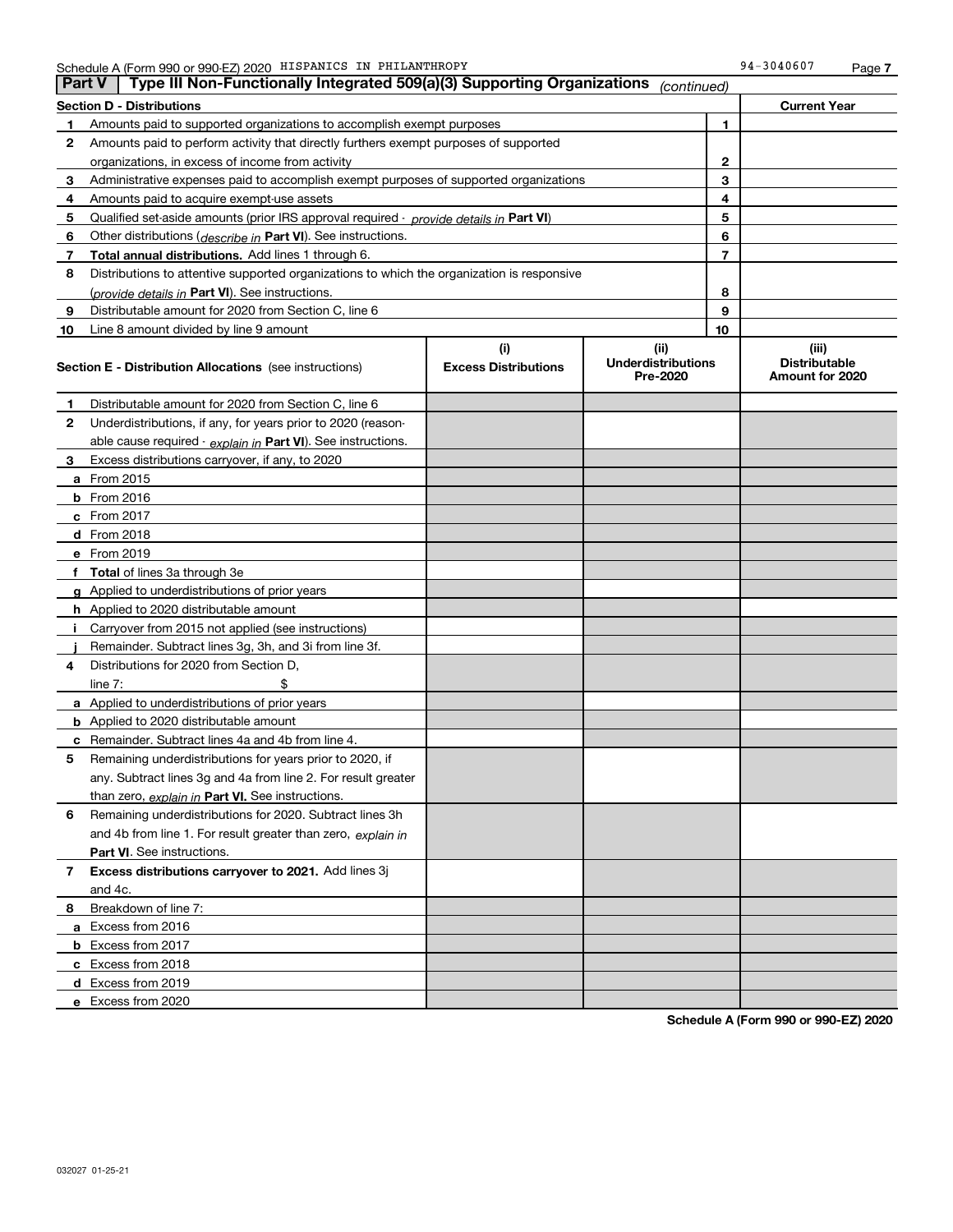| Schedule A (Form 990 or 990-EZ) 2020 HISPANICS IN PHILANTHROPY                                                                                                                                                                                                                                                                                                                                                                                                                                                                                                                                                | 94-3040607 | Page 8 |
|---------------------------------------------------------------------------------------------------------------------------------------------------------------------------------------------------------------------------------------------------------------------------------------------------------------------------------------------------------------------------------------------------------------------------------------------------------------------------------------------------------------------------------------------------------------------------------------------------------------|------------|--------|
| <b>Part VI</b><br>Supplemental Information. Provide the explanations required by Part II, line 10; Part II, line 17a or 17b; Part III, line 12;<br>Part IV, Section A, lines 1, 2, 3b, 3c, 4b, 4c, 5a, 6, 9a, 9b, 9c, 11a, 11b, and 11c; Part IV, Section B, lines 1 and 2; Part IV, Section C,<br>line 1; Part IV, Section D, lines 2 and 3; Part IV, Section E, lines 1c, 2a, 2b, 3a, and 3b; Part V, line 1; Part V, Section B, line 1e; Part V,<br>Section D, lines 5, 6, and 8; and Part V, Section E, lines 2, 5, and 6. Also complete this part for any additional information.<br>(See instructions.) |            |        |
| SCHEDULE A, PART II, LINE 10, EXPLANATION FOR OTHER INCOME:                                                                                                                                                                                                                                                                                                                                                                                                                                                                                                                                                   |            |        |
| EXCHANGE GAIN                                                                                                                                                                                                                                                                                                                                                                                                                                                                                                                                                                                                 |            |        |
| 2019 AMOUNT: \$<br>14,044.                                                                                                                                                                                                                                                                                                                                                                                                                                                                                                                                                                                    |            |        |
| 2020 AMOUNT: \$<br>0.                                                                                                                                                                                                                                                                                                                                                                                                                                                                                                                                                                                         |            |        |
| MISCELLANEOUS INCOME                                                                                                                                                                                                                                                                                                                                                                                                                                                                                                                                                                                          |            |        |
| 2019 AMOUNT: \$<br>1,345.                                                                                                                                                                                                                                                                                                                                                                                                                                                                                                                                                                                     |            |        |
| REIMBURSEMENTS                                                                                                                                                                                                                                                                                                                                                                                                                                                                                                                                                                                                |            |        |
| 2016 AMOUNT: \$<br>59,970.                                                                                                                                                                                                                                                                                                                                                                                                                                                                                                                                                                                    |            |        |
|                                                                                                                                                                                                                                                                                                                                                                                                                                                                                                                                                                                                               |            |        |
|                                                                                                                                                                                                                                                                                                                                                                                                                                                                                                                                                                                                               |            |        |
|                                                                                                                                                                                                                                                                                                                                                                                                                                                                                                                                                                                                               |            |        |
|                                                                                                                                                                                                                                                                                                                                                                                                                                                                                                                                                                                                               |            |        |
|                                                                                                                                                                                                                                                                                                                                                                                                                                                                                                                                                                                                               |            |        |
|                                                                                                                                                                                                                                                                                                                                                                                                                                                                                                                                                                                                               |            |        |
|                                                                                                                                                                                                                                                                                                                                                                                                                                                                                                                                                                                                               |            |        |
|                                                                                                                                                                                                                                                                                                                                                                                                                                                                                                                                                                                                               |            |        |
|                                                                                                                                                                                                                                                                                                                                                                                                                                                                                                                                                                                                               |            |        |
|                                                                                                                                                                                                                                                                                                                                                                                                                                                                                                                                                                                                               |            |        |
|                                                                                                                                                                                                                                                                                                                                                                                                                                                                                                                                                                                                               |            |        |
|                                                                                                                                                                                                                                                                                                                                                                                                                                                                                                                                                                                                               |            |        |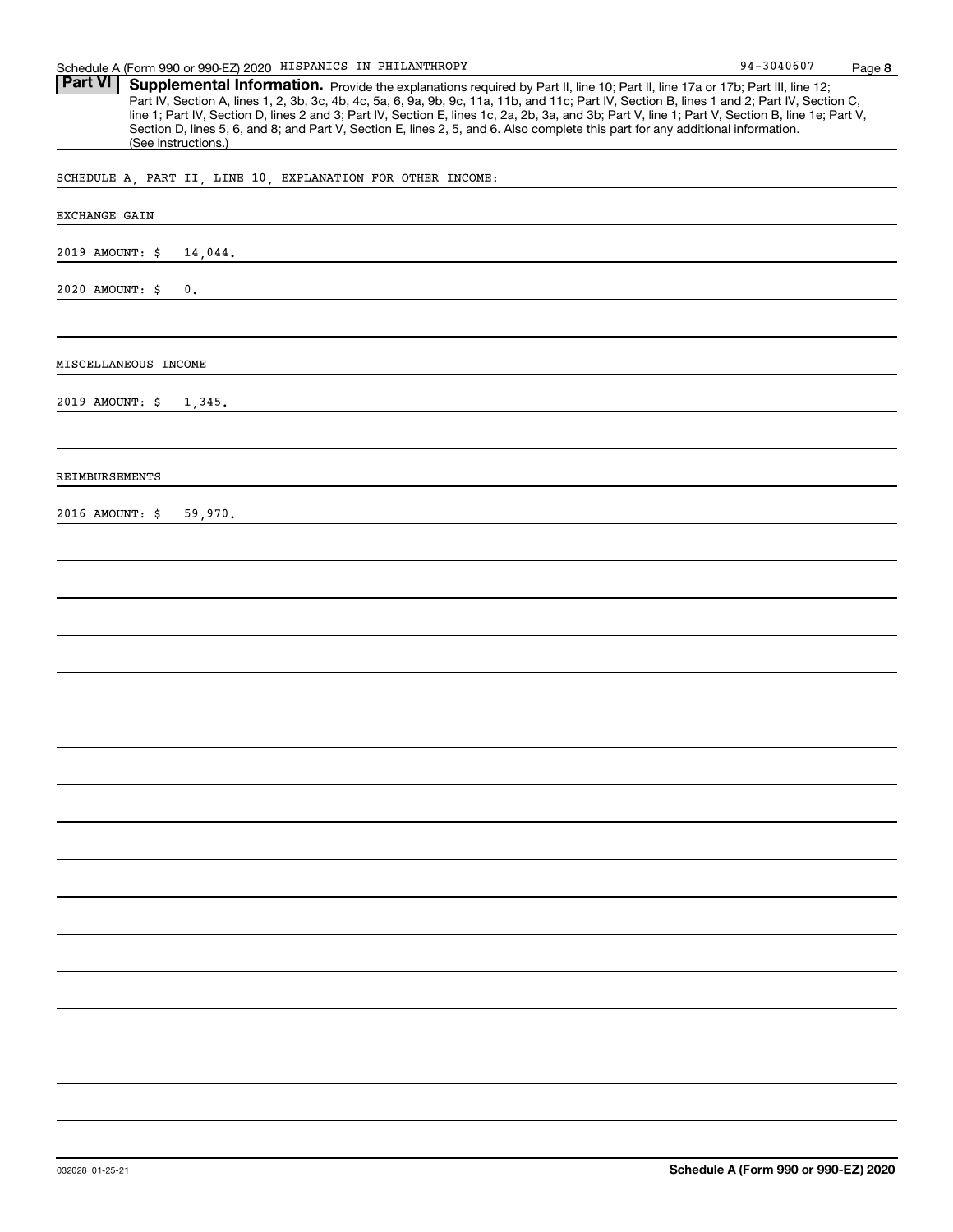Department of the Treasury Internal Revenue Service **(Form 990, 990-EZ, or 990-PF)**

Name of the organization

\*\* PUBLIC DISCLOSURE COPY \*\*

# **Schedule B Schedule of Contributors**

**| Attach to Form 990, Form 990-EZ, or Form 990-PF. | Go to www.irs.gov/Form990 for the latest information.** OMB No. 1545-0047

**2020**

**Employer identification number**

 $94 - 3040607$ 

|  | HISPANICS IN PHILANTHROPY |
|--|---------------------------|
|  |                           |

| <b>Organization type (check one):</b> |                                                                                    |  |  |
|---------------------------------------|------------------------------------------------------------------------------------|--|--|
| Filers of:                            | Section:                                                                           |  |  |
| Form 990 or 990-EZ                    | X  <br>$501(c)$ ( $3$ ) (enter number) organization                                |  |  |
|                                       | $4947(a)(1)$ nonexempt charitable trust <b>not</b> treated as a private foundation |  |  |
|                                       | 527 political organization                                                         |  |  |
| Form 990-PF                           | 501(c)(3) exempt private foundation                                                |  |  |
|                                       | 4947(a)(1) nonexempt charitable trust treated as a private foundation              |  |  |
|                                       | 501(c)(3) taxable private foundation                                               |  |  |
|                                       |                                                                                    |  |  |

Check if your organization is covered by the **General Rule** or a **Special Rule. Note:**  Only a section 501(c)(7), (8), or (10) organization can check boxes for both the General Rule and a Special Rule. See instructions.

### **General Rule**

 $\mathcal{L}^{\text{max}}$ 

For an organization filing Form 990, 990-EZ, or 990-PF that received, during the year, contributions totaling \$5,000 or more (in money or property) from any one contributor. Complete Parts I and II. See instructions for determining a contributor's total contributions.

#### **Special Rules**

any one contributor, during the year, total contributions of the greater of  $\,$  (1) \$5,000; or **(2)** 2% of the amount on (i) Form 990, Part VIII, line 1h;  $\overline{X}$  For an organization described in section 501(c)(3) filing Form 990 or 990-EZ that met the 33 1/3% support test of the regulations under sections 509(a)(1) and 170(b)(1)(A)(vi), that checked Schedule A (Form 990 or 990-EZ), Part II, line 13, 16a, or 16b, and that received from or (ii) Form 990-EZ, line 1. Complete Parts I and II.

For an organization described in section 501(c)(7), (8), or (10) filing Form 990 or 990-EZ that received from any one contributor, during the year, total contributions of more than \$1,000 exclusively for religious, charitable, scientific, literary, or educational purposes, or for the prevention of cruelty to children or animals. Complete Parts I (entering "N/A" in column (b) instead of the contributor name and address), II, and III.  $\mathcal{L}^{\text{max}}$ 

purpose. Don't complete any of the parts unless the **General Rule** applies to this organization because it received *nonexclusively* year, contributions <sub>exclusively</sub> for religious, charitable, etc., purposes, but no such contributions totaled more than \$1,000. If this box is checked, enter here the total contributions that were received during the year for an  $\;$ exclusively religious, charitable, etc., For an organization described in section 501(c)(7), (8), or (10) filing Form 990 or 990-EZ that received from any one contributor, during the religious, charitable, etc., contributions totaling \$5,000 or more during the year  $\Box$ — $\Box$  =  $\Box$  $\mathcal{L}^{\text{max}}$ 

**Caution:**  An organization that isn't covered by the General Rule and/or the Special Rules doesn't file Schedule B (Form 990, 990-EZ, or 990-PF),  **must** but it answer "No" on Part IV, line 2, of its Form 990; or check the box on line H of its Form 990-EZ or on its Form 990-PF, Part I, line 2, to certify that it doesn't meet the filing requirements of Schedule B (Form 990, 990-EZ, or 990-PF).

**For Paperwork Reduction Act Notice, see the instructions for Form 990, 990-EZ, or 990-PF. Schedule B (Form 990, 990-EZ, or 990-PF) (2020)** LHA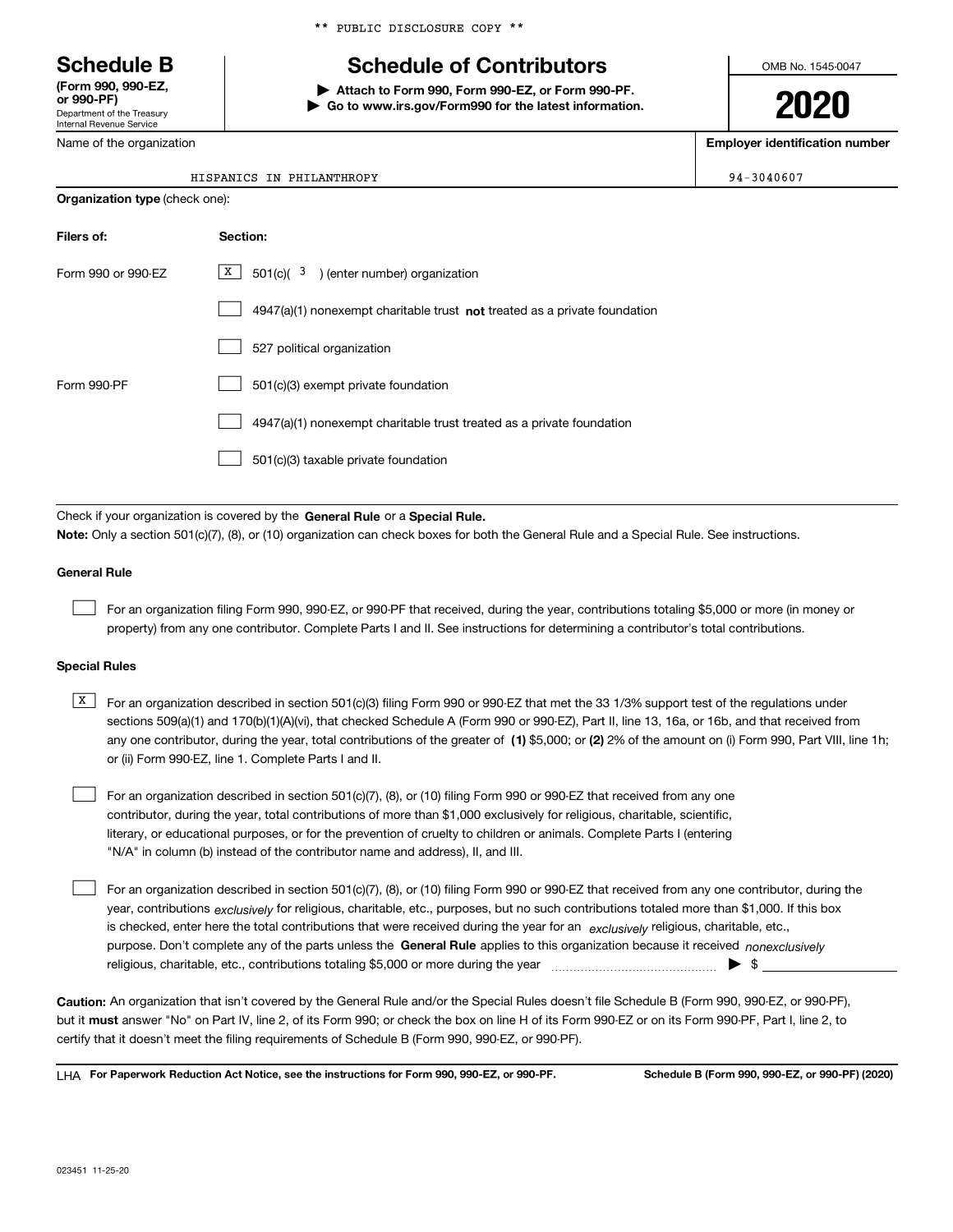## Schedule B (Form 990, 990-EZ, or 990-PF) (2020) Page 2

|              | Schedule B (Form 990, 990-EZ, or 990-PF) (2020)                                                |                                   | Page 2                                                                                |
|--------------|------------------------------------------------------------------------------------------------|-----------------------------------|---------------------------------------------------------------------------------------|
|              | Name of organization                                                                           |                                   | <b>Employer identification number</b>                                                 |
|              | HISPANICS IN PHILANTHROPY                                                                      |                                   | 94-3040607                                                                            |
| Part I       | Contributors (see instructions). Use duplicate copies of Part I if additional space is needed. |                                   |                                                                                       |
| (a)<br>No.   | (b)<br>Name, address, and ZIP + 4                                                              | (c)<br><b>Total contributions</b> | (d)<br>Type of contribution                                                           |
| $\mathbf{1}$ |                                                                                                | 2,500,000.<br>\$                  | х<br>Person<br>Payroll<br>Noncash<br>(Complete Part II for<br>noncash contributions.) |
| (a)<br>No.   | (b)<br>Name, address, and ZIP + 4                                                              | (c)<br><b>Total contributions</b> | (d)<br>Type of contribution                                                           |
| 2            |                                                                                                | 1,803,000.<br>\$                  | X<br>Person<br>Payroll<br>Noncash<br>(Complete Part II for<br>noncash contributions.) |
| (a)<br>No.   | (b)<br>Name, address, and ZIP + 4                                                              | (c)<br><b>Total contributions</b> | (d)<br>Type of contribution                                                           |
| 3            |                                                                                                | 7,558,700.<br>\$                  | х<br>Person<br>Payroll<br>Noncash<br>(Complete Part II for<br>noncash contributions.) |
| (a)<br>No.   | (b)<br>Name, address, and ZIP + 4                                                              | (c)<br><b>Total contributions</b> | (d)<br>Type of contribution                                                           |
| 4            |                                                                                                | 1,320,288.<br>\$                  | х<br>Person<br>Payroll<br>Noncash<br>(Complete Part II for<br>noncash contributions.) |
| (a)<br>No.   | (b)<br>Name, address, and ZIP + 4                                                              | (c)<br><b>Total contributions</b> | (d)<br>Type of contribution                                                           |
| 5            |                                                                                                | 721, 312.<br>\$                   | Х<br>Person<br>Payroll<br>Noncash<br>(Complete Part II for<br>noncash contributions.) |
| (a)<br>No.   | (b)<br>Name, address, and ZIP + 4                                                              | (c)<br><b>Total contributions</b> | (d)<br>Type of contribution                                                           |
| 6            |                                                                                                | 3,000,000.<br>\$                  | Х<br>Person<br>Payroll<br>Noncash<br>(Complete Part II for<br>noncash contributions.) |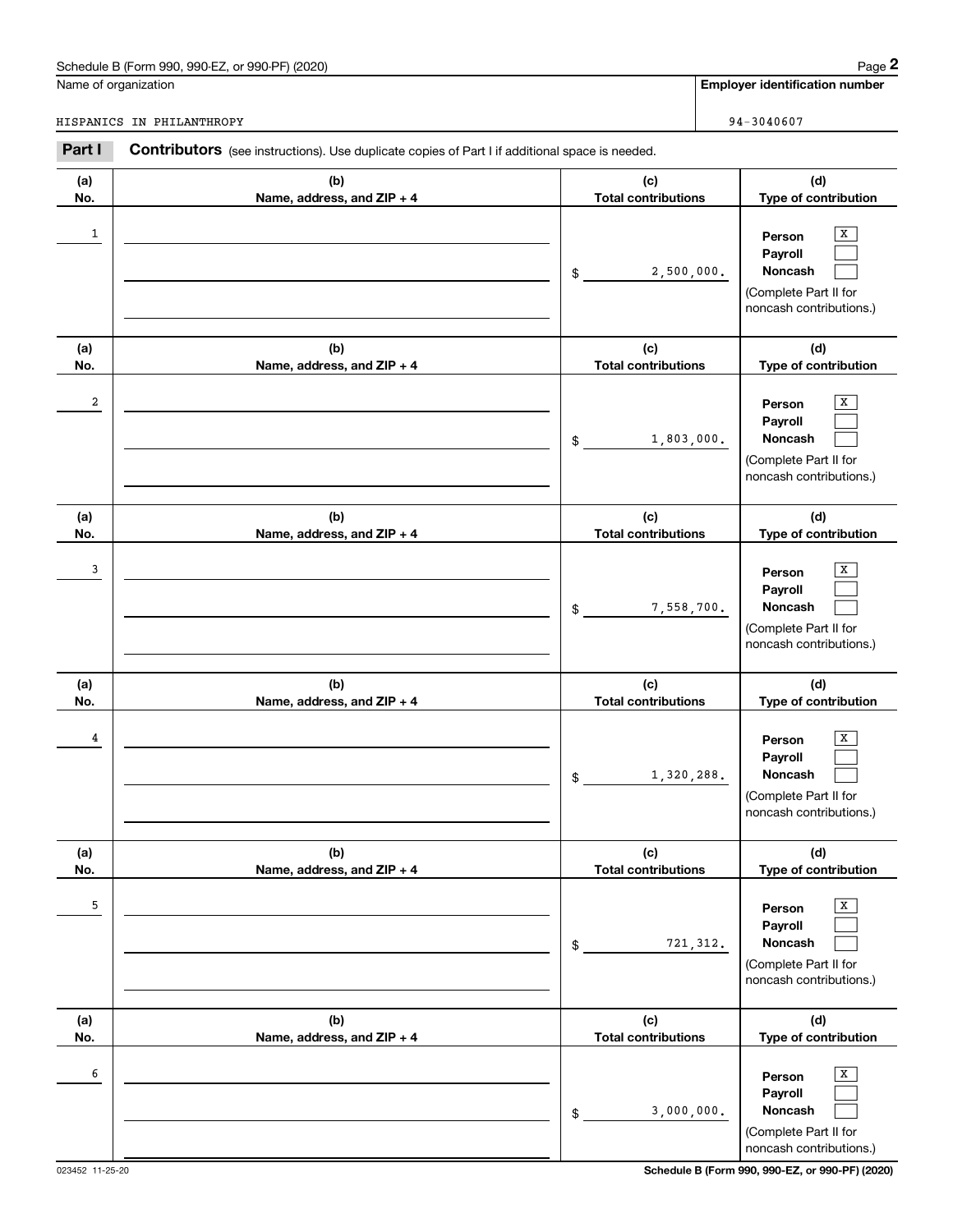| (2020)<br>. or 990-PF)<br>990-EZ<br>Schedule B (Form 990, | Page |
|-----------------------------------------------------------|------|
|                                                           |      |

Name of organization

**Employer identification number**

HISPANICS IN PHILANTHROPY **94-3040607** 

**(a) No.fromPart I (c) FMV (or estimate) (b) Description of noncash property given (d) Date received (a)No.from Part I (c) FMV (or estimate) (b) Description of noncash property given (d) Date received (a)No.fromPart I (c)FMV (or estimate) (b) Description of noncash property given (d) Date received (a) No.fromPart I (c) FMV (or estimate) (b) Description of noncash property given (d)Date received (a) No.fromPart I (c) FMV (or estimate) (b) Description of noncash property given (d) Date received (a) No.fromPart I (c) FMV (or estimate) (b)Description of noncash property given (d)Date received** Noncash Property (see instructions). Use duplicate copies of Part II if additional space is needed. (See instructions.) \$(See instructions.) \$(See instructions.) \$(See instructions.) \$(See instructions.) \$(See instructions.) \$**29 Chedule B (Form 990, 990-EZ, or 990-PF) (2020)**<br> **29 Alame of organization**<br> **39 A** - 3040607<br> **29 A** - 3040607<br> **29 A** - 3040607<br> **29 A** - 3040607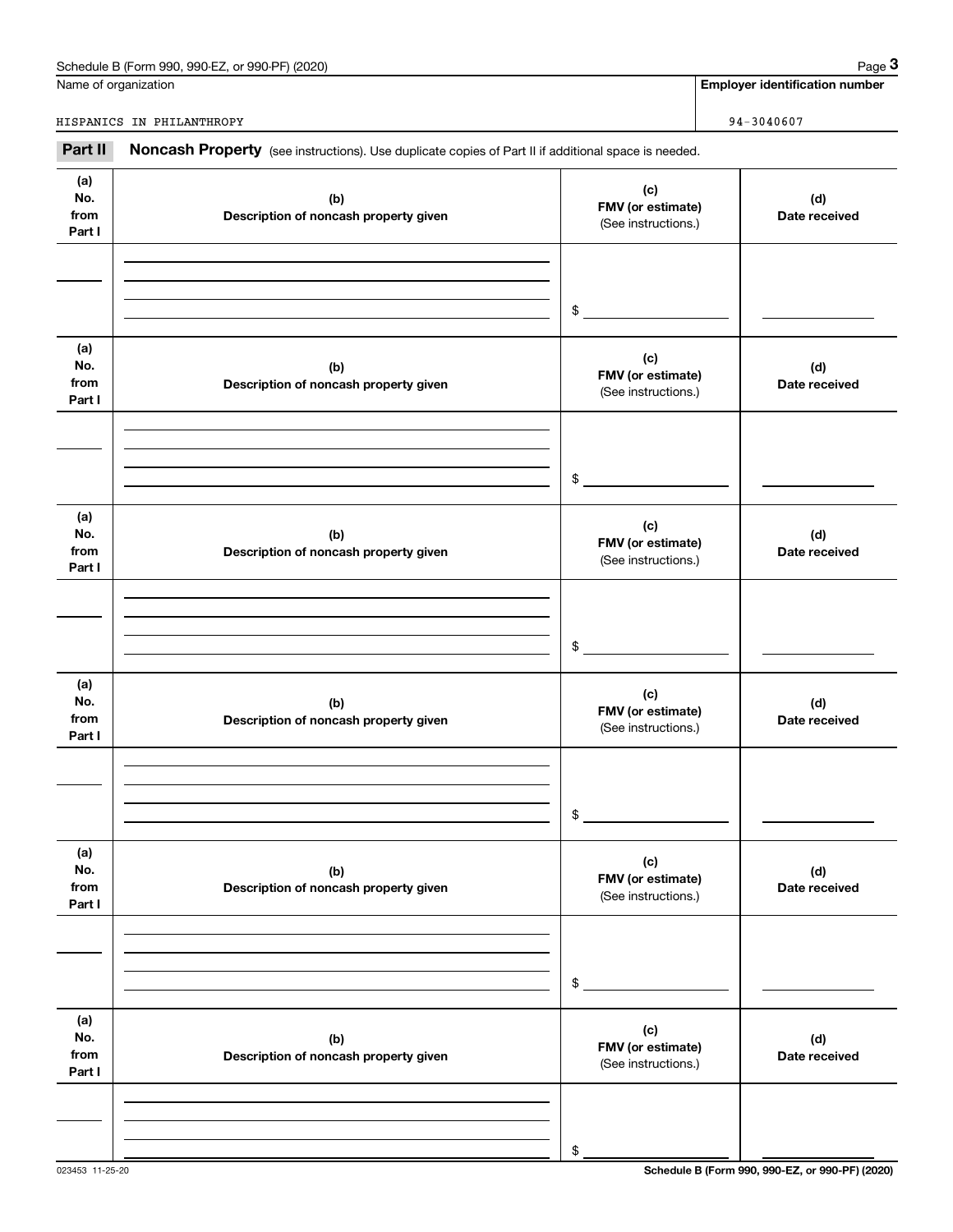|                           | Schedule B (Form 990, 990-EZ, or 990-PF) (2020)                                                                                                                                                                                                                                                 |                      | Page 4                                                                                                                                                         |  |  |  |  |  |
|---------------------------|-------------------------------------------------------------------------------------------------------------------------------------------------------------------------------------------------------------------------------------------------------------------------------------------------|----------------------|----------------------------------------------------------------------------------------------------------------------------------------------------------------|--|--|--|--|--|
|                           | Name of organization                                                                                                                                                                                                                                                                            |                      | <b>Employer identification number</b>                                                                                                                          |  |  |  |  |  |
|                           | HISPANICS IN PHILANTHROPY                                                                                                                                                                                                                                                                       |                      | 94-3040607                                                                                                                                                     |  |  |  |  |  |
| <b>Part III</b>           | from any one contributor. Complete columns (a) through (e) and the following line entry. For organizations<br>completing Part III, enter the total of exclusively religious, charitable, etc., contributions of \$1,000 or less for the year. (Enter this info. once.) $\blacktriangleright$ \$ |                      | Exclusively religious, charitable, etc., contributions to organizations described in section 501(c)(7), (8), or (10) that total more than \$1,000 for the year |  |  |  |  |  |
|                           | Use duplicate copies of Part III if additional space is needed.                                                                                                                                                                                                                                 |                      |                                                                                                                                                                |  |  |  |  |  |
| (a) No.<br>from<br>Part I | (b) Purpose of gift                                                                                                                                                                                                                                                                             | (c) Use of gift      | (d) Description of how gift is held                                                                                                                            |  |  |  |  |  |
|                           |                                                                                                                                                                                                                                                                                                 |                      |                                                                                                                                                                |  |  |  |  |  |
|                           |                                                                                                                                                                                                                                                                                                 |                      |                                                                                                                                                                |  |  |  |  |  |
|                           |                                                                                                                                                                                                                                                                                                 | (e) Transfer of gift |                                                                                                                                                                |  |  |  |  |  |
|                           | Transferee's name, address, and ZIP + 4                                                                                                                                                                                                                                                         |                      | Relationship of transferor to transferee                                                                                                                       |  |  |  |  |  |
|                           |                                                                                                                                                                                                                                                                                                 |                      |                                                                                                                                                                |  |  |  |  |  |
| (a) No.<br>from<br>Part I | (b) Purpose of gift                                                                                                                                                                                                                                                                             | (c) Use of gift      | (d) Description of how gift is held                                                                                                                            |  |  |  |  |  |
|                           |                                                                                                                                                                                                                                                                                                 |                      |                                                                                                                                                                |  |  |  |  |  |
|                           |                                                                                                                                                                                                                                                                                                 |                      |                                                                                                                                                                |  |  |  |  |  |
|                           | (e) Transfer of gift                                                                                                                                                                                                                                                                            |                      |                                                                                                                                                                |  |  |  |  |  |
|                           | Transferee's name, address, and ZIP + 4                                                                                                                                                                                                                                                         |                      | Relationship of transferor to transferee                                                                                                                       |  |  |  |  |  |
|                           |                                                                                                                                                                                                                                                                                                 |                      |                                                                                                                                                                |  |  |  |  |  |
| (a) No.<br>from<br>Part I | (b) Purpose of gift                                                                                                                                                                                                                                                                             | (c) Use of gift      | (d) Description of how gift is held                                                                                                                            |  |  |  |  |  |
|                           |                                                                                                                                                                                                                                                                                                 |                      |                                                                                                                                                                |  |  |  |  |  |
|                           |                                                                                                                                                                                                                                                                                                 | (e) Transfer of gift |                                                                                                                                                                |  |  |  |  |  |
|                           | Transferee's name, address, and ZIP + 4                                                                                                                                                                                                                                                         |                      | Relationship of transferor to transferee                                                                                                                       |  |  |  |  |  |
|                           |                                                                                                                                                                                                                                                                                                 |                      |                                                                                                                                                                |  |  |  |  |  |
| (a) No.<br>from           |                                                                                                                                                                                                                                                                                                 |                      | (d) Description of how gift is held                                                                                                                            |  |  |  |  |  |
| Part I                    | (b) Purpose of gift                                                                                                                                                                                                                                                                             | (c) Use of gift      |                                                                                                                                                                |  |  |  |  |  |
|                           |                                                                                                                                                                                                                                                                                                 |                      |                                                                                                                                                                |  |  |  |  |  |
|                           |                                                                                                                                                                                                                                                                                                 | (e) Transfer of gift |                                                                                                                                                                |  |  |  |  |  |
|                           | Transferee's name, address, and $ZIP + 4$                                                                                                                                                                                                                                                       |                      | Relationship of transferor to transferee                                                                                                                       |  |  |  |  |  |
|                           |                                                                                                                                                                                                                                                                                                 |                      |                                                                                                                                                                |  |  |  |  |  |
|                           |                                                                                                                                                                                                                                                                                                 |                      |                                                                                                                                                                |  |  |  |  |  |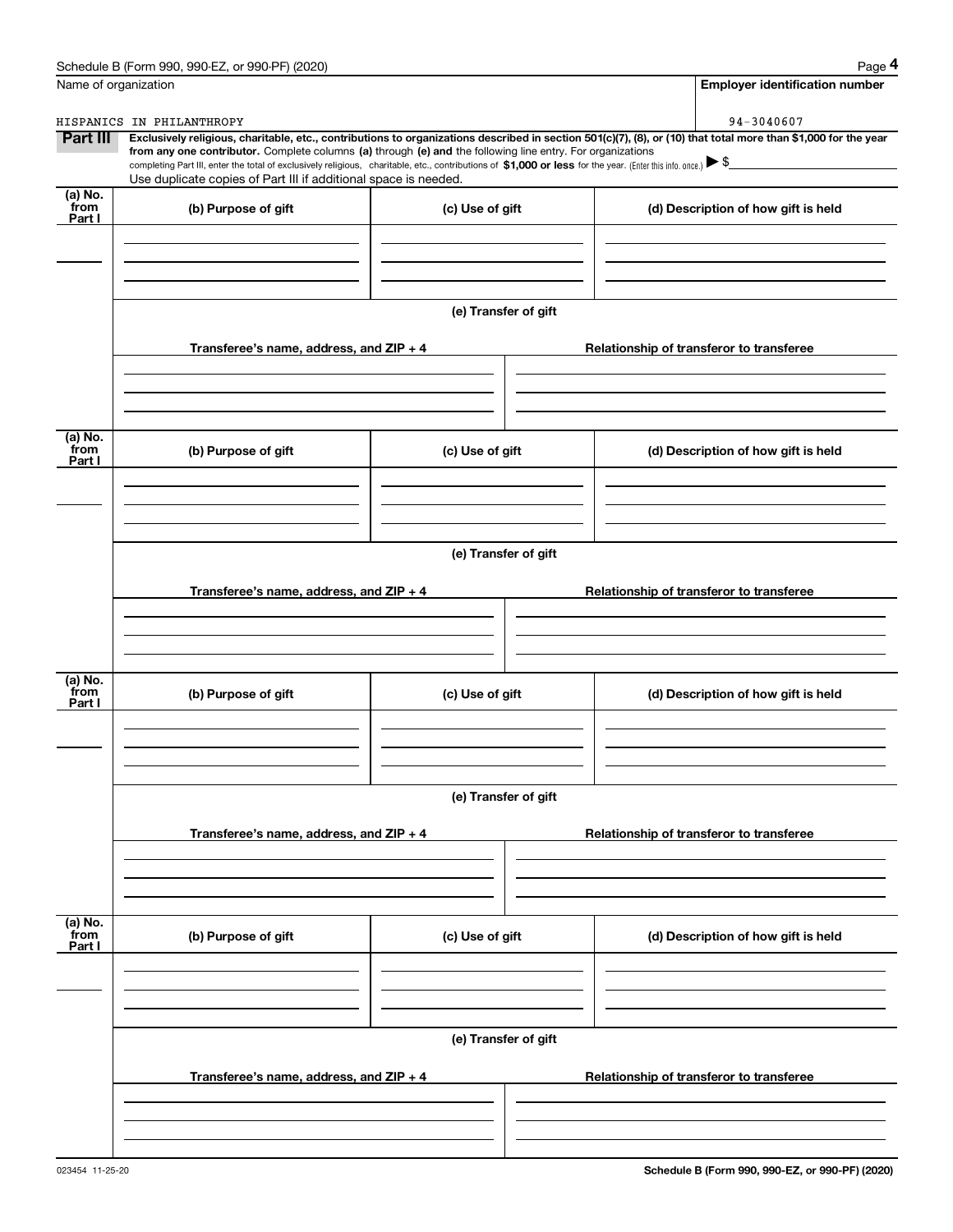| <b>SCHEDULE D</b>          | <b>Supplemental Financial Statements</b>                                |
|----------------------------|-------------------------------------------------------------------------|
| (Form 990)                 | Complete if the organization answered "Yes" on Form 990,                |
|                            | Part IV, line 6, 7, 8, 9, 10, 11a, 11b, 11c, 11d, 11e, 11f, 12a, or 12b |
| Department of the Treasury | Attach to Form 990.                                                     |

Internal Revenue Service

032051 12-01-20

(Form 990)<br>
Pepartment of the Treasury<br>
Department of the Treasury<br>
Department of the Treasury<br>
Department of the Treasury<br> **Co to www.irs.gov/Form990 for instructions and the latest information.**<br> **Co to www.irs.gov/Form9** 



|                            | Name of the organization                                                                                                                                                                                                                                             |                         | <b>Employer identification number</b><br>94-3040607 |
|----------------------------|----------------------------------------------------------------------------------------------------------------------------------------------------------------------------------------------------------------------------------------------------------------------|-------------------------|-----------------------------------------------------|
| Part I                     | HISPANICS IN PHILANTHROPY<br>Organizations Maintaining Donor Advised Funds or Other Similar Funds or Accounts. Complete if the                                                                                                                                       |                         |                                                     |
|                            |                                                                                                                                                                                                                                                                      |                         |                                                     |
|                            | organization answered "Yes" on Form 990, Part IV, line 6.                                                                                                                                                                                                            | (a) Donor advised funds | (b) Funds and other accounts                        |
|                            |                                                                                                                                                                                                                                                                      |                         |                                                     |
| 1                          |                                                                                                                                                                                                                                                                      |                         |                                                     |
| 2                          | Aggregate value of contributions to (during year)                                                                                                                                                                                                                    |                         |                                                     |
| з                          | Aggregate value of grants from (during year)                                                                                                                                                                                                                         |                         |                                                     |
| 4<br>5                     | Did the organization inform all donors and donor advisors in writing that the assets held in donor advised funds                                                                                                                                                     |                         |                                                     |
|                            |                                                                                                                                                                                                                                                                      |                         | Yes<br>No                                           |
| 6                          | Did the organization inform all grantees, donors, and donor advisors in writing that grant funds can be used only                                                                                                                                                    |                         |                                                     |
|                            | for charitable purposes and not for the benefit of the donor or donor advisor, or for any other purpose conferring                                                                                                                                                   |                         |                                                     |
|                            | impermissible private benefit?                                                                                                                                                                                                                                       |                         | Yes<br>No                                           |
| Part II                    | Conservation Easements. Complete if the organization answered "Yes" on Form 990, Part IV, line 7.                                                                                                                                                                    |                         |                                                     |
| 1.                         | Purpose(s) of conservation easements held by the organization (check all that apply).                                                                                                                                                                                |                         |                                                     |
|                            | Preservation of land for public use (for example, recreation or education)                                                                                                                                                                                           |                         | Preservation of a historically important land area  |
|                            | Protection of natural habitat                                                                                                                                                                                                                                        |                         | Preservation of a certified historic structure      |
|                            | Preservation of open space                                                                                                                                                                                                                                           |                         |                                                     |
| 2                          | Complete lines 2a through 2d if the organization held a qualified conservation contribution in the form of a conservation easement on the last                                                                                                                       |                         |                                                     |
|                            | day of the tax year.                                                                                                                                                                                                                                                 |                         | Held at the End of the Tax Year                     |
| а                          |                                                                                                                                                                                                                                                                      |                         | 2a                                                  |
| b                          | Total acreage restricted by conservation easements                                                                                                                                                                                                                   |                         | 2b                                                  |
| с                          |                                                                                                                                                                                                                                                                      |                         | 2c                                                  |
|                            | d Number of conservation easements included in (c) acquired after 7/25/06, and not on a historic structure                                                                                                                                                           |                         |                                                     |
|                            |                                                                                                                                                                                                                                                                      |                         | 2d                                                  |
| З                          | Number of conservation easements modified, transferred, released, extinguished, or terminated by the organization during the tax                                                                                                                                     |                         |                                                     |
| $year \blacktriangleright$ |                                                                                                                                                                                                                                                                      |                         |                                                     |
| 4                          | Number of states where property subject to conservation easement is located >                                                                                                                                                                                        |                         |                                                     |
| 5                          | Does the organization have a written policy regarding the periodic monitoring, inspection, handling of                                                                                                                                                               |                         |                                                     |
|                            | violations, and enforcement of the conservation easements it holds?                                                                                                                                                                                                  |                         | Yes<br><b>No</b>                                    |
| 6                          | Staff and volunteer hours devoted to monitoring, inspecting, handling of violations, and enforcing conservation easements during the year                                                                                                                            |                         |                                                     |
|                            |                                                                                                                                                                                                                                                                      |                         |                                                     |
| 7                          | Amount of expenses incurred in monitoring, inspecting, handling of violations, and enforcing conservation easements during the year                                                                                                                                  |                         |                                                     |
| ▶ \$                       |                                                                                                                                                                                                                                                                      |                         |                                                     |
| 8                          | Does each conservation easement reported on line 2(d) above satisfy the requirements of section 170(h)(4)(B)(i)                                                                                                                                                      |                         |                                                     |
|                            |                                                                                                                                                                                                                                                                      |                         | Yes<br>No                                           |
|                            | In Part XIII, describe how the organization reports conservation easements in its revenue and expense statement and                                                                                                                                                  |                         |                                                     |
|                            | balance sheet, and include, if applicable, the text of the footnote to the organization's financial statements that describes the                                                                                                                                    |                         |                                                     |
| Part III                   | organization's accounting for conservation easements.<br>Organizations Maintaining Collections of Art, Historical Treasures, or Other Similar Assets.                                                                                                                |                         |                                                     |
|                            | Complete if the organization answered "Yes" on Form 990, Part IV, line 8.                                                                                                                                                                                            |                         |                                                     |
|                            |                                                                                                                                                                                                                                                                      |                         |                                                     |
|                            | 1a If the organization elected, as permitted under FASB ASC 958, not to report in its revenue statement and balance sheet works<br>of art, historical treasures, or other similar assets held for public exhibition, education, or research in furtherance of public |                         |                                                     |
|                            | service, provide in Part XIII the text of the footnote to its financial statements that describes these items.                                                                                                                                                       |                         |                                                     |
|                            | <b>b</b> If the organization elected, as permitted under FASB ASC 958, to report in its revenue statement and balance sheet works of                                                                                                                                 |                         |                                                     |
|                            | art, historical treasures, or other similar assets held for public exhibition, education, or research in furtherance of public service,                                                                                                                              |                         |                                                     |
|                            | provide the following amounts relating to these items:                                                                                                                                                                                                               |                         |                                                     |
| (I)                        |                                                                                                                                                                                                                                                                      |                         | \$                                                  |
|                            | (ii) Assets included in Form 990, Part X                                                                                                                                                                                                                             |                         | $\blacktriangleright$ \$                            |
| 2                          | If the organization received or held works of art, historical treasures, or other similar assets for financial gain, provide                                                                                                                                         |                         |                                                     |
|                            | the following amounts required to be reported under FASB ASC 958 relating to these items:                                                                                                                                                                            |                         |                                                     |
| a                          |                                                                                                                                                                                                                                                                      |                         | \$                                                  |
|                            | <b>b</b> Assets included in Form 990, Part X                                                                                                                                                                                                                         |                         | $\blacktriangleright$ s                             |
|                            | LHA For Paperwork Reduction Act Notice, see the Instructions for Form 990.                                                                                                                                                                                           |                         | Schedule D (Form 990) 2020                          |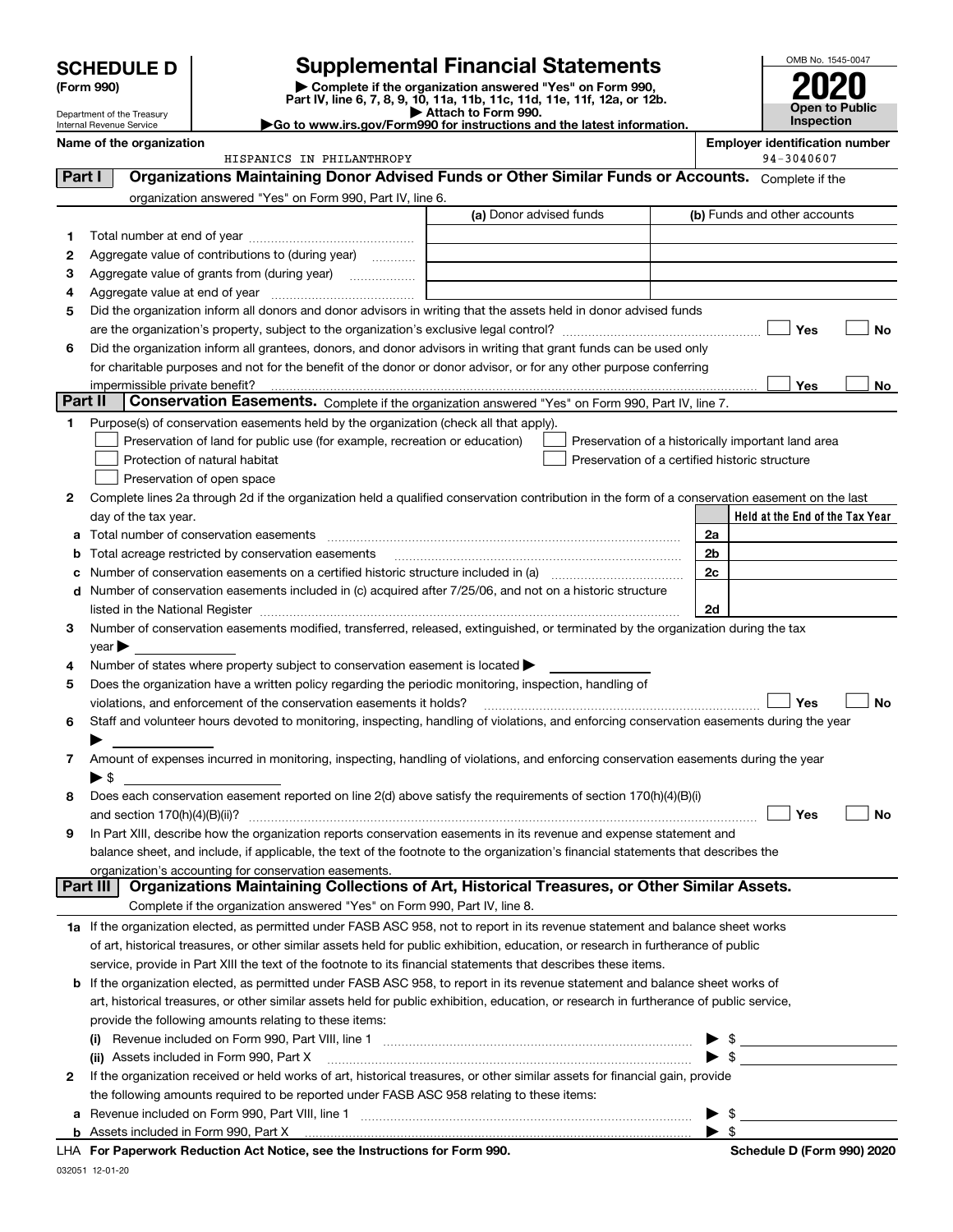| Part III<br>Organizations Maintaining Collections of Art, Historical Treasures, or Other Similar Assets (continued)<br>Using the organization's acquisition, accession, and other records, check any of the following that make significant use of its<br>3<br>collection items (check all that apply):<br>Public exhibition<br>Loan or exchange program<br>a<br>Other <b>Committee Committee Committee Committee</b><br>Scholarly research<br>b<br>Preservation for future generations<br>c<br>Provide a description of the organization's collections and explain how they further the organization's exempt purpose in Part XIII.<br>4<br>During the year, did the organization solicit or receive donations of art, historical treasures, or other similar assets<br>5<br>Yes<br><b>Part IV</b><br>Escrow and Custodial Arrangements. Complete if the organization answered "Yes" on Form 990, Part IV, line 9, or<br>reported an amount on Form 990, Part X, line 21.<br>1a Is the organization an agent, trustee, custodian or other intermediary for contributions or other assets not included<br>$\sqrt{\frac{X}{X}}$ Yes<br>No<br>on Form 990, Part X? [11] matter contracts and contracts and contracts are contracted as a form 990, Part X?<br><b>b</b> If "Yes," explain the arrangement in Part XIII and complete the following table:<br>Amount<br>Beginning balance <b>contract to the contract of the contract of the contract of the contract of the contract of t</b><br>1c<br>c<br>Additions during the year manufactured and an account of the state of the state of the state of the state of the state of the state of the state of the state of the state of the state of the state of the state of the state<br>1d<br>1,571,524.<br>1e<br>Distributions during the year manufactured and an account of the state of the state of the state of the state o<br>2,078,098.<br>1f<br>t.<br>$\sqrt{X}$ No<br>2a Did the organization include an amount on Form 990, Part X, line 21, for escrow or custodial account liability?<br>Yes<br><b>b</b> If "Yes," explain the arrangement in Part XIII. Check here if the explanation has been provided on Part XIII<br>Part V<br>Endowment Funds. Complete if the organization answered "Yes" on Form 990, Part IV, line 10.<br>(d) Three years back   (e) Four years back<br>(c) Two years back<br>(a) Current year<br>(b) Prior year<br>Beginning of year balance<br>1a<br>Net investment earnings, gains, and losses<br>d<br>e Other expenditures for facilities<br>and programs<br>End of year balance<br>g<br>Provide the estimated percentage of the current year end balance (line 1g, column (a)) held as:<br>2<br>Board designated or quasi-endowment<br>%<br>а<br>%<br>%<br>Term endowment $\blacktriangleright$<br>The percentages on lines 2a, 2b, and 2c should equal 100%.<br>3a Are there endowment funds not in the possession of the organization that are held and administered for the organization<br>Yes <sub>1</sub><br>No.<br>by:<br>3a(i)<br>(i)<br>3a(ii)<br>3b<br>Describe in Part XIII the intended uses of the organization's endowment funds.<br>Land, Buildings, and Equipment.<br>Part VI<br>Complete if the organization answered "Yes" on Form 990, Part IV, line 11a. See Form 990, Part X, line 10.<br>Description of property<br>(a) Cost or other<br>(b) Cost or other<br>(c) Accumulated<br>(d) Book value<br>basis (investment)<br>basis (other)<br>depreciation<br>b<br>5,649.<br>5,649.<br>0.<br>64.754.<br>34, 217.<br>30,537. | Schedule D (Form 990) 2020 | HISPANICS IN PHILANTHROPY |  |  |  |  |  | 94-3040607 | Page 2 |
|-------------------------------------------------------------------------------------------------------------------------------------------------------------------------------------------------------------------------------------------------------------------------------------------------------------------------------------------------------------------------------------------------------------------------------------------------------------------------------------------------------------------------------------------------------------------------------------------------------------------------------------------------------------------------------------------------------------------------------------------------------------------------------------------------------------------------------------------------------------------------------------------------------------------------------------------------------------------------------------------------------------------------------------------------------------------------------------------------------------------------------------------------------------------------------------------------------------------------------------------------------------------------------------------------------------------------------------------------------------------------------------------------------------------------------------------------------------------------------------------------------------------------------------------------------------------------------------------------------------------------------------------------------------------------------------------------------------------------------------------------------------------------------------------------------------------------------------------------------------------------------------------------------------------------------------------------------------------------------------------------------------------------------------------------------------------------------------------------------------------------------------------------------------------------------------------------------------------------------------------------------------------------------------------------------------------------------------------------------------------------------------------------------------------------------------------------------------------------------------------------------------------------------------------------------------------------------------------------------------------------------------------------------------------------------------------------------------------------------------------------------------------------------------------------------------------------------------------------------------------------------------------------------------------------------------------------------------------------------------------------------------------------------------------------------------------------------------------------------------------------------------------------------------------------------------------------------------------------------------------------------------------------------------------------------------------------------------------------------------------------------------------------------------------------------------------------------------------------------------------------------------------------------------------|----------------------------|---------------------------|--|--|--|--|--|------------|--------|
|                                                                                                                                                                                                                                                                                                                                                                                                                                                                                                                                                                                                                                                                                                                                                                                                                                                                                                                                                                                                                                                                                                                                                                                                                                                                                                                                                                                                                                                                                                                                                                                                                                                                                                                                                                                                                                                                                                                                                                                                                                                                                                                                                                                                                                                                                                                                                                                                                                                                                                                                                                                                                                                                                                                                                                                                                                                                                                                                                                                                                                                                                                                                                                                                                                                                                                                                                                                                                                                                                                                                           |                            |                           |  |  |  |  |  |            |        |
| No<br>671,829.<br>2,977,793.<br>34, 217.                                                                                                                                                                                                                                                                                                                                                                                                                                                                                                                                                                                                                                                                                                                                                                                                                                                                                                                                                                                                                                                                                                                                                                                                                                                                                                                                                                                                                                                                                                                                                                                                                                                                                                                                                                                                                                                                                                                                                                                                                                                                                                                                                                                                                                                                                                                                                                                                                                                                                                                                                                                                                                                                                                                                                                                                                                                                                                                                                                                                                                                                                                                                                                                                                                                                                                                                                                                                                                                                                                  |                            |                           |  |  |  |  |  |            |        |
|                                                                                                                                                                                                                                                                                                                                                                                                                                                                                                                                                                                                                                                                                                                                                                                                                                                                                                                                                                                                                                                                                                                                                                                                                                                                                                                                                                                                                                                                                                                                                                                                                                                                                                                                                                                                                                                                                                                                                                                                                                                                                                                                                                                                                                                                                                                                                                                                                                                                                                                                                                                                                                                                                                                                                                                                                                                                                                                                                                                                                                                                                                                                                                                                                                                                                                                                                                                                                                                                                                                                           |                            |                           |  |  |  |  |  |            |        |
|                                                                                                                                                                                                                                                                                                                                                                                                                                                                                                                                                                                                                                                                                                                                                                                                                                                                                                                                                                                                                                                                                                                                                                                                                                                                                                                                                                                                                                                                                                                                                                                                                                                                                                                                                                                                                                                                                                                                                                                                                                                                                                                                                                                                                                                                                                                                                                                                                                                                                                                                                                                                                                                                                                                                                                                                                                                                                                                                                                                                                                                                                                                                                                                                                                                                                                                                                                                                                                                                                                                                           |                            |                           |  |  |  |  |  |            |        |
|                                                                                                                                                                                                                                                                                                                                                                                                                                                                                                                                                                                                                                                                                                                                                                                                                                                                                                                                                                                                                                                                                                                                                                                                                                                                                                                                                                                                                                                                                                                                                                                                                                                                                                                                                                                                                                                                                                                                                                                                                                                                                                                                                                                                                                                                                                                                                                                                                                                                                                                                                                                                                                                                                                                                                                                                                                                                                                                                                                                                                                                                                                                                                                                                                                                                                                                                                                                                                                                                                                                                           |                            |                           |  |  |  |  |  |            |        |
|                                                                                                                                                                                                                                                                                                                                                                                                                                                                                                                                                                                                                                                                                                                                                                                                                                                                                                                                                                                                                                                                                                                                                                                                                                                                                                                                                                                                                                                                                                                                                                                                                                                                                                                                                                                                                                                                                                                                                                                                                                                                                                                                                                                                                                                                                                                                                                                                                                                                                                                                                                                                                                                                                                                                                                                                                                                                                                                                                                                                                                                                                                                                                                                                                                                                                                                                                                                                                                                                                                                                           |                            |                           |  |  |  |  |  |            |        |
|                                                                                                                                                                                                                                                                                                                                                                                                                                                                                                                                                                                                                                                                                                                                                                                                                                                                                                                                                                                                                                                                                                                                                                                                                                                                                                                                                                                                                                                                                                                                                                                                                                                                                                                                                                                                                                                                                                                                                                                                                                                                                                                                                                                                                                                                                                                                                                                                                                                                                                                                                                                                                                                                                                                                                                                                                                                                                                                                                                                                                                                                                                                                                                                                                                                                                                                                                                                                                                                                                                                                           |                            |                           |  |  |  |  |  |            |        |
|                                                                                                                                                                                                                                                                                                                                                                                                                                                                                                                                                                                                                                                                                                                                                                                                                                                                                                                                                                                                                                                                                                                                                                                                                                                                                                                                                                                                                                                                                                                                                                                                                                                                                                                                                                                                                                                                                                                                                                                                                                                                                                                                                                                                                                                                                                                                                                                                                                                                                                                                                                                                                                                                                                                                                                                                                                                                                                                                                                                                                                                                                                                                                                                                                                                                                                                                                                                                                                                                                                                                           |                            |                           |  |  |  |  |  |            |        |
|                                                                                                                                                                                                                                                                                                                                                                                                                                                                                                                                                                                                                                                                                                                                                                                                                                                                                                                                                                                                                                                                                                                                                                                                                                                                                                                                                                                                                                                                                                                                                                                                                                                                                                                                                                                                                                                                                                                                                                                                                                                                                                                                                                                                                                                                                                                                                                                                                                                                                                                                                                                                                                                                                                                                                                                                                                                                                                                                                                                                                                                                                                                                                                                                                                                                                                                                                                                                                                                                                                                                           |                            |                           |  |  |  |  |  |            |        |
|                                                                                                                                                                                                                                                                                                                                                                                                                                                                                                                                                                                                                                                                                                                                                                                                                                                                                                                                                                                                                                                                                                                                                                                                                                                                                                                                                                                                                                                                                                                                                                                                                                                                                                                                                                                                                                                                                                                                                                                                                                                                                                                                                                                                                                                                                                                                                                                                                                                                                                                                                                                                                                                                                                                                                                                                                                                                                                                                                                                                                                                                                                                                                                                                                                                                                                                                                                                                                                                                                                                                           |                            |                           |  |  |  |  |  |            |        |
|                                                                                                                                                                                                                                                                                                                                                                                                                                                                                                                                                                                                                                                                                                                                                                                                                                                                                                                                                                                                                                                                                                                                                                                                                                                                                                                                                                                                                                                                                                                                                                                                                                                                                                                                                                                                                                                                                                                                                                                                                                                                                                                                                                                                                                                                                                                                                                                                                                                                                                                                                                                                                                                                                                                                                                                                                                                                                                                                                                                                                                                                                                                                                                                                                                                                                                                                                                                                                                                                                                                                           |                            |                           |  |  |  |  |  |            |        |
|                                                                                                                                                                                                                                                                                                                                                                                                                                                                                                                                                                                                                                                                                                                                                                                                                                                                                                                                                                                                                                                                                                                                                                                                                                                                                                                                                                                                                                                                                                                                                                                                                                                                                                                                                                                                                                                                                                                                                                                                                                                                                                                                                                                                                                                                                                                                                                                                                                                                                                                                                                                                                                                                                                                                                                                                                                                                                                                                                                                                                                                                                                                                                                                                                                                                                                                                                                                                                                                                                                                                           |                            |                           |  |  |  |  |  |            |        |
|                                                                                                                                                                                                                                                                                                                                                                                                                                                                                                                                                                                                                                                                                                                                                                                                                                                                                                                                                                                                                                                                                                                                                                                                                                                                                                                                                                                                                                                                                                                                                                                                                                                                                                                                                                                                                                                                                                                                                                                                                                                                                                                                                                                                                                                                                                                                                                                                                                                                                                                                                                                                                                                                                                                                                                                                                                                                                                                                                                                                                                                                                                                                                                                                                                                                                                                                                                                                                                                                                                                                           |                            |                           |  |  |  |  |  |            |        |
|                                                                                                                                                                                                                                                                                                                                                                                                                                                                                                                                                                                                                                                                                                                                                                                                                                                                                                                                                                                                                                                                                                                                                                                                                                                                                                                                                                                                                                                                                                                                                                                                                                                                                                                                                                                                                                                                                                                                                                                                                                                                                                                                                                                                                                                                                                                                                                                                                                                                                                                                                                                                                                                                                                                                                                                                                                                                                                                                                                                                                                                                                                                                                                                                                                                                                                                                                                                                                                                                                                                                           |                            |                           |  |  |  |  |  |            |        |
|                                                                                                                                                                                                                                                                                                                                                                                                                                                                                                                                                                                                                                                                                                                                                                                                                                                                                                                                                                                                                                                                                                                                                                                                                                                                                                                                                                                                                                                                                                                                                                                                                                                                                                                                                                                                                                                                                                                                                                                                                                                                                                                                                                                                                                                                                                                                                                                                                                                                                                                                                                                                                                                                                                                                                                                                                                                                                                                                                                                                                                                                                                                                                                                                                                                                                                                                                                                                                                                                                                                                           |                            |                           |  |  |  |  |  |            |        |
|                                                                                                                                                                                                                                                                                                                                                                                                                                                                                                                                                                                                                                                                                                                                                                                                                                                                                                                                                                                                                                                                                                                                                                                                                                                                                                                                                                                                                                                                                                                                                                                                                                                                                                                                                                                                                                                                                                                                                                                                                                                                                                                                                                                                                                                                                                                                                                                                                                                                                                                                                                                                                                                                                                                                                                                                                                                                                                                                                                                                                                                                                                                                                                                                                                                                                                                                                                                                                                                                                                                                           |                            |                           |  |  |  |  |  |            |        |
|                                                                                                                                                                                                                                                                                                                                                                                                                                                                                                                                                                                                                                                                                                                                                                                                                                                                                                                                                                                                                                                                                                                                                                                                                                                                                                                                                                                                                                                                                                                                                                                                                                                                                                                                                                                                                                                                                                                                                                                                                                                                                                                                                                                                                                                                                                                                                                                                                                                                                                                                                                                                                                                                                                                                                                                                                                                                                                                                                                                                                                                                                                                                                                                                                                                                                                                                                                                                                                                                                                                                           |                            |                           |  |  |  |  |  |            |        |
|                                                                                                                                                                                                                                                                                                                                                                                                                                                                                                                                                                                                                                                                                                                                                                                                                                                                                                                                                                                                                                                                                                                                                                                                                                                                                                                                                                                                                                                                                                                                                                                                                                                                                                                                                                                                                                                                                                                                                                                                                                                                                                                                                                                                                                                                                                                                                                                                                                                                                                                                                                                                                                                                                                                                                                                                                                                                                                                                                                                                                                                                                                                                                                                                                                                                                                                                                                                                                                                                                                                                           |                            |                           |  |  |  |  |  |            |        |
|                                                                                                                                                                                                                                                                                                                                                                                                                                                                                                                                                                                                                                                                                                                                                                                                                                                                                                                                                                                                                                                                                                                                                                                                                                                                                                                                                                                                                                                                                                                                                                                                                                                                                                                                                                                                                                                                                                                                                                                                                                                                                                                                                                                                                                                                                                                                                                                                                                                                                                                                                                                                                                                                                                                                                                                                                                                                                                                                                                                                                                                                                                                                                                                                                                                                                                                                                                                                                                                                                                                                           |                            |                           |  |  |  |  |  |            |        |
|                                                                                                                                                                                                                                                                                                                                                                                                                                                                                                                                                                                                                                                                                                                                                                                                                                                                                                                                                                                                                                                                                                                                                                                                                                                                                                                                                                                                                                                                                                                                                                                                                                                                                                                                                                                                                                                                                                                                                                                                                                                                                                                                                                                                                                                                                                                                                                                                                                                                                                                                                                                                                                                                                                                                                                                                                                                                                                                                                                                                                                                                                                                                                                                                                                                                                                                                                                                                                                                                                                                                           |                            |                           |  |  |  |  |  |            |        |
|                                                                                                                                                                                                                                                                                                                                                                                                                                                                                                                                                                                                                                                                                                                                                                                                                                                                                                                                                                                                                                                                                                                                                                                                                                                                                                                                                                                                                                                                                                                                                                                                                                                                                                                                                                                                                                                                                                                                                                                                                                                                                                                                                                                                                                                                                                                                                                                                                                                                                                                                                                                                                                                                                                                                                                                                                                                                                                                                                                                                                                                                                                                                                                                                                                                                                                                                                                                                                                                                                                                                           |                            |                           |  |  |  |  |  |            |        |
|                                                                                                                                                                                                                                                                                                                                                                                                                                                                                                                                                                                                                                                                                                                                                                                                                                                                                                                                                                                                                                                                                                                                                                                                                                                                                                                                                                                                                                                                                                                                                                                                                                                                                                                                                                                                                                                                                                                                                                                                                                                                                                                                                                                                                                                                                                                                                                                                                                                                                                                                                                                                                                                                                                                                                                                                                                                                                                                                                                                                                                                                                                                                                                                                                                                                                                                                                                                                                                                                                                                                           |                            |                           |  |  |  |  |  |            |        |
|                                                                                                                                                                                                                                                                                                                                                                                                                                                                                                                                                                                                                                                                                                                                                                                                                                                                                                                                                                                                                                                                                                                                                                                                                                                                                                                                                                                                                                                                                                                                                                                                                                                                                                                                                                                                                                                                                                                                                                                                                                                                                                                                                                                                                                                                                                                                                                                                                                                                                                                                                                                                                                                                                                                                                                                                                                                                                                                                                                                                                                                                                                                                                                                                                                                                                                                                                                                                                                                                                                                                           |                            |                           |  |  |  |  |  |            |        |
|                                                                                                                                                                                                                                                                                                                                                                                                                                                                                                                                                                                                                                                                                                                                                                                                                                                                                                                                                                                                                                                                                                                                                                                                                                                                                                                                                                                                                                                                                                                                                                                                                                                                                                                                                                                                                                                                                                                                                                                                                                                                                                                                                                                                                                                                                                                                                                                                                                                                                                                                                                                                                                                                                                                                                                                                                                                                                                                                                                                                                                                                                                                                                                                                                                                                                                                                                                                                                                                                                                                                           |                            |                           |  |  |  |  |  |            |        |
|                                                                                                                                                                                                                                                                                                                                                                                                                                                                                                                                                                                                                                                                                                                                                                                                                                                                                                                                                                                                                                                                                                                                                                                                                                                                                                                                                                                                                                                                                                                                                                                                                                                                                                                                                                                                                                                                                                                                                                                                                                                                                                                                                                                                                                                                                                                                                                                                                                                                                                                                                                                                                                                                                                                                                                                                                                                                                                                                                                                                                                                                                                                                                                                                                                                                                                                                                                                                                                                                                                                                           |                            |                           |  |  |  |  |  |            |        |
|                                                                                                                                                                                                                                                                                                                                                                                                                                                                                                                                                                                                                                                                                                                                                                                                                                                                                                                                                                                                                                                                                                                                                                                                                                                                                                                                                                                                                                                                                                                                                                                                                                                                                                                                                                                                                                                                                                                                                                                                                                                                                                                                                                                                                                                                                                                                                                                                                                                                                                                                                                                                                                                                                                                                                                                                                                                                                                                                                                                                                                                                                                                                                                                                                                                                                                                                                                                                                                                                                                                                           |                            |                           |  |  |  |  |  |            |        |
|                                                                                                                                                                                                                                                                                                                                                                                                                                                                                                                                                                                                                                                                                                                                                                                                                                                                                                                                                                                                                                                                                                                                                                                                                                                                                                                                                                                                                                                                                                                                                                                                                                                                                                                                                                                                                                                                                                                                                                                                                                                                                                                                                                                                                                                                                                                                                                                                                                                                                                                                                                                                                                                                                                                                                                                                                                                                                                                                                                                                                                                                                                                                                                                                                                                                                                                                                                                                                                                                                                                                           |                            |                           |  |  |  |  |  |            |        |
|                                                                                                                                                                                                                                                                                                                                                                                                                                                                                                                                                                                                                                                                                                                                                                                                                                                                                                                                                                                                                                                                                                                                                                                                                                                                                                                                                                                                                                                                                                                                                                                                                                                                                                                                                                                                                                                                                                                                                                                                                                                                                                                                                                                                                                                                                                                                                                                                                                                                                                                                                                                                                                                                                                                                                                                                                                                                                                                                                                                                                                                                                                                                                                                                                                                                                                                                                                                                                                                                                                                                           |                            |                           |  |  |  |  |  |            |        |
|                                                                                                                                                                                                                                                                                                                                                                                                                                                                                                                                                                                                                                                                                                                                                                                                                                                                                                                                                                                                                                                                                                                                                                                                                                                                                                                                                                                                                                                                                                                                                                                                                                                                                                                                                                                                                                                                                                                                                                                                                                                                                                                                                                                                                                                                                                                                                                                                                                                                                                                                                                                                                                                                                                                                                                                                                                                                                                                                                                                                                                                                                                                                                                                                                                                                                                                                                                                                                                                                                                                                           |                            |                           |  |  |  |  |  |            |        |
|                                                                                                                                                                                                                                                                                                                                                                                                                                                                                                                                                                                                                                                                                                                                                                                                                                                                                                                                                                                                                                                                                                                                                                                                                                                                                                                                                                                                                                                                                                                                                                                                                                                                                                                                                                                                                                                                                                                                                                                                                                                                                                                                                                                                                                                                                                                                                                                                                                                                                                                                                                                                                                                                                                                                                                                                                                                                                                                                                                                                                                                                                                                                                                                                                                                                                                                                                                                                                                                                                                                                           |                            |                           |  |  |  |  |  |            |        |
|                                                                                                                                                                                                                                                                                                                                                                                                                                                                                                                                                                                                                                                                                                                                                                                                                                                                                                                                                                                                                                                                                                                                                                                                                                                                                                                                                                                                                                                                                                                                                                                                                                                                                                                                                                                                                                                                                                                                                                                                                                                                                                                                                                                                                                                                                                                                                                                                                                                                                                                                                                                                                                                                                                                                                                                                                                                                                                                                                                                                                                                                                                                                                                                                                                                                                                                                                                                                                                                                                                                                           |                            |                           |  |  |  |  |  |            |        |
|                                                                                                                                                                                                                                                                                                                                                                                                                                                                                                                                                                                                                                                                                                                                                                                                                                                                                                                                                                                                                                                                                                                                                                                                                                                                                                                                                                                                                                                                                                                                                                                                                                                                                                                                                                                                                                                                                                                                                                                                                                                                                                                                                                                                                                                                                                                                                                                                                                                                                                                                                                                                                                                                                                                                                                                                                                                                                                                                                                                                                                                                                                                                                                                                                                                                                                                                                                                                                                                                                                                                           |                            |                           |  |  |  |  |  |            |        |
|                                                                                                                                                                                                                                                                                                                                                                                                                                                                                                                                                                                                                                                                                                                                                                                                                                                                                                                                                                                                                                                                                                                                                                                                                                                                                                                                                                                                                                                                                                                                                                                                                                                                                                                                                                                                                                                                                                                                                                                                                                                                                                                                                                                                                                                                                                                                                                                                                                                                                                                                                                                                                                                                                                                                                                                                                                                                                                                                                                                                                                                                                                                                                                                                                                                                                                                                                                                                                                                                                                                                           |                            |                           |  |  |  |  |  |            |        |
|                                                                                                                                                                                                                                                                                                                                                                                                                                                                                                                                                                                                                                                                                                                                                                                                                                                                                                                                                                                                                                                                                                                                                                                                                                                                                                                                                                                                                                                                                                                                                                                                                                                                                                                                                                                                                                                                                                                                                                                                                                                                                                                                                                                                                                                                                                                                                                                                                                                                                                                                                                                                                                                                                                                                                                                                                                                                                                                                                                                                                                                                                                                                                                                                                                                                                                                                                                                                                                                                                                                                           |                            |                           |  |  |  |  |  |            |        |
|                                                                                                                                                                                                                                                                                                                                                                                                                                                                                                                                                                                                                                                                                                                                                                                                                                                                                                                                                                                                                                                                                                                                                                                                                                                                                                                                                                                                                                                                                                                                                                                                                                                                                                                                                                                                                                                                                                                                                                                                                                                                                                                                                                                                                                                                                                                                                                                                                                                                                                                                                                                                                                                                                                                                                                                                                                                                                                                                                                                                                                                                                                                                                                                                                                                                                                                                                                                                                                                                                                                                           |                            |                           |  |  |  |  |  |            |        |
|                                                                                                                                                                                                                                                                                                                                                                                                                                                                                                                                                                                                                                                                                                                                                                                                                                                                                                                                                                                                                                                                                                                                                                                                                                                                                                                                                                                                                                                                                                                                                                                                                                                                                                                                                                                                                                                                                                                                                                                                                                                                                                                                                                                                                                                                                                                                                                                                                                                                                                                                                                                                                                                                                                                                                                                                                                                                                                                                                                                                                                                                                                                                                                                                                                                                                                                                                                                                                                                                                                                                           |                            |                           |  |  |  |  |  |            |        |
|                                                                                                                                                                                                                                                                                                                                                                                                                                                                                                                                                                                                                                                                                                                                                                                                                                                                                                                                                                                                                                                                                                                                                                                                                                                                                                                                                                                                                                                                                                                                                                                                                                                                                                                                                                                                                                                                                                                                                                                                                                                                                                                                                                                                                                                                                                                                                                                                                                                                                                                                                                                                                                                                                                                                                                                                                                                                                                                                                                                                                                                                                                                                                                                                                                                                                                                                                                                                                                                                                                                                           |                            |                           |  |  |  |  |  |            |        |
|                                                                                                                                                                                                                                                                                                                                                                                                                                                                                                                                                                                                                                                                                                                                                                                                                                                                                                                                                                                                                                                                                                                                                                                                                                                                                                                                                                                                                                                                                                                                                                                                                                                                                                                                                                                                                                                                                                                                                                                                                                                                                                                                                                                                                                                                                                                                                                                                                                                                                                                                                                                                                                                                                                                                                                                                                                                                                                                                                                                                                                                                                                                                                                                                                                                                                                                                                                                                                                                                                                                                           |                            |                           |  |  |  |  |  |            |        |
|                                                                                                                                                                                                                                                                                                                                                                                                                                                                                                                                                                                                                                                                                                                                                                                                                                                                                                                                                                                                                                                                                                                                                                                                                                                                                                                                                                                                                                                                                                                                                                                                                                                                                                                                                                                                                                                                                                                                                                                                                                                                                                                                                                                                                                                                                                                                                                                                                                                                                                                                                                                                                                                                                                                                                                                                                                                                                                                                                                                                                                                                                                                                                                                                                                                                                                                                                                                                                                                                                                                                           |                            |                           |  |  |  |  |  |            |        |
|                                                                                                                                                                                                                                                                                                                                                                                                                                                                                                                                                                                                                                                                                                                                                                                                                                                                                                                                                                                                                                                                                                                                                                                                                                                                                                                                                                                                                                                                                                                                                                                                                                                                                                                                                                                                                                                                                                                                                                                                                                                                                                                                                                                                                                                                                                                                                                                                                                                                                                                                                                                                                                                                                                                                                                                                                                                                                                                                                                                                                                                                                                                                                                                                                                                                                                                                                                                                                                                                                                                                           |                            |                           |  |  |  |  |  |            |        |
|                                                                                                                                                                                                                                                                                                                                                                                                                                                                                                                                                                                                                                                                                                                                                                                                                                                                                                                                                                                                                                                                                                                                                                                                                                                                                                                                                                                                                                                                                                                                                                                                                                                                                                                                                                                                                                                                                                                                                                                                                                                                                                                                                                                                                                                                                                                                                                                                                                                                                                                                                                                                                                                                                                                                                                                                                                                                                                                                                                                                                                                                                                                                                                                                                                                                                                                                                                                                                                                                                                                                           |                            |                           |  |  |  |  |  |            |        |
|                                                                                                                                                                                                                                                                                                                                                                                                                                                                                                                                                                                                                                                                                                                                                                                                                                                                                                                                                                                                                                                                                                                                                                                                                                                                                                                                                                                                                                                                                                                                                                                                                                                                                                                                                                                                                                                                                                                                                                                                                                                                                                                                                                                                                                                                                                                                                                                                                                                                                                                                                                                                                                                                                                                                                                                                                                                                                                                                                                                                                                                                                                                                                                                                                                                                                                                                                                                                                                                                                                                                           |                            |                           |  |  |  |  |  |            |        |
|                                                                                                                                                                                                                                                                                                                                                                                                                                                                                                                                                                                                                                                                                                                                                                                                                                                                                                                                                                                                                                                                                                                                                                                                                                                                                                                                                                                                                                                                                                                                                                                                                                                                                                                                                                                                                                                                                                                                                                                                                                                                                                                                                                                                                                                                                                                                                                                                                                                                                                                                                                                                                                                                                                                                                                                                                                                                                                                                                                                                                                                                                                                                                                                                                                                                                                                                                                                                                                                                                                                                           |                            |                           |  |  |  |  |  |            |        |
|                                                                                                                                                                                                                                                                                                                                                                                                                                                                                                                                                                                                                                                                                                                                                                                                                                                                                                                                                                                                                                                                                                                                                                                                                                                                                                                                                                                                                                                                                                                                                                                                                                                                                                                                                                                                                                                                                                                                                                                                                                                                                                                                                                                                                                                                                                                                                                                                                                                                                                                                                                                                                                                                                                                                                                                                                                                                                                                                                                                                                                                                                                                                                                                                                                                                                                                                                                                                                                                                                                                                           |                            |                           |  |  |  |  |  |            |        |
|                                                                                                                                                                                                                                                                                                                                                                                                                                                                                                                                                                                                                                                                                                                                                                                                                                                                                                                                                                                                                                                                                                                                                                                                                                                                                                                                                                                                                                                                                                                                                                                                                                                                                                                                                                                                                                                                                                                                                                                                                                                                                                                                                                                                                                                                                                                                                                                                                                                                                                                                                                                                                                                                                                                                                                                                                                                                                                                                                                                                                                                                                                                                                                                                                                                                                                                                                                                                                                                                                                                                           |                            |                           |  |  |  |  |  |            |        |
|                                                                                                                                                                                                                                                                                                                                                                                                                                                                                                                                                                                                                                                                                                                                                                                                                                                                                                                                                                                                                                                                                                                                                                                                                                                                                                                                                                                                                                                                                                                                                                                                                                                                                                                                                                                                                                                                                                                                                                                                                                                                                                                                                                                                                                                                                                                                                                                                                                                                                                                                                                                                                                                                                                                                                                                                                                                                                                                                                                                                                                                                                                                                                                                                                                                                                                                                                                                                                                                                                                                                           |                            |                           |  |  |  |  |  |            |        |
|                                                                                                                                                                                                                                                                                                                                                                                                                                                                                                                                                                                                                                                                                                                                                                                                                                                                                                                                                                                                                                                                                                                                                                                                                                                                                                                                                                                                                                                                                                                                                                                                                                                                                                                                                                                                                                                                                                                                                                                                                                                                                                                                                                                                                                                                                                                                                                                                                                                                                                                                                                                                                                                                                                                                                                                                                                                                                                                                                                                                                                                                                                                                                                                                                                                                                                                                                                                                                                                                                                                                           |                            |                           |  |  |  |  |  |            |        |
|                                                                                                                                                                                                                                                                                                                                                                                                                                                                                                                                                                                                                                                                                                                                                                                                                                                                                                                                                                                                                                                                                                                                                                                                                                                                                                                                                                                                                                                                                                                                                                                                                                                                                                                                                                                                                                                                                                                                                                                                                                                                                                                                                                                                                                                                                                                                                                                                                                                                                                                                                                                                                                                                                                                                                                                                                                                                                                                                                                                                                                                                                                                                                                                                                                                                                                                                                                                                                                                                                                                                           |                            |                           |  |  |  |  |  |            |        |
|                                                                                                                                                                                                                                                                                                                                                                                                                                                                                                                                                                                                                                                                                                                                                                                                                                                                                                                                                                                                                                                                                                                                                                                                                                                                                                                                                                                                                                                                                                                                                                                                                                                                                                                                                                                                                                                                                                                                                                                                                                                                                                                                                                                                                                                                                                                                                                                                                                                                                                                                                                                                                                                                                                                                                                                                                                                                                                                                                                                                                                                                                                                                                                                                                                                                                                                                                                                                                                                                                                                                           |                            |                           |  |  |  |  |  |            |        |
|                                                                                                                                                                                                                                                                                                                                                                                                                                                                                                                                                                                                                                                                                                                                                                                                                                                                                                                                                                                                                                                                                                                                                                                                                                                                                                                                                                                                                                                                                                                                                                                                                                                                                                                                                                                                                                                                                                                                                                                                                                                                                                                                                                                                                                                                                                                                                                                                                                                                                                                                                                                                                                                                                                                                                                                                                                                                                                                                                                                                                                                                                                                                                                                                                                                                                                                                                                                                                                                                                                                                           |                            |                           |  |  |  |  |  |            |        |

**Schedule D (Form 990) 2020**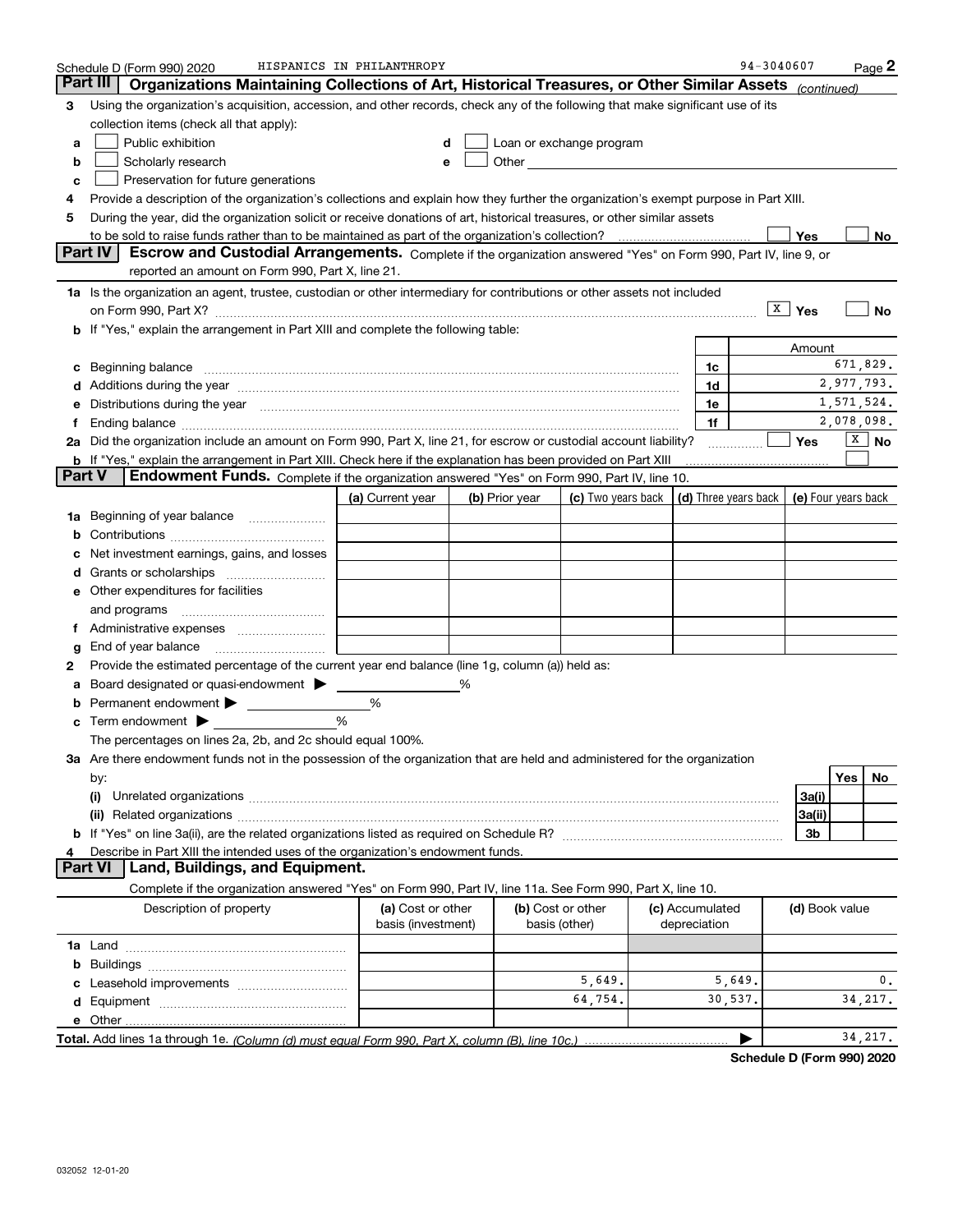|                                                                                                                   |                 | Complete if the organization answered "Yes" on Form 990, Part IV, line 11b. See Form 990, Part X, line 12. |                |
|-------------------------------------------------------------------------------------------------------------------|-----------------|------------------------------------------------------------------------------------------------------------|----------------|
| (a) Description of security or category (including name of security)                                              | (b) Book value  | (c) Method of valuation: Cost or end-of-year market value                                                  |                |
|                                                                                                                   |                 |                                                                                                            |                |
|                                                                                                                   |                 |                                                                                                            |                |
|                                                                                                                   |                 |                                                                                                            |                |
| $(3)$ Other                                                                                                       |                 |                                                                                                            |                |
| (A)                                                                                                               |                 |                                                                                                            |                |
| (B)                                                                                                               |                 |                                                                                                            |                |
| (C)                                                                                                               |                 |                                                                                                            |                |
| (D)                                                                                                               |                 |                                                                                                            |                |
| (E)                                                                                                               |                 |                                                                                                            |                |
| (F)                                                                                                               |                 |                                                                                                            |                |
| (G)                                                                                                               |                 |                                                                                                            |                |
| (H)                                                                                                               |                 |                                                                                                            |                |
| Total. (Col. (b) must equal Form 990, Part X, col. (B) line 12.) $\blacktriangleright$                            |                 |                                                                                                            |                |
| Part VIII Investments - Program Related.                                                                          |                 |                                                                                                            |                |
| Complete if the organization answered "Yes" on Form 990, Part IV, line 11c. See Form 990, Part X, line 13.        |                 |                                                                                                            |                |
| (a) Description of investment                                                                                     | (b) Book value  | (c) Method of valuation: Cost or end-of-year market value                                                  |                |
| (1)                                                                                                               |                 |                                                                                                            |                |
| (2)                                                                                                               |                 |                                                                                                            |                |
| (3)                                                                                                               |                 |                                                                                                            |                |
| (4)                                                                                                               |                 |                                                                                                            |                |
| (5)                                                                                                               |                 |                                                                                                            |                |
| (6)                                                                                                               |                 |                                                                                                            |                |
| (7)                                                                                                               |                 |                                                                                                            |                |
| (8)                                                                                                               |                 |                                                                                                            |                |
| (9)                                                                                                               |                 |                                                                                                            |                |
| Total. (Col. (b) must equal Form 990, Part X, col. (B) line $13.$ )                                               |                 |                                                                                                            |                |
| <b>Other Assets.</b><br>Part IX                                                                                   |                 |                                                                                                            |                |
| Complete if the organization answered "Yes" on Form 990, Part IV, line 11d. See Form 990, Part X, line 15.        |                 |                                                                                                            |                |
|                                                                                                                   |                 |                                                                                                            |                |
|                                                                                                                   | (a) Description |                                                                                                            | (b) Book value |
|                                                                                                                   |                 |                                                                                                            |                |
| (1)                                                                                                               |                 |                                                                                                            |                |
| (2)                                                                                                               |                 |                                                                                                            |                |
| (3)                                                                                                               |                 |                                                                                                            |                |
| (4)                                                                                                               |                 |                                                                                                            |                |
| (5)                                                                                                               |                 |                                                                                                            |                |
| (6)                                                                                                               |                 |                                                                                                            |                |
| (7)                                                                                                               |                 |                                                                                                            |                |
| (8)                                                                                                               |                 |                                                                                                            |                |
| (9)                                                                                                               |                 |                                                                                                            |                |
|                                                                                                                   |                 |                                                                                                            |                |
| <b>Other Liabilities.</b>                                                                                         |                 |                                                                                                            |                |
| Complete if the organization answered "Yes" on Form 990, Part IV, line 11e or 11f. See Form 990, Part X, line 25. |                 |                                                                                                            |                |
| (a) Description of liability                                                                                      |                 |                                                                                                            | (b) Book value |
| Part X<br>Federal income taxes<br>(1)                                                                             |                 |                                                                                                            |                |
| (2)                                                                                                               |                 |                                                                                                            |                |
| (3)                                                                                                               |                 |                                                                                                            |                |
| 1.<br>(4)                                                                                                         |                 |                                                                                                            |                |
| (5)                                                                                                               |                 |                                                                                                            |                |
| (6)                                                                                                               |                 |                                                                                                            |                |
| (7)                                                                                                               |                 |                                                                                                            |                |
| (8)                                                                                                               |                 |                                                                                                            |                |
| (9)                                                                                                               |                 |                                                                                                            |                |

**Total.**  *(Column (b) must equal Form 990, Part X, col. (B) line 25.)* 

**2.** Liability for uncertain tax positions. In Part XIII, provide the text of the footnote to the organization's financial statements that reports the organization's liability for uncertain tax positions under FASB ASC 740. Check here if the text of the footnote has been provided in Part XIII

**Schedule D (Form 990) 2020**

 $\mathcal{L}^{\text{max}}$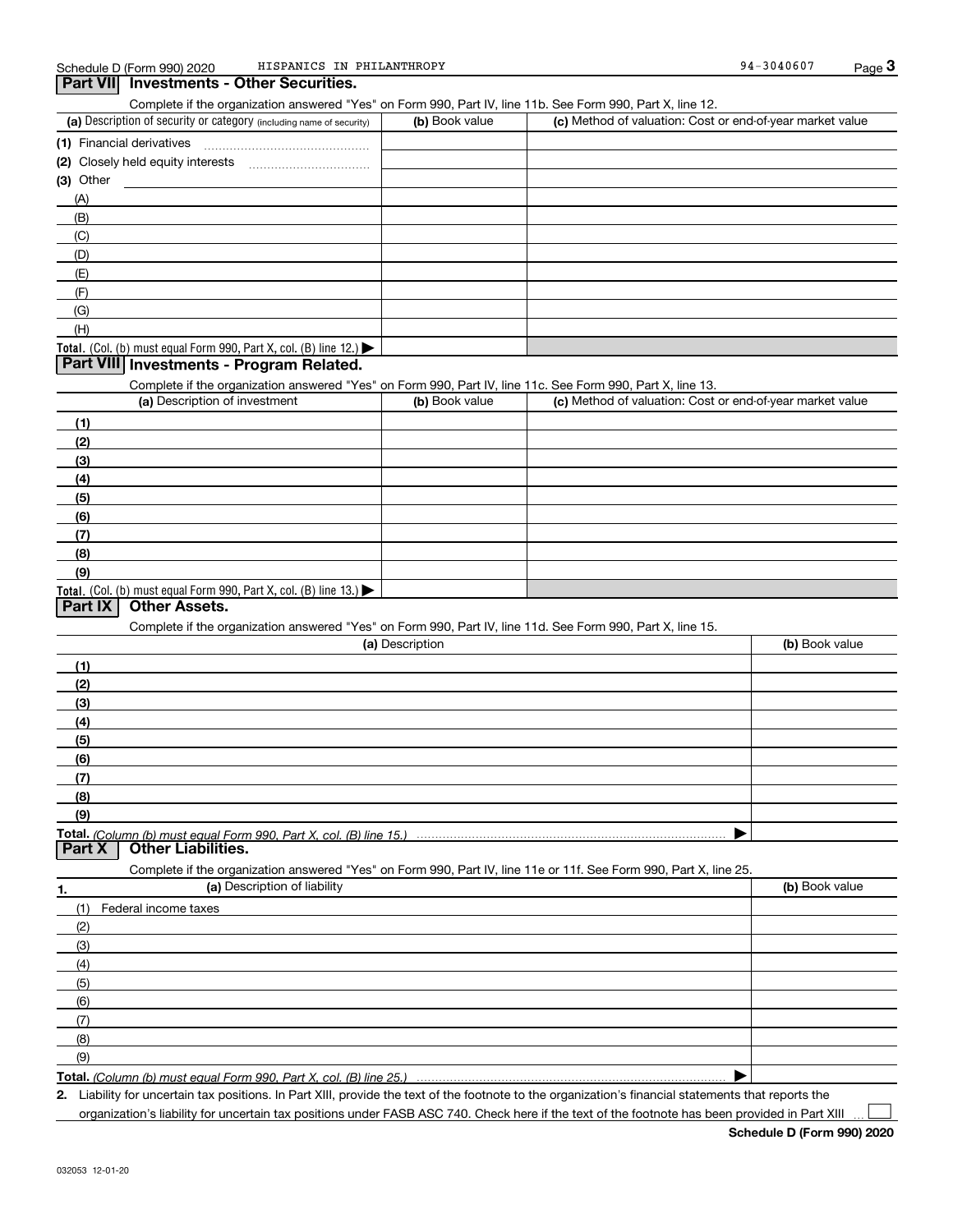|   | HISPANICS IN PHILANTHROPY<br>Schedule D (Form 990) 2020                                                                                                                                                 | 94-3040607   | Page 4        |
|---|---------------------------------------------------------------------------------------------------------------------------------------------------------------------------------------------------------|--------------|---------------|
|   | Reconciliation of Revenue per Audited Financial Statements With Revenue per Return.<br>Part XI                                                                                                          |              |               |
|   | Complete if the organization answered "Yes" on Form 990, Part IV, line 12a.                                                                                                                             |              |               |
| 1 | Total revenue, gains, and other support per audited financial statements                                                                                                                                | $\mathbf{1}$ | 31,426,438.   |
| 2 | Amounts included on line 1 but not on Form 990, Part VIII, line 12:                                                                                                                                     |              |               |
| a | 440,101.<br>Net unrealized gains (losses) on investments [11] matter contracts and the unrealized gains (losses) on investments<br>2a                                                                   |              |               |
| b | 2 <sub>b</sub>                                                                                                                                                                                          |              |               |
| c | 2c<br>Recoveries of prior year grants [11] matter contracts and prior year grants [11] matter contracts and prior year grants and all the contracts and all the contracts of prior year.                |              |               |
| d | $-114, 457.$<br>2d<br>Other (Describe in Part XIII.)                                                                                                                                                    |              |               |
| e | Add lines 2a through 2d <b>continuum contract and all and all and all and all and all and all and all and all and a</b>                                                                                 | 2e           | 325,644.      |
| 3 |                                                                                                                                                                                                         | 3            | 31,100,794.   |
|   | Amounts included on Form 990, Part VIII, line 12, but not on line 1:                                                                                                                                    |              |               |
| a | 35,072.<br>4a<br>Investment expenses not included on Form 990, Part VIII, line 7b                                                                                                                       |              |               |
| b | 4 <sub>b</sub><br>Other (Describe in Part XIII.) (2000) (2000) (2000) (2010) (2010) (2010) (2010) (2010) (2010) (2010) (2010) (20                                                                       |              |               |
|   | Add lines 4a and 4b                                                                                                                                                                                     | 4с           | 35,072.       |
| 5 |                                                                                                                                                                                                         | 5            | 31, 135, 866. |
|   | Part XII   Reconciliation of Expenses per Audited Financial Statements With Expenses per Return.                                                                                                        |              |               |
|   | Complete if the organization answered "Yes" on Form 990, Part IV, line 12a.                                                                                                                             |              |               |
| 1 | Total expenses and losses per audited financial statements [11,11] [11] Total expenses and losses per audited financial statements [11] [11] Total expenses and losses per audited financial statements | $\mathbf{1}$ | 22, 115, 287. |
| 2 | Amounts included on line 1 but not on Form 990, Part IX, line 25:                                                                                                                                       |              |               |
| a | 2a                                                                                                                                                                                                      |              |               |
| b | Prior year adjustments <i>communically contained and all examples</i> and the prior year adjustments and the set of the<br>2 <sub>b</sub>                                                               |              |               |
|   | 2c                                                                                                                                                                                                      |              |               |
| d | 2d<br>Other (Describe in Part XIII.) (COLORGIAN CONTEXT)                                                                                                                                                |              |               |
|   |                                                                                                                                                                                                         | 2e           | 0.            |
| 3 |                                                                                                                                                                                                         | 3            | 22, 115, 287. |
| 4 | Amounts included on Form 990, Part IX, line 25, but not on line 1:                                                                                                                                      |              |               |
| a | 35,072.<br>4a                                                                                                                                                                                           |              |               |
| b | 114,457.<br>4 <sub>b</sub><br>Other (Describe in Part XIII.)                                                                                                                                            |              |               |
|   | c Add lines 4a and 4b                                                                                                                                                                                   | 4с           | 149,529.      |
|   |                                                                                                                                                                                                         | 5            | 22, 264, 816. |
|   | Part XIII Supplemental Information.                                                                                                                                                                     |              |               |

Provide the descriptions required for Part II, lines 3, 5, and 9; Part III, lines 1a and 4; Part IV, lines 1b and 2b; Part V, line 4; Part X, line 2; Part XI, lines 2d and 4b; and Part XII, lines 2d and 4b. Also complete this part to provide any additional information.

PART IV, LINE 1B:

HISPANICS IN PHILANTHROPY AND JUSTICE FOR MIGRANT WOMEN HAVE A FISCAL

SPONSORSHIP AGREEMENT IN PLACE. HISPANICS IN PHILANTHROPY ACCEPTS

DONATIONS, GRANTS AND OTHER FUNDING ON BEHALF OF JUSTICE FOR MIGRANT WOMEN

WHILE ALSO PROVIDING EMPLOYMENT, BENEFITS, AND ALL BACK-OFFICE SUPPORT

PAYMENT PROCESSING, AND FINANCIAL REPORTING. JUSTICE FOR MIGRANT WOMEN IS

A PROJECT OF HISPANICS IN PHILANTHROPY, AS SUCH THE PROGRAMS AND

ACTIVITIES CONDUCTED BY JUSTICE FOR MIGRANT WOMEN ARE IN ALIGNMENT WITH

HISPANICS IN PHILANTHROPY'S MISSION AND VALUES.

PART XI, LINE 2D - OTHER ADJUSTMENTS:

SPECIAL EVENT EXPENSES  $-114,457$ .

**Schedule D (Form 990) 2020**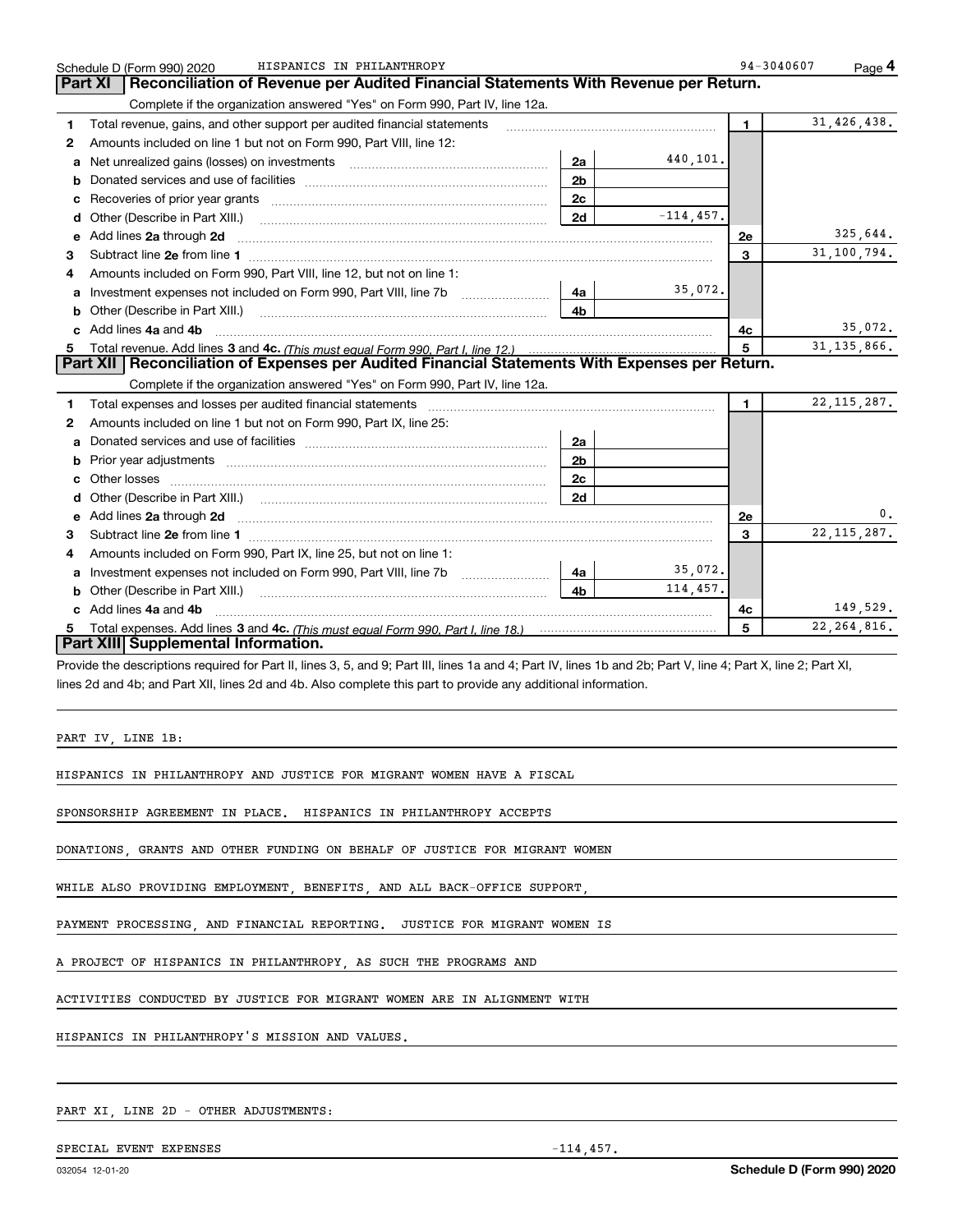| Schedule D (Form 990) 202 |  |  |
|---------------------------|--|--|
|---------------------------|--|--|

Schedule D (Form 990) 2020 HISPANICS IN PHILANTHROPY 94-3040607 Page

| Part XIII Supplemental Information (continued)<br>the control of the control of the control of the control of the control of |                                                                                                                                     |  |  |  |  |
|------------------------------------------------------------------------------------------------------------------------------|-------------------------------------------------------------------------------------------------------------------------------------|--|--|--|--|
|                                                                                                                              |                                                                                                                                     |  |  |  |  |
|                                                                                                                              |                                                                                                                                     |  |  |  |  |
| PART XII, LINE 4B - OTHER ADJUSTMENTS:                                                                                       |                                                                                                                                     |  |  |  |  |
| SPECIAL EVENT EXPENSES                                                                                                       | 114,457.<br><u> 1989 - Johann Stoff, deutscher Stoffen und der Stoffen und der Stoffen und der Stoffen und der Stoffen und der </u> |  |  |  |  |
|                                                                                                                              |                                                                                                                                     |  |  |  |  |
|                                                                                                                              |                                                                                                                                     |  |  |  |  |
|                                                                                                                              |                                                                                                                                     |  |  |  |  |
|                                                                                                                              |                                                                                                                                     |  |  |  |  |
|                                                                                                                              |                                                                                                                                     |  |  |  |  |
|                                                                                                                              |                                                                                                                                     |  |  |  |  |
|                                                                                                                              |                                                                                                                                     |  |  |  |  |
|                                                                                                                              |                                                                                                                                     |  |  |  |  |
|                                                                                                                              |                                                                                                                                     |  |  |  |  |
|                                                                                                                              |                                                                                                                                     |  |  |  |  |
|                                                                                                                              |                                                                                                                                     |  |  |  |  |
|                                                                                                                              |                                                                                                                                     |  |  |  |  |
|                                                                                                                              |                                                                                                                                     |  |  |  |  |
|                                                                                                                              |                                                                                                                                     |  |  |  |  |
|                                                                                                                              |                                                                                                                                     |  |  |  |  |
|                                                                                                                              |                                                                                                                                     |  |  |  |  |
|                                                                                                                              |                                                                                                                                     |  |  |  |  |
|                                                                                                                              |                                                                                                                                     |  |  |  |  |
|                                                                                                                              |                                                                                                                                     |  |  |  |  |
|                                                                                                                              |                                                                                                                                     |  |  |  |  |
|                                                                                                                              |                                                                                                                                     |  |  |  |  |
|                                                                                                                              |                                                                                                                                     |  |  |  |  |
|                                                                                                                              |                                                                                                                                     |  |  |  |  |
|                                                                                                                              |                                                                                                                                     |  |  |  |  |
|                                                                                                                              |                                                                                                                                     |  |  |  |  |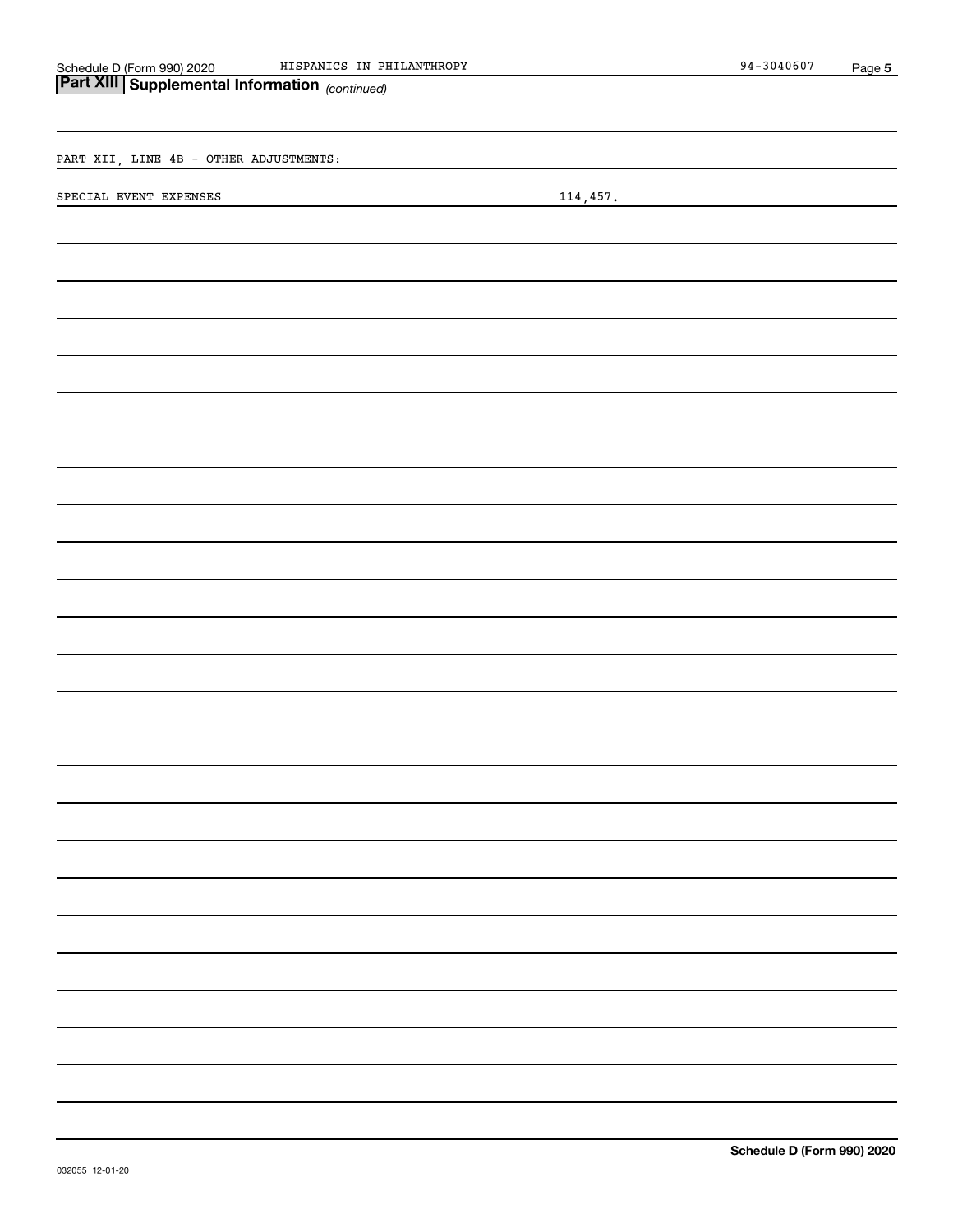| <b>SCHEDULE F</b> | <b>Statement</b>                         |
|-------------------|------------------------------------------|
| (Form 990)        | $\blacktriangleright$ Complete if the or |

Form 990, Part IV, line 14b.

## **SCHEDULE F Statement of Activities Outside the United States**

**| Complete if the organization answered "Yes" on Form 990, Part IV, line 14b, 15, or 16.**

**| Attach to Form 990.**

**| Go to www.irs.gov/Form990 for instructions and the latest information.**

**Part I General Information on Activities Outside the United States.** Complete if the organization answered "Yes" on

the grantees' eligibility for the grants or assistance, and the selection criteria used to award the grants or assistance?  $\quad \overline{\text{X}} \text{ Yes} \quad \overline{\text{No}}$ 

**1For grantmakers.**  Does the organization maintain records to substantiate the amount of its grants and other assistance,

| 2                                |                                           |                                                                                           | For grantmakers. Describe in Part V the organization's procedures for monitoring the use of its grants and other assistance outside the                       |                                                                                                                 |                                                                      |
|----------------------------------|-------------------------------------------|-------------------------------------------------------------------------------------------|---------------------------------------------------------------------------------------------------------------------------------------------------------------|-----------------------------------------------------------------------------------------------------------------|----------------------------------------------------------------------|
| United States.                   |                                           |                                                                                           |                                                                                                                                                               |                                                                                                                 |                                                                      |
|                                  |                                           |                                                                                           | 3 Activities per Region. (The following Part I, line 3 table can be duplicated if additional space is needed.)                                                |                                                                                                                 |                                                                      |
| (a) Region                       | (b) Number of<br>offices<br>in the region | (c) Number of<br>employees,<br>agents, and<br>independent<br>contractors<br>in the region | (d) Activities conducted in the region<br>(by type) (such as, fundraising, pro-<br>gram services, investments, grants to<br>recipients located in the region) | (e) If activity listed in (d)<br>is a program service,<br>describe specific type<br>of service(s) in the region | (f) Total<br>expenditures<br>for and<br>investments<br>in the region |
| NORTH AMERICA -                  |                                           |                                                                                           |                                                                                                                                                               |                                                                                                                 |                                                                      |
| CANADA AND MEXICO,               |                                           |                                                                                           |                                                                                                                                                               |                                                                                                                 |                                                                      |
| BUT NOT THE UNITED               |                                           |                                                                                           |                                                                                                                                                               |                                                                                                                 |                                                                      |
| STATES                           | 0                                         | 0                                                                                         | GRANTS TO RECIPIENTS                                                                                                                                          |                                                                                                                 | 6,024,125.                                                           |
| CENTRAL AMERICA AND              |                                           |                                                                                           |                                                                                                                                                               |                                                                                                                 |                                                                      |
| THE CARIBBEAN -                  |                                           |                                                                                           |                                                                                                                                                               |                                                                                                                 |                                                                      |
| ANTIGUA & BARBUDA,               |                                           |                                                                                           |                                                                                                                                                               |                                                                                                                 |                                                                      |
| ARUBA, BAHAMAS,                  | 0                                         | 0                                                                                         | GRANTS TO RECIPIENTS                                                                                                                                          |                                                                                                                 | 575, 296.                                                            |
| SOUTH AMERICA -                  |                                           |                                                                                           |                                                                                                                                                               |                                                                                                                 |                                                                      |
| ARGENTINA, BOLIVIA,              |                                           |                                                                                           |                                                                                                                                                               |                                                                                                                 |                                                                      |
| BRAZIL, CHILE,                   |                                           |                                                                                           |                                                                                                                                                               |                                                                                                                 |                                                                      |
| COLUMBIA, ECUADOR,               | 0                                         | 0                                                                                         | GRANTS TO RECIPIENTS                                                                                                                                          |                                                                                                                 | 68,373.                                                              |
| EUROPE (INCLUDING                |                                           |                                                                                           |                                                                                                                                                               | GRANT WRITING AND                                                                                               |                                                                      |
| ICELAND & GREENLAND)             |                                           |                                                                                           |                                                                                                                                                               | REPORTING ON ACTIVITIES                                                                                         |                                                                      |
|                                  |                                           |                                                                                           |                                                                                                                                                               |                                                                                                                 |                                                                      |
| - ALBANIA, ANDORRA,              |                                           |                                                                                           |                                                                                                                                                               | AND PROGRAMMATIC                                                                                                |                                                                      |
| AUSTRIA, BELGIUM                 | 0                                         | 0                                                                                         | FUNDRAISING                                                                                                                                                   | <b>OUTCOMES</b>                                                                                                 | 6,860.                                                               |
|                                  |                                           |                                                                                           |                                                                                                                                                               |                                                                                                                 |                                                                      |
|                                  |                                           |                                                                                           |                                                                                                                                                               |                                                                                                                 |                                                                      |
|                                  |                                           |                                                                                           |                                                                                                                                                               |                                                                                                                 |                                                                      |
|                                  |                                           |                                                                                           |                                                                                                                                                               |                                                                                                                 |                                                                      |
|                                  |                                           |                                                                                           |                                                                                                                                                               |                                                                                                                 |                                                                      |
|                                  |                                           |                                                                                           |                                                                                                                                                               |                                                                                                                 |                                                                      |
|                                  |                                           |                                                                                           |                                                                                                                                                               |                                                                                                                 |                                                                      |
|                                  |                                           |                                                                                           |                                                                                                                                                               |                                                                                                                 |                                                                      |
|                                  |                                           |                                                                                           |                                                                                                                                                               |                                                                                                                 |                                                                      |
|                                  |                                           |                                                                                           |                                                                                                                                                               |                                                                                                                 |                                                                      |
|                                  |                                           |                                                                                           |                                                                                                                                                               |                                                                                                                 |                                                                      |
|                                  |                                           |                                                                                           |                                                                                                                                                               |                                                                                                                 |                                                                      |
|                                  |                                           |                                                                                           |                                                                                                                                                               |                                                                                                                 |                                                                      |
|                                  |                                           |                                                                                           |                                                                                                                                                               |                                                                                                                 |                                                                      |
|                                  |                                           |                                                                                           |                                                                                                                                                               |                                                                                                                 |                                                                      |
|                                  |                                           |                                                                                           |                                                                                                                                                               |                                                                                                                 |                                                                      |
|                                  | 0                                         | $\mathbf 0$                                                                               |                                                                                                                                                               |                                                                                                                 | 6,674,654.                                                           |
| <b>3 a</b> Subtotal              |                                           |                                                                                           |                                                                                                                                                               |                                                                                                                 |                                                                      |
| <b>b</b> Total from continuation | $\mathbf 0$                               | 0                                                                                         |                                                                                                                                                               |                                                                                                                 | О.                                                                   |
| sheets to Part I                 |                                           |                                                                                           |                                                                                                                                                               |                                                                                                                 |                                                                      |
| c Totals (add lines 3a           | 0                                         | 0                                                                                         |                                                                                                                                                               |                                                                                                                 |                                                                      |
| and 3b)<br>.                     |                                           |                                                                                           |                                                                                                                                                               |                                                                                                                 | 6,674,654.                                                           |

**For Paperwork Reduction Act Notice, see the Instructions for Form 990. Schedule F (Form 990) 2020** LHA



**Employer identification number**

Department of the Treasury Internal Revenue Service

|  | Name of the organization |
|--|--------------------------|

| HISPANICS IN PHILANTHROPY | $94 - 3040607$ |
|---------------------------|----------------|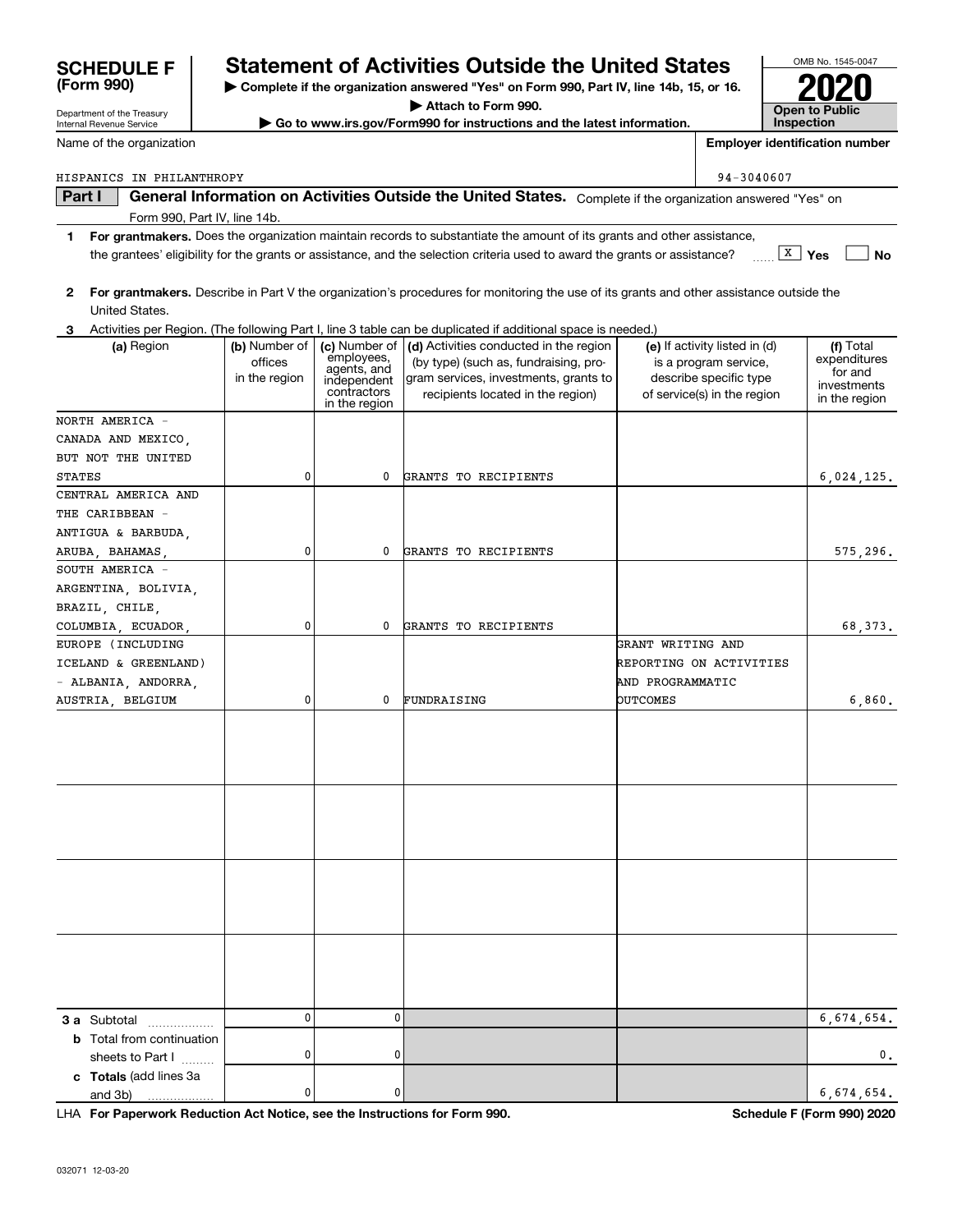Part II | Grants and Other Assistance to Organizations or Entities Outside the United States. Complete if the organization answered "Yes" on Form 990, Part IV, line 15, for any recipient who received more than \$5,000. Part II can be duplicated if additional space is needed.

| (a) Name of organization | (b) IRS code section<br>and EIN (if applicable) | (c) Region                      | (d) Purpose of<br>grant                                                                                                                 | (e) Amount<br>of cash grant | (f) Manner of<br>cash disbursement | (g) Amount of<br>noncash<br>assistance | (h) Description<br>of noncash<br>assistance | (i) Method of<br>valuation (book, FMV,<br>appraisal, other) |
|--------------------------|-------------------------------------------------|---------------------------------|-----------------------------------------------------------------------------------------------------------------------------------------|-----------------------------|------------------------------------|----------------------------------------|---------------------------------------------|-------------------------------------------------------------|
|                          |                                                 | NORTH AMERICA -                 |                                                                                                                                         |                             |                                    |                                        |                                             |                                                             |
|                          |                                                 | CANADA AND                      |                                                                                                                                         |                             |                                    |                                        |                                             |                                                             |
|                          |                                                 | MEXICO, BUT NOT                 | MIGRATION AND FORCED                                                                                                                    |                             |                                    |                                        |                                             |                                                             |
|                          |                                                 | THE UNITED STATES               | DISPLACEMENT                                                                                                                            | 22,000. WIRE                |                                    | 0.                                     |                                             |                                                             |
|                          |                                                 | NORTH AMERICA -                 |                                                                                                                                         |                             |                                    |                                        |                                             |                                                             |
|                          |                                                 | CANADA AND                      | MIGRATION AND FORCED                                                                                                                    |                             |                                    |                                        |                                             |                                                             |
|                          |                                                 | MEXICO, BUT NOT                 | DISPLACEMENT AND                                                                                                                        |                             |                                    |                                        |                                             |                                                             |
|                          |                                                 | THE UNITED STATES HIPGIVE       |                                                                                                                                         | 30,441. WIRE                |                                    | 0.                                     |                                             |                                                             |
|                          |                                                 | NORTH AMERICA -                 |                                                                                                                                         |                             |                                    |                                        |                                             |                                                             |
|                          |                                                 | CANADA AND                      |                                                                                                                                         |                             |                                    |                                        |                                             |                                                             |
|                          |                                                 | MEXICO, BUT NOT                 |                                                                                                                                         |                             |                                    |                                        |                                             |                                                             |
|                          |                                                 | THE UNITED STATES GENDER EQUITY |                                                                                                                                         | 165,000. WIRE               |                                    | 0.                                     |                                             |                                                             |
|                          |                                                 | NORTH AMERICA -                 |                                                                                                                                         |                             |                                    |                                        |                                             |                                                             |
|                          |                                                 | CANADA AND                      |                                                                                                                                         |                             |                                    |                                        |                                             |                                                             |
|                          |                                                 | MEXICO, BUT NOT                 |                                                                                                                                         |                             |                                    |                                        |                                             |                                                             |
|                          |                                                 |                                 | THE UNITED STATES EMERGENCY RESPONSE                                                                                                    | 20,000. WIRE                |                                    | 0.                                     |                                             |                                                             |
|                          |                                                 | NORTH AMERICA -                 |                                                                                                                                         |                             |                                    |                                        |                                             |                                                             |
|                          |                                                 | CANADA AND                      |                                                                                                                                         |                             |                                    |                                        |                                             |                                                             |
|                          |                                                 | MEXICO, BUT NOT                 |                                                                                                                                         |                             |                                    |                                        |                                             |                                                             |
|                          |                                                 | THE UNITED STATES HIPGIVE       |                                                                                                                                         | $6,958.$ WIRE               |                                    | 0.                                     |                                             |                                                             |
|                          |                                                 | NORTH AMERICA -                 |                                                                                                                                         |                             |                                    |                                        |                                             |                                                             |
|                          |                                                 | CANADA AND                      |                                                                                                                                         |                             |                                    |                                        |                                             |                                                             |
|                          |                                                 | MEXICO, BUT NOT                 | <b>EMERGENCY RESPONSE</b>                                                                                                               |                             |                                    |                                        |                                             |                                                             |
|                          |                                                 | THE UNITED STATES AND HIPGIVE   |                                                                                                                                         | 11,790. WIRE                |                                    | 0,                                     |                                             |                                                             |
|                          |                                                 | CENTRAL AMERICA                 |                                                                                                                                         |                             |                                    |                                        |                                             |                                                             |
|                          |                                                 | AND THE CARIBBEAN               |                                                                                                                                         |                             |                                    |                                        |                                             |                                                             |
|                          |                                                 | ANTIGUA &                       | MIGRATION AND FORCED                                                                                                                    |                             |                                    |                                        |                                             |                                                             |
|                          |                                                 | BARBUDA, ARUBA,                 | DISPLACEMENT                                                                                                                            | 20,000. WIRE                |                                    | 0.                                     |                                             |                                                             |
|                          |                                                 | CENTRAL AMERICA                 |                                                                                                                                         |                             |                                    |                                        |                                             |                                                             |
|                          |                                                 | AND THE CARIBBEAN               |                                                                                                                                         |                             |                                    |                                        |                                             |                                                             |
|                          |                                                 | ANTIGUA &                       | MIGRATION AND FORCED                                                                                                                    |                             |                                    |                                        |                                             |                                                             |
|                          |                                                 | BARBUDA, ARUBA                  | <b>DISPLACEMENT</b>                                                                                                                     | 30,000. WIRE                |                                    | 0.                                     |                                             |                                                             |
| 2                        |                                                 |                                 | Enter total number of recipient organizations listed above that are recognized as charities by the foreign country, recognized as a tax |                             |                                    |                                        |                                             |                                                             |
|                          |                                                 |                                 | exempt 501(c)(3) organization by the IRS, or for which the grantee or counsel has provided a section 501(c)(3) equivalency letter       |                             |                                    |                                        |                                             | 106                                                         |

**3**Enter total number of other organizations or entities |

SEE PART V FOR COLUMN (D) DESCRIPTIONS

**Schedule F (Form 990) 2020**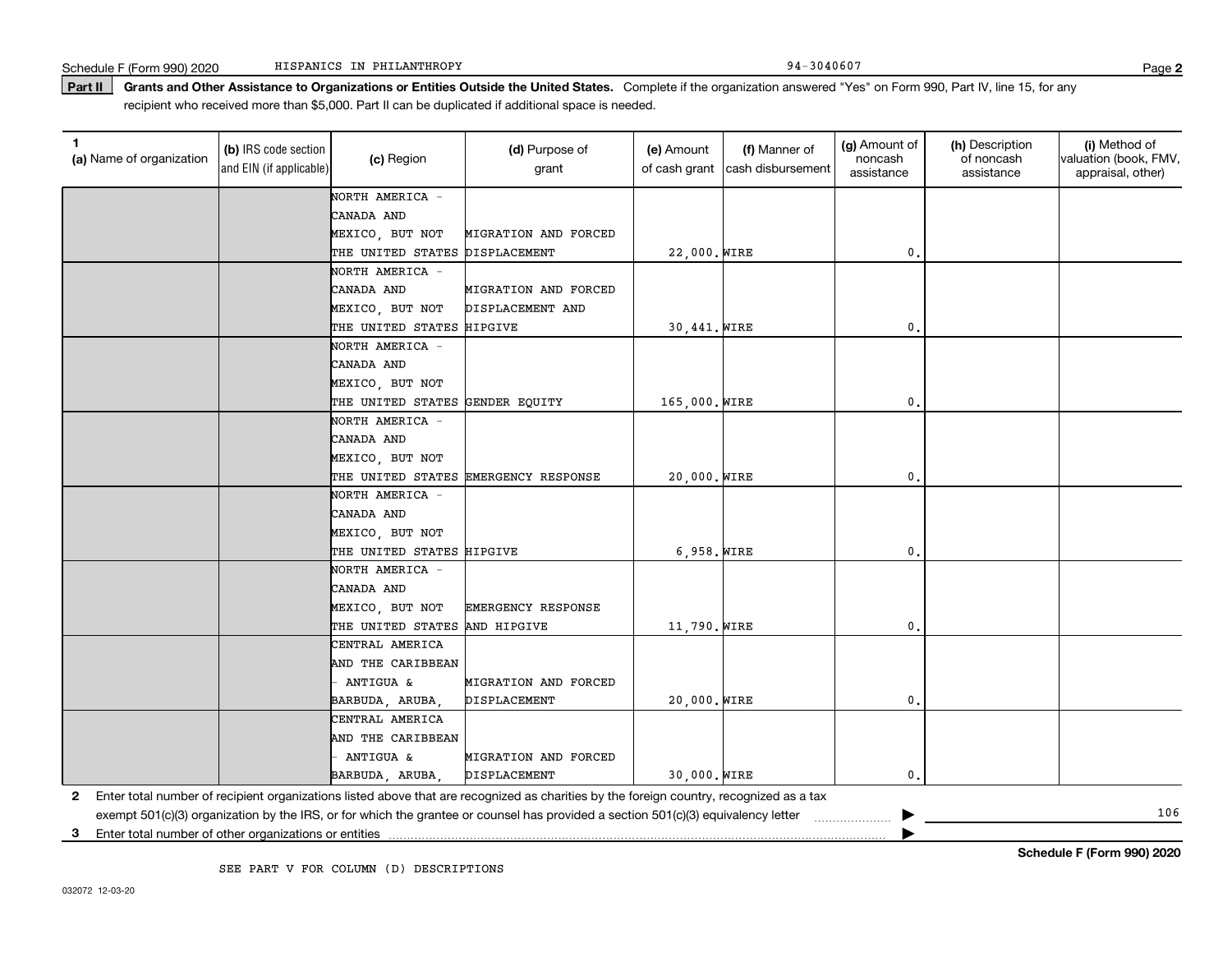|         | Schedule F (Form 990)    | HISPANICS IN PHILANTHROPY                       |                               |                                                                                                                                              |                             |                                    | Page 2                                  |                                              |                                                             |  |
|---------|--------------------------|-------------------------------------------------|-------------------------------|----------------------------------------------------------------------------------------------------------------------------------------------|-----------------------------|------------------------------------|-----------------------------------------|----------------------------------------------|-------------------------------------------------------------|--|
| Part II |                          |                                                 |                               | Continuation of Grants and Other Assistance to Organizations or Entities Outside the United States. (Schedule F (Form 990), Part II, line 1) |                             |                                    |                                         |                                              |                                                             |  |
| 1       | (a) Name of organization | (b) IRS code section<br>and EIN (if applicable) | (c) Region                    | (d) Purpose of<br>grant                                                                                                                      | (e) Amount<br>of cash grant | (f) Manner of<br>cash disbursement | (g) Amount of<br>non-cash<br>assistance | (h) Description<br>of non-cash<br>assistance | (i) Method of<br>valuation (book, FMV,<br>appraisal, other) |  |
|         |                          |                                                 | CENTRAL AMERICA               |                                                                                                                                              |                             |                                    |                                         |                                              |                                                             |  |
|         |                          |                                                 | AND THE CARIBBEAN             |                                                                                                                                              |                             |                                    |                                         |                                              |                                                             |  |
|         |                          |                                                 | ANTIGUA &                     |                                                                                                                                              |                             |                                    |                                         |                                              |                                                             |  |
|         |                          |                                                 | BARBUDA, ARUBA,               | HIPGIVE                                                                                                                                      | 5,718. WIRE                 |                                    | 0.                                      |                                              |                                                             |  |
|         |                          |                                                 | CENTRAL AMERICA               |                                                                                                                                              |                             |                                    |                                         |                                              |                                                             |  |
|         |                          |                                                 | AND THE CARIBBEAN             |                                                                                                                                              |                             |                                    |                                         |                                              |                                                             |  |
|         |                          |                                                 | <b>ANTIGUA &amp;</b>          | MIGRATION AND FORCED                                                                                                                         |                             |                                    |                                         |                                              |                                                             |  |
|         |                          |                                                 | BARBUDA, ARUBA,               | DISPLACEMENT                                                                                                                                 | 10,000. WIRE                |                                    | 0.                                      |                                              |                                                             |  |
|         |                          |                                                 | CENTRAL AMERICA               |                                                                                                                                              |                             |                                    |                                         |                                              |                                                             |  |
|         |                          |                                                 | AND THE CARIBBEAN             |                                                                                                                                              |                             |                                    |                                         |                                              |                                                             |  |
|         |                          |                                                 | ANTIGUA &                     | MIGRATION AND FORCED                                                                                                                         |                             |                                    |                                         |                                              |                                                             |  |
|         |                          |                                                 | BARBUDA, ARUBA                | <b>DISPLACEMENT</b>                                                                                                                          | 15,000. WIRE                |                                    | 0.                                      |                                              |                                                             |  |
|         |                          |                                                 | CENTRAL AMERICA               |                                                                                                                                              |                             |                                    |                                         |                                              |                                                             |  |
|         |                          |                                                 | AND THE CARIBBEAN             |                                                                                                                                              |                             |                                    |                                         |                                              |                                                             |  |
|         |                          |                                                 | ANTIGUA &                     | MIGRATION AND FORCED                                                                                                                         |                             |                                    |                                         |                                              |                                                             |  |
|         |                          |                                                 | BARBUDA, ARUBA,               | DISPLACEMENT                                                                                                                                 | 40,000. WIRE                |                                    | 0.                                      |                                              |                                                             |  |
|         |                          |                                                 | NORTH AMERICA -               |                                                                                                                                              |                             |                                    |                                         |                                              |                                                             |  |
|         |                          |                                                 | CANADA AND                    |                                                                                                                                              |                             |                                    |                                         |                                              |                                                             |  |
|         |                          |                                                 | MEXICO, BUT NOT               | EMERGENCY RESPONSE                                                                                                                           |                             |                                    |                                         |                                              |                                                             |  |
|         |                          |                                                 | THE UNITED STATES AND HIPGIVE |                                                                                                                                              | 15, 213. WIRE               |                                    | 0.                                      |                                              |                                                             |  |
|         |                          |                                                 | CENTRAL AMERICA               |                                                                                                                                              |                             |                                    |                                         |                                              |                                                             |  |
|         |                          |                                                 | AND THE CARIBBEAN             |                                                                                                                                              |                             |                                    |                                         |                                              |                                                             |  |
|         |                          |                                                 | - ANTIGUA &                   | MIGRATION AND FORCED                                                                                                                         |                             |                                    |                                         |                                              |                                                             |  |
|         |                          |                                                 | BARBUDA, ARUBA                | DISPLACEMENT                                                                                                                                 | 30,000. WIRE                |                                    | 0.                                      |                                              |                                                             |  |
|         |                          |                                                 | NORTH AMERICA -               |                                                                                                                                              |                             |                                    |                                         |                                              |                                                             |  |
|         |                          |                                                 | CANADA AND                    |                                                                                                                                              |                             |                                    |                                         |                                              |                                                             |  |
|         |                          |                                                 | MEXICO, BUT NOT               |                                                                                                                                              |                             |                                    |                                         |                                              |                                                             |  |
|         |                          |                                                 | THE UNITED STATES HIPGIVE     |                                                                                                                                              | 12,543. WIRE                |                                    | $\mathbf{0}$ .                          |                                              |                                                             |  |
|         |                          |                                                 | CENTRAL AMERICA               |                                                                                                                                              |                             |                                    |                                         |                                              |                                                             |  |
|         |                          |                                                 | AND THE CARIBBEAN             |                                                                                                                                              |                             |                                    |                                         |                                              |                                                             |  |
|         |                          |                                                 | ANTIGUA &                     | MIGRATION AND FORCED                                                                                                                         |                             |                                    |                                         |                                              |                                                             |  |
|         |                          |                                                 | BARBUDA, ARUBA                | <b>DISPLACEMENT</b>                                                                                                                          | 35,000. WIRE                |                                    | 0.                                      |                                              |                                                             |  |
|         |                          |                                                 | CENTRAL AMERICA               |                                                                                                                                              |                             |                                    |                                         |                                              |                                                             |  |
|         |                          |                                                 | AND THE CARIBBEAN             |                                                                                                                                              |                             |                                    |                                         |                                              |                                                             |  |
|         |                          |                                                 | ANTIGUA &                     | MIGRATION AND FORCED                                                                                                                         |                             |                                    |                                         |                                              |                                                             |  |
|         |                          |                                                 | BARBUDA, ARUBA                | DISPLACEMENT                                                                                                                                 | 20,000. WIRE                |                                    | 0.                                      |                                              |                                                             |  |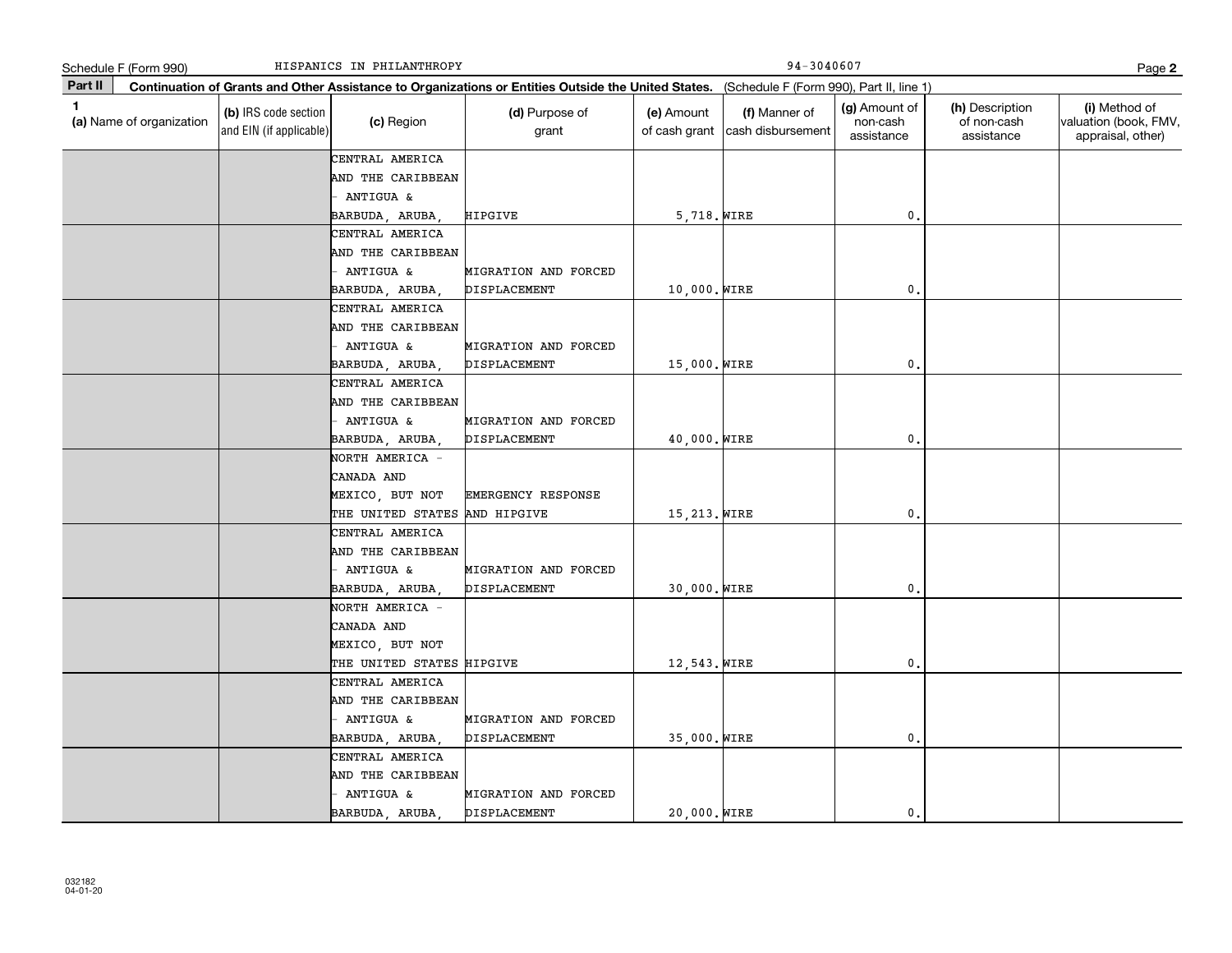|         | HISPANICS IN PHILANTHROPY<br>Schedule F (Form 990) |                                                 |                                                                                                                                              |                                      |                             | Page 2                             |                                         |                                              |                                                             |  |
|---------|----------------------------------------------------|-------------------------------------------------|----------------------------------------------------------------------------------------------------------------------------------------------|--------------------------------------|-----------------------------|------------------------------------|-----------------------------------------|----------------------------------------------|-------------------------------------------------------------|--|
| Part II |                                                    |                                                 | Continuation of Grants and Other Assistance to Organizations or Entities Outside the United States. (Schedule F (Form 990), Part II, line 1) |                                      |                             |                                    |                                         |                                              |                                                             |  |
| 1       | (a) Name of organization                           | (b) IRS code section<br>and EIN (if applicable) | (c) Region                                                                                                                                   | (d) Purpose of<br>grant              | (e) Amount<br>of cash grant | (f) Manner of<br>cash disbursement | (g) Amount of<br>non-cash<br>assistance | (h) Description<br>of non-cash<br>assistance | (i) Method of<br>valuation (book, FMV,<br>appraisal, other) |  |
|         |                                                    |                                                 |                                                                                                                                              |                                      |                             |                                    |                                         |                                              |                                                             |  |
|         |                                                    |                                                 |                                                                                                                                              |                                      |                             |                                    |                                         |                                              |                                                             |  |
|         |                                                    |                                                 | SOUTH AMERICA                                                                                                                                | MIGRATION AND FORCED<br>DISPLACEMENT | 15,000. WIRE                |                                    | $\mathbf 0$ .                           |                                              |                                                             |  |
|         |                                                    |                                                 | NORTH AMERICA -                                                                                                                              |                                      |                             |                                    |                                         |                                              |                                                             |  |
|         |                                                    |                                                 | CANADA AND                                                                                                                                   |                                      |                             |                                    |                                         |                                              |                                                             |  |
|         |                                                    |                                                 | MEXICO, BUT NOT                                                                                                                              |                                      |                             |                                    |                                         |                                              |                                                             |  |
|         |                                                    |                                                 | THE UNITED STATES HIPGIVE                                                                                                                    |                                      | 15,481. WIRE                |                                    | $\mathfrak o$ .                         |                                              |                                                             |  |
|         |                                                    |                                                 | NORTH AMERICA -                                                                                                                              |                                      |                             |                                    |                                         |                                              |                                                             |  |
|         |                                                    |                                                 | CANADA AND                                                                                                                                   |                                      |                             |                                    |                                         |                                              |                                                             |  |
|         |                                                    |                                                 | MEXICO, BUT NOT                                                                                                                              |                                      |                             |                                    |                                         |                                              |                                                             |  |
|         |                                                    |                                                 | THE UNITED STATES                                                                                                                            | GENDER EQUITY                        | 57,500. WIRE                |                                    | $\mathfrak o$ .                         |                                              |                                                             |  |
|         |                                                    |                                                 | CENTRAL AMERICA                                                                                                                              |                                      |                             |                                    |                                         |                                              |                                                             |  |
|         |                                                    |                                                 | AND THE CARIBBEAN                                                                                                                            |                                      |                             |                                    |                                         |                                              |                                                             |  |
|         |                                                    |                                                 | ANTIGUA &                                                                                                                                    | MIGRATION AND FORCED                 |                             |                                    |                                         |                                              |                                                             |  |
|         |                                                    |                                                 | BARBUDA, ARUBA,                                                                                                                              | DISPLACEMENT                         | 40,000. WIRE                |                                    | $\mathfrak o$ .                         |                                              |                                                             |  |
|         |                                                    |                                                 | NORTH AMERICA -                                                                                                                              |                                      |                             |                                    |                                         |                                              |                                                             |  |
|         |                                                    |                                                 | CANADA AND                                                                                                                                   |                                      |                             |                                    |                                         |                                              |                                                             |  |
|         |                                                    |                                                 | MEXICO, BUT NOT                                                                                                                              |                                      |                             |                                    |                                         |                                              |                                                             |  |
|         |                                                    |                                                 | THE UNITED STATES GENDER EQUITY                                                                                                              |                                      | 230,000. WIRE               |                                    | 0.                                      |                                              |                                                             |  |
|         |                                                    |                                                 | NORTH AMERICA -                                                                                                                              |                                      |                             |                                    |                                         |                                              |                                                             |  |
|         |                                                    |                                                 | CANADA AND                                                                                                                                   |                                      |                             |                                    |                                         |                                              |                                                             |  |
|         |                                                    |                                                 | MEXICO, BUT NOT                                                                                                                              | MIGRATION AND FORCED                 |                             |                                    |                                         |                                              |                                                             |  |
|         |                                                    |                                                 | THE UNITED STATES                                                                                                                            | DISPLACEMENT                         | 40,000. WIRE                |                                    | $\mathfrak o$ .                         |                                              |                                                             |  |
|         |                                                    |                                                 | NORTH AMERICA -                                                                                                                              |                                      |                             |                                    |                                         |                                              |                                                             |  |
|         |                                                    |                                                 | CANADA AND                                                                                                                                   |                                      |                             |                                    |                                         |                                              |                                                             |  |
|         |                                                    |                                                 | MEXICO, BUT NOT                                                                                                                              | MIGRATION AND FORCED                 |                             |                                    |                                         |                                              |                                                             |  |
|         |                                                    |                                                 | THE UNITED STATES                                                                                                                            | DISPLACEMENT                         | 15,000. WIRE                |                                    | $\mathbf{0}$ .                          |                                              |                                                             |  |
|         |                                                    |                                                 | NORTH AMERICA                                                                                                                                |                                      |                             |                                    |                                         |                                              |                                                             |  |
|         |                                                    |                                                 | CANADA AND                                                                                                                                   |                                      |                             |                                    |                                         |                                              |                                                             |  |
|         |                                                    |                                                 | MEXICO, BUT NOT                                                                                                                              |                                      |                             |                                    |                                         |                                              |                                                             |  |
|         |                                                    |                                                 | THE UNITED STATES<br>NORTH AMERICA -                                                                                                         | GENDER EQUITY                        | 105,000. WIRE               |                                    | 0.                                      |                                              |                                                             |  |
|         |                                                    |                                                 | CANADA AND                                                                                                                                   |                                      |                             |                                    |                                         |                                              |                                                             |  |
|         |                                                    |                                                 | MEXICO, BUT NOT                                                                                                                              | MIGRATION AND FORCED                 |                             |                                    |                                         |                                              |                                                             |  |
|         |                                                    |                                                 | THE UNITED STATES DISPLACEMENT                                                                                                               |                                      | 10,000. WIRE                |                                    | $\mathbf{0}$ .                          |                                              |                                                             |  |
|         |                                                    |                                                 |                                                                                                                                              |                                      |                             |                                    |                                         |                                              |                                                             |  |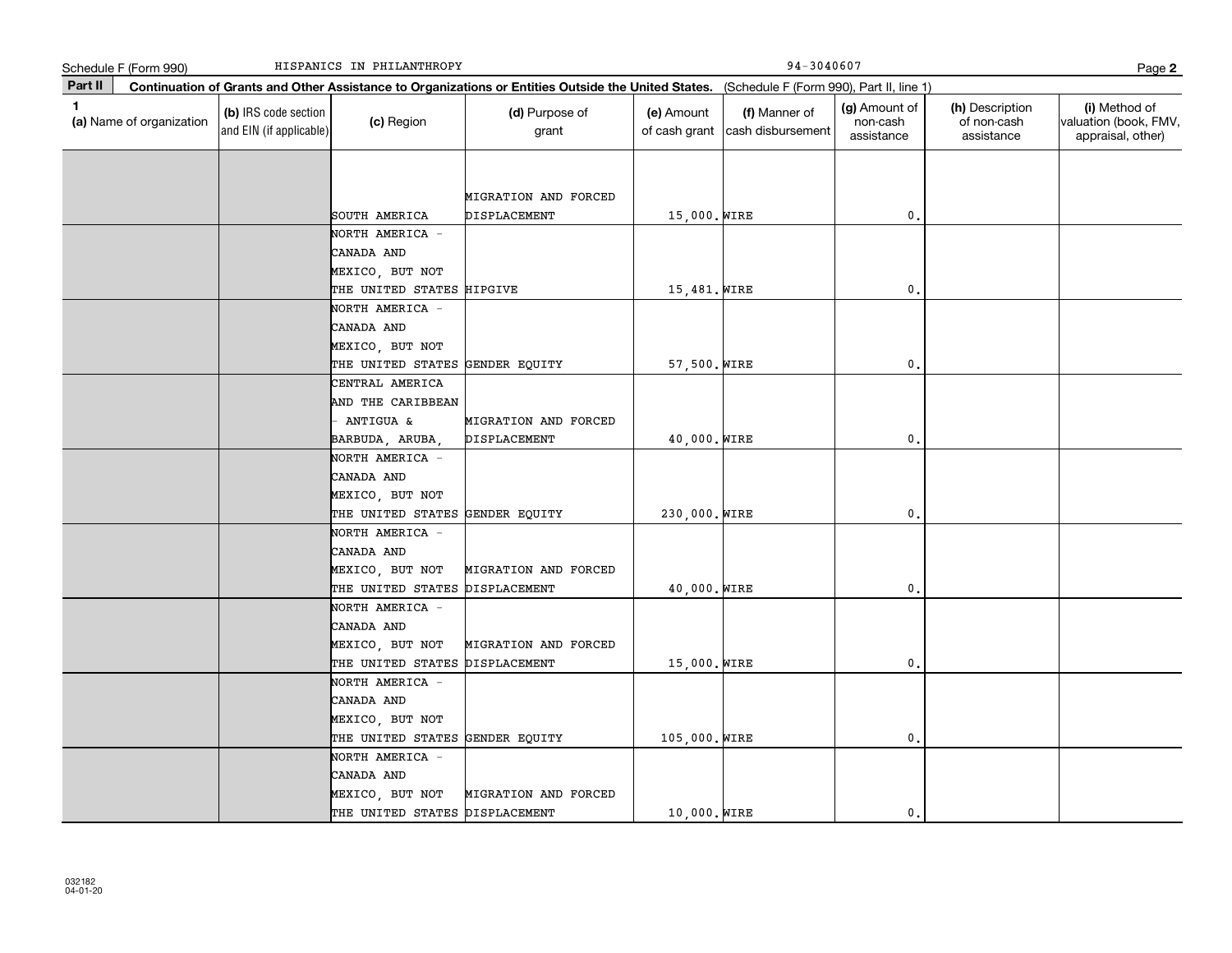|              | HISPANICS IN PHILANTHROPY<br>Schedule F (Form 990) |                                                 |                                                                                     |                                                |                                                                                                                                              | 94-3040607                         |                                         |                                              |                                                             |  |
|--------------|----------------------------------------------------|-------------------------------------------------|-------------------------------------------------------------------------------------|------------------------------------------------|----------------------------------------------------------------------------------------------------------------------------------------------|------------------------------------|-----------------------------------------|----------------------------------------------|-------------------------------------------------------------|--|
| Part II      |                                                    |                                                 |                                                                                     |                                                | Continuation of Grants and Other Assistance to Organizations or Entities Outside the United States. (Schedule F (Form 990), Part II, line 1) |                                    |                                         |                                              |                                                             |  |
| $\mathbf{1}$ | (a) Name of organization                           | (b) IRS code section<br>and EIN (if applicable) | (c) Region                                                                          | (d) Purpose of<br>grant                        | (e) Amount<br>of cash grant                                                                                                                  | (f) Manner of<br>cash disbursement | (g) Amount of<br>non-cash<br>assistance | (h) Description<br>of non-cash<br>assistance | (i) Method of<br>valuation (book, FMV,<br>appraisal, other) |  |
|              |                                                    |                                                 | NORTH AMERICA -<br>CANADA AND<br>MEXICO, BUT NOT<br>THE UNITED STATES               | MIGRATION AND FORCED<br>DISPLACEMENT AND       | 345,000. WIRE                                                                                                                                |                                    | $\mathfrak o$ .                         |                                              |                                                             |  |
|              |                                                    |                                                 | NORTH AMERICA -<br>CANADA AND<br>MEXICO, BUT NOT                                    | GENDER EQUITY                                  |                                                                                                                                              |                                    |                                         |                                              |                                                             |  |
|              |                                                    |                                                 | THE UNITED STATES GENDER EQUITY<br>NORTH AMERICA -<br>CANADA AND<br>MEXICO, BUT NOT |                                                | 103,000. WIRE                                                                                                                                |                                    | $\mathbf{0}$                            |                                              |                                                             |  |
|              |                                                    |                                                 | NORTH AMERICA -<br>CANADA AND<br>MEXICO, BUT NOT                                    | THE UNITED STATES EMERGENCY RESPONSE           | 10,000. WIRE                                                                                                                                 |                                    | $\mathbf{0}$                            |                                              |                                                             |  |
|              |                                                    |                                                 | THE UNITED STATES HIPGIVE<br>NORTH AMERICA -<br>CANADA AND                          |                                                | $5,482.$ WIRE                                                                                                                                |                                    | $\mathbf{0}$                            |                                              |                                                             |  |
|              |                                                    |                                                 | MEXICO, BUT NOT<br>THE UNITED STATES GENDER EQUITY<br>NORTH AMERICA -               |                                                | 125,000. WIRE                                                                                                                                |                                    | 0.                                      |                                              |                                                             |  |
|              |                                                    |                                                 | CANADA AND<br>MEXICO, BUT NOT<br>THE UNITED STATES HIPGIVE                          | GENDER EQUITY AND                              | 145, 179. WIRE                                                                                                                               |                                    | 0.                                      |                                              |                                                             |  |
|              |                                                    |                                                 | NORTH AMERICA -<br>CANADA AND<br>MEXICO, BUT NOT<br>THE UNITED STATES HIPGIVE       |                                                | 8,273. WIRE                                                                                                                                  |                                    | $\mathbf{0}$                            |                                              |                                                             |  |
|              |                                                    |                                                 | NORTH AMERICA -<br>CANADA AND<br>MEXICO, BUT NOT<br>THE UNITED STATES               | <b>EMERGENCY RESPONSE</b><br>AND GENDER EQUITY | 98,000. WIRE                                                                                                                                 |                                    | $\mathbf 0$ .                           |                                              |                                                             |  |
|              |                                                    |                                                 | NORTH AMERICA -<br>CANADA AND<br>MEXICO, BUT NOT                                    | THE UNITED STATES EMERGENCY RESPONSE           | 10,000.                                                                                                                                      |                                    | $\mathbf{0}$ .                          |                                              |                                                             |  |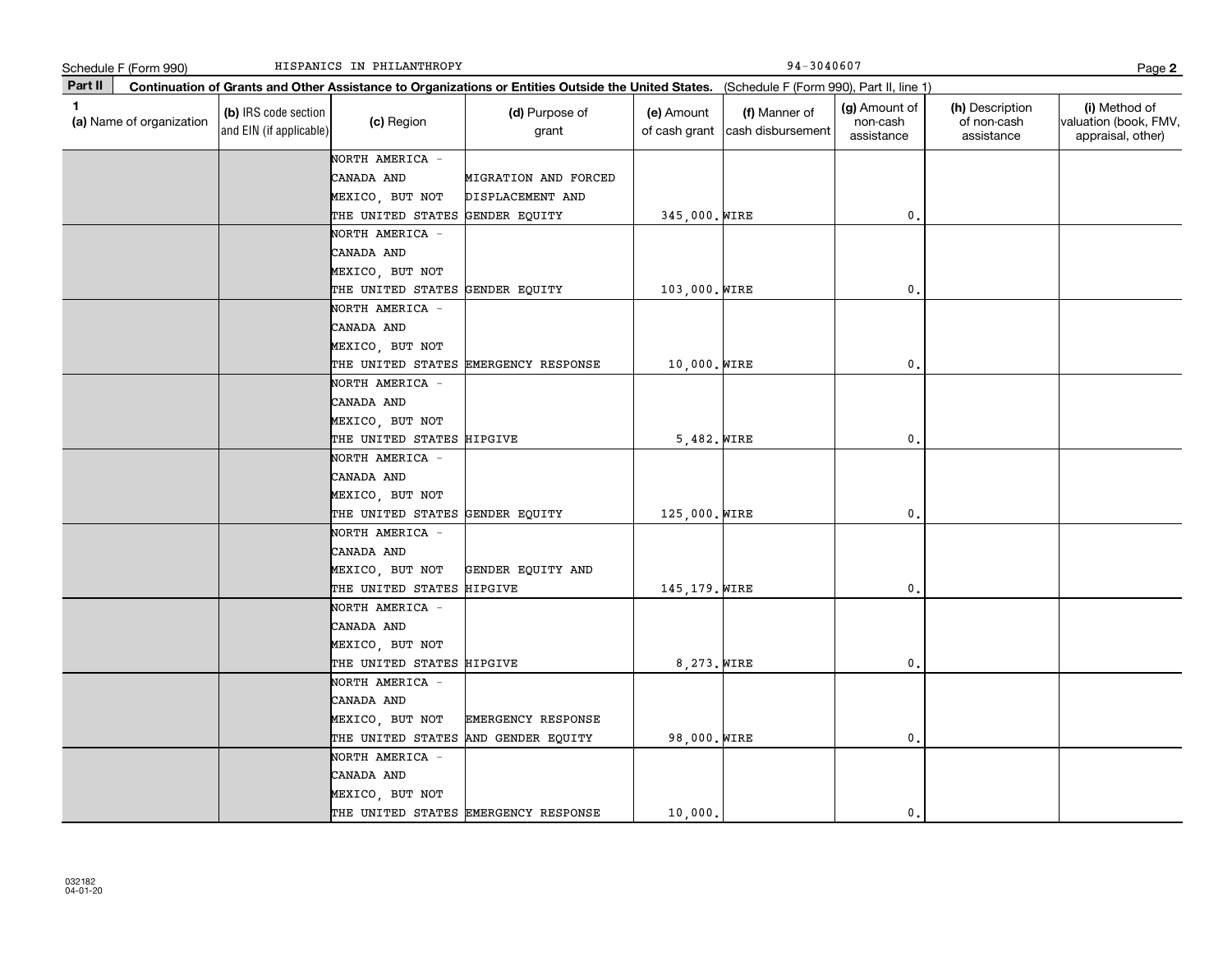|              | HISPANICS IN PHILANTHROPY<br>Schedule F (Form 990) |                                                 |                                                            |                                                            |                                                                                                                                              | 94-3040607                         |                                         |                                              |                                                             |  |  |
|--------------|----------------------------------------------------|-------------------------------------------------|------------------------------------------------------------|------------------------------------------------------------|----------------------------------------------------------------------------------------------------------------------------------------------|------------------------------------|-----------------------------------------|----------------------------------------------|-------------------------------------------------------------|--|--|
| Part II      |                                                    |                                                 |                                                            |                                                            | Continuation of Grants and Other Assistance to Organizations or Entities Outside the United States. (Schedule F (Form 990), Part II, line 1) |                                    |                                         |                                              |                                                             |  |  |
| $\mathbf{1}$ | (a) Name of organization                           | (b) IRS code section<br>and EIN (if applicable) | (c) Region                                                 | (d) Purpose of<br>grant                                    | (e) Amount<br>of cash grant                                                                                                                  | (f) Manner of<br>cash disbursement | (g) Amount of<br>non-cash<br>assistance | (h) Description<br>of non-cash<br>assistance | (i) Method of<br>valuation (book, FMV,<br>appraisal, other) |  |  |
|              |                                                    |                                                 | CENTRAL AMERICA<br>ANTIGUA &                               | AND THE CARIBBEAN MIGRATION AND FORCED<br>DISPLACEMENT AND |                                                                                                                                              |                                    |                                         |                                              |                                                             |  |  |
|              |                                                    |                                                 | BARBUDA, ARUBA,                                            | EMERGENCY RESPONSE                                         | 45,000. WIRE                                                                                                                                 |                                    | 0.                                      |                                              |                                                             |  |  |
|              |                                                    |                                                 | CENTRAL AMERICA<br>AND THE CARIBBEAN<br>ANTIGUA &          | MIGRATION AND FORCED                                       |                                                                                                                                              |                                    |                                         |                                              |                                                             |  |  |
|              |                                                    |                                                 | BARBUDA, ARUBA,                                            | DISPLACEMENT                                               | 25,000. WIRE                                                                                                                                 |                                    | $\mathbf{0}$                            |                                              |                                                             |  |  |
|              |                                                    |                                                 | NORTH AMERICA -<br>CANADA AND<br>MEXICO, BUT NOT           |                                                            |                                                                                                                                              |                                    |                                         |                                              |                                                             |  |  |
|              |                                                    |                                                 |                                                            | THE UNITED STATES EMERGENCY RESPONSE                       | 20,000. WIRE                                                                                                                                 |                                    | $\mathbf{0}$                            |                                              |                                                             |  |  |
|              |                                                    |                                                 | NORTH AMERICA -<br>CANADA AND<br>MEXICO, BUT NOT           |                                                            |                                                                                                                                              |                                    |                                         |                                              |                                                             |  |  |
|              |                                                    |                                                 | THE UNITED STATES HIPGIVE                                  |                                                            | 51, 115. WIRE                                                                                                                                |                                    | $\mathbf{0}$                            |                                              |                                                             |  |  |
|              |                                                    |                                                 | NORTH AMERICA -<br>CANADA AND<br>MEXICO, BUT NOT           |                                                            |                                                                                                                                              |                                    |                                         |                                              |                                                             |  |  |
|              |                                                    |                                                 | THE UNITED STATES HIPGIVE                                  |                                                            | 8,569. WIRE                                                                                                                                  |                                    | $\mathbf 0$ .                           |                                              |                                                             |  |  |
|              |                                                    |                                                 | NORTH AMERICA -<br>CANADA AND<br>MEXICO, BUT NOT           | MIGRATION AND FORCED                                       |                                                                                                                                              |                                    |                                         |                                              |                                                             |  |  |
|              |                                                    |                                                 | THE UNITED STATES DISPLACEMENT                             |                                                            | 55,000. WIRE                                                                                                                                 |                                    | $\mathbf 0$ .                           |                                              |                                                             |  |  |
|              |                                                    |                                                 | NORTH AMERICA -<br>CANADA AND<br>MEXICO, BUT NOT           |                                                            |                                                                                                                                              |                                    |                                         |                                              |                                                             |  |  |
|              |                                                    |                                                 | THE UNITED STATES GENDER EQUITY                            |                                                            | 100,000. WIRE                                                                                                                                |                                    | 0.                                      |                                              |                                                             |  |  |
|              |                                                    |                                                 | NORTH AMERICA -<br>CANADA AND<br>MEXICO, BUT NOT           |                                                            |                                                                                                                                              |                                    |                                         |                                              |                                                             |  |  |
|              |                                                    |                                                 | THE UNITED STATES HIPGIVE<br>NORTH AMERICA -<br>CANADA AND |                                                            | 84,907. WIRE                                                                                                                                 |                                    | $\mathbf 0$ .                           |                                              |                                                             |  |  |
|              |                                                    |                                                 | MEXICO, BUT NOT<br>THE UNITED STATES DISPLACEMENT          | MIGRATION AND FORCED                                       | 30,000. WIRE                                                                                                                                 |                                    | $\mathbf{0}$ .                          |                                              |                                                             |  |  |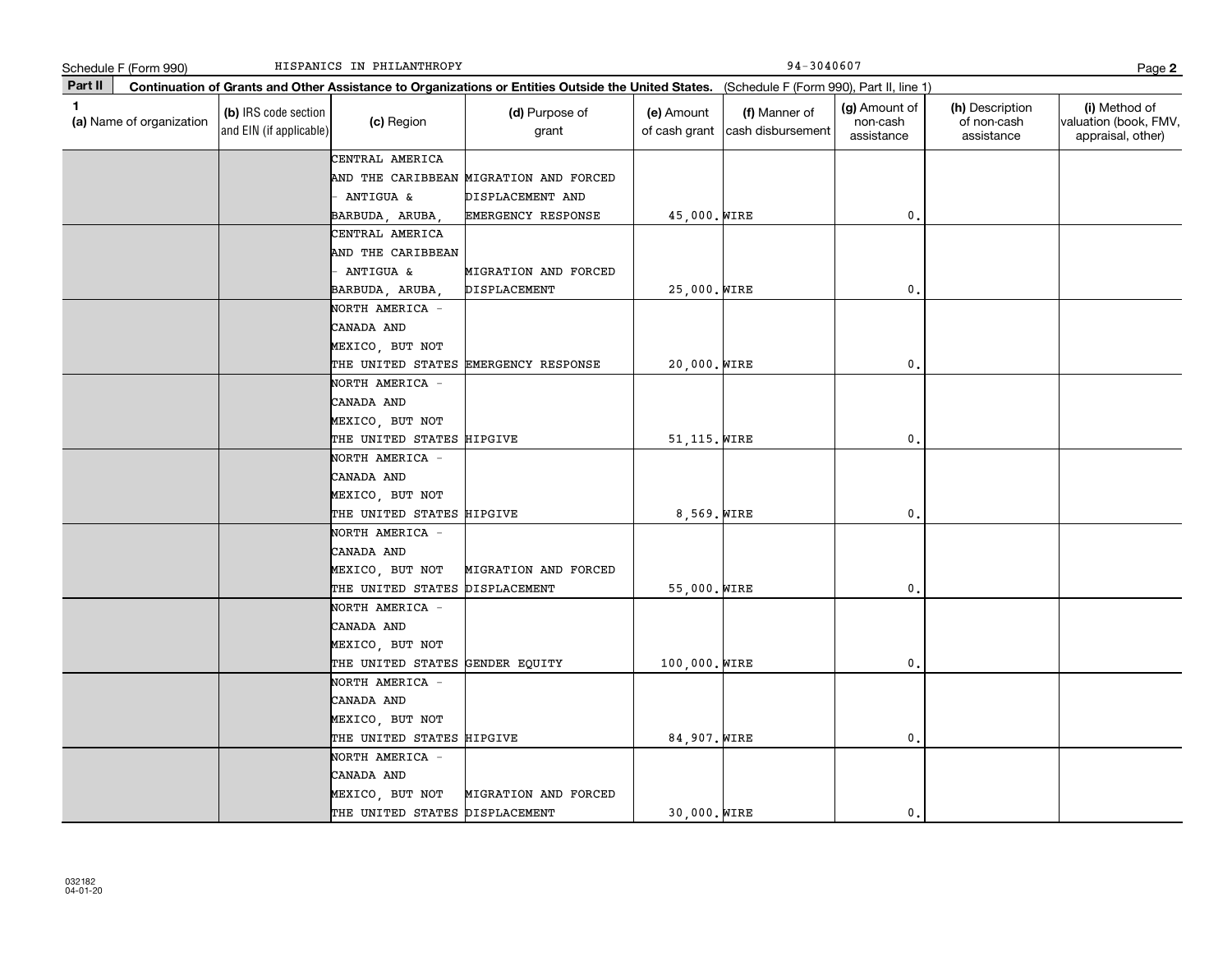| Schedule F (Form 990)                    | HISPANICS IN PHILANTHROPY                       | 94-3040607<br>Page 2                             |                                                                                                                                              |                             |                                    |                                         |                                              |                                                             |
|------------------------------------------|-------------------------------------------------|--------------------------------------------------|----------------------------------------------------------------------------------------------------------------------------------------------|-----------------------------|------------------------------------|-----------------------------------------|----------------------------------------------|-------------------------------------------------------------|
| Part II                                  |                                                 |                                                  | Continuation of Grants and Other Assistance to Organizations or Entities Outside the United States. (Schedule F (Form 990), Part II, line 1) |                             |                                    |                                         |                                              |                                                             |
| $\mathbf{1}$<br>(a) Name of organization | (b) IRS code section<br>and EIN (if applicable) | (c) Region                                       | (d) Purpose of<br>grant                                                                                                                      | (e) Amount<br>of cash grant | (f) Manner of<br>cash disbursement | (g) Amount of<br>non-cash<br>assistance | (h) Description<br>of non-cash<br>assistance | (i) Method of<br>valuation (book, FMV,<br>appraisal, other) |
|                                          |                                                 | NORTH AMERICA -                                  |                                                                                                                                              |                             |                                    |                                         |                                              |                                                             |
|                                          |                                                 | CANADA AND                                       |                                                                                                                                              |                             |                                    |                                         |                                              |                                                             |
|                                          |                                                 | MEXICO, BUT NOT                                  |                                                                                                                                              |                             |                                    |                                         |                                              |                                                             |
|                                          |                                                 | THE UNITED STATES HIPGIVE                        |                                                                                                                                              | 28, 269. WIRE               |                                    | $\mathbf{0}$ .                          |                                              |                                                             |
|                                          |                                                 | NORTH AMERICA -                                  |                                                                                                                                              |                             |                                    |                                         |                                              |                                                             |
|                                          |                                                 | CANADA AND                                       |                                                                                                                                              |                             |                                    |                                         |                                              |                                                             |
|                                          |                                                 | MEXICO, BUT NOT                                  | <b>EMERGENCY RESPONSE</b>                                                                                                                    |                             |                                    | $\mathbf{0}$                            |                                              |                                                             |
|                                          |                                                 | THE UNITED STATES AND HIPGIVE<br>NORTH AMERICA - |                                                                                                                                              | 11,042. WIRE                |                                    |                                         |                                              |                                                             |
|                                          |                                                 | CANADA AND                                       |                                                                                                                                              |                             |                                    |                                         |                                              |                                                             |
|                                          |                                                 | MEXICO, BUT NOT                                  |                                                                                                                                              |                             |                                    |                                         |                                              |                                                             |
|                                          |                                                 |                                                  | THE UNITED STATES EMERGENCY RESPONSE                                                                                                         | 20,000. WIRE                |                                    | $\mathbf 0$ .                           |                                              |                                                             |
|                                          |                                                 | NORTH AMERICA -                                  |                                                                                                                                              |                             |                                    |                                         |                                              |                                                             |
|                                          |                                                 | CANADA AND                                       |                                                                                                                                              |                             |                                    |                                         |                                              |                                                             |
|                                          |                                                 | MEXICO, BUT NOT                                  |                                                                                                                                              |                             |                                    |                                         |                                              |                                                             |
|                                          |                                                 | THE UNITED STATES HIPGIVE                        |                                                                                                                                              | 7,355. WIRE                 |                                    | $\mathbf{0}$                            |                                              |                                                             |
|                                          |                                                 | NORTH AMERICA -                                  |                                                                                                                                              |                             |                                    |                                         |                                              |                                                             |
|                                          |                                                 | CANADA AND                                       |                                                                                                                                              |                             |                                    |                                         |                                              |                                                             |
|                                          |                                                 | MEXICO, BUT NOT                                  | MIGRATION AND FORCED                                                                                                                         |                             |                                    |                                         |                                              |                                                             |
|                                          |                                                 | THE UNITED STATES DISPLACEMENT                   |                                                                                                                                              | $5,000.$ WIRE               |                                    | $\mathbf 0$ .                           |                                              |                                                             |
|                                          |                                                 | NORTH AMERICA -                                  |                                                                                                                                              |                             |                                    |                                         |                                              |                                                             |
|                                          |                                                 | CANADA AND                                       | EMERGENCY RESPONSE,                                                                                                                          |                             |                                    |                                         |                                              |                                                             |
|                                          |                                                 | MEXICO, BUT NOT                                  | HIPGIVE, AND GENDER                                                                                                                          |                             |                                    |                                         |                                              |                                                             |
|                                          |                                                 | THE UNITED STATES EQUITY                         |                                                                                                                                              | 185,839. WIRE               |                                    | $\mathbf{0}$ .                          |                                              |                                                             |
|                                          |                                                 | NORTH AMERICA -                                  |                                                                                                                                              |                             |                                    |                                         |                                              |                                                             |
|                                          |                                                 | CANADA AND                                       |                                                                                                                                              |                             |                                    |                                         |                                              |                                                             |
|                                          |                                                 | MEXICO, BUT NOT                                  |                                                                                                                                              |                             |                                    |                                         |                                              |                                                             |
|                                          |                                                 | THE UNITED STATES HIPGIVE                        |                                                                                                                                              | 9,470. WIRE                 |                                    | $\mathbf 0$ .                           |                                              |                                                             |
|                                          |                                                 | NORTH AMERICA -                                  |                                                                                                                                              |                             |                                    |                                         |                                              |                                                             |
|                                          |                                                 | CANADA AND                                       |                                                                                                                                              |                             |                                    |                                         |                                              |                                                             |
|                                          |                                                 | MEXICO, BUT NOT                                  |                                                                                                                                              |                             |                                    |                                         |                                              |                                                             |
|                                          |                                                 |                                                  | THE UNITED STATES EMERGENCY RESPONSE                                                                                                         | 7,000. WIRE                 |                                    | $\mathbf{0}$                            |                                              |                                                             |
|                                          |                                                 | NORTH AMERICA -                                  |                                                                                                                                              |                             |                                    |                                         |                                              |                                                             |
|                                          |                                                 | CANADA AND                                       |                                                                                                                                              |                             |                                    |                                         |                                              |                                                             |
|                                          |                                                 | MEXICO, BUT NOT                                  | MIGRATION AND FORCED                                                                                                                         |                             |                                    |                                         |                                              |                                                             |
|                                          |                                                 | THE UNITED STATES DISPLACEMENT                   |                                                                                                                                              | 50,000. WIRE                |                                    | 0.                                      |                                              |                                                             |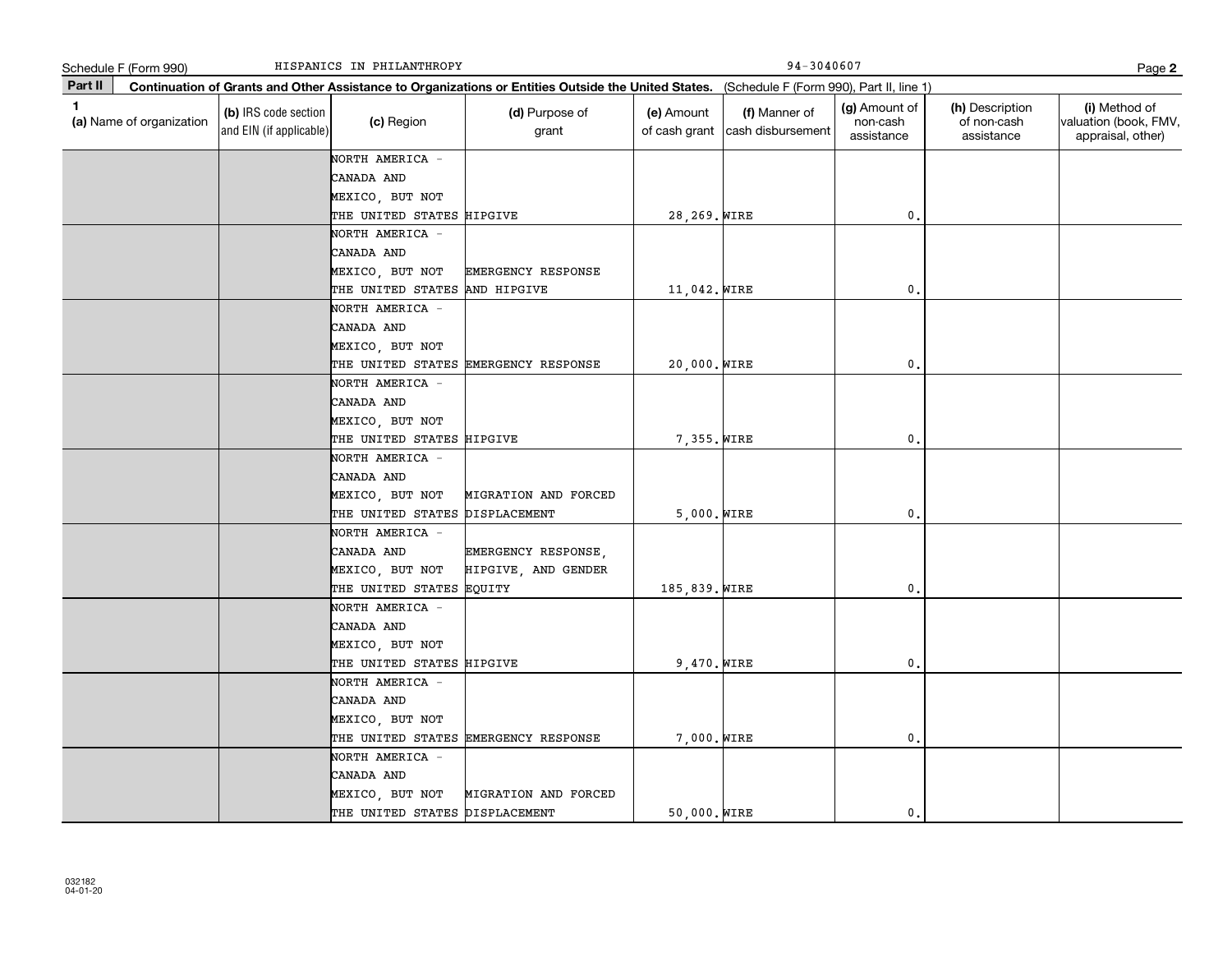| Schedule F (Form 990)          |                                                 | HISPANICS IN PHILANTHROPY                                                           |                                                                                                                                              |                             | 94-3040607                         |                                         |                                              | Page 2                                                      |
|--------------------------------|-------------------------------------------------|-------------------------------------------------------------------------------------|----------------------------------------------------------------------------------------------------------------------------------------------|-----------------------------|------------------------------------|-----------------------------------------|----------------------------------------------|-------------------------------------------------------------|
| Part II                        |                                                 |                                                                                     | Continuation of Grants and Other Assistance to Organizations or Entities Outside the United States. (Schedule F (Form 990), Part II, line 1) |                             |                                    |                                         |                                              |                                                             |
| 1.<br>(a) Name of organization | (b) IRS code section<br>and EIN (if applicable) | (c) Region                                                                          | (d) Purpose of<br>grant                                                                                                                      | (e) Amount<br>of cash grant | (f) Manner of<br>cash disbursement | (g) Amount of<br>non-cash<br>assistance | (h) Description<br>of non-cash<br>assistance | (i) Method of<br>valuation (book, FMV,<br>appraisal, other) |
|                                |                                                 | SOUTH AMERICA                                                                       | MIGRATION AND FORCED<br>DISPLACEMENT AND<br>HIPGIVE                                                                                          | 23, 373. WIRE               |                                    | 0.                                      |                                              |                                                             |
|                                |                                                 | CENTRAL AMERICA<br>AND THE CARIBBEAN<br>ANTIGUA &                                   | MIGRATION AND FORCED                                                                                                                         |                             |                                    |                                         |                                              |                                                             |
|                                |                                                 | BARBUDA, ARUBA,<br>NORTH AMERICA -<br>CANADA AND<br>MEXICO, BUT NOT                 | DISPLACEMENT                                                                                                                                 | 70,000. WIRE                |                                    | 0.                                      |                                              |                                                             |
|                                |                                                 | CENTRAL AMERICA                                                                     | THE UNITED STATES EMERGENCY RESPONSE<br>AND THE CARIBBEAN MIGRATION AND FORCED                                                               | $8,000.$ WIRE               |                                    | 0.                                      |                                              |                                                             |
|                                |                                                 | ANTIGUA &<br>BARBUDA, ARUBA,                                                        | DISPLACEMENT AND<br>EMERGENCY RESPONSE                                                                                                       | 45,000. WIRE                |                                    | $\mathbf 0$ .                           |                                              |                                                             |
|                                |                                                 | NORTH AMERICA -<br>CANADA AND<br>MEXICO, BUT NOT                                    | MIGRATION AND FORCED<br>DISPLACEMENT AND<br>THE UNITED STATES EMERGENCY RESPONSE                                                             | 105,000. WIRE               |                                    | 0.                                      |                                              |                                                             |
|                                |                                                 | NORTH AMERICA -<br>CANADA AND<br>MEXICO, BUT NOT<br>THE UNITED STATES HIPGIVE       |                                                                                                                                              | 5,373. WIRE                 |                                    | 0,                                      |                                              |                                                             |
|                                |                                                 | NORTH AMERICA -<br>CANADA AND<br>MEXICO, BUT NOT<br>THE UNITED STATES GENDER EQUITY |                                                                                                                                              | 105,000. WIRE               |                                    | $\mathbf{0}$ .                          |                                              |                                                             |
|                                |                                                 | NORTH AMERICA -<br>CANADA AND<br>MEXICO, BUT NOT<br>THE UNITED STATES               | GENDER EQUITY                                                                                                                                | 205,000. WIRE               |                                    | 0.                                      |                                              |                                                             |
|                                |                                                 | CENTRAL AMERICA<br>AND THE CARIBBEAN<br>ANTIGUA &<br>BARBUDA, ARUBA,                | MIGRATION AND FORCED<br>DISPLACEMENT                                                                                                         | 48,000. WIRE                |                                    | 0.                                      |                                              |                                                             |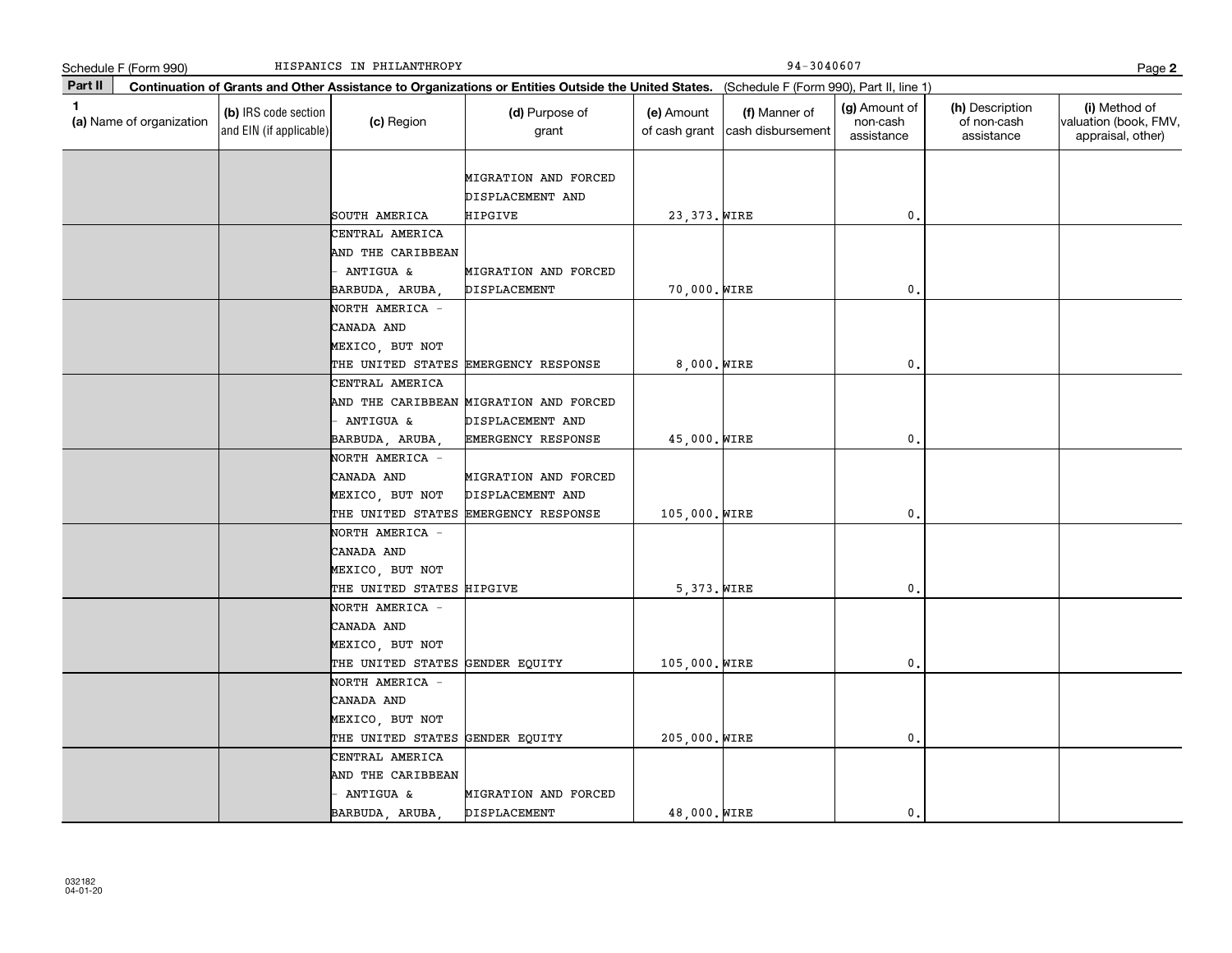|             | Schedule F (Form 990)    |                                                 | HISPANICS IN PHILANTHROPY                              |                                                                                                                                              |                             | 94-3040607                         |                                         |                                              | Page 2                                                      |
|-------------|--------------------------|-------------------------------------------------|--------------------------------------------------------|----------------------------------------------------------------------------------------------------------------------------------------------|-----------------------------|------------------------------------|-----------------------------------------|----------------------------------------------|-------------------------------------------------------------|
| Part II     |                          |                                                 |                                                        | Continuation of Grants and Other Assistance to Organizations or Entities Outside the United States. (Schedule F (Form 990), Part II, line 1) |                             |                                    |                                         |                                              |                                                             |
| $\mathbf 1$ | (a) Name of organization | (b) IRS code section<br>and EIN (if applicable) | (c) Region                                             | (d) Purpose of<br>grant                                                                                                                      | (e) Amount<br>of cash grant | (f) Manner of<br>cash disbursement | (g) Amount of<br>non-cash<br>assistance | (h) Description<br>of non-cash<br>assistance | (i) Method of<br>valuation (book, FMV,<br>appraisal, other) |
|             |                          |                                                 | NORTH AMERICA -                                        |                                                                                                                                              |                             |                                    |                                         |                                              |                                                             |
|             |                          |                                                 | CANADA AND                                             |                                                                                                                                              |                             |                                    |                                         |                                              |                                                             |
|             |                          |                                                 | MEXICO, BUT NOT                                        | MIGRATION AND FORCED                                                                                                                         |                             |                                    |                                         |                                              |                                                             |
|             |                          |                                                 | THE UNITED STATES DISPLACEMENT                         |                                                                                                                                              | 20,000. WIRE                |                                    | $^{\rm 0}$ .                            |                                              |                                                             |
|             |                          |                                                 | CENTRAL AMERICA                                        |                                                                                                                                              |                             |                                    |                                         |                                              |                                                             |
|             |                          |                                                 |                                                        | AND THE CARIBBEAN MIGRATION AND FORCED                                                                                                       |                             |                                    |                                         |                                              |                                                             |
|             |                          |                                                 | ANTIGUA &                                              | DISPLACEMENT AND                                                                                                                             |                             |                                    |                                         |                                              |                                                             |
|             |                          |                                                 | BARBUDA, ARUBA,                                        | <b>HIPGIVE</b>                                                                                                                               | 10,000. WIRE                |                                    | 0.                                      |                                              |                                                             |
|             |                          |                                                 | NORTH AMERICA -                                        |                                                                                                                                              |                             |                                    |                                         |                                              |                                                             |
|             |                          |                                                 | CANADA AND                                             |                                                                                                                                              |                             |                                    |                                         |                                              |                                                             |
|             |                          |                                                 | MEXICO, BUT NOT                                        |                                                                                                                                              |                             |                                    |                                         |                                              |                                                             |
|             |                          |                                                 |                                                        | THE UNITED STATES EMERGENCY RESPONSE                                                                                                         | 10,000. WIRE                |                                    | 0.                                      |                                              |                                                             |
|             |                          |                                                 | NORTH AMERICA -                                        |                                                                                                                                              |                             |                                    |                                         |                                              |                                                             |
|             |                          |                                                 | CANADA AND                                             |                                                                                                                                              |                             |                                    |                                         |                                              |                                                             |
|             |                          |                                                 | MEXICO, BUT NOT                                        | <b>EMERGENCY RESPONSE</b>                                                                                                                    |                             |                                    |                                         |                                              |                                                             |
|             |                          |                                                 | THE UNITED STATES AND GENDER EQUITY<br>NORTH AMERICA - |                                                                                                                                              | 214,500. WIRE               |                                    | 0.                                      |                                              |                                                             |
|             |                          |                                                 | CANADA AND                                             |                                                                                                                                              |                             |                                    |                                         |                                              |                                                             |
|             |                          |                                                 | MEXICO, BUT NOT                                        |                                                                                                                                              |                             |                                    |                                         |                                              |                                                             |
|             |                          |                                                 |                                                        | THE UNITED STATES EMERGENCY RESPONSE                                                                                                         | 10,000. WIRE                |                                    | 0.                                      |                                              |                                                             |
|             |                          |                                                 | CENTRAL AMERICA                                        |                                                                                                                                              |                             |                                    |                                         |                                              |                                                             |
|             |                          |                                                 | AND THE CARIBBEAN                                      |                                                                                                                                              |                             |                                    |                                         |                                              |                                                             |
|             |                          |                                                 | - ANTIGUA &                                            |                                                                                                                                              |                             |                                    |                                         |                                              |                                                             |
|             |                          |                                                 | BARBUDA, ARUBA,                                        | HIPGIVE                                                                                                                                      | 12,464. WIRE                |                                    | 0.                                      |                                              |                                                             |
|             |                          |                                                 | NORTH AMERICA -                                        |                                                                                                                                              |                             |                                    |                                         |                                              |                                                             |
|             |                          |                                                 | CANADA AND                                             |                                                                                                                                              |                             |                                    |                                         |                                              |                                                             |
|             |                          |                                                 | MEXICO, BUT NOT                                        | MIGRATION AND FORCED                                                                                                                         |                             |                                    |                                         |                                              |                                                             |
|             |                          |                                                 | THE UNITED STATES DISPLACEMENT                         |                                                                                                                                              | 30,000. WIRE                |                                    | 0.                                      |                                              |                                                             |
|             |                          |                                                 | NORTH AMERICA -                                        |                                                                                                                                              |                             |                                    |                                         |                                              |                                                             |
|             |                          |                                                 | CANADA AND                                             | MIGRATION AND FORCED                                                                                                                         |                             |                                    |                                         |                                              |                                                             |
|             |                          |                                                 | MEXICO, BUT NOT                                        | DISPLACEMENT, GENDER                                                                                                                         |                             |                                    |                                         |                                              |                                                             |
|             |                          |                                                 | THE UNITED STATES                                      | EQUITY, AND HIPGIVE                                                                                                                          | 263, 297. WIRE              |                                    | 0.                                      |                                              |                                                             |
|             |                          |                                                 | NORTH AMERICA -                                        |                                                                                                                                              |                             |                                    |                                         |                                              |                                                             |
|             |                          |                                                 | CANADA AND                                             |                                                                                                                                              |                             |                                    |                                         |                                              |                                                             |
|             |                          |                                                 | MEXICO, BUT NOT                                        | MIGRATION AND FORCED                                                                                                                         |                             |                                    |                                         |                                              |                                                             |
|             |                          |                                                 | THE UNITED STATES DISPLACEMENT                         |                                                                                                                                              | 5,000. WIRE                 |                                    | $\mathbf{0}$ .                          |                                              |                                                             |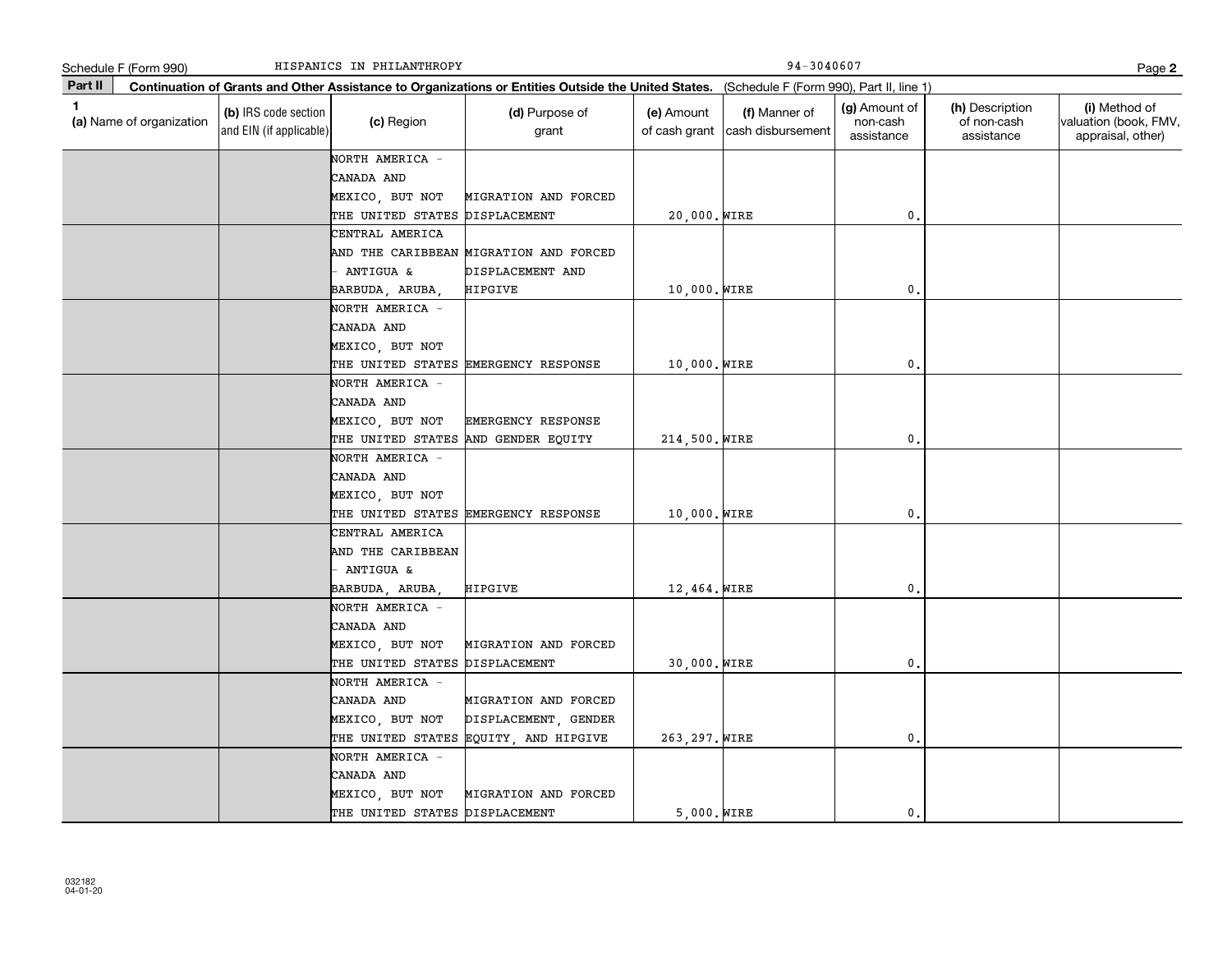|             | Schedule F (Form 990)    |                                                 | HISPANICS IN PHILANTHROPY      |                                                                                                                                              |                             | 94-3040607                         |                                         |                                              | Page 2                                                      |
|-------------|--------------------------|-------------------------------------------------|--------------------------------|----------------------------------------------------------------------------------------------------------------------------------------------|-----------------------------|------------------------------------|-----------------------------------------|----------------------------------------------|-------------------------------------------------------------|
| Part II     |                          |                                                 |                                | Continuation of Grants and Other Assistance to Organizations or Entities Outside the United States. (Schedule F (Form 990), Part II, line 1) |                             |                                    |                                         |                                              |                                                             |
| $\mathbf 1$ | (a) Name of organization | (b) IRS code section<br>and EIN (if applicable) | (c) Region                     | (d) Purpose of<br>grant                                                                                                                      | (e) Amount<br>of cash grant | (f) Manner of<br>cash disbursement | (g) Amount of<br>non-cash<br>assistance | (h) Description<br>of non-cash<br>assistance | (i) Method of<br>valuation (book, FMV,<br>appraisal, other) |
|             |                          |                                                 | NORTH AMERICA -                |                                                                                                                                              |                             |                                    |                                         |                                              |                                                             |
|             |                          |                                                 | CANADA AND                     |                                                                                                                                              |                             |                                    |                                         |                                              |                                                             |
|             |                          |                                                 | MEXICO, BUT NOT                | MIGRATION AND FORCED                                                                                                                         |                             |                                    |                                         |                                              |                                                             |
|             |                          |                                                 | THE UNITED STATES DISPLACEMENT |                                                                                                                                              | 30,000. WIRE                |                                    | $\mathfrak o$ .                         |                                              |                                                             |
|             |                          |                                                 | NORTH AMERICA -                |                                                                                                                                              |                             |                                    |                                         |                                              |                                                             |
|             |                          |                                                 | CANADA AND                     |                                                                                                                                              |                             |                                    |                                         |                                              |                                                             |
|             |                          |                                                 | MEXICO, BUT NOT                |                                                                                                                                              |                             |                                    |                                         |                                              |                                                             |
|             |                          |                                                 | THE UNITED STATES HIPGIVE      |                                                                                                                                              | 5,231. WIRE                 |                                    | $\mathbf 0$ .                           |                                              |                                                             |
|             |                          |                                                 | NORTH AMERICA -                |                                                                                                                                              |                             |                                    |                                         |                                              |                                                             |
|             |                          |                                                 | CANADA AND                     | MIGRATION AND FORCED                                                                                                                         |                             |                                    |                                         |                                              |                                                             |
|             |                          |                                                 | MEXICO, BUT NOT                | DISPLACEMENT AND                                                                                                                             |                             |                                    |                                         |                                              |                                                             |
|             |                          |                                                 | THE UNITED STATES HIPGIVE      |                                                                                                                                              | 34,670. WIRE                |                                    | 0.                                      |                                              |                                                             |
|             |                          |                                                 | NORTH AMERICA -                |                                                                                                                                              |                             |                                    |                                         |                                              |                                                             |
|             |                          |                                                 | CANADA AND                     |                                                                                                                                              |                             |                                    |                                         |                                              |                                                             |
|             |                          |                                                 | MEXICO, BUT NOT                | GENDER EQUITY, AND                                                                                                                           |                             |                                    |                                         |                                              |                                                             |
|             |                          |                                                 | THE UNITED STATES HIPGIVE      |                                                                                                                                              | 206, 210. WIRE              |                                    | 0.                                      |                                              |                                                             |
|             |                          |                                                 | NORTH AMERICA -                |                                                                                                                                              |                             |                                    |                                         |                                              |                                                             |
|             |                          |                                                 | CANADA AND                     |                                                                                                                                              |                             |                                    |                                         |                                              |                                                             |
|             |                          |                                                 | MEXICO, BUT NOT                | MIGRATION AND FORCED                                                                                                                         |                             |                                    |                                         |                                              |                                                             |
|             |                          |                                                 | THE UNITED STATES DISPLACEMENT |                                                                                                                                              | 15,000. WIRE                |                                    | 0.                                      |                                              |                                                             |
|             |                          |                                                 | CENTRAL AMERICA                |                                                                                                                                              |                             |                                    |                                         |                                              |                                                             |
|             |                          |                                                 | AND THE CARIBBEAN              |                                                                                                                                              |                             |                                    |                                         |                                              |                                                             |
|             |                          |                                                 | ANTIGUA &                      | MIGRATION AND FORCED                                                                                                                         |                             |                                    |                                         |                                              |                                                             |
|             |                          |                                                 | BARBUDA, ARUBA,                | DISPLACEMENT                                                                                                                                 | 50,000. WIRE                |                                    | 0.                                      |                                              |                                                             |
|             |                          |                                                 | NORTH AMERICA -                |                                                                                                                                              |                             |                                    |                                         |                                              |                                                             |
|             |                          |                                                 | CANADA AND                     |                                                                                                                                              |                             |                                    |                                         |                                              |                                                             |
|             |                          |                                                 | MEXICO, BUT NOT                |                                                                                                                                              |                             |                                    |                                         |                                              |                                                             |
|             |                          |                                                 |                                | THE UNITED STATES EMERGENCY RESPONSE                                                                                                         | 15,000. WIRE                |                                    | 0.                                      |                                              |                                                             |
|             |                          |                                                 | NORTH AMERICA -                |                                                                                                                                              |                             |                                    |                                         |                                              |                                                             |
|             |                          |                                                 | CANADA AND                     |                                                                                                                                              |                             |                                    |                                         |                                              |                                                             |
|             |                          |                                                 | MEXICO, BUT NOT                |                                                                                                                                              |                             |                                    |                                         |                                              |                                                             |
|             |                          |                                                 | THE UNITED STATES HIPGIVE      |                                                                                                                                              | 12,388. WIRE                |                                    | 0.                                      |                                              |                                                             |
|             |                          |                                                 |                                |                                                                                                                                              |                             |                                    |                                         |                                              |                                                             |
|             |                          |                                                 |                                | MIGRATION AND FORCED<br>DISPLACEMENT AND                                                                                                     |                             |                                    |                                         |                                              |                                                             |
|             |                          |                                                 | SOUTH AMERICA                  | HIPGIVE                                                                                                                                      | 10,000. WIRE                |                                    | $^{\circ}$                              |                                              |                                                             |
|             |                          |                                                 |                                |                                                                                                                                              |                             |                                    |                                         |                                              |                                                             |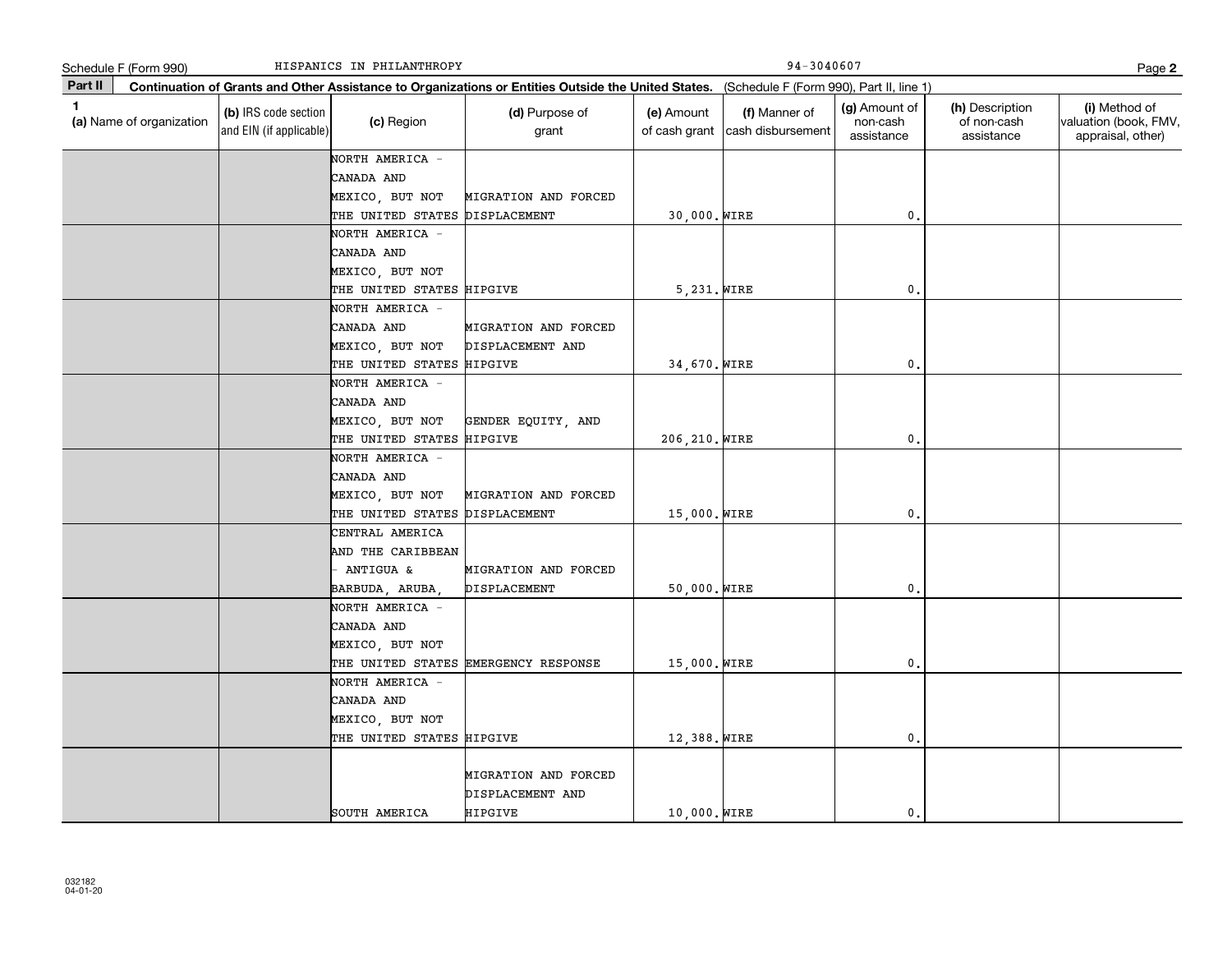|         | Schedule F (Form 990)    |                                                 | HISPANICS IN PHILANTHROPY                         |                                                                                                                                              |               | 94-3040607                                       |                                         |                                              | Page 2                                                      |
|---------|--------------------------|-------------------------------------------------|---------------------------------------------------|----------------------------------------------------------------------------------------------------------------------------------------------|---------------|--------------------------------------------------|-----------------------------------------|----------------------------------------------|-------------------------------------------------------------|
| Part II |                          |                                                 |                                                   | Continuation of Grants and Other Assistance to Organizations or Entities Outside the United States. (Schedule F (Form 990), Part II, line 1) |               |                                                  |                                         |                                              |                                                             |
| 1       | (a) Name of organization | (b) IRS code section<br>and EIN (if applicable) | (c) Region                                        | (d) Purpose of<br>grant                                                                                                                      | (e) Amount    | (f) Manner of<br>of cash grant cash disbursement | (g) Amount of<br>non-cash<br>assistance | (h) Description<br>of non-cash<br>assistance | (i) Method of<br>valuation (book, FMV,<br>appraisal, other) |
|         |                          |                                                 | NORTH AMERICA -<br>CANADA AND<br>MEXICO, BUT NOT  | MIGRATION AND FORCED                                                                                                                         |               |                                                  |                                         |                                              |                                                             |
|         |                          |                                                 | THE UNITED STATES DISPLACEMENT                    |                                                                                                                                              | 10,000. WIRE  |                                                  | $^{\circ}$                              |                                              |                                                             |
|         |                          |                                                 | NORTH AMERICA -<br>CANADA AND<br>MEXICO, BUT NOT  | MIGRATION AND FORCED                                                                                                                         |               |                                                  |                                         |                                              |                                                             |
|         |                          |                                                 | THE UNITED STATES                                 | DISPLACEMENT                                                                                                                                 | 15,000. WIRE  |                                                  | $^{\circ}$ .                            |                                              |                                                             |
|         |                          |                                                 | NORTH AMERICA -<br>CANADA AND                     |                                                                                                                                              |               |                                                  |                                         |                                              |                                                             |
|         |                          |                                                 | MEXICO, BUT NOT<br>THE UNITED STATES DISPLACEMENT | MIGRATION AND FORCED                                                                                                                         | 15,000. WIRE  |                                                  | 0.                                      |                                              |                                                             |
|         |                          |                                                 | CENTRAL AMERICA                                   |                                                                                                                                              |               |                                                  |                                         |                                              |                                                             |
|         |                          |                                                 | AND THE CARIBBEAN                                 |                                                                                                                                              |               |                                                  |                                         |                                              |                                                             |
|         |                          |                                                 | ANTIGUA &                                         |                                                                                                                                              |               |                                                  |                                         |                                              |                                                             |
|         |                          |                                                 | BARBUDA, ARUBA,                                   | HIPGIVE                                                                                                                                      | $6,332.$ WIRE |                                                  | 0.                                      |                                              |                                                             |
|         |                          |                                                 | NORTH AMERICA -                                   |                                                                                                                                              |               |                                                  |                                         |                                              |                                                             |
|         |                          |                                                 | CANADA AND                                        |                                                                                                                                              |               |                                                  |                                         |                                              |                                                             |
|         |                          |                                                 | MEXICO, BUT NOT                                   | MIGRATION AND FORCED                                                                                                                         |               |                                                  |                                         |                                              |                                                             |
|         |                          |                                                 | THE UNITED STATES DISPLACEMENT                    |                                                                                                                                              | $5,000.$ WIRE |                                                  | 0.                                      |                                              |                                                             |
|         |                          |                                                 | NORTH AMERICA -                                   |                                                                                                                                              |               |                                                  |                                         |                                              |                                                             |
|         |                          |                                                 | CANADA AND<br>MEXICO, BUT NOT                     |                                                                                                                                              |               |                                                  |                                         |                                              |                                                             |
|         |                          |                                                 |                                                   | THE UNITED STATES EMERGENCY RESPONSE                                                                                                         | $5,000.$ WIRE |                                                  | 0.                                      |                                              |                                                             |
|         |                          |                                                 | NORTH AMERICA -<br>CANADA AND                     |                                                                                                                                              |               |                                                  |                                         |                                              |                                                             |
|         |                          |                                                 | MEXICO, BUT NOT<br>THE UNITED STATES DISPLACEMENT | MIGRATION AND FORCED                                                                                                                         | 30,000. WIRE  |                                                  | 0.                                      |                                              |                                                             |
|         |                          |                                                 | NORTH AMERICA -                                   |                                                                                                                                              |               |                                                  |                                         |                                              |                                                             |
|         |                          |                                                 | CANADA AND                                        |                                                                                                                                              |               |                                                  |                                         |                                              |                                                             |
|         |                          |                                                 | MEXICO, BUT NOT                                   |                                                                                                                                              |               |                                                  |                                         |                                              |                                                             |
|         |                          |                                                 | THE UNITED STATES GENDER EQUITY                   |                                                                                                                                              | 305,000. WIRE |                                                  | 0.                                      |                                              |                                                             |
|         |                          |                                                 | NORTH AMERICA -                                   |                                                                                                                                              |               |                                                  |                                         |                                              |                                                             |
|         |                          |                                                 | CANADA AND                                        |                                                                                                                                              |               |                                                  |                                         |                                              |                                                             |
|         |                          |                                                 | MEXICO, BUT NOT                                   |                                                                                                                                              |               |                                                  |                                         |                                              |                                                             |
|         |                          |                                                 |                                                   | THE UNITED STATES EMERGENCY RESPONSE                                                                                                         | 13,000. WIRE  |                                                  | $\mathbf{0}$ .                          |                                              |                                                             |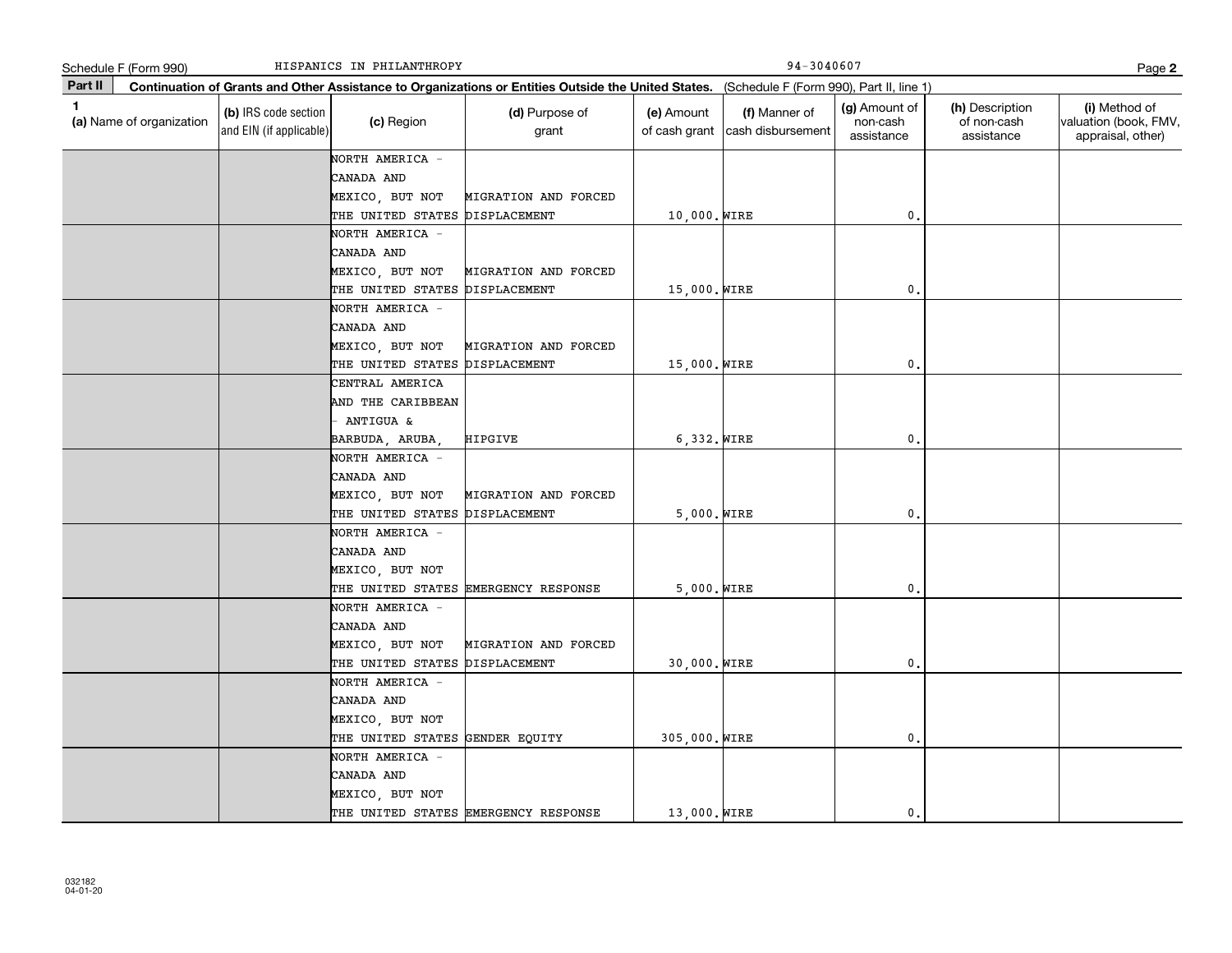|         | Schedule F (Form 990)    |                                                 | HISPANICS IN PHILANTHROPY            |                                                                                                                                              |                             | 94-3040607                         |                                         |                                              | Page 2                                                      |
|---------|--------------------------|-------------------------------------------------|--------------------------------------|----------------------------------------------------------------------------------------------------------------------------------------------|-----------------------------|------------------------------------|-----------------------------------------|----------------------------------------------|-------------------------------------------------------------|
| Part II |                          |                                                 |                                      | Continuation of Grants and Other Assistance to Organizations or Entities Outside the United States. (Schedule F (Form 990), Part II, line 1) |                             |                                    |                                         |                                              |                                                             |
| 1       | (a) Name of organization | (b) IRS code section<br>and EIN (if applicable) | (c) Region                           | (d) Purpose of<br>grant                                                                                                                      | (e) Amount<br>of cash grant | (f) Manner of<br>cash disbursement | (g) Amount of<br>non-cash<br>assistance | (h) Description<br>of non-cash<br>assistance | (i) Method of<br>valuation (book, FMV,<br>appraisal, other) |
|         |                          |                                                 | NORTH AMERICA -                      |                                                                                                                                              |                             |                                    |                                         |                                              |                                                             |
|         |                          |                                                 | CANADA AND                           |                                                                                                                                              |                             |                                    |                                         |                                              |                                                             |
|         |                          |                                                 | MEXICO, BUT NOT                      |                                                                                                                                              |                             |                                    |                                         |                                              |                                                             |
|         |                          |                                                 | THE UNITED STATES GENDER EQUITY      |                                                                                                                                              | 380,000. WIRE               |                                    | 0.                                      |                                              |                                                             |
|         |                          |                                                 | NORTH AMERICA -                      |                                                                                                                                              |                             |                                    |                                         |                                              |                                                             |
|         |                          |                                                 | CANADA AND                           |                                                                                                                                              |                             |                                    |                                         |                                              |                                                             |
|         |                          |                                                 | MEXICO, BUT NOT                      |                                                                                                                                              |                             |                                    |                                         |                                              |                                                             |
|         |                          |                                                 |                                      | THE UNITED STATES EMERGENCY RESPONSE                                                                                                         | 20,000. WIRE                |                                    | $\mathbf{0}$ .                          |                                              |                                                             |
|         |                          |                                                 | NORTH AMERICA -                      |                                                                                                                                              |                             |                                    |                                         |                                              |                                                             |
|         |                          |                                                 | CANADA AND                           |                                                                                                                                              |                             |                                    |                                         |                                              |                                                             |
|         |                          |                                                 | MEXICO, BUT NOT                      | EMERGENCY RESPONSE                                                                                                                           |                             |                                    |                                         |                                              |                                                             |
|         |                          |                                                 | THE UNITED STATES AND HIPGIVE        |                                                                                                                                              | 38,667. WIRE                |                                    | $\mathbf 0$ .                           |                                              |                                                             |
|         |                          |                                                 | NORTH AMERICA -                      |                                                                                                                                              |                             |                                    |                                         |                                              |                                                             |
|         |                          |                                                 | CANADA AND                           |                                                                                                                                              |                             |                                    |                                         |                                              |                                                             |
|         |                          |                                                 | MEXICO, BUT NOT<br>THE UNITED STATES | MIGRATION AND FORCED<br>DISPLACEMENT                                                                                                         | 102,100. WIRE               |                                    | 0.                                      |                                              |                                                             |
|         |                          |                                                 | NORTH AMERICA -                      |                                                                                                                                              |                             |                                    |                                         |                                              |                                                             |
|         |                          |                                                 | CANADA AND                           |                                                                                                                                              |                             |                                    |                                         |                                              |                                                             |
|         |                          |                                                 | MEXICO, BUT NOT                      |                                                                                                                                              |                             |                                    |                                         |                                              |                                                             |
|         |                          |                                                 |                                      | THE UNITED STATES EMERGENCY RESPONSE                                                                                                         | 10,000. WIRE                |                                    | 0.                                      |                                              |                                                             |
|         |                          |                                                 | NORTH AMERICA -                      |                                                                                                                                              |                             |                                    |                                         |                                              |                                                             |
|         |                          |                                                 | CANADA AND                           |                                                                                                                                              |                             |                                    |                                         |                                              |                                                             |
|         |                          |                                                 | MEXICO, BUT NOT                      | MIGRATION AND FORCED                                                                                                                         |                             |                                    |                                         |                                              |                                                             |
|         |                          |                                                 | THE UNITED STATES                    | DISPLACEMENT                                                                                                                                 | 40,000. WIRE                |                                    | 0.                                      |                                              |                                                             |
|         |                          |                                                 | NORTH AMERICA -                      | MIGRATION AND FORCED                                                                                                                         |                             |                                    |                                         |                                              |                                                             |
|         |                          |                                                 | CANADA AND                           | DISPLACEMENT, GENDER                                                                                                                         |                             |                                    |                                         |                                              |                                                             |
|         |                          |                                                 | MEXICO, BUT NOT                      | EQUITY, AND EMERGENCY                                                                                                                        |                             |                                    |                                         |                                              |                                                             |
|         |                          |                                                 | THE UNITED STATES                    | RESPONSE                                                                                                                                     | 60,000. WIRE                |                                    | $\mathbf 0$ .                           |                                              |                                                             |
|         |                          |                                                 | NORTH AMERICA -                      |                                                                                                                                              |                             |                                    |                                         |                                              |                                                             |
|         |                          |                                                 | CANADA AND                           |                                                                                                                                              |                             |                                    |                                         |                                              |                                                             |
|         |                          |                                                 | MEXICO, BUT NOT                      |                                                                                                                                              |                             |                                    |                                         |                                              |                                                             |
|         |                          |                                                 | THE UNITED STATES                    | GENDER EQUITY                                                                                                                                | 62,000. WIRE                |                                    | $\mathbf 0$ .                           |                                              |                                                             |
|         |                          |                                                 | NORTH AMERICA -                      |                                                                                                                                              |                             |                                    |                                         |                                              |                                                             |
|         |                          |                                                 | CANADA AND                           |                                                                                                                                              |                             |                                    |                                         |                                              |                                                             |
|         |                          |                                                 | MEXICO, BUT NOT                      |                                                                                                                                              |                             |                                    |                                         |                                              |                                                             |
|         |                          |                                                 | THE UNITED STATES GENDER EQUITY      |                                                                                                                                              | 25,000. WIRE                |                                    | 0.                                      |                                              |                                                             |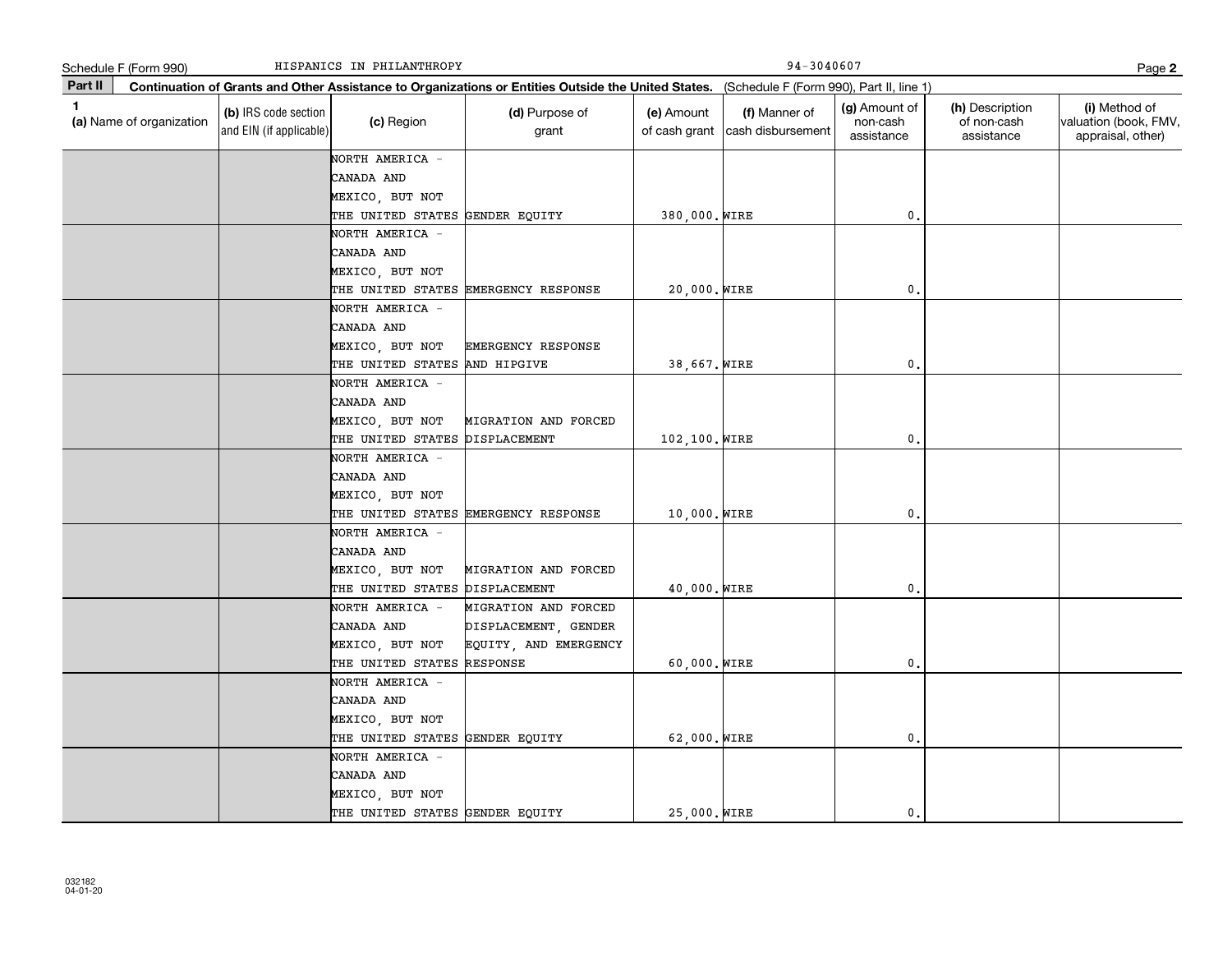|              | Schedule F (Form 990)    |                                                 | HISPANICS IN PHILANTHROPY                    |                                                                                                                                              |               | 94-3040607                                       |                                         |                                              | Page 2                                                      |
|--------------|--------------------------|-------------------------------------------------|----------------------------------------------|----------------------------------------------------------------------------------------------------------------------------------------------|---------------|--------------------------------------------------|-----------------------------------------|----------------------------------------------|-------------------------------------------------------------|
| Part II      |                          |                                                 |                                              | Continuation of Grants and Other Assistance to Organizations or Entities Outside the United States. (Schedule F (Form 990), Part II, line 1) |               |                                                  |                                         |                                              |                                                             |
| $\mathbf{1}$ | (a) Name of organization | (b) IRS code section<br>and EIN (if applicable) | (c) Region                                   | (d) Purpose of<br>grant                                                                                                                      | (e) Amount    | (f) Manner of<br>of cash grant cash disbursement | (g) Amount of<br>non-cash<br>assistance | (h) Description<br>of non-cash<br>assistance | (i) Method of<br>valuation (book, FMV,<br>appraisal, other) |
|              |                          |                                                 | NORTH AMERICA -                              |                                                                                                                                              |               |                                                  |                                         |                                              |                                                             |
|              |                          |                                                 | CANADA AND                                   |                                                                                                                                              |               |                                                  |                                         |                                              |                                                             |
|              |                          |                                                 | MEXICO, BUT NOT                              | MIGRATION AND FORCED                                                                                                                         |               |                                                  |                                         |                                              |                                                             |
|              |                          |                                                 | THE UNITED STATES DISPLACEMENT               |                                                                                                                                              | 20,000. WIRE  |                                                  | $\mathfrak o$ .                         |                                              |                                                             |
|              |                          |                                                 | NORTH AMERICA -                              |                                                                                                                                              |               |                                                  |                                         |                                              |                                                             |
|              |                          |                                                 | CANADA AND                                   |                                                                                                                                              |               |                                                  |                                         |                                              |                                                             |
|              |                          |                                                 | MEXICO, BUT NOT                              |                                                                                                                                              |               |                                                  |                                         |                                              |                                                             |
|              |                          |                                                 |                                              | THE UNITED STATES EMERGENCY RESPONSE                                                                                                         | 10,000. WIRE  |                                                  | 0.                                      |                                              |                                                             |
|              |                          |                                                 | NORTH AMERICA -                              |                                                                                                                                              |               |                                                  |                                         |                                              |                                                             |
|              |                          |                                                 | CANADA AND                                   |                                                                                                                                              |               |                                                  |                                         |                                              |                                                             |
|              |                          |                                                 | MEXICO, BUT NOT                              |                                                                                                                                              |               |                                                  |                                         |                                              |                                                             |
|              |                          |                                                 |                                              | THE UNITED STATES EMERGENCY RESPONSE                                                                                                         | 10,000. WIRE  |                                                  | $\mathbf{0}$                            |                                              |                                                             |
|              |                          |                                                 | NORTH AMERICA -                              |                                                                                                                                              |               |                                                  |                                         |                                              |                                                             |
|              |                          |                                                 | CANADA AND                                   |                                                                                                                                              |               |                                                  |                                         |                                              |                                                             |
|              |                          |                                                 | MEXICO, BUT NOT<br>THE UNITED STATES HIPGIVE |                                                                                                                                              | 8,262. WIRE   |                                                  | 0.                                      |                                              |                                                             |
|              |                          |                                                 |                                              |                                                                                                                                              |               |                                                  |                                         |                                              |                                                             |
|              |                          |                                                 |                                              |                                                                                                                                              |               |                                                  |                                         |                                              |                                                             |
|              |                          |                                                 |                                              | MIGRATION AND FORCED                                                                                                                         |               |                                                  |                                         |                                              |                                                             |
|              |                          |                                                 | SOUTH AMERICA                                | DISPLACEMENT                                                                                                                                 | 10,000. WIRE  |                                                  | $\mathbf 0$ .                           |                                              |                                                             |
|              |                          |                                                 | NORTH AMERICA -                              |                                                                                                                                              |               |                                                  |                                         |                                              |                                                             |
|              |                          |                                                 | CANADA AND                                   |                                                                                                                                              |               |                                                  |                                         |                                              |                                                             |
|              |                          |                                                 | MEXICO, BUT NOT                              |                                                                                                                                              |               |                                                  |                                         |                                              |                                                             |
|              |                          |                                                 |                                              | THE UNITED STATES EMERGENCY RESPONSE                                                                                                         | 10,000. WIRE  |                                                  | $\mathbf{0}$                            |                                              |                                                             |
|              |                          |                                                 | NORTH AMERICA -                              |                                                                                                                                              |               |                                                  |                                         |                                              |                                                             |
|              |                          |                                                 | CANADA AND                                   |                                                                                                                                              |               |                                                  |                                         |                                              |                                                             |
|              |                          |                                                 | MEXICO, BUT NOT                              |                                                                                                                                              |               |                                                  |                                         |                                              |                                                             |
|              |                          |                                                 | THE UNITED STATES                            | GENDER EQUITY                                                                                                                                | 230,000. WIRE |                                                  | 0.                                      |                                              |                                                             |
|              |                          |                                                 | NORTH AMERICA -                              | SUPPORTING                                                                                                                                   |               |                                                  |                                         |                                              |                                                             |
|              |                          |                                                 | CANADA AND                                   | PROGRAMMATIC                                                                                                                                 |               |                                                  |                                         |                                              |                                                             |
|              |                          |                                                 | MEXICO, BUT NOT                              | <b>ACTIVITES TO FURTHER</b>                                                                                                                  |               |                                                  |                                         |                                              |                                                             |
|              |                          |                                                 | THE UNITED STATES HIP'S MISSION AND          |                                                                                                                                              | 920,000. WIRE |                                                  | $\mathbf{0}$ .                          |                                              |                                                             |
|              |                          |                                                 |                                              |                                                                                                                                              |               |                                                  |                                         |                                              |                                                             |
|              |                          |                                                 |                                              |                                                                                                                                              |               |                                                  |                                         |                                              |                                                             |
|              |                          |                                                 |                                              |                                                                                                                                              |               |                                                  |                                         |                                              |                                                             |
|              |                          |                                                 |                                              |                                                                                                                                              |               |                                                  |                                         |                                              |                                                             |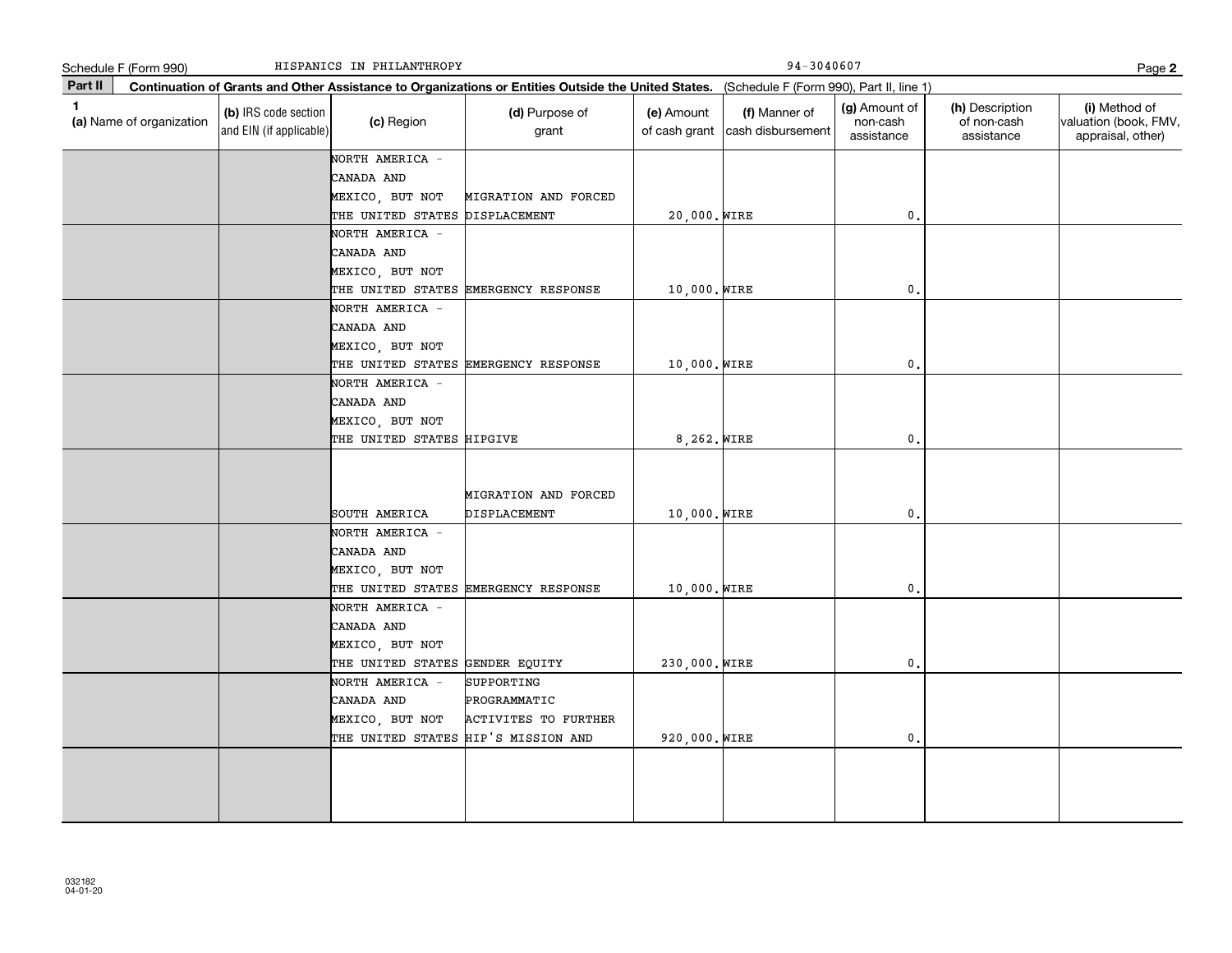## Part III Grants and Other Assistance to Individuals Outside the United States. Complete if the organization answered "Yes" on Form 990, Part IV, line 16. **(c)** Number of **| (d)** Amount of **| (e)** Manner of **| (f)** Amount of **| (g)** Description of **| (h) (a)** Type of grant or assistance  $\qquad$  **(b)** Region Schedule F (Form 990) 2020 HISPANICS IN PHILANTHROPY CHEMIC CONSERVATION 94-3040607 Part III can be duplicated if additional space is needed. (c) Number of *recipients* (d) Amount of cash grant (e) Manner of cash disbursement (f) Amount of noncash assistancenoncash assistance HISPANICS IN PHILANTHROPY

**Schedule F (Form 990) 2020**

Page 3

**(h)** Method of<br>valuation<br>(book, FMV,<br>appraisal, other)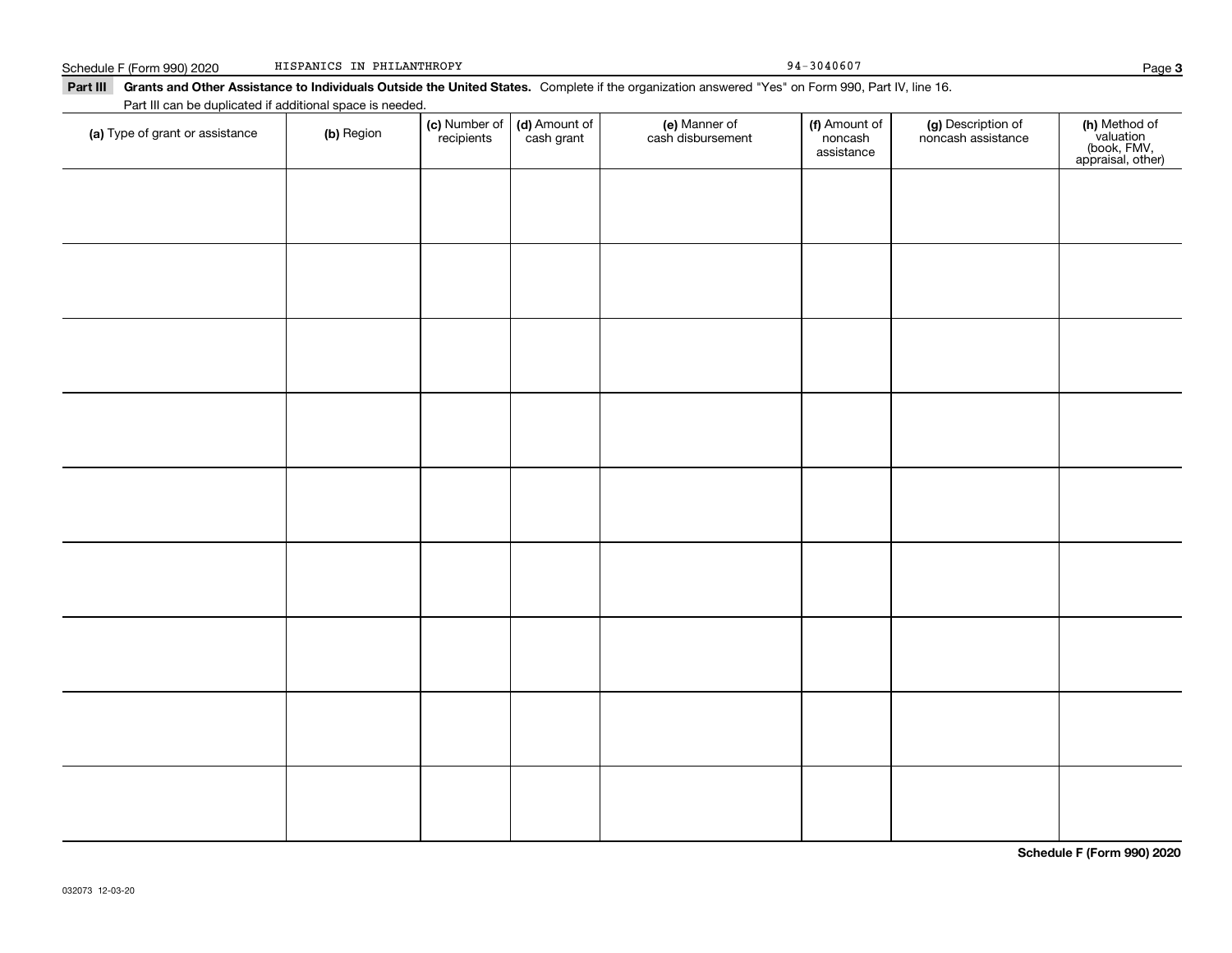**4**

| 1            | Was the organization a U.S. transferor of property to a foreign corporation during the tax year? If "Yes."<br>the organization may be required to file Form 926, Return by a U.S. Transferor of Property to a Foreign                                                                                                             | X<br>Yes | N٥      |
|--------------|-----------------------------------------------------------------------------------------------------------------------------------------------------------------------------------------------------------------------------------------------------------------------------------------------------------------------------------|----------|---------|
| $\mathbf{2}$ | Did the organization have an interest in a foreign trust during the tax year? If "Yes," the organization may<br>be required to separately file Form 3520, Annual Return To Report Transactions With Foreign Trusts and<br>Receipt of Certain Foreign Gifts, and/or Form 3520-A, Annual Information Return of Foreign Trust With a | Yes      | X<br>N٥ |
| 3            | Did the organization have an ownership interest in a foreign corporation during the tax year? If "Yes,"<br>the organization may be required to file Form 5471, Information Return of U.S. Persons With Respect to                                                                                                                 | Yes      | x<br>N٥ |
| 4            | Was the organization a direct or indirect shareholder of a passive foreign investment company or a<br>qualified electing fund during the tax year? If "Yes," the organization may be required to file Form 8621,<br>Information Return by a Shareholder of a Passive Foreign Investment Company or Qualified Electing             | Yes      | х<br>Nο |
| 5            | Did the organization have an ownership interest in a foreign partnership during the tax year? If "Yes."<br>the organization may be required to file Form 8865, Return of U.S. Persons With Respect to Certain                                                                                                                     | Yes      | x<br>Nο |
| 6            | Did the organization have any operations in or related to any boycotting countries during the tax year? If<br>"Yes," the organization may be required to separately file Form 5713, International Boycott Report (see                                                                                                             | Yes      |         |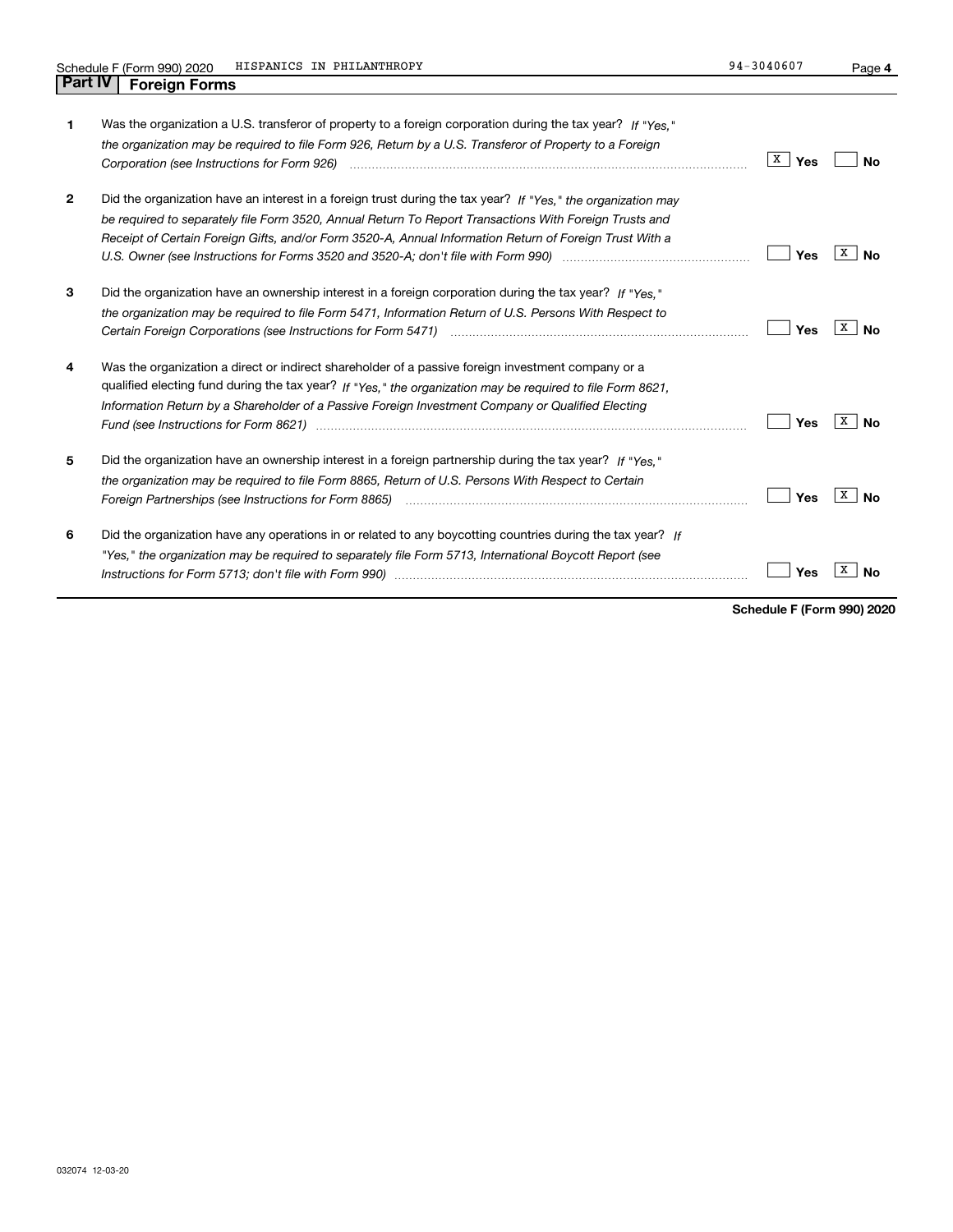| Schedule F (Form 990) 2020 | HISPANICS IN PHILANTHROPY                                                                                                             | 94-3040607 | Page 5 |
|----------------------------|---------------------------------------------------------------------------------------------------------------------------------------|------------|--------|
| Part V                     | <b>Supplemental Information</b>                                                                                                       |            |        |
|                            | Provide the information required by Part I, line 2 (monitoring of funds); Part I, line 3, column (f) (accounting method; amounts of   |            |        |
|                            | investments vs. expenditures per region); Part II, line 1 (accounting method); Part III (accounting method); and Part III, column (c) |            |        |
|                            | (estimated number of recipients), as applicable. Also complete this part to provide any additional information. See instructions.     |            |        |
| PART I, LINE 2:            |                                                                                                                                       |            |        |
|                            | HISPANICS IN PHILANTHROPY REQUIRES ALL NON-US GRANTEES TO PROVIDE A                                                                   |            |        |
|                            | NARRATIVE AND FINANCIAL REPORTING, AND/OR ANY PRODUCTION MATERIALS OR                                                                 |            |        |
|                            | REPORTS WHICH DETAIL THE GRANTEES SUCCESS IN MEETING PROPOSED OUTCOMES                                                                |            |        |
| AND OBLIGATIONS.           |                                                                                                                                       |            |        |
|                            |                                                                                                                                       |            |        |
| PART I, LINE 3:            |                                                                                                                                       |            |        |
|                            | THE EXPENDITURES IN SCHEDULE F, PART I ARE REPORTED ON AN ACCRUAL BASIS.                                                              |            |        |
|                            |                                                                                                                                       |            |        |
| PART II, COLUMN (D):       |                                                                                                                                       |            |        |
|                            | REGION: NORTH AMERICA - CANADA AND MEXICO, BUT NOT THE UNITED STATES                                                                  |            |        |
|                            | (D) PURPOSE OF GRANT: SUPPORTING PROGRAMMATIC ACTIVITES TO FURTHER HIP'S                                                              |            |        |
| MISSION AND GOALS          |                                                                                                                                       |            |        |
|                            |                                                                                                                                       |            |        |
|                            |                                                                                                                                       |            |        |
|                            | SCHEDULE F, PART IV, LINE 1:                                                                                                          |            |        |
|                            |                                                                                                                                       |            |        |

FORM 926 IS NOT REQUIRED TO BE FILED BECAUSE THE TRANSFER TO A FOREIGN

CORPORATION DOES NOT MEET THE REPORTING REQUIREMENTS IN THE IRC SEC

6038(A)(1)(A).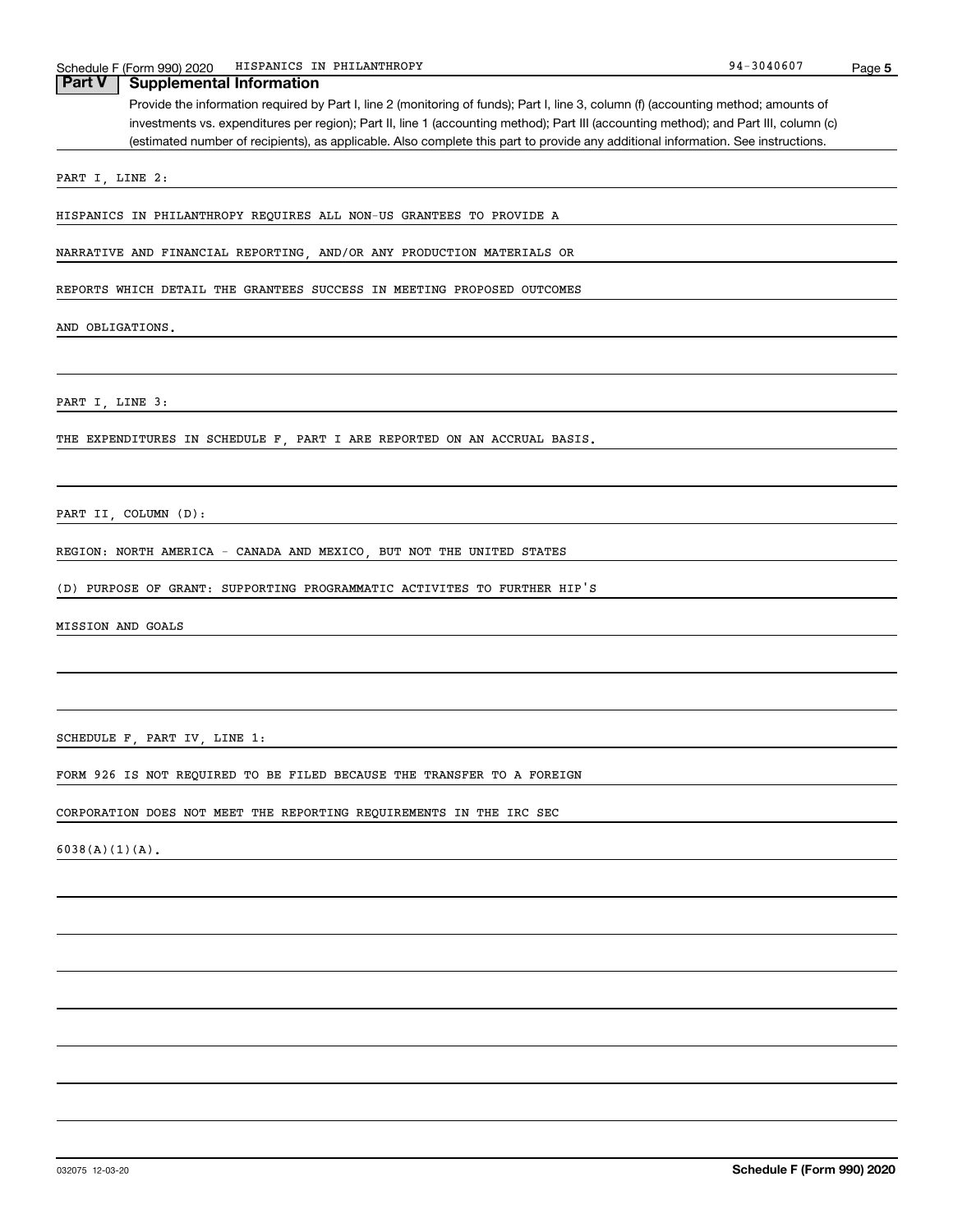| <b>SCHEDULE G</b>                                                                                                                                                                                                                                                                                                                                                                                                                                                                                            |                                  | <b>Supplemental Information Regarding Fundraising or Gaming Activities</b>                                                                                          |                                                   |                                                                            |    |                                                                                   |                                                                            | OMB No. 1545-0047                                       |
|--------------------------------------------------------------------------------------------------------------------------------------------------------------------------------------------------------------------------------------------------------------------------------------------------------------------------------------------------------------------------------------------------------------------------------------------------------------------------------------------------------------|----------------------------------|---------------------------------------------------------------------------------------------------------------------------------------------------------------------|---------------------------------------------------|----------------------------------------------------------------------------|----|-----------------------------------------------------------------------------------|----------------------------------------------------------------------------|---------------------------------------------------------|
| (Form 990 or 990-EZ)                                                                                                                                                                                                                                                                                                                                                                                                                                                                                         |                                  | Complete if the organization answered "Yes" on Form 990, Part IV, line 17, 18, or 19, or if the<br>organization entered more than \$15,000 on Form 990-EZ, line 6a. |                                                   |                                                                            |    |                                                                                   |                                                                            |                                                         |
| Department of the Treasury                                                                                                                                                                                                                                                                                                                                                                                                                                                                                   |                                  |                                                                                                                                                                     | Attach to Form 990 or Form 990-EZ.                |                                                                            |    |                                                                                   |                                                                            | <b>Open to Public</b>                                   |
| Internal Revenue Service                                                                                                                                                                                                                                                                                                                                                                                                                                                                                     |                                  | ► Go to www.irs.gov/Form990 for instructions and the latest information.                                                                                            |                                                   |                                                                            |    |                                                                                   |                                                                            | Inspection                                              |
| Name of the organization                                                                                                                                                                                                                                                                                                                                                                                                                                                                                     |                                  |                                                                                                                                                                     |                                                   |                                                                            |    |                                                                                   |                                                                            | <b>Employer identification number</b>                   |
|                                                                                                                                                                                                                                                                                                                                                                                                                                                                                                              |                                  | HISPANICS IN PHILANTHROPY                                                                                                                                           |                                                   |                                                                            |    |                                                                                   | 94-3040607                                                                 |                                                         |
| Part I                                                                                                                                                                                                                                                                                                                                                                                                                                                                                                       | required to complete this part.  | Fundraising Activities. Complete if the organization answered "Yes" on Form 990, Part IV, line 17. Form 990-EZ filers are not                                       |                                                   |                                                                            |    |                                                                                   |                                                                            |                                                         |
| 1 Indicate whether the organization raised funds through any of the following activities. Check all that apply.<br>X  <br>Mail solicitations<br>a<br>Х<br>b<br>Phone solicitations<br>c<br>In-person solicitations<br>d<br><b>2 a</b> Did the organization have a written or oral agreement with any individual (including officers, directors, trustees, or<br><b>b</b> If "Yes," list the 10 highest paid individuals or entities (fundraisers) pursuant to agreements under which the fundraiser is to be | Internet and email solicitations | key employees listed in Form 990, Part VII) or entity in connection with professional fundraising services?                                                         | $\mathbf{X}$<br>Special fundraising events<br>a l |                                                                            |    | $e[X]$ Solicitation of non-government grants<br>Solicitation of government grants | $\overline{X}$   Yes                                                       | <b>No</b>                                               |
| compensated at least \$5,000 by the organization.                                                                                                                                                                                                                                                                                                                                                                                                                                                            |                                  |                                                                                                                                                                     |                                                   |                                                                            |    |                                                                                   |                                                                            |                                                         |
| (i) Name and address of individual<br>or entity (fundraiser)                                                                                                                                                                                                                                                                                                                                                                                                                                                 |                                  | (ii) Activity                                                                                                                                                       |                                                   | (iii) Did<br>fundraiser<br>have custody<br>or control of<br>contributions? |    | (iv) Gross receipts<br>from activity                                              | (v) Amount paid<br>to (or retained by)<br>fundraiser<br>listed in col. (i) | (vi) Amount paid<br>to (or retained by)<br>organization |
| MISSION IMPACT PHILANTHROPY -                                                                                                                                                                                                                                                                                                                                                                                                                                                                                |                                  | SOLICIT FUNDING AND                                                                                                                                                 |                                                   | Yes                                                                        | No |                                                                                   |                                                                            |                                                         |
| 6852 WIGEON PLACE, CARLSBAD,                                                                                                                                                                                                                                                                                                                                                                                                                                                                                 |                                  | PROVIDE FUNDRAISING                                                                                                                                                 |                                                   |                                                                            | X  | 0                                                                                 | 76,478.                                                                    | $-76,478.$                                              |
| KRISTINE MICHIE - 13961 KUNDE                                                                                                                                                                                                                                                                                                                                                                                                                                                                                |                                  | SOLICIT FUNDING AND                                                                                                                                                 |                                                   |                                                                            |    |                                                                                   |                                                                            |                                                         |
| COURT, SAN DIEGO, CA 92310                                                                                                                                                                                                                                                                                                                                                                                                                                                                                   |                                  | PROVIDE FUNDRAISING                                                                                                                                                 |                                                   |                                                                            | X  | 0                                                                                 | 47,008.                                                                    | $-47,008.$                                              |
| DANIELLE SHERMAN - 1161 NW                                                                                                                                                                                                                                                                                                                                                                                                                                                                                   |                                  | SOLICIT FUNDING AND                                                                                                                                                 |                                                   |                                                                            |    |                                                                                   |                                                                            |                                                         |
| OVERTON ST. 901, PORTLAND, OR                                                                                                                                                                                                                                                                                                                                                                                                                                                                                |                                  | PROVIDE FUNDRAISING                                                                                                                                                 |                                                   |                                                                            | X  | 0                                                                                 | 24,913.                                                                    | $-24,913.$                                              |
| MARY EMMONS - 5068 CALVIN                                                                                                                                                                                                                                                                                                                                                                                                                                                                                    |                                  | SOLICIT FUNDING AND                                                                                                                                                 |                                                   |                                                                            |    |                                                                                   |                                                                            |                                                         |
| AVENUE, TARZANA, CA 91356                                                                                                                                                                                                                                                                                                                                                                                                                                                                                    |                                  | PROVIDE FUNDRAISING                                                                                                                                                 |                                                   |                                                                            | x  | 0                                                                                 | 25,638.                                                                    | $-25,638.$                                              |
| CATALAN CONLON CONSULTING LLC<br>3732 BRUNSWICK AVE, LOS                                                                                                                                                                                                                                                                                                                                                                                                                                                     |                                  | SUPPORT FUNDRAISING<br>STRATEGY AND COACHING                                                                                                                        |                                                   |                                                                            | x  | $\mathbf{0}$                                                                      | 29,500.                                                                    | $-29,500.$                                              |
|                                                                                                                                                                                                                                                                                                                                                                                                                                                                                                              |                                  |                                                                                                                                                                     |                                                   |                                                                            |    |                                                                                   |                                                                            |                                                         |
| Total                                                                                                                                                                                                                                                                                                                                                                                                                                                                                                        |                                  |                                                                                                                                                                     |                                                   |                                                                            |    |                                                                                   | 203,537                                                                    | $-203,537.$                                             |
| 3 List all states in which the organization is registered or licensed to solicit contributions or has been notified it is exempt from registration<br>or licensing.                                                                                                                                                                                                                                                                                                                                          |                                  |                                                                                                                                                                     |                                                   |                                                                            |    |                                                                                   |                                                                            |                                                         |
| AK ,AL ,CA ,CO ,CT ,FL ,GA ,HI ,IL ,KS ,KY ,ME ,MD ,MA ,MI ,MN ,MO ,MS ,NC ,ND ,NH ,NJ ,NM ,NV ,NY                                                                                                                                                                                                                                                                                                                                                                                                           |                                  |                                                                                                                                                                     |                                                   |                                                                            |    |                                                                                   |                                                                            |                                                         |
| OH, OK, OR, PA, RI, SC, TN, UT, VA, WA, WV, WI, DC                                                                                                                                                                                                                                                                                                                                                                                                                                                           |                                  |                                                                                                                                                                     |                                                   |                                                                            |    |                                                                                   |                                                                            |                                                         |

LHA For Paperwork Reduction Act Notice, see the Instructions for Form 990 or 990-EZ. Schedule G (Form 990 or 990-EZ) 2020 SEE PART IV FOR CONTINUATIONS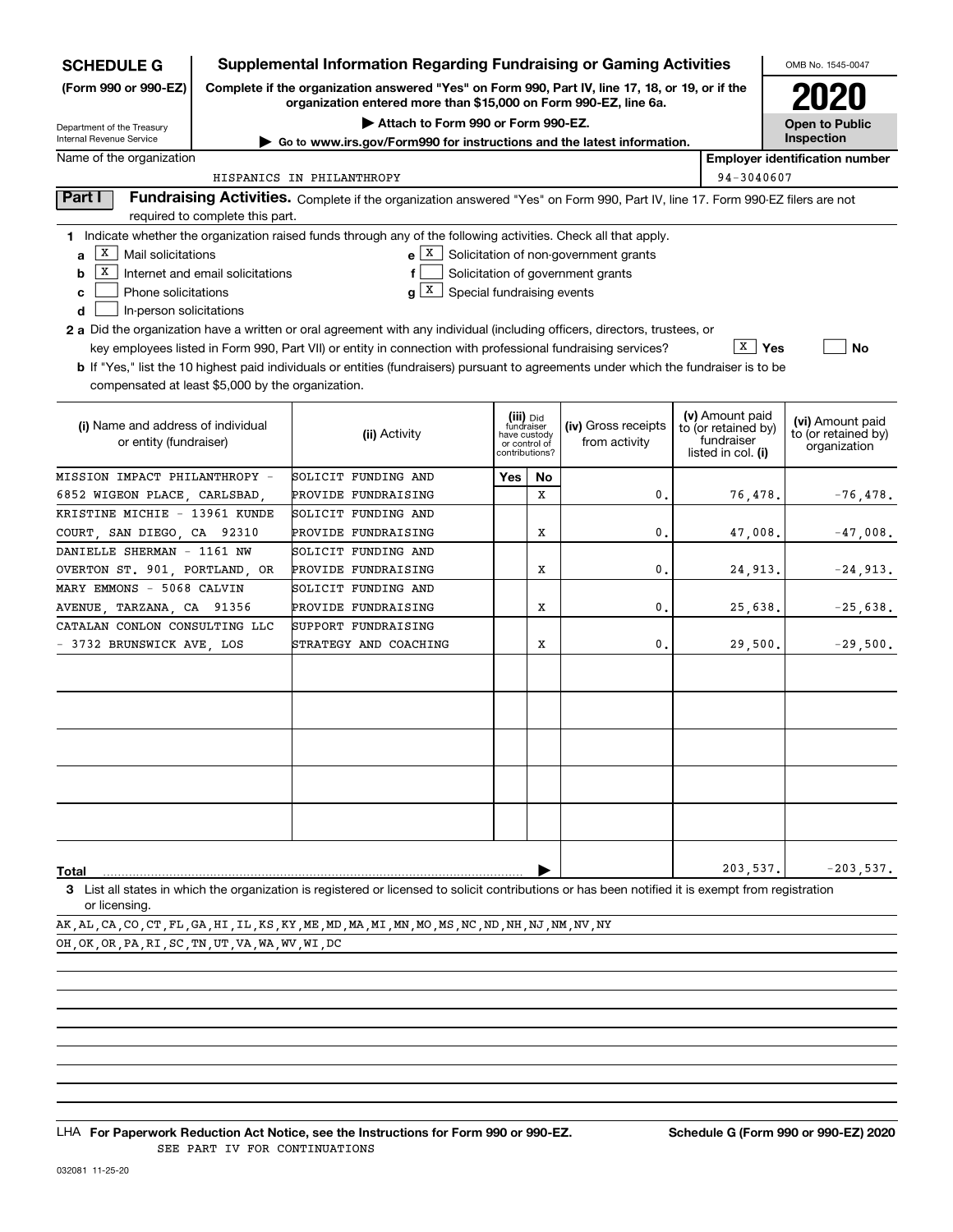|                 |    | Schedule G (Form 990 or 990-EZ) 2020 HISPANICS IN PHILANTHROPY<br>Part II<br>Fundraising Events. Complete if the organization answered "Yes" on Form 990, Part IV, line 18, or reported more than \$15,000 |                   |                         |                  | Page 2                                                |
|-----------------|----|------------------------------------------------------------------------------------------------------------------------------------------------------------------------------------------------------------|-------------------|-------------------------|------------------|-------------------------------------------------------|
|                 |    | of fundraising event contributions and gross income on Form 990-EZ, lines 1 and 6b. List events with gross receipts greater than \$5,000.                                                                  | (a) Event $#1$    | (b) Event #2            | (c) Other events | (d) Total events<br>(add col. (a) through<br>col. (c) |
|                 |    |                                                                                                                                                                                                            | (event type)      | (event type)            | (total number)   |                                                       |
| Revenue         | 1. |                                                                                                                                                                                                            |                   |                         |                  |                                                       |
|                 |    |                                                                                                                                                                                                            |                   |                         |                  |                                                       |
|                 |    |                                                                                                                                                                                                            |                   |                         |                  |                                                       |
|                 | 3  | Gross income (line 1 minus line 2)                                                                                                                                                                         |                   |                         |                  |                                                       |
|                 | 4  | Cash prizes                                                                                                                                                                                                |                   |                         |                  |                                                       |
|                 | 5  |                                                                                                                                                                                                            |                   |                         |                  |                                                       |
|                 | 6  |                                                                                                                                                                                                            |                   |                         |                  |                                                       |
| Direct Expenses | 7  | Food and beverages                                                                                                                                                                                         |                   |                         |                  |                                                       |
|                 | 8  |                                                                                                                                                                                                            |                   |                         |                  |                                                       |
|                 | 9  |                                                                                                                                                                                                            |                   |                         |                  |                                                       |
|                 | 10 | Direct expense summary. Add lines 4 through 9 in column (d) [11] manuscription and the summary. Add lines 4 through 9 in column (d)                                                                        |                   |                         | ▶                |                                                       |
|                 | 11 |                                                                                                                                                                                                            |                   |                         |                  |                                                       |
|                 |    | Part III   Gaming. Complete if the organization answered "Yes" on Form 990, Part IV, line 19, or reported more than                                                                                        |                   |                         |                  |                                                       |
|                 |    |                                                                                                                                                                                                            |                   |                         |                  |                                                       |
|                 |    | \$15,000 on Form 990-EZ, line 6a.                                                                                                                                                                          |                   | (b) Pull tabs/instant   |                  | (d) Total gaming (add                                 |
|                 |    |                                                                                                                                                                                                            | (a) Bingo         | bingo/progressive bingo | (c) Other gaming | col. (a) through col. (c))                            |
| Revenue         | 1  |                                                                                                                                                                                                            |                   |                         |                  |                                                       |
|                 | 2  |                                                                                                                                                                                                            |                   |                         |                  |                                                       |
| penses          | 3  | Cash prizes [11, 120]<br>Noncash prizes                                                                                                                                                                    |                   |                         |                  |                                                       |
|                 | 4  | Rent/facility costs                                                                                                                                                                                        |                   |                         |                  |                                                       |
| Direct Ex       |    |                                                                                                                                                                                                            |                   |                         |                  |                                                       |
|                 | 5  |                                                                                                                                                                                                            |                   |                         |                  |                                                       |
|                 | 6  | Volunteer labor                                                                                                                                                                                            | Yes<br>$\%$<br>No | Yes<br>$\%$<br>No       | Yes<br>%<br>No   |                                                       |
|                 | 7  | Direct expense summary. Add lines 2 through 5 in column (d)                                                                                                                                                |                   |                         | ▶                |                                                       |
|                 | 8  |                                                                                                                                                                                                            |                   |                         |                  |                                                       |
|                 |    |                                                                                                                                                                                                            |                   |                         |                  |                                                       |
| 9               |    | Enter the state(s) in which the organization conducts gaming activities:<br><b>b</b> If "No," explain:                                                                                                     |                   |                         |                  | Yes<br><b>No</b>                                      |
|                 |    |                                                                                                                                                                                                            |                   |                         |                  |                                                       |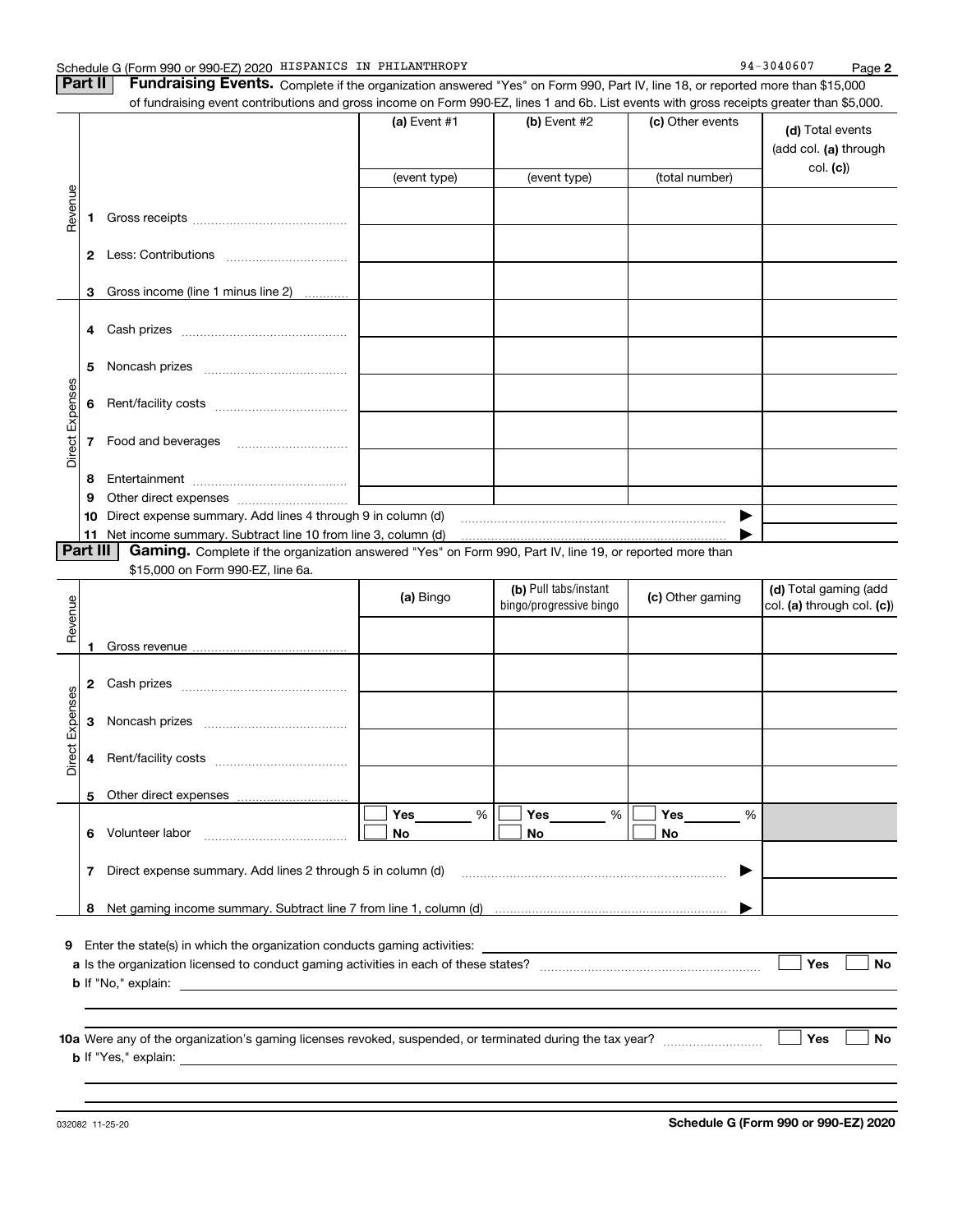|    | Schedule G (Form 990 or 990-EZ) 2020 HISPANICS IN PHILANTHROPY                                                                                    | 94-3040607      | Page 3 |
|----|---------------------------------------------------------------------------------------------------------------------------------------------------|-----------------|--------|
| 11 |                                                                                                                                                   | Yes             | No     |
|    | 12 Is the organization a grantor, beneficiary or trustee of a trust, or a member of a partnership or other entity formed                          |                 |        |
|    |                                                                                                                                                   | │ Yes           | No     |
|    | <b>13</b> Indicate the percentage of gaming activity conducted in:                                                                                |                 |        |
|    |                                                                                                                                                   | 13а             | %      |
|    |                                                                                                                                                   | 13 <sub>b</sub> | %      |
|    | 14 Enter the name and address of the person who prepares the organization's gaming/special events books and records:                              |                 |        |
|    |                                                                                                                                                   |                 |        |
|    |                                                                                                                                                   |                 |        |
|    |                                                                                                                                                   |                 |        |
|    |                                                                                                                                                   |                 | No     |
|    |                                                                                                                                                   |                 |        |
|    |                                                                                                                                                   |                 |        |
|    | c If "Yes," enter name and address of the third party:                                                                                            |                 |        |
|    | Name $\blacktriangleright$ $\_\_\_\_\_\_\_\_\_\$                                                                                                  |                 |        |
|    |                                                                                                                                                   |                 |        |
|    | 16 Gaming manager information:                                                                                                                    |                 |        |
|    | Name $\triangleright$ $\square$                                                                                                                   |                 |        |
|    |                                                                                                                                                   |                 |        |
|    | Gaming manager compensation > \$                                                                                                                  |                 |        |
|    |                                                                                                                                                   |                 |        |
|    |                                                                                                                                                   |                 |        |
|    |                                                                                                                                                   |                 |        |
|    | Director/officer<br>Employee<br>Independent contractor                                                                                            |                 |        |
|    | <b>17</b> Mandatory distributions:                                                                                                                |                 |        |
|    | a Is the organization required under state law to make charitable distributions from the gaming proceeds to                                       |                 |        |
|    | retain the state gaming license? $\Box$ No                                                                                                        |                 |        |
|    | <b>b</b> Enter the amount of distributions required under state law to be distributed to other exempt organizations or spent in the               |                 |        |
|    | organization's own exempt activities during the tax year $\triangleright$ \$                                                                      |                 |        |
|    | Part IV<br>Supplemental Information. Provide the explanations required by Part I, line 2b, columns (iii) and (v); and Part III, lines 9, 9b, 10b, |                 |        |
|    | 15b, 15c, 16, and 17b, as applicable. Also provide any additional information. See instructions.                                                  |                 |        |
|    | SCHEDULE G, PART I, LINE 2B, LIST OF TEN HIGHEST PAID FUNDRAISERS:                                                                                |                 |        |
|    |                                                                                                                                                   |                 |        |
|    | (I) NAME OF FUNDRAISER: MISSION IMPACT PHILANTHROPY                                                                                               |                 |        |
|    |                                                                                                                                                   |                 |        |
|    | (I) ADDRESS OF FUNDRAISER: 6852 WIGEON PLACE, CARLSBAD, CA 92011                                                                                  |                 |        |
|    | (II) ACTIVITY: SOLICIT FUNDING AND PROVIDE FUNDRAISING STRATEGY                                                                                   |                 |        |
|    |                                                                                                                                                   |                 |        |
|    | (I) NAME OF FUNDRAISER: KRISTINE MICHIE                                                                                                           |                 |        |
|    |                                                                                                                                                   |                 |        |
|    | (I) ADDRESS OF FUNDRAISER: 13961 KUNDE COURT, SAN DIEGO, CA 92310                                                                                 |                 |        |

|  |  |  |  |  |  | (II) ACTIVITY: SOLICIT FUNDING AND PROVIDE FUNDRAISING STRATEGY |  |  |
|--|--|--|--|--|--|-----------------------------------------------------------------|--|--|
|--|--|--|--|--|--|-----------------------------------------------------------------|--|--|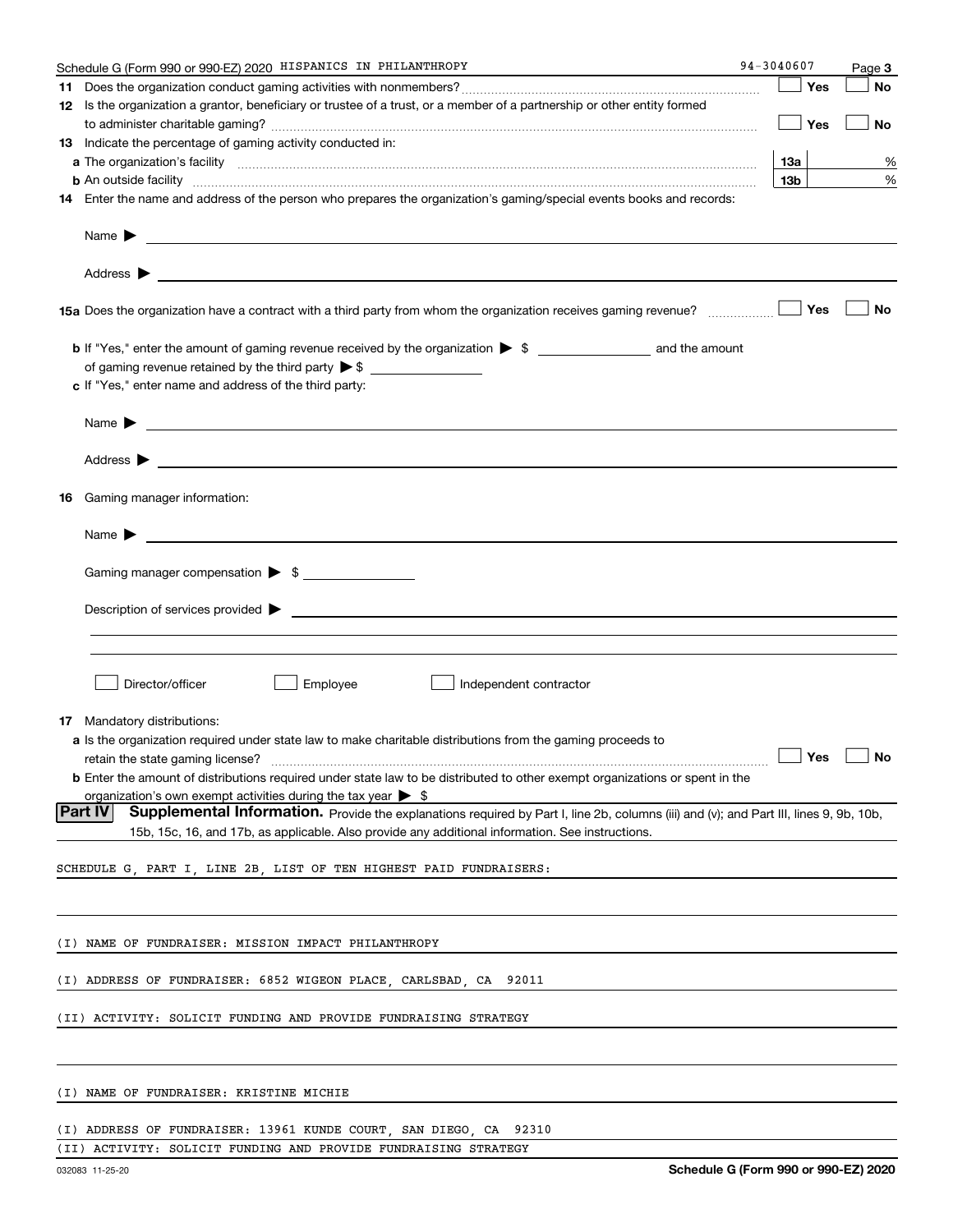(I) NAME OF FUNDRAISER: DANIELLE SHERMAN

(I) ADDRESS OF FUNDRAISER: 1161 NW OVERTON ST. 901, PORTLAND, OR 97209

(II) ACTIVITY: SOLICIT FUNDING AND PROVIDE FUNDRAISING STRATEGY

(I) NAME OF FUNDRAISER: MARY EMMONS

(I) ADDRESS OF FUNDRAISER: 5068 CALVIN AVENUE, TARZANA, CA 91356

(II) ACTIVITY: SOLICIT FUNDING AND PROVIDE FUNDRAISING STRATEGY

(I) NAME OF FUNDRAISER: CATALAN CONLON CONSULTING LLC

(I) ADDRESS OF FUNDRAISER: 3732 BRUNSWICK AVE, LOS ANGELES, CA 90039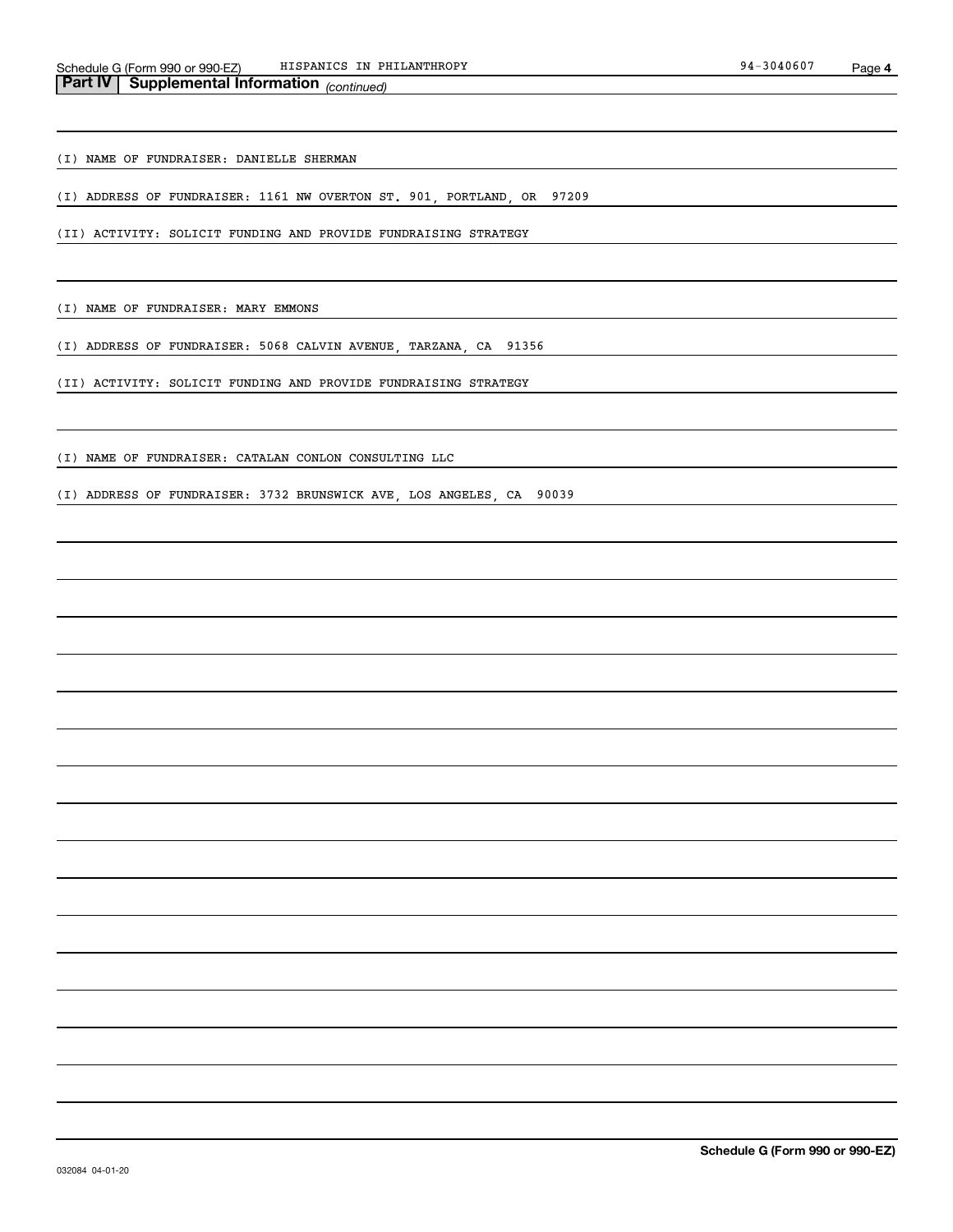| <b>SCHEDULE I</b><br>(Form 990)                                                                                                                                                |                            | <b>Grants and Other Assistance to Organizations,</b><br>Governments, and Individuals in the United States<br>Complete if the organization answered "Yes" on Form 990, Part IV, line 21 or 22. |                                                                              |                                         |                                                                |                                          | OMB No. 1545-0047                                   |
|--------------------------------------------------------------------------------------------------------------------------------------------------------------------------------|----------------------------|-----------------------------------------------------------------------------------------------------------------------------------------------------------------------------------------------|------------------------------------------------------------------------------|-----------------------------------------|----------------------------------------------------------------|------------------------------------------|-----------------------------------------------------|
| Department of the Treasury<br>Internal Revenue Service                                                                                                                         |                            |                                                                                                                                                                                               | Attach to Form 990.<br>Go to www.irs.gov/Form990 for the latest information. |                                         |                                                                |                                          | <b>Open to Public</b><br>Inspection                 |
| Name of the organization                                                                                                                                                       |                            |                                                                                                                                                                                               |                                                                              |                                         |                                                                |                                          | <b>Employer identification number</b><br>94-3040607 |
| HISPANICS IN PHILANTHROPY<br>Part I<br><b>General Information on Grants and Assistance</b>                                                                                     |                            |                                                                                                                                                                                               |                                                                              |                                         |                                                                |                                          |                                                     |
| Does the organization maintain records to substantiate the amount of the grants or assistance, the grantees' eligibility for the grants or assistance, and the selection<br>1. |                            |                                                                                                                                                                                               |                                                                              |                                         |                                                                |                                          |                                                     |
|                                                                                                                                                                                |                            |                                                                                                                                                                                               |                                                                              |                                         |                                                                |                                          | $X \mid Y$ es<br><b>No</b>                          |
| 2 Describe in Part IV the organization's procedures for monitoring the use of grant funds in the United States.                                                                |                            |                                                                                                                                                                                               |                                                                              |                                         |                                                                |                                          |                                                     |
| Part II<br>Grants and Other Assistance to Domestic Organizations and Domestic Governments. Complete if the organization answered "Yes" on Form 990, Part IV, line 21, for any  |                            |                                                                                                                                                                                               |                                                                              |                                         |                                                                |                                          |                                                     |
| recipient that received more than \$5,000. Part II can be duplicated if additional space is needed.<br>1 (a) Name and address of organization<br>or government                 | $(b)$ EIN                  | (c) IRC section<br>(if applicable)                                                                                                                                                            | (d) Amount of<br>cash grant                                                  | (e) Amount of<br>non-cash<br>assistance | (f) Method of<br>valuation (book,<br>FMV, appraisal,<br>other) | (g) Description of<br>noncash assistance | (h) Purpose of grant<br>or assistance               |
| ADELANTE ALABAMA WORKER CENTER<br>2104 CHAPEL HILL<br>BIRMINGHAM, AL 35216                                                                                                     | $46 - 5635459$ $501(C)(3)$ |                                                                                                                                                                                               | 35,000                                                                       | 0.                                      |                                                                |                                          | ESSENTIAL WORKERS FUND                              |
| AL OTRO LADO INC<br>4843 SLAUSON AVE<br>MAYWOOD, CA 90270                                                                                                                      | $47 - 2910078$ 501(C)(3)   |                                                                                                                                                                                               | 5,000                                                                        | $\mathbf{0}$ .                          |                                                                |                                          | MIGRATION AND FORCED<br>DISPLACEMENT                |
| ALIANZA AMERICAS<br>P.O. BOX 23491<br>CHICAGO LL 60623                                                                                                                         | $34-2066826$ 501(C)(3)     |                                                                                                                                                                                               | 50,000                                                                       | 0.                                      |                                                                |                                          | MIGRATION AND FORCED<br>DISPLACEMENT                |
| ALIENTO EDUCATION FUND<br>2264 S DEERFIELD LANE<br>GILBERT AZ 85295                                                                                                            | $84 - 4749451$ 501(C)(3)   |                                                                                                                                                                                               | 15,000                                                                       | 0.                                      |                                                                |                                          | ESSENTIAL WORKERS FUND                              |
| ALLAPATTAH COLLABORATIVE COMMUNITY<br>DE - 1951 NW 7TH AVE. SUITE # 600<br>MIAMI, FL 33136                                                                                     | 84-2792176 $501(C)(3)$     |                                                                                                                                                                                               | 125,000                                                                      | 0.                                      |                                                                |                                          | POWERUP FUND COVID RELIEF                           |
| ALLIANCE FOR GLOBAL JUSTICE<br>225 E. 26TH STREET, SUITE 1<br>TUCSON, AZ 85713                                                                                                 | $52 - 2094677$ $501(C)(3)$ |                                                                                                                                                                                               | 20,000                                                                       | $\mathbf{0}$ .                          |                                                                |                                          | ESSENTIAL WORKERS FUND                              |
| Enter total number of section $501(c)(3)$ and government organizations listed in the line 1 table<br>$\mathbf{2}$                                                              |                            |                                                                                                                                                                                               |                                                                              |                                         |                                                                |                                          | 202.                                                |
| Enter total number of other organizations listed in the line 1 table<br>3                                                                                                      |                            |                                                                                                                                                                                               |                                                                              |                                         |                                                                |                                          | 4.                                                  |

**For Paperwork Reduction Act Notice, see the Instructions for Form 990. Schedule I (Form 990) 2020** LHA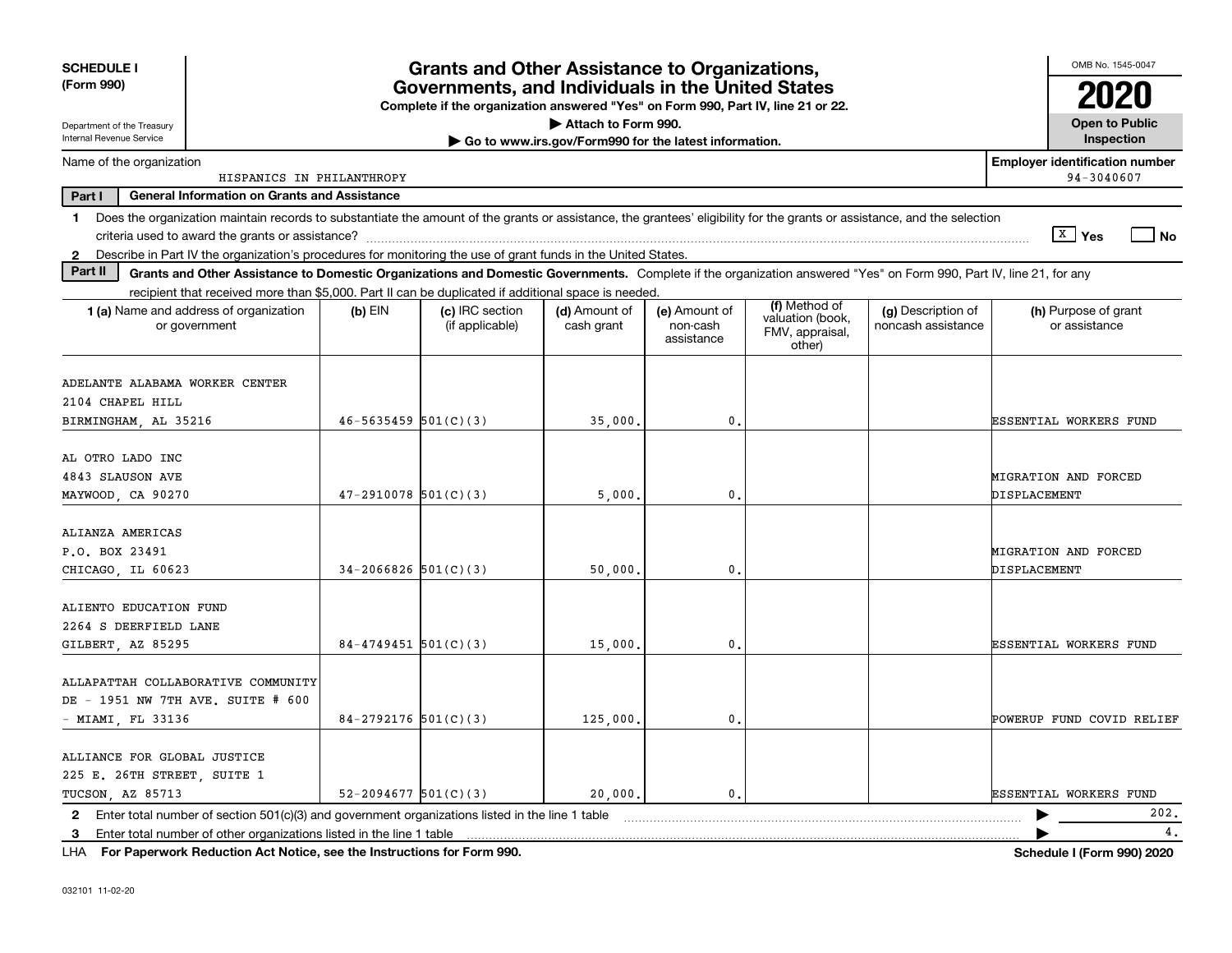| Part II                                                                                                              | Continuation of Grants and Other Assistance to Domestic Organizations and Domestic Governments (Schedule I (Form 990), Part II.) |                                  |                             |                                         |                                                                |                                           |                                                                    |  |  |  |
|----------------------------------------------------------------------------------------------------------------------|----------------------------------------------------------------------------------------------------------------------------------|----------------------------------|-----------------------------|-----------------------------------------|----------------------------------------------------------------|-------------------------------------------|--------------------------------------------------------------------|--|--|--|
| (a) Name and address of<br>organization or government                                                                | $(b)$ EIN                                                                                                                        | (c) IRC section<br>if applicable | (d) Amount of<br>cash grant | (e) Amount of<br>non-cash<br>assistance | (f) Method of<br>valuation<br>(book, FMV,<br>appraisal, other) | (g) Description of<br>non-cash assistance | (h) Purpose of grant<br>or assistance                              |  |  |  |
| AMERICA BAR ASSOCIATION FUND FOR<br>JUSTICE - 321 N. CLARK STREET,<br>FLOOR 20 - CHICAGO, IL 60654                   | $36 - 6110299$ $501(C)(3)$                                                                                                       |                                  | 10,000.                     | 0.                                      |                                                                |                                           | MIGRATION AND FORCED<br>DISPLACEMENT                               |  |  |  |
| AMERICAN FRIENDS SERVICE COMMITTEE<br>1501 CHERRY STREET<br>PHILADELPHIA, PA 19102                                   | $23-1352010$ 501(C)(3)                                                                                                           |                                  | 15,000.                     | 0.                                      |                                                                |                                           | MIGRATION AND FORCED<br>DISPLACEMENT                               |  |  |  |
| AMERICANS FOR IMMIGRANTS JUSTICE<br>6355 NW 36TH ST, SUITE 2201<br>MIAMI, FL 33166                                   | 65-0610872 $501(C)(3)$                                                                                                           |                                  | 10,000                      | $\mathbf{0}$                            |                                                                |                                           | MIGRATION AND FORCED<br>DISPLACEMENT                               |  |  |  |
| APOYO LEGAL AL EMPRENDIMIENTO<br>COMUNITARIO - PO BOX 2000 -<br>CAGUAS, PUERTO RICO                                  | 66-0948433 $501(C)(3)$                                                                                                           |                                  | 12,000.                     | 0.                                      |                                                                |                                           | CIVIC ENGAGEMENT                                                   |  |  |  |
| ARIZONA COALITION TO END SEXUAL<br>AND DOMESTIC VIOLENCE - 2201 E<br>CAMELBACK RD., STE 405 B -<br>PHOENIX, AZ 85016 | $86 - 0593601$ $501(C)(3)$                                                                                                       |                                  | 15,000.                     | 0.                                      |                                                                |                                           | MIGRATION AND FORCED<br>DISPLACEMENT                               |  |  |  |
| ARIZONA COMMUNITY FOUNDATION<br>2201 E CAMELBACK RD., STE 405 B<br>PHOENIX, AZ 85016                                 | $86-0348306$ 501(C)(3)                                                                                                           |                                  | 25,000                      | $\mathbf{0}$                            |                                                                |                                           | MIGRATION AND FORCED<br>DISPLACEMENT AND<br>ESSENTIAL WORKERS FUND |  |  |  |
| ARRIBA LAS VEGAS WORKERS CENTER<br>1948 E. CHARLESTON BLVD<br>LAS VEGAS, NV 89104                                    | 83-4206510 $501(C)(3)$                                                                                                           |                                  | 30,000.                     | 0.                                      |                                                                |                                           | ESSENTIAL WORKERS FUND                                             |  |  |  |
| ARTICULATE FOUNDATION INC<br>111 TOWN SQUARE PLACE, SUITE 1203<br>JERSEY CITY, NJ 07310                              | 83-1766585 $501(C)(3)$                                                                                                           |                                  | 12,500.                     | 0.                                      |                                                                |                                           | MIGRATION AND FORCED<br>DISPLACEMENT                               |  |  |  |
| <b>ASYLUM ACCESS</b><br>555 12TH STREET<br>OAKLAND, CA 94612                                                         | $20-3642040$ 501(C)(3)                                                                                                           |                                  | 85.000.                     | $\mathbf{0}$                            |                                                                |                                           | MIGRATION AND FORCED<br>DISPLACEMENT                               |  |  |  |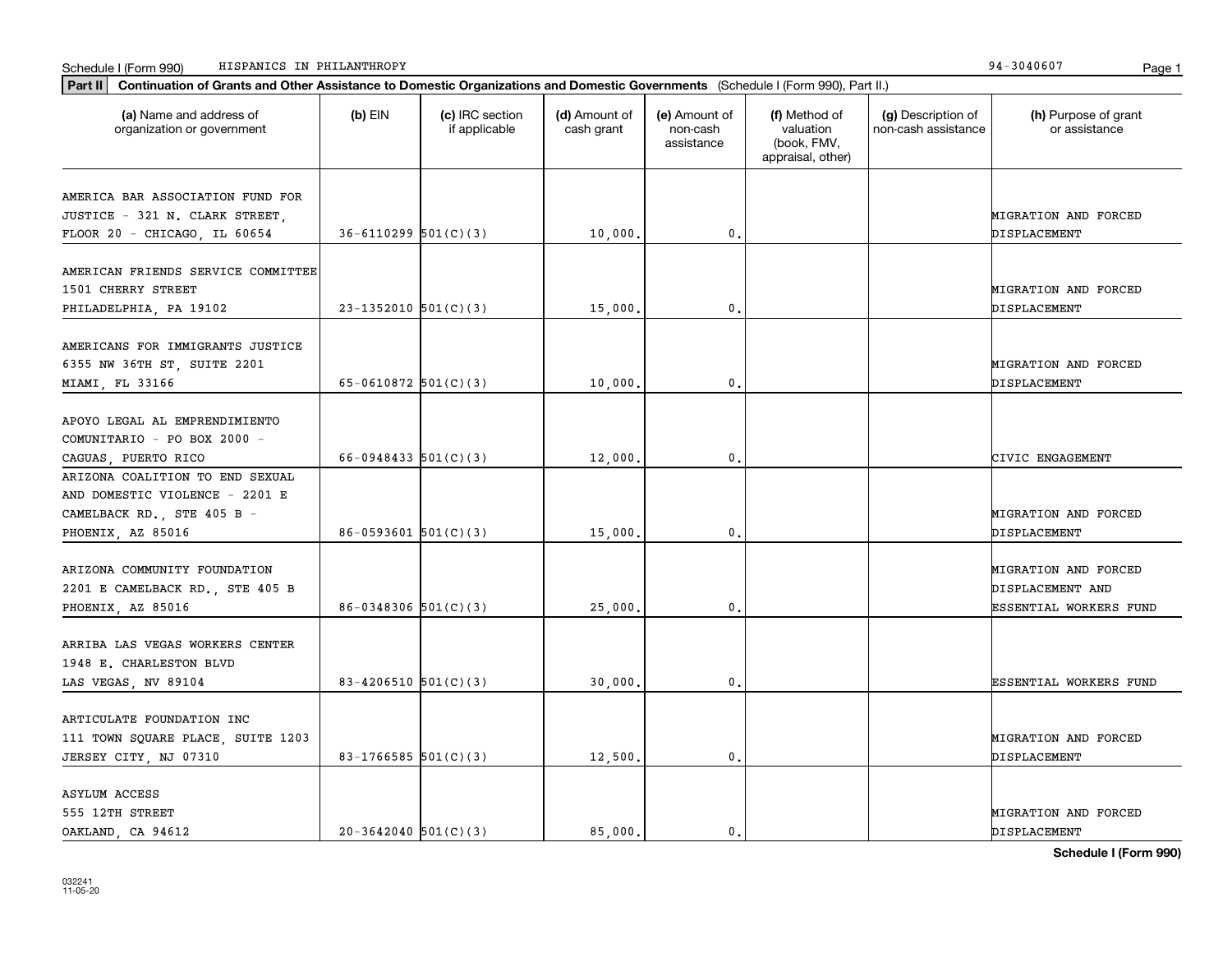| Part II   Continuation of Grants and Other Assistance to Domestic Organizations and Domestic Governments (Schedule I (Form 990), Part II.) |                          |                                  |                             |                                         |                                                                |                                           |                                       |
|--------------------------------------------------------------------------------------------------------------------------------------------|--------------------------|----------------------------------|-----------------------------|-----------------------------------------|----------------------------------------------------------------|-------------------------------------------|---------------------------------------|
| (a) Name and address of<br>organization or government                                                                                      | $(b)$ EIN                | (c) IRC section<br>if applicable | (d) Amount of<br>cash grant | (e) Amount of<br>non-cash<br>assistance | (f) Method of<br>valuation<br>(book, FMV,<br>appraisal, other) | (g) Description of<br>non-cash assistance | (h) Purpose of grant<br>or assistance |
| BAISER LLC                                                                                                                                 |                          |                                  |                             |                                         |                                                                |                                           |                                       |
| 8325 NE 2ND AVENUE, SUITE 127                                                                                                              |                          |                                  |                             |                                         |                                                                |                                           |                                       |
| MIAMI, FL 33139                                                                                                                            | 47-1368858               |                                  | 15,000.                     | 0.                                      |                                                                |                                           | POWERUP FUND COVID RELIEF             |
|                                                                                                                                            |                          |                                  |                             |                                         |                                                                |                                           |                                       |
| BIENESTAR INC                                                                                                                              |                          |                                  |                             |                                         |                                                                |                                           |                                       |
| PO BOX 665                                                                                                                                 |                          |                                  |                             |                                         |                                                                |                                           | FARMWORKERS PANDEMIC                  |
| HILLSBORO, OR 97123                                                                                                                        | 93-0860753 $501(C)(3)$   |                                  | 70,000                      | 0.                                      |                                                                |                                           | RELIEF FUND                           |
| BORDER YOUTH TENNIS EXCHANGE INC                                                                                                           |                          |                                  |                             |                                         |                                                                |                                           |                                       |
| 1171 W TARGET RANGE ROAD                                                                                                                   |                          |                                  |                             |                                         |                                                                |                                           | MIGRATION AND FORCED                  |
| NOGALES, AZ 85621                                                                                                                          | 82-1211390 $501(C)(3)$   |                                  | 15,000.                     | $\mathbf{0}$ .                          |                                                                |                                           | DISPLACEMENT                          |
|                                                                                                                                            |                          |                                  |                             |                                         |                                                                |                                           |                                       |
| BOYS AND GIRLS CLUB OF GREATER                                                                                                             |                          |                                  |                             |                                         |                                                                |                                           |                                       |
| HOUSTON IN - 815 CROSBY STREET -                                                                                                           |                          |                                  |                             |                                         |                                                                |                                           |                                       |
| HOUSTON, TX 77019                                                                                                                          | $76 - 0270942$ 501(C)(3) |                                  | 8,000,                      | 0.                                      |                                                                |                                           | CIVIC ENGAGEMENT                      |
|                                                                                                                                            |                          |                                  |                             |                                         |                                                                |                                           |                                       |
| BOYS AND GIRLS CLUB OF PUERTO RICO                                                                                                         |                          |                                  |                             |                                         |                                                                |                                           |                                       |
| $INC - P O BOX 79526 - CAROLINA,$                                                                                                          |                          |                                  |                             |                                         |                                                                |                                           | ESSENTIAL WORKERS FUND,               |
| PUERTO RICO                                                                                                                                | $66 - 0327584$ 501(C)(3) |                                  | 25,000,                     | 0.                                      |                                                                |                                           | AND EMERGENCY RESPONSE                |
| CALIFORNIA COMMUNITY FOUNDATION                                                                                                            |                          |                                  |                             |                                         |                                                                |                                           |                                       |
| 221 S. FIGUEROA ST, SUITE 400                                                                                                              |                          |                                  |                             |                                         |                                                                |                                           |                                       |
| LOS ANGLES, CA 90012                                                                                                                       | $95 - 4774698$ 501(C)(3) |                                  | 30,000.                     | 0.                                      |                                                                |                                           | LATINXHOUSE                           |
|                                                                                                                                            |                          |                                  |                             |                                         |                                                                |                                           |                                       |
| CALIFORNIA LATINAS FOR                                                                                                                     |                          |                                  |                             |                                         |                                                                |                                           |                                       |
| REPRODUCTIVE JUSTICE - PO BOX                                                                                                              |                          |                                  |                             |                                         |                                                                |                                           |                                       |
| 861766 - LOS ANGELES, CA 90086                                                                                                             | $26 - 2213868$ 501(C)(3) |                                  | 8,572.                      | $\mathbf{0}$ .                          |                                                                |                                           | HIPGIVE                               |
|                                                                                                                                            |                          |                                  |                             |                                         |                                                                |                                           |                                       |
| CALLED TO SERVE FARMWORKERS INC<br>304 NW 8TH ST                                                                                           |                          |                                  |                             |                                         |                                                                |                                           | FARMWORKERS PANDEMIC                  |
| MULBERRY, FL 33860                                                                                                                         | $84 - 5145441$ 501(C)(3) |                                  | 25,000.                     | 0.                                      |                                                                |                                           | RELIEF FUND                           |
|                                                                                                                                            |                          |                                  |                             |                                         |                                                                |                                           |                                       |
| CAMPESINOS SIN FRONTERAS                                                                                                                   |                          |                                  |                             |                                         |                                                                |                                           |                                       |
| 663 E MAIN STREET, SUITE A                                                                                                                 |                          |                                  |                             |                                         |                                                                |                                           | FARMWORKERS PANDEMIC                  |
| SOMERTON, AZ 85350                                                                                                                         | $86-0944114$ $501(C)(3)$ |                                  | 100,000.                    | $\mathbf{0}$ .                          |                                                                |                                           | RELIEF FUND                           |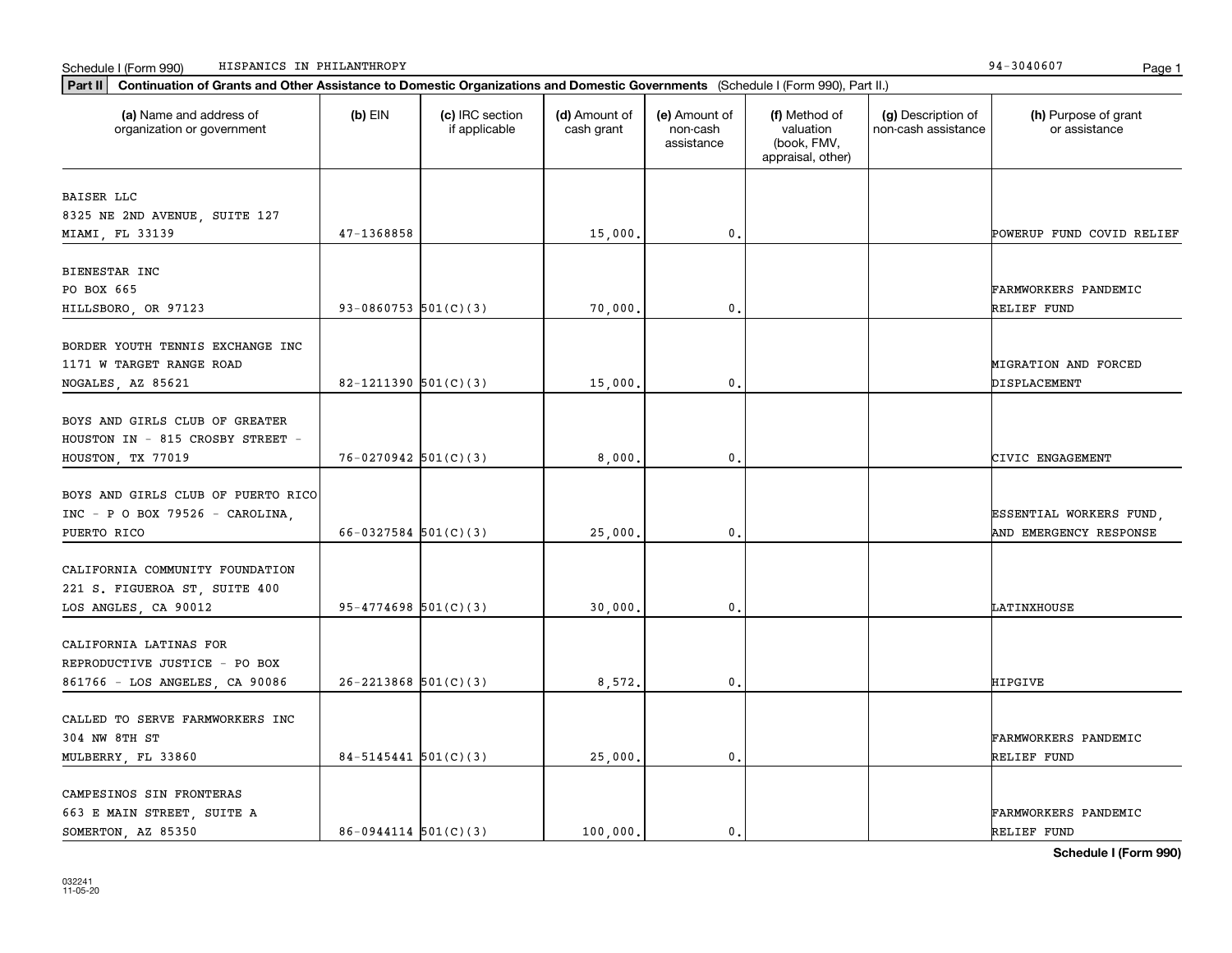| Continuation of Grants and Other Assistance to Domestic Organizations and Domestic Governments (Schedule I (Form 990), Part II.)<br>Part II |                            |                                  |                             |                                         |                                                                |                                           |                                       |
|---------------------------------------------------------------------------------------------------------------------------------------------|----------------------------|----------------------------------|-----------------------------|-----------------------------------------|----------------------------------------------------------------|-------------------------------------------|---------------------------------------|
| (a) Name and address of<br>organization or government                                                                                       | (b) EIN                    | (c) IRC section<br>if applicable | (d) Amount of<br>cash grant | (e) Amount of<br>non-cash<br>assistance | (f) Method of<br>valuation<br>(book, FMV,<br>appraisal, other) | (g) Description of<br>non-cash assistance | (h) Purpose of grant<br>or assistance |
| CASA CHIRILAGUA                                                                                                                             |                            |                                  |                             |                                         |                                                                |                                           |                                       |
| 4109 MOUNT VERNON AVE                                                                                                                       |                            |                                  |                             |                                         |                                                                |                                           |                                       |
| ALEXANDRIA, VA 22305                                                                                                                        | $27-4575777$ 501(C)(3)     |                                  | 30,000.                     | 0.                                      |                                                                |                                           | ESSENTIAL WORKERS FUND                |
|                                                                                                                                             |                            |                                  |                             |                                         |                                                                |                                           |                                       |
| CASA CORNELIA LEGAL SERVICES                                                                                                                |                            |                                  |                             |                                         |                                                                |                                           |                                       |
| 2760 FIFTH AVENUE, STE. 200                                                                                                                 |                            |                                  |                             |                                         |                                                                |                                           | MIGRATION AND FORCED                  |
| SAN DIEGO, CA 92103                                                                                                                         | $33-0719221$ 501(C)(3)     |                                  | 5,000.                      | 0.                                      |                                                                |                                           | DISPLACEMENT                          |
|                                                                                                                                             |                            |                                  |                             |                                         |                                                                |                                           |                                       |
| CASA DE LA BONDAD INC.                                                                                                                      |                            |                                  |                             |                                         |                                                                |                                           |                                       |
| PO BOX 8999                                                                                                                                 |                            |                                  |                             |                                         |                                                                |                                           |                                       |
| HUMACAO, PUERTO RICO                                                                                                                        | $66 - 0502690$ $501(C)(3)$ |                                  | 15,000.                     | 0.                                      |                                                                |                                           | ESSENTIAL WORKERS FUND                |
|                                                                                                                                             |                            |                                  |                             |                                         |                                                                |                                           |                                       |
| CASA PROTEGIDA JULIA DE BURGOS INC                                                                                                          |                            |                                  |                             |                                         |                                                                |                                           |                                       |
| PO BOX 362433                                                                                                                               |                            |                                  |                             |                                         |                                                                |                                           |                                       |
| SAN JUAN, PUERTO RICO                                                                                                                       | 66-0387659 $501(C)(3)$     |                                  | 10,000.                     | 0.                                      |                                                                |                                           | <b>ESSENTIAL WORKERS FUND</b>         |
|                                                                                                                                             |                            |                                  |                             |                                         |                                                                |                                           |                                       |
| CASA SAN JOSE                                                                                                                               |                            |                                  |                             |                                         |                                                                |                                           |                                       |
| 2116 BROADWAY AVE                                                                                                                           |                            |                                  |                             |                                         |                                                                |                                           |                                       |
| PITTSBURGH, PA 15226                                                                                                                        | $46 - 4729004$ 501(C)(3)   |                                  | 20,000.                     | 0.                                      |                                                                |                                           | ESSENTIAL WORKERS FUND                |
|                                                                                                                                             |                            |                                  |                             |                                         |                                                                |                                           |                                       |
| CASALUZ INC                                                                                                                                 |                            |                                  |                             |                                         |                                                                |                                           |                                       |
| 3340 POPLAR AVE SUITE 212                                                                                                                   |                            |                                  |                             |                                         |                                                                |                                           |                                       |
| MEMPHIS, TN 38111                                                                                                                           | 81-3256108 $501(C)(3)$     |                                  | 15,000.                     | 0.                                      |                                                                |                                           | ESSENTIAL WORKERS FUND                |
| CATHOLIC CHARITIES OF THE RIO                                                                                                               |                            |                                  |                             |                                         |                                                                |                                           |                                       |
| GRANDE VALLEY, INC. - 700 N.                                                                                                                |                            |                                  |                             |                                         |                                                                |                                           |                                       |
| VIRGEN DE SAN JUAN BLVD. - SAN                                                                                                              |                            |                                  |                             |                                         |                                                                |                                           | MIGRATION AND FORCED                  |
| JUAN, TX 78589                                                                                                                              | 68-0599307 $501(C)(3)$     |                                  | 15,000.                     | 0.                                      |                                                                |                                           | DISPLACEMENT                          |
|                                                                                                                                             |                            |                                  |                             |                                         |                                                                |                                           |                                       |
| CATHOLIC LEGAL IMMIGRATION NETWORK                                                                                                          |                            |                                  |                             |                                         |                                                                |                                           |                                       |
| INC - 8757 GEORGIA AVENUE SUITE                                                                                                             |                            |                                  |                             |                                         |                                                                |                                           | MIGRATION AND FORCED                  |
| 850 - SILVER SPRING, MD 20910                                                                                                               | 52-1584951 $501(C)(3)$     |                                  | 10,000.                     | 0.                                      |                                                                |                                           | DISPLACEMENT                          |
|                                                                                                                                             |                            |                                  |                             |                                         |                                                                |                                           |                                       |
| CENTER FOR A NEW ECONOMY INC                                                                                                                |                            |                                  |                             |                                         |                                                                |                                           |                                       |
| P.O. BOX 9024240<br>SAN JUAN, PUERTO RICO                                                                                                   | 66-0566096 $501(C)(3)$     |                                  | 10, 206.                    | 0.                                      |                                                                |                                           | <b>HIPGIVE</b>                        |
|                                                                                                                                             |                            |                                  |                             |                                         |                                                                |                                           |                                       |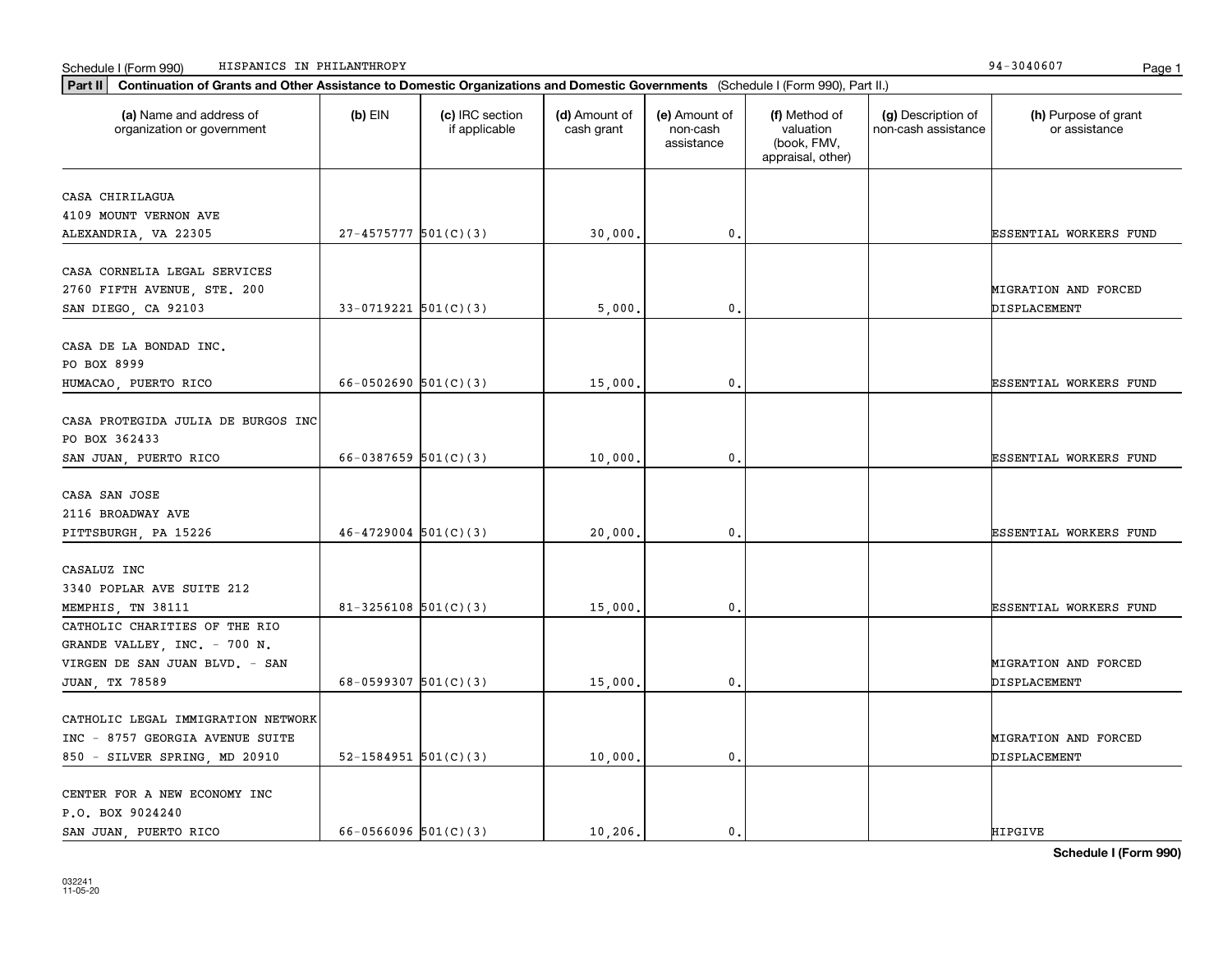| Part II   Continuation of Grants and Other Assistance to Domestic Organizations and Domestic Governments (Schedule I (Form 990), Part II.) |                          |                                  |                             |                                         |                                                                |                                           |                                                |
|--------------------------------------------------------------------------------------------------------------------------------------------|--------------------------|----------------------------------|-----------------------------|-----------------------------------------|----------------------------------------------------------------|-------------------------------------------|------------------------------------------------|
| (a) Name and address of<br>organization or government                                                                                      | $(b)$ EIN                | (c) IRC section<br>if applicable | (d) Amount of<br>cash grant | (e) Amount of<br>non-cash<br>assistance | (f) Method of<br>valuation<br>(book, FMV,<br>appraisal, other) | (g) Description of<br>non-cash assistance | (h) Purpose of grant<br>or assistance          |
| CENTER FOR LEADERSHIP AND JUSTICE                                                                                                          |                          |                                  |                             |                                         |                                                                |                                           |                                                |
| 47 VINE STREET                                                                                                                             |                          |                                  |                             |                                         |                                                                |                                           |                                                |
| HARTFORD, CT 06112                                                                                                                         | $06 - 0689693$ 501(C)(3) |                                  | 20,000.                     | 0.                                      |                                                                |                                           | ESSENTIAL WORKERS FUND                         |
|                                                                                                                                            |                          |                                  |                             |                                         |                                                                |                                           |                                                |
| CENTRAL VIRGINIA LEGAL AID SOCIETY                                                                                                         |                          |                                  |                             |                                         |                                                                |                                           |                                                |
| INC - 101 WEST BROAD STREET #101                                                                                                           |                          |                                  |                             |                                         |                                                                |                                           | FARMWORKERS PANDEMIC                           |
| RICHMOND, VA 23220                                                                                                                         | $54-0900644$ 501(C)(3)   |                                  | 35,000                      | 0.                                      |                                                                |                                           | RELIEF FUND                                    |
|                                                                                                                                            |                          |                                  |                             |                                         |                                                                |                                           |                                                |
| CENTRO COMUNITARIO DE TRABAJADORES                                                                                                         |                          |                                  |                             |                                         |                                                                |                                           |                                                |
| INCORP - 1532 ACUSHNET AVE - NEW                                                                                                           |                          |                                  |                             |                                         |                                                                |                                           |                                                |
| BEDFORD, MA 02746                                                                                                                          | $27-0445556$ 501(C)(3)   |                                  | 10,000.                     | $\mathbf{0}$ .                          |                                                                |                                           | <b>ESSENTIAL WORKERS FUND</b>                  |
| CENTRO CULTURAL LATINO UNIDOS INC                                                                                                          |                          |                                  |                             |                                         |                                                                |                                           |                                                |
| 301 KING STREET                                                                                                                            |                          |                                  |                             |                                         |                                                                |                                           |                                                |
| POTTSTOWN, PA 19464                                                                                                                        | $23 - 2826162$ 501(C)(3) |                                  | 10,000                      | $\mathbf{0}$ .                          |                                                                |                                           | ESSENTIAL WORKERS FUND                         |
|                                                                                                                                            |                          |                                  |                             |                                         |                                                                |                                           |                                                |
| CENTRO DE APOYO COMUNITARIO                                                                                                                |                          |                                  |                             |                                         |                                                                |                                           |                                                |
| 11 HAWTHORNE RD                                                                                                                            |                          |                                  |                             |                                         |                                                                |                                           |                                                |
| BROOMALL, PA 19008                                                                                                                         | $05-0599905$ 501(C)(3)   |                                  | 15,000.                     | $\mathbf{0}$ .                          |                                                                |                                           | ESSENTIAL WORKERS FUND                         |
|                                                                                                                                            |                          |                                  |                             |                                         |                                                                |                                           |                                                |
| CENTRO DE LA MUJER DOMINICANA INC                                                                                                          |                          |                                  |                             |                                         |                                                                |                                           |                                                |
| CALLE ROBLES #54                                                                                                                           |                          |                                  |                             |                                         |                                                                |                                           |                                                |
| RIO PIEDRAS, PUERTO RICO 00926                                                                                                             | 66-0642701 $501(C)(3)$   |                                  | 10,000                      | 0.                                      |                                                                |                                           | ESSENTIAL WORKERS FUND                         |
| CENTRO DE LOS DERECHOS DEL                                                                                                                 |                          |                                  |                             |                                         |                                                                |                                           |                                                |
| MIGRANTE INC - 10 E. NORTH AVE, #9                                                                                                         |                          |                                  |                             |                                         |                                                                |                                           | FARMWORKERS PANDEMIC<br>RELIEF FUND, ESSENTIAL |
| - BALTIMORE, MD 21202                                                                                                                      | $20 - 2588279$ 501(C)(3) |                                  | 65,000.                     | 0.                                      |                                                                |                                           | WORKERS FUND                                   |
|                                                                                                                                            |                          |                                  |                             |                                         |                                                                |                                           |                                                |
| CENTRO POR LA JUSTICIA                                                                                                                     |                          |                                  |                             |                                         |                                                                |                                           |                                                |
| PO BOX 830706                                                                                                                              |                          |                                  |                             |                                         |                                                                |                                           | CIVIC ENGAGEMENT AND                           |
| SAN ANTONIO, TX 78283                                                                                                                      | $74-2720710$ 501(C)(3)   |                                  | 45,000.                     | 0.                                      |                                                                |                                           | ESSENTIAL WORKERS FUND                         |
|                                                                                                                                            |                          |                                  |                             |                                         |                                                                |                                           |                                                |
| CENTROS SOR ISOLINA FERRE INC                                                                                                              |                          |                                  |                             |                                         |                                                                |                                           |                                                |
| P.O. BOX 7313                                                                                                                              |                          |                                  |                             |                                         |                                                                |                                           |                                                |
| PONCE PUERTO RICO                                                                                                                          | $66 - 0277396$ 501(C)(3) |                                  | 5000.                       | $\mathbf{0}$ .                          |                                                                |                                           | <b>EMERGENCY RESPONSE</b>                      |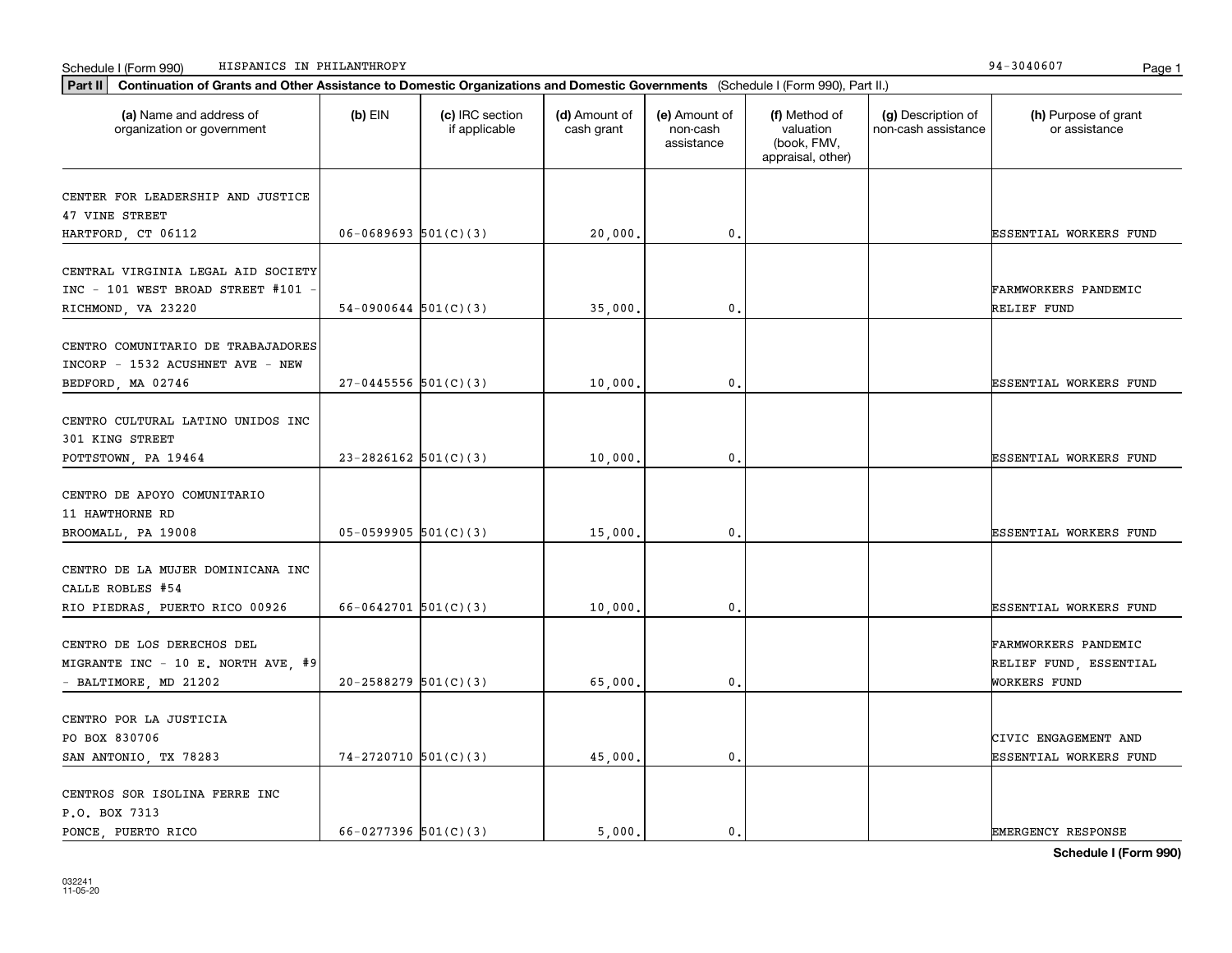| Continuation of Grants and Other Assistance to Domestic Organizations and Domestic Governments (Schedule I (Form 990), Part II.)<br>Part II |                            |                                  |                             |                                         |                                                                |                                           |                                                |
|---------------------------------------------------------------------------------------------------------------------------------------------|----------------------------|----------------------------------|-----------------------------|-----------------------------------------|----------------------------------------------------------------|-------------------------------------------|------------------------------------------------|
| (a) Name and address of<br>organization or government                                                                                       | $(b)$ EIN                  | (c) IRC section<br>if applicable | (d) Amount of<br>cash grant | (e) Amount of<br>non-cash<br>assistance | (f) Method of<br>valuation<br>(book, FMV,<br>appraisal, other) | (g) Description of<br>non-cash assistance | (h) Purpose of grant<br>or assistance          |
| CESAR CHAVEZ SERVICE CLUBS INC.<br>PO BOX 131156<br>SAN DIEGO, CA 92170                                                                     | $26-1605661$ 501(C)(3)     |                                  | 20,000.                     | $^{\rm 0}$ .                            |                                                                |                                           | ESSENTIAL WORKERS FUND                         |
| CHICAGO WORKERS COLLABORATIVE NFP<br>1914 S. ASHLAND AVENUE<br>CHICAGO, IL 60608                                                            | $26-1470308$ 501(C)(3)     |                                  | 25,000                      | $\mathbf{0}$ .                          |                                                                |                                           | ESSENTIAL WORKERS FUND                         |
| CHILD & MIGRANT SERVICES INC<br>P. O. BOX 1038<br>PALIDASE, CO 81526                                                                        | $84-0831830$ 501(C)(3)     |                                  | 10,000                      | $\mathbf{0}$ .                          |                                                                |                                           | FARMWORKERS PANDEMIC<br>RELIEF FUND            |
| CHILDREN FIRST CEO KANSAS INC.<br>P. O. BOX 2385<br>WICHITA, KS 67201-2385                                                                  | $48-1235279$ 501(C)(3)     |                                  | 25,000.                     | 0.                                      |                                                                |                                           | ESSENTIAL WORKERS FUND                         |
| COALICION LATINOAMERICANA<br>4938 CENTRAL AVE, SUITE 101<br>CHARLOTTE, NC 28205                                                             | $58-1945776$ $501(C)(3)$   |                                  | 25,000                      | $\mathbf{0}$ .                          |                                                                |                                           | CIVIC ENGAGEMENT AND<br>ESSENTIAL WORKERS FUND |
| THE COALITION OF FLORIDA<br>FARMWORKER ORGANIZATIONS<br>INCORPORATED - PO BOX 344010 -<br>FLORIDA CITY, FL 33034                            | 59-2149950 $501(C)(3)$     |                                  | 35,000                      | $\mathbf{0}$ .                          |                                                                |                                           | FARMWORKERS PANDEMIC<br>RELIEF FUND            |
| COALITION OF HUMANE IMMIGRANT<br>RIGHTS - 2533 W. THIRD STREET.<br>SUITE 101 - LOS ANGELES, CA 90057                                        | $95 - 4421521$ $501(C)(3)$ |                                  | 15,000                      | 0.                                      |                                                                |                                           | MIGRATION AND FORCED<br>DISPLACEMENT           |
| COLIBRI CENTER FOR HUMAN RIGHTS<br>738 N 5TH AVE, SUITE 235<br>TUCSON, AZ 85705                                                             | $81 - 4032489$ 501(C)(3)   |                                  | 60,000,                     | $\mathbf{0}$ .                          |                                                                |                                           | MIGRATION AND FORCED<br>DISPLACEMENT           |
| COMITE DE APOYO A LOS TRABAJADORES<br>AGRICO - 4 SOUTH DELSEA DR -<br>GLASSBORO, NJ 08028                                                   | $22 - 2588350$ 501(C)(3)   |                                  | 80.000.                     | $\mathbf{0}$ .                          |                                                                |                                           | FARMWORKERS PANDEMIC<br>RELIEF FUND            |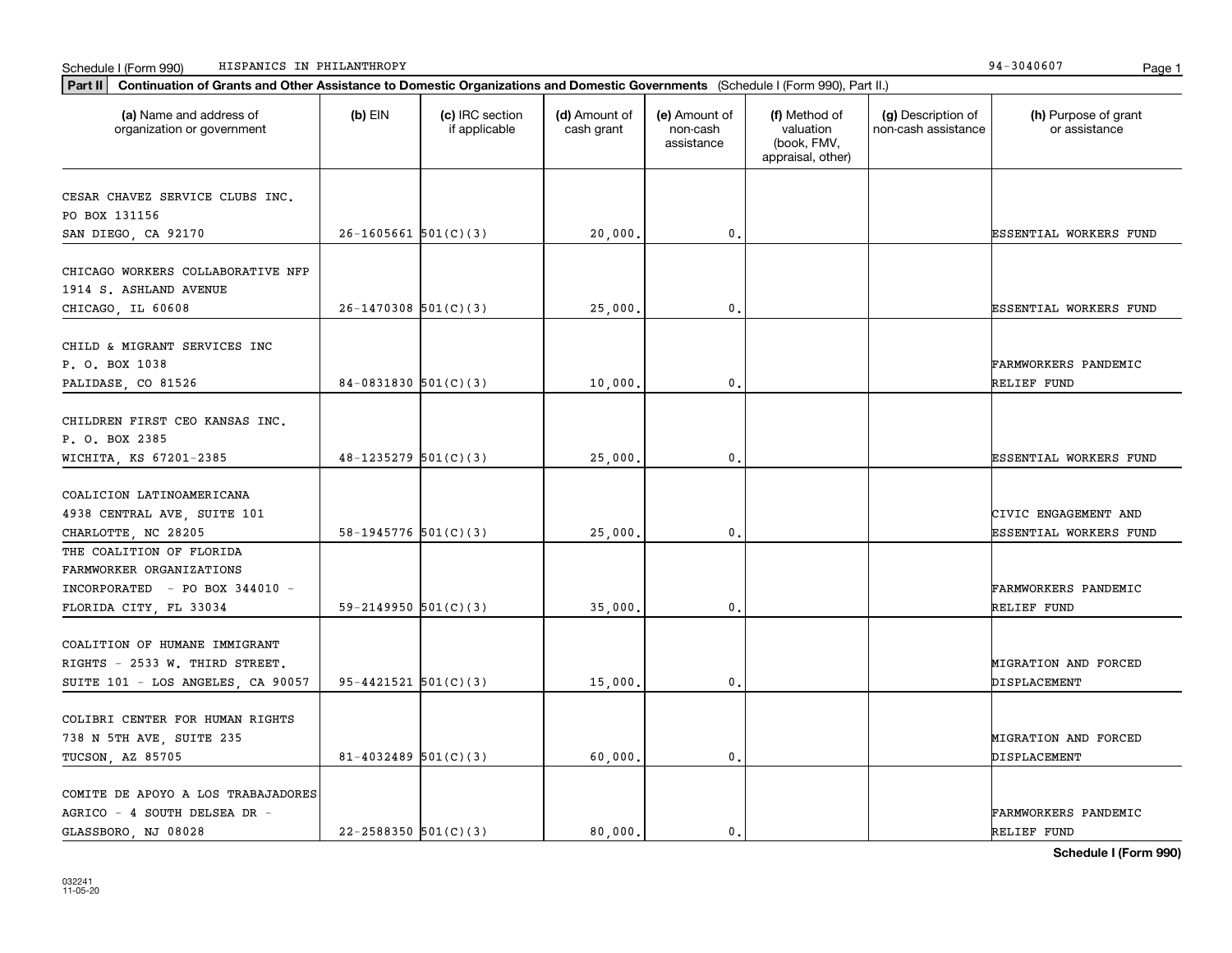| Part II   Continuation of Grants and Other Assistance to Domestic Organizations and Domestic Governments (Schedule I (Form 990), Part II.) |                            |                                  |                             |                                         |                                                                |                                           |                                       |
|--------------------------------------------------------------------------------------------------------------------------------------------|----------------------------|----------------------------------|-----------------------------|-----------------------------------------|----------------------------------------------------------------|-------------------------------------------|---------------------------------------|
| (a) Name and address of<br>organization or government                                                                                      | $(b)$ EIN                  | (c) IRC section<br>if applicable | (d) Amount of<br>cash grant | (e) Amount of<br>non-cash<br>assistance | (f) Method of<br>valuation<br>(book, FMV,<br>appraisal, other) | (g) Description of<br>non-cash assistance | (h) Purpose of grant<br>or assistance |
| COMMUNITY ACTION BOARD OF SANTA                                                                                                            |                            |                                  |                             |                                         |                                                                |                                           |                                       |
| CRUZ COUNTY - 406 MAIN STREET                                                                                                              |                            |                                  |                             |                                         |                                                                |                                           | MIGRATION AND FORCED                  |
| SUITE 207 - WATSONVILLE, CA 95076                                                                                                          | 94-2523780 $501(C)(3)$     |                                  | 5,000.                      | 0.                                      |                                                                |                                           | DISPLACEMENT                          |
| COMMUNITY ACTION PROGRAM FOR                                                                                                               |                            |                                  |                             |                                         |                                                                |                                           |                                       |
| CENTRAL ARKANSAS - 707 ROBINS                                                                                                              |                            |                                  |                             |                                         |                                                                |                                           |                                       |
| STREET, SUITE 118 - CONWAY, AR                                                                                                             |                            |                                  |                             |                                         |                                                                |                                           | <b>FARMWORKERS PANDEMIC</b>           |
| 72034                                                                                                                                      | $71-0393919$ $501(C)(3)$   |                                  | 50,000                      | 0.                                      |                                                                |                                           | RELIEF FUND                           |
|                                                                                                                                            |                            |                                  |                             |                                         |                                                                |                                           |                                       |
| COMMUNITY COUNCIL OF IDAHO                                                                                                                 |                            |                                  |                             |                                         |                                                                |                                           |                                       |
| 317 HAPPY DAY BLVD #250                                                                                                                    |                            |                                  |                             |                                         |                                                                |                                           | FARMWORKERS PANDEMIC                  |
| CALDWELL, ID 83607                                                                                                                         | 82-0299736 $501(C)(3)$     |                                  | 100,000.                    | 0.                                      |                                                                |                                           | RELIEF FUND                           |
|                                                                                                                                            |                            |                                  |                             |                                         |                                                                |                                           |                                       |
| COMMUNITY LABOR UNITED INC                                                                                                                 |                            |                                  |                             |                                         |                                                                |                                           |                                       |
| 8 BEACON ST, 5TH FLR                                                                                                                       |                            |                                  |                             |                                         |                                                                |                                           |                                       |
| BOSTON, MA 02108                                                                                                                           | $20-3404034$ 501(C)(3)     |                                  | 20,000.                     | 0.                                      |                                                                |                                           | <b>ESSENTIAL WORKERS FUND</b>         |
|                                                                                                                                            |                            |                                  |                             |                                         |                                                                |                                           |                                       |
| COMMUNITY LEGAL AID INC                                                                                                                    |                            |                                  |                             |                                         |                                                                |                                           |                                       |
| 405 MAIN ST., SUITE 301,                                                                                                                   |                            |                                  |                             |                                         |                                                                |                                           | FARMWORKERS PANDEMIC                  |
| WORCHESTER, MA 01608                                                                                                                       | $04 - 2446242$ 501(C)(3)   |                                  | 25,000                      | 0.                                      |                                                                |                                           | RELIEF FUND                           |
|                                                                                                                                            |                            |                                  |                             |                                         |                                                                |                                           |                                       |
| COMMUNITY RESOURCES & HOUSING                                                                                                              |                            |                                  |                             |                                         |                                                                |                                           |                                       |
| DEVELOPMENT - 7305 LOWELL BLVD                                                                                                             |                            |                                  |                             |                                         |                                                                |                                           | <b>FARMWORKERS PANDEMIC</b>           |
| SUITE 200 - WESTMINISTER, CO 80030                                                                                                         | $23 - 7102834$ 501(C)(3)   |                                  | 50,000.                     | 0.                                      |                                                                |                                           | RELIEF FUND                           |
| COMUNIDAD MAYA PIXAN IXIM                                                                                                                  |                            |                                  |                             |                                         |                                                                |                                           |                                       |
| REINFORCING OUR ROOTS LIVING OUR                                                                                                           |                            |                                  |                             |                                         |                                                                |                                           |                                       |
| 4913 SOUTH 25TH ST, SUITE 1 -                                                                                                              |                            |                                  |                             |                                         |                                                                |                                           |                                       |
| OMAHA, NE 68107                                                                                                                            | $45 - 5539560$ $501(C)(3)$ |                                  | 15,000.                     | 0.                                      |                                                                |                                           | <b>ESSENTIAL WORKERS FUND</b>         |
|                                                                                                                                            |                            |                                  |                             |                                         |                                                                |                                           |                                       |
| CON ALMA HEALTH FOUNDATION INC                                                                                                             |                            |                                  |                             |                                         |                                                                |                                           |                                       |
| 144 PARK AVENUE                                                                                                                            |                            |                                  |                             |                                         |                                                                |                                           |                                       |
| SANTA FE, NM 87501                                                                                                                         | $85-0484396$ 501(C)(3)     |                                  | 50,000.                     | $\mathbf{0}$                            |                                                                |                                           | ESSENTIAL WORKERS FUND                |
|                                                                                                                                            |                            |                                  |                             |                                         |                                                                |                                           |                                       |
| DIAMANTE INC                                                                                                                               |                            |                                  |                             |                                         |                                                                |                                           |                                       |
| 607 APPLECROSS DRIVE                                                                                                                       |                            |                                  |                             |                                         |                                                                |                                           |                                       |
| CARY, NC 27511                                                                                                                             | $56 - 2103799$ $501(C)(3)$ |                                  | 7,000.                      | $\mathbf{0}$ .                          |                                                                |                                           | <b>ESSENTIAL WORKERS FUND</b>         |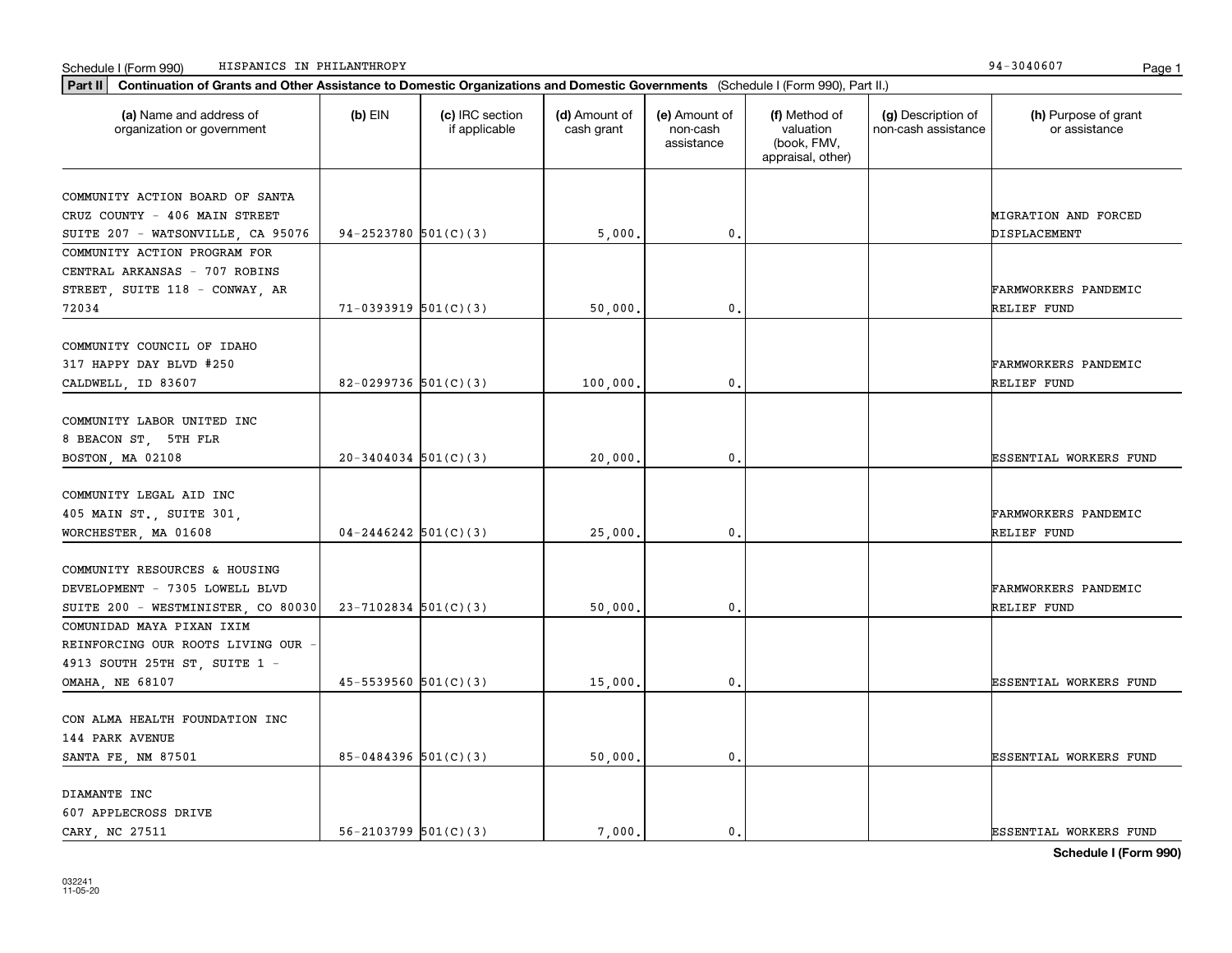| Continuation of Grants and Other Assistance to Domestic Organizations and Domestic Governments (Schedule I (Form 990), Part II.)<br>Part II |                            |                                  |                             |                                         |                                                                |                                           |                                                  |
|---------------------------------------------------------------------------------------------------------------------------------------------|----------------------------|----------------------------------|-----------------------------|-----------------------------------------|----------------------------------------------------------------|-------------------------------------------|--------------------------------------------------|
| (a) Name and address of<br>organization or government                                                                                       | $(b)$ EIN                  | (c) IRC section<br>if applicable | (d) Amount of<br>cash grant | (e) Amount of<br>non-cash<br>assistance | (f) Method of<br>valuation<br>(book, FMV,<br>appraisal, other) | (g) Description of<br>non-cash assistance | (h) Purpose of grant<br>or assistance            |
| EAST BAY SANCTUARY COVENANT<br>2362 BANCROFT WAY<br>BERKELEY, CA 94704                                                                      | 94-3249753 $501(C)(3)$     |                                  | 22,918.                     | 0.                                      |                                                                |                                           | MIGRATION AND FORCED<br>DISPLACEMENT AND HIPGIVE |
| EAST COAST MIGRANT HEAD START<br>PROJECT - 2301 SUGAR BUSH ROAD,<br>SUITE 400 - RALEIGH, NC 27608                                           | $52 - 1020023$ $501(C)(3)$ |                                  | 50,000.                     | 0.                                      |                                                                |                                           | <b>FARMWORKERS PANDEMIC</b><br>RELIEF FUND       |
| EDP COLLEGE OF PUERTO RICO INC<br>P. O. BOX 192303<br>SAN JUAN, PUERTO RICO                                                                 | 66-0277132 $501(C)(3)$     |                                  | 5,000,                      | 0.                                      |                                                                |                                           | <b>EMERGENCY RESPONSE</b>                        |
| EDUCATION AND TRAINING INSTITUTE<br>INC - 55 PATERSON STREET - NEW<br>BRUNSWICK, NJ 08901                                                   | $22 - 3665469$ 501(C)(3)   |                                  | 20,000.                     | 0.                                      |                                                                |                                           | <b>ESSENTIAL WORKERS FUND</b>                    |
| EL CENTRO INC.<br>650 MINNESOTA AVE<br>KANSAS CITY, KS 66101                                                                                | $36 - 2904073$ 501(C)(3)   |                                  | 25,000.                     | 0.                                      |                                                                |                                           | <b>ESSENTIAL WORKERS FUND</b>                    |
| EL PUEBLO<br>P.O. BOX 145<br>BILOXI, MS 39533                                                                                               | $38 - 4104145$ 501(C)(3)   |                                  | 15,000.                     | 0.                                      |                                                                |                                           | ESSENTIAL WORKERS FUND                           |
| EL PUENTE DE WILLIAMSBURGH INC<br>211 S 4TH STREET<br>BROOKLYN, NY 11211                                                                    | $11 - 2614265$ 501(C)(3)   |                                  | 5,000                       | 0.                                      |                                                                |                                           | <b>ESSENTIAL WORKERS FUND</b>                    |
| EL PUENTE HISPANO<br>P.O BOX 7441<br>CONCORD, NC 28027-7361                                                                                 | $82 - 3260968$ 501(C)(3)   |                                  | 15,000.                     | 0.                                      |                                                                |                                           | <b>ESSENTIAL WORKERS FUND</b>                    |
| EL SOL NEIGHBORHOOD EDUCATIONAL<br>CENTER - 766 N WATERMAN AVE - SAN<br>BERNARDINO, CA 92410                                                | $33-0552297$ $501(C)(3)$   |                                  | 30.000.                     | 0.                                      |                                                                |                                           | <b>ESSENTIAL WORKERS FUND</b>                    |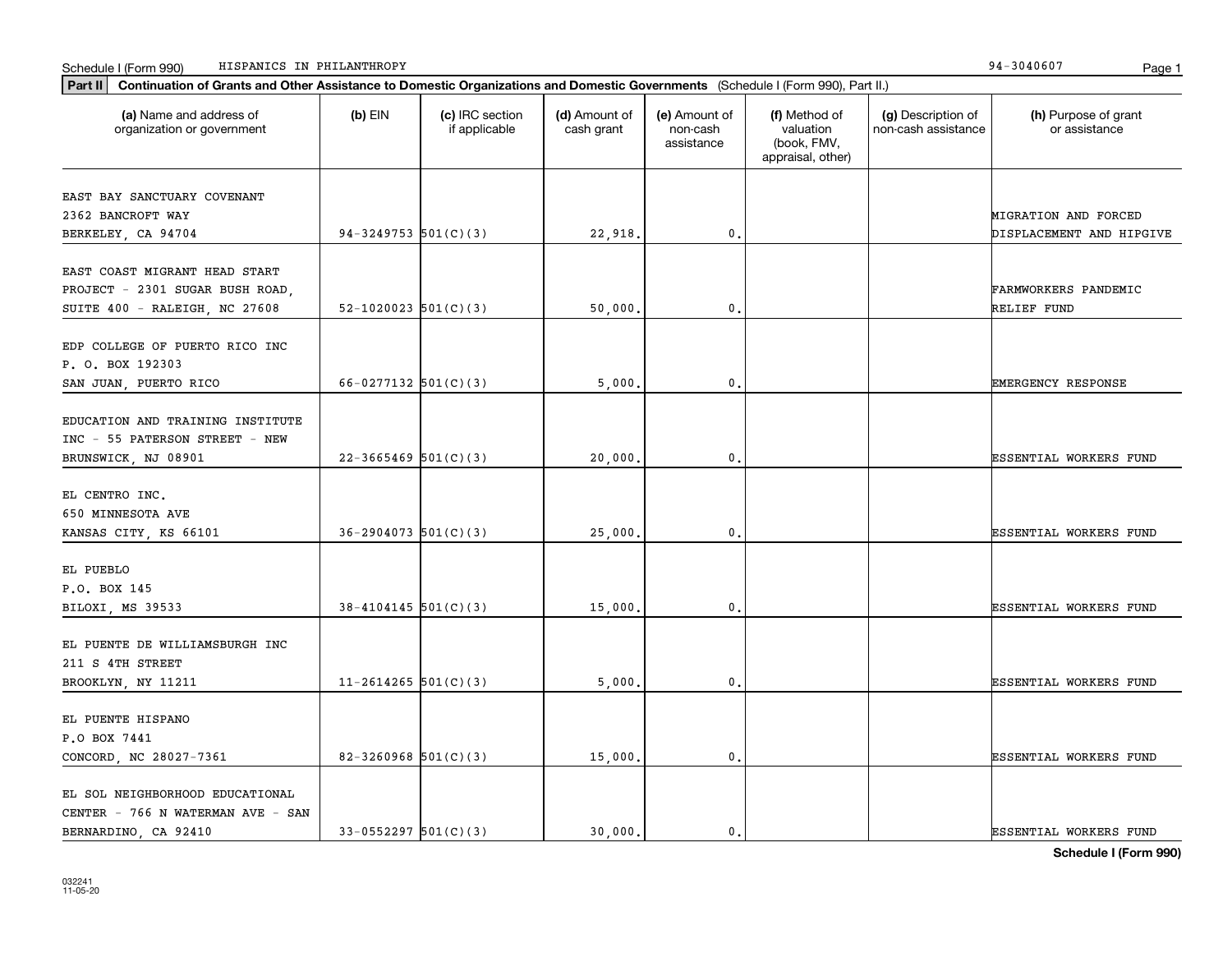| HISPANICS IN PHILANTHROPY<br>Schedule I (Form 990)<br>Part II<br>Continuation of Grants and Other Assistance to Domestic Organizations and Domestic Governments (Schedule I (Form 990), Part II.) |                            |                                  |                             |                                         |                                                                |                                           | 94-3040607<br>Page 1                                               |
|---------------------------------------------------------------------------------------------------------------------------------------------------------------------------------------------------|----------------------------|----------------------------------|-----------------------------|-----------------------------------------|----------------------------------------------------------------|-------------------------------------------|--------------------------------------------------------------------|
| (a) Name and address of<br>organization or government                                                                                                                                             | $(b)$ EIN                  | (c) IRC section<br>if applicable | (d) Amount of<br>cash grant | (e) Amount of<br>non-cash<br>assistance | (f) Method of<br>valuation<br>(book, FMV,<br>appraisal, other) | (g) Description of<br>non-cash assistance | (h) Purpose of grant<br>or assistance                              |
| ENTRE HERMANOS<br>1621 S JACSON ST, SUITE 20<br>SEATTLE, WA 98144                                                                                                                                 | $31 - 1775429$ 501(C)(3)   |                                  | 20,000.                     | 0.                                      |                                                                |                                           | <b>ESSENTIAL WORKERS FUND</b>                                      |
| ESCUELA DE MEDICINA SAN JUAN<br>BAUTISTA - PO BOX 4968 - CAGUAS,<br>PUERTO RICO 00725                                                                                                             | $66 - 0361341$ $501(C)(3)$ |                                  | 5,000.                      | 0.                                      |                                                                |                                           | <b>ESSENTIAL WORKERS FUND</b>                                      |
| ESSEX COUNTY COMMUNITY<br>ORGANIZATION - 74 SOUTH COMMON<br>STREET - LYNN, MA $01902$                                                                                                             | $04-2768237$ 501(C)(3)     |                                  | 10,000.                     | 0.                                      |                                                                |                                           | <b>ESSENTIAL WORKERS FUND</b>                                      |
| FAMILY LIFE EDUCATION INC<br>57 CHARTER OAK AVENUE<br>HARTFORD, CT 06106                                                                                                                          | $06-1262848$ 501(C)(3)     |                                  | 30,000.                     | 0.                                      |                                                                |                                           | <b>ESSENTIAL WORKERS FUND</b>                                      |
| FARM LABOR RESEARCH PROJECT INC<br>1221 BROADWAY ST.<br>TOLEDO, OH 43609                                                                                                                          | $34-1329126$ $501(C)(3)$   |                                  | 10,000.                     | 0.                                      |                                                                |                                           | <b>FARMWORKERS PANDEMIC</b><br>RELIEF FUND                         |
| FARMWORKER AND LANDSCAPER ADVOCACY<br>PROJEC - 33 N. LASALLE STREET<br>SUITE 900 - CHICAGO, IL 60602                                                                                              | $36-4306362$ $501(C)(3)$   |                                  | 100,000.                    | 0.                                      |                                                                |                                           | <b>FARMWORKERS PANDEMIC</b><br>RELIEF FUND                         |
| FARMWORKER ASSOCIATION OF FLORIDA<br>INC - 1264 APOPKA BLVD - APOPKA,<br>FL 32703-6582                                                                                                            | $59 - 2683978$ $501(C)(3)$ |                                  | 106,000.                    | 0.                                      |                                                                |                                           | CIVIC ENGAGEMENT AND<br><b>FARMWORKERS PANDEMIC</b><br>RELIEF FUND |
| FE Y JUSTICIA WORKER CENTER<br>1922 COMMON STREET<br>HOUSTON, TX 77009                                                                                                                            | $45-3855515$ $501(C)(3)$   |                                  | 30,000.                     | 0.                                      |                                                                |                                           | <b>ESSENTIAL WORKERS FUND</b>                                      |
| FILANTROPIA PUERTO RICO INC<br>P.O. BOX 9919                                                                                                                                                      |                            |                                  |                             |                                         |                                                                |                                           |                                                                    |

SAN JUAN, PUERTO RICO 66-0770270 501(C)(3) (5,000. 0. 0. CONSERGENCY RESPONSE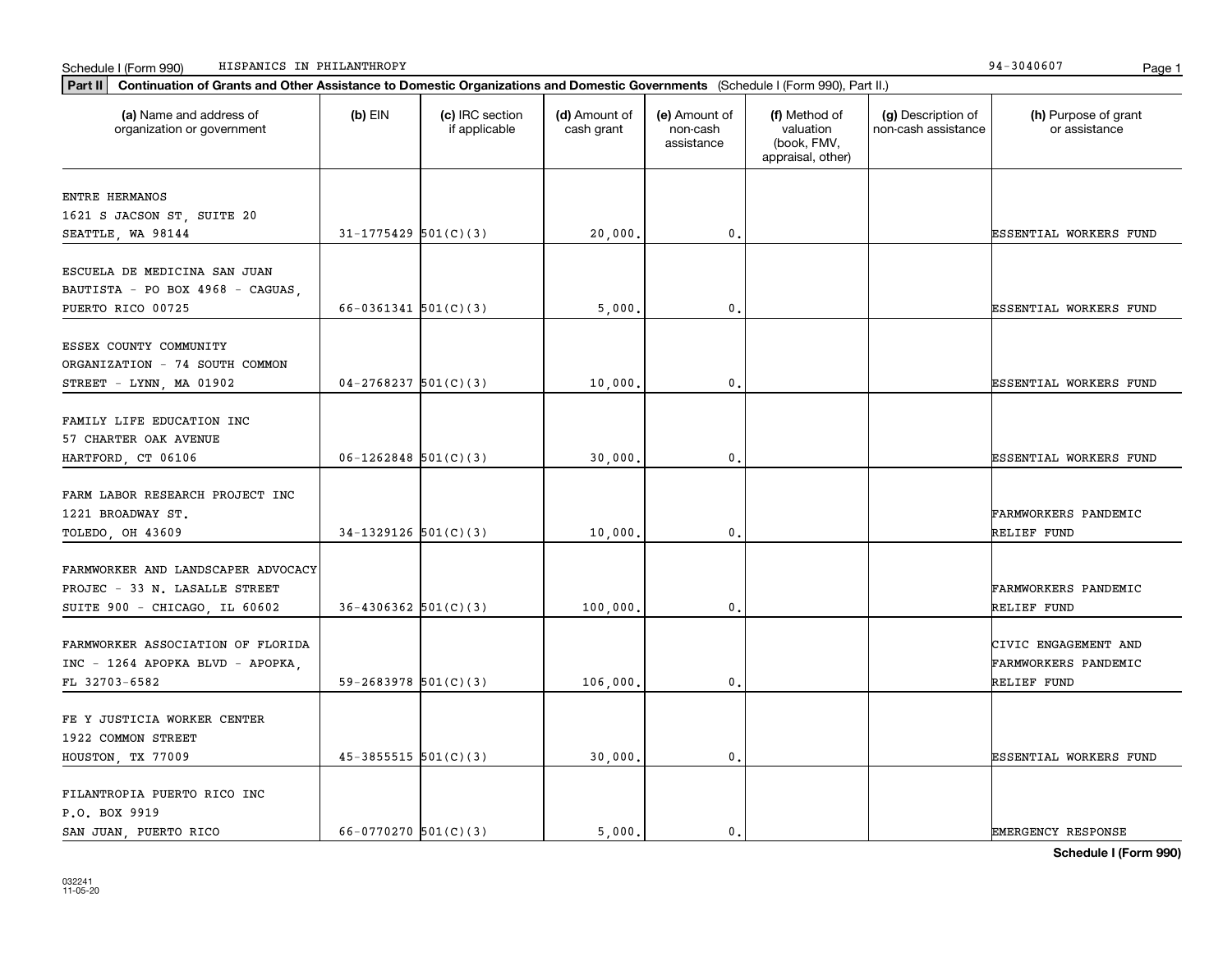| Part II   Continuation of Grants and Other Assistance to Domestic Organizations and Domestic Governments (Schedule I (Form 990), Part II.) |                            |                                  |                             |                                         |                                                                |                                           |                                       |
|--------------------------------------------------------------------------------------------------------------------------------------------|----------------------------|----------------------------------|-----------------------------|-----------------------------------------|----------------------------------------------------------------|-------------------------------------------|---------------------------------------|
| (a) Name and address of<br>organization or government                                                                                      | $(b)$ EIN                  | (c) IRC section<br>if applicable | (d) Amount of<br>cash grant | (e) Amount of<br>non-cash<br>assistance | (f) Method of<br>valuation<br>(book, FMV,<br>appraisal, other) | (g) Description of<br>non-cash assistance | (h) Purpose of grant<br>or assistance |
| FLORENCE IMMIGRANT & REFUGEE                                                                                                               |                            |                                  |                             |                                         |                                                                |                                           |                                       |
| RIGHTS PROJ - PO BOX 86299 -                                                                                                               |                            |                                  |                             |                                         |                                                                |                                           | MIGRATION AND FORCED                  |
| TUCSON, AZ 85754                                                                                                                           | $86 - 0658103$ $501(C)(3)$ |                                  | 5,000,                      | 0.                                      |                                                                |                                           | DISPLACEMENT                          |
|                                                                                                                                            |                            |                                  |                             |                                         |                                                                |                                           |                                       |
| FLORIDA IMMIGRANT COALITION INC                                                                                                            |                            |                                  |                             |                                         |                                                                |                                           | CIVIC ENGAGEMENT AND                  |
| 2800 BISCAYNE BLVD, SUITE 200                                                                                                              |                            |                                  |                             |                                         |                                                                |                                           | FARMWORKERS PANDEMIC                  |
| MIAMI, FL 33137                                                                                                                            | $20-2123833$ $501(C)(3)$   |                                  | 37,000                      | $^{\rm 0}$ .                            |                                                                |                                           | RELIEF FUND                           |
|                                                                                                                                            |                            |                                  |                             |                                         |                                                                |                                           |                                       |
| FOUNDATION FOR A BETTER PUERTO                                                                                                             |                            |                                  |                             |                                         |                                                                |                                           |                                       |
| RICO INC - P.O. BOX 358 - CULEBRA,                                                                                                         |                            |                                  |                             |                                         |                                                                |                                           |                                       |
| PUERTO RICO 00775                                                                                                                          | 66-0817772 $501(C)(3)$     |                                  | 5,000                       | $\mathbf{0}$ .                          |                                                                |                                           | ESSENTIAL WORKERS FUND                |
| FRIENDS OF PUERTO RICO                                                                                                                     |                            |                                  |                             |                                         |                                                                |                                           |                                       |
| 2481 PLAYUELA STE.501                                                                                                                      |                            |                                  |                             |                                         |                                                                |                                           |                                       |
| AGUADILLA, PUERTO RICO 00603                                                                                                               | 81-1143995 $501(C)(3)$     |                                  | 10,000                      | $^{\rm 0}$ .                            |                                                                |                                           | ESSENTIAL WORKERS FUND                |
|                                                                                                                                            |                            |                                  |                             |                                         |                                                                |                                           |                                       |
| FUERZA LABORAL                                                                                                                             |                            |                                  |                             |                                         |                                                                |                                           |                                       |
| 92 CLAY STREET                                                                                                                             |                            |                                  |                             |                                         |                                                                |                                           |                                       |
| CENTRAL FALLS, RI 02863                                                                                                                    | $20 - 5428607$ 501(C)(3)   |                                  | 20,000                      | 0.                                      |                                                                |                                           | ESSENTIAL WORKERS FUND                |
|                                                                                                                                            |                            |                                  |                             |                                         |                                                                |                                           |                                       |
| FOUNDATION FOR PUERTO RICO INC                                                                                                             |                            |                                  |                             |                                         |                                                                |                                           |                                       |
| 1511 CALLE ANTONSANTI                                                                                                                      |                            |                                  |                             |                                         |                                                                |                                           |                                       |
| SAN JUAN, PUERTO RICO 00909                                                                                                                | $66-0776227$ 501(C)(3)     |                                  | 5,000                       | 0.                                      |                                                                |                                           | EMERGENCY RESPONSE                    |
|                                                                                                                                            |                            |                                  |                             |                                         |                                                                |                                           |                                       |
| FUTURO MEDIA GROUP, THE                                                                                                                    |                            |                                  |                             |                                         |                                                                |                                           |                                       |
| 361 WEST 125TH STREET, 6TH FLOOR                                                                                                           |                            |                                  |                             |                                         |                                                                |                                           |                                       |
| NEW YORK, NY 10027                                                                                                                         | $27-2077349$ 501(C)(3)     |                                  | 55,000,                     | $\mathbf{0}$ .                          |                                                                |                                           | ESSENTIAL WORKERS FUND                |
| GENTE ORGANIZADA                                                                                                                           |                            |                                  |                             |                                         |                                                                |                                           |                                       |
| 2121 ARROYO DRIVE                                                                                                                          |                            |                                  |                             |                                         |                                                                |                                           |                                       |
| POMONA, CA 91768-1102                                                                                                                      | $27 - 2352500$ 501(C)(3)   |                                  | 15,000.                     | $\mathbf{0}$ .                          |                                                                |                                           | ESSENTIAL WORKERS FUND                |
|                                                                                                                                            |                            |                                  |                             |                                         |                                                                |                                           |                                       |
| GRAND RAPIDS COMMUNITY FOUNDATION                                                                                                          |                            |                                  |                             |                                         |                                                                |                                           |                                       |
| 185 OAKES ST SW                                                                                                                            |                            |                                  |                             |                                         |                                                                |                                           |                                       |
| GRAND RAPIDS, MI 49503                                                                                                                     | $38-2877959$ 501(C)(3)     |                                  | 10,000.                     | 0.                                      |                                                                |                                           | <b>ESSENTIAL WORKERS FUND</b>         |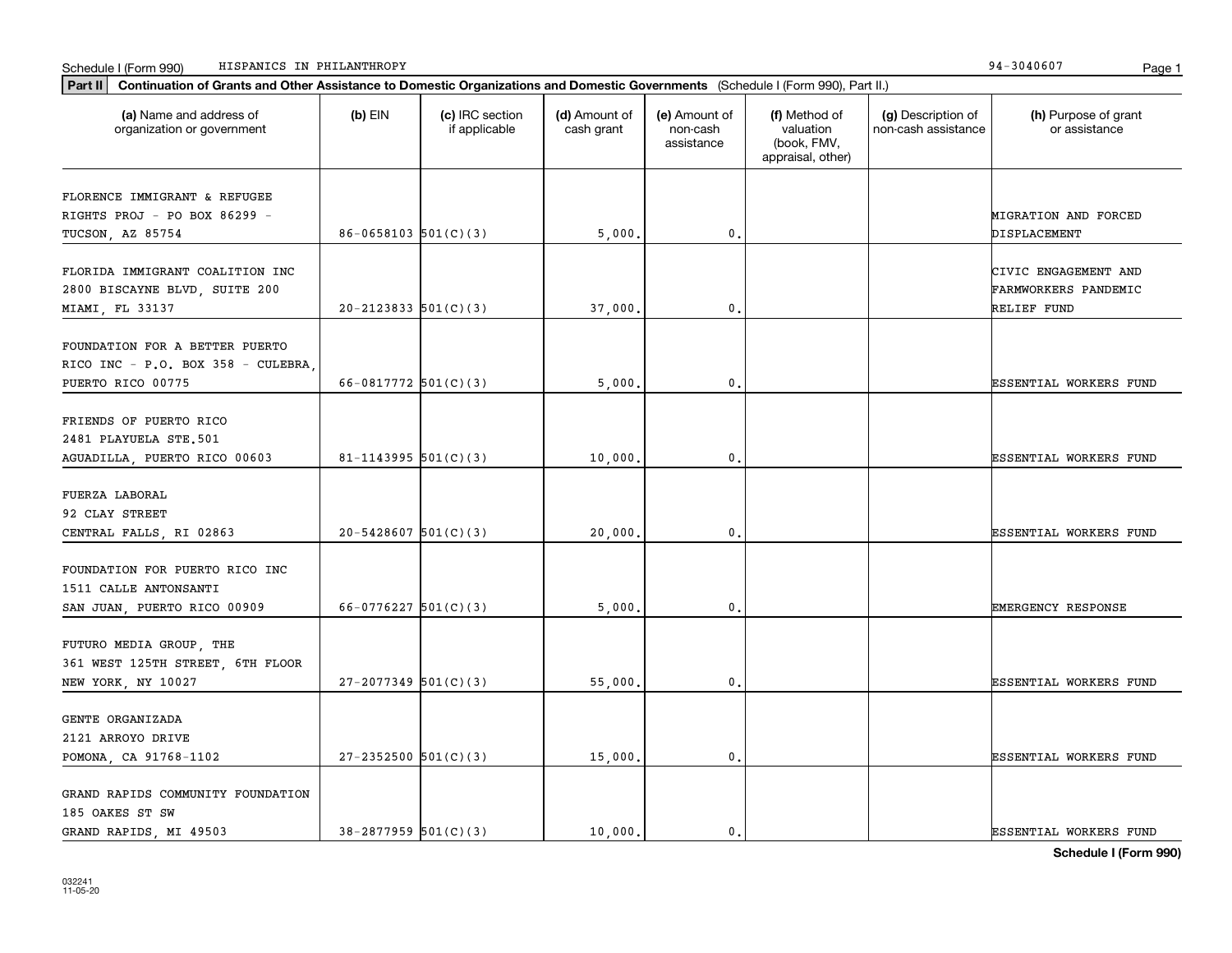| Schedule I (Form 990) |  | HISPANICS IN PHILANTHROPY | $\sim$<br>- 304060.<br>-94 | Page |  |
|-----------------------|--|---------------------------|----------------------------|------|--|
|-----------------------|--|---------------------------|----------------------------|------|--|

| (a) Name and address of<br>organization or government | $(b)$ EIN                  | (c) IRC section<br>if applicable | (d) Amount of<br>cash grant | (e) Amount of<br>non-cash<br>assistance | (f) Method of<br>valuation<br>(book, FMV,<br>appraisal, other) | (g) Description of<br>non-cash assistance | (h) Purpose of grant<br>or assistance |
|-------------------------------------------------------|----------------------------|----------------------------------|-----------------------------|-----------------------------------------|----------------------------------------------------------------|-------------------------------------------|---------------------------------------|
| HAITIAN BRIDGE ALLIANCE INC                           |                            |                                  |                             |                                         |                                                                |                                           |                                       |
| 13 OVERTURN LANE                                      |                            |                                  |                             |                                         |                                                                |                                           |                                       |
| ALISO VIEJO, CA 92656                                 | $81 - 3558713$ 501(C)(3)   |                                  | 50,000.                     | 0.                                      |                                                                |                                           | ESSENTIAL WORKERS FUND                |
|                                                       |                            |                                  |                             |                                         |                                                                |                                           |                                       |
| HAND IN HAND MANO EN MANO                             |                            |                                  |                             |                                         |                                                                |                                           |                                       |
| PO BOX 573                                            |                            |                                  |                             |                                         |                                                                |                                           |                                       |
| MILBRIDGE, ME 04658                                   | $01-0836208$ 501(C)(3)     |                                  | 15,000                      | 0.                                      |                                                                |                                           | <b>ESSENTIAL WORKERS FUND</b>         |
| HEARTLAND WORKERS CENTER                              |                            |                                  |                             |                                         |                                                                |                                           |                                       |
| 208 S. LASALLE, SUITE 1300                            |                            |                                  |                             |                                         |                                                                |                                           |                                       |
|                                                       | $36-1877640$ 501(C)(3)     |                                  | 20,000.                     | 0.                                      |                                                                |                                           | <b>ESSENTIAL WORKERS FUND</b>         |
| CHICAGO, IL 60604                                     |                            |                                  |                             |                                         |                                                                |                                           |                                       |
| HISPANIC COMMUNITY SERVICES INC                       |                            |                                  |                             |                                         |                                                                |                                           |                                       |
| 211 VANDYNE ST                                        |                            |                                  |                             |                                         |                                                                |                                           |                                       |
| JONESBOROR, AR 72401                                  | 68-0561016 $501(C)(3)$     |                                  | 15,000                      | 0.                                      |                                                                |                                           | <b>ESSENTIAL WORKERS FUND</b>         |
|                                                       |                            |                                  |                             |                                         |                                                                |                                           |                                       |
| HISPANIC FEDERATION INC                               |                            |                                  |                             |                                         |                                                                |                                           |                                       |
| 667 CALLE LA PAZ, SUITE 201                           |                            |                                  |                             |                                         |                                                                |                                           | FARMWORKERS PANDEMIC                  |
| SAN JUAN, PUERTO RICO 00907                           | 13-3573852 $501(C)(3)$     |                                  | 70,000                      | 0.                                      |                                                                |                                           | RELIEF FUND                           |
|                                                       |                            |                                  |                             |                                         |                                                                |                                           |                                       |
| HISPANIC INTEREST COALITION OF                        |                            |                                  |                             |                                         |                                                                |                                           |                                       |
| ALABAMA - PO BOX 190299 -                             |                            |                                  |                             |                                         |                                                                |                                           |                                       |
| BIRMINGHAM, AL 35219                                  | 63-1225764 $501(C)(3)$     |                                  | 8,000                       | 0.                                      |                                                                |                                           | CIVIC ENGAGEMENT                      |
|                                                       |                            |                                  |                             |                                         |                                                                |                                           |                                       |
| HOGAR RUTH PARA MUJERES                               |                            |                                  |                             |                                         |                                                                |                                           |                                       |
| MALTRATADAS INC - PO BOX 538 -                        |                            |                                  |                             |                                         |                                                                |                                           |                                       |
| VEGA ALTA, PUERTO RICO 00646                          | $66 - 0413881$ 501(C)(3)   |                                  | 10,000                      | 0.                                      |                                                                |                                           | <b>ESSENTIAL WORKERS FUND</b>         |
| HOLA OHIO                                             |                            |                                  |                             |                                         |                                                                |                                           |                                       |
| PO BOX 3066                                           |                            |                                  |                             |                                         |                                                                |                                           | FARMWORKERS PANDEMIC                  |
| ASHTABULA, OH 44005                                   | 83-2039252 $501(C)(3)$     |                                  | 70,000                      | 0.                                      |                                                                |                                           | RELIEF FUND                           |
|                                                       |                            |                                  |                             |                                         |                                                                |                                           |                                       |
| IDAHO ORGANIZATION OF RESOURCE                        |                            |                                  |                             |                                         |                                                                |                                           |                                       |
| COUNCILS - 910 MAIN STREET, SUITE                     |                            |                                  |                             |                                         |                                                                |                                           | FARMWORKERS PANDEMIC                  |
| 316 - BOISE, ID 83702                                 | $46 - 5310102$ $501(C)(3)$ |                                  | 75.000.                     | 0.                                      |                                                                |                                           | RELIEF FUND                           |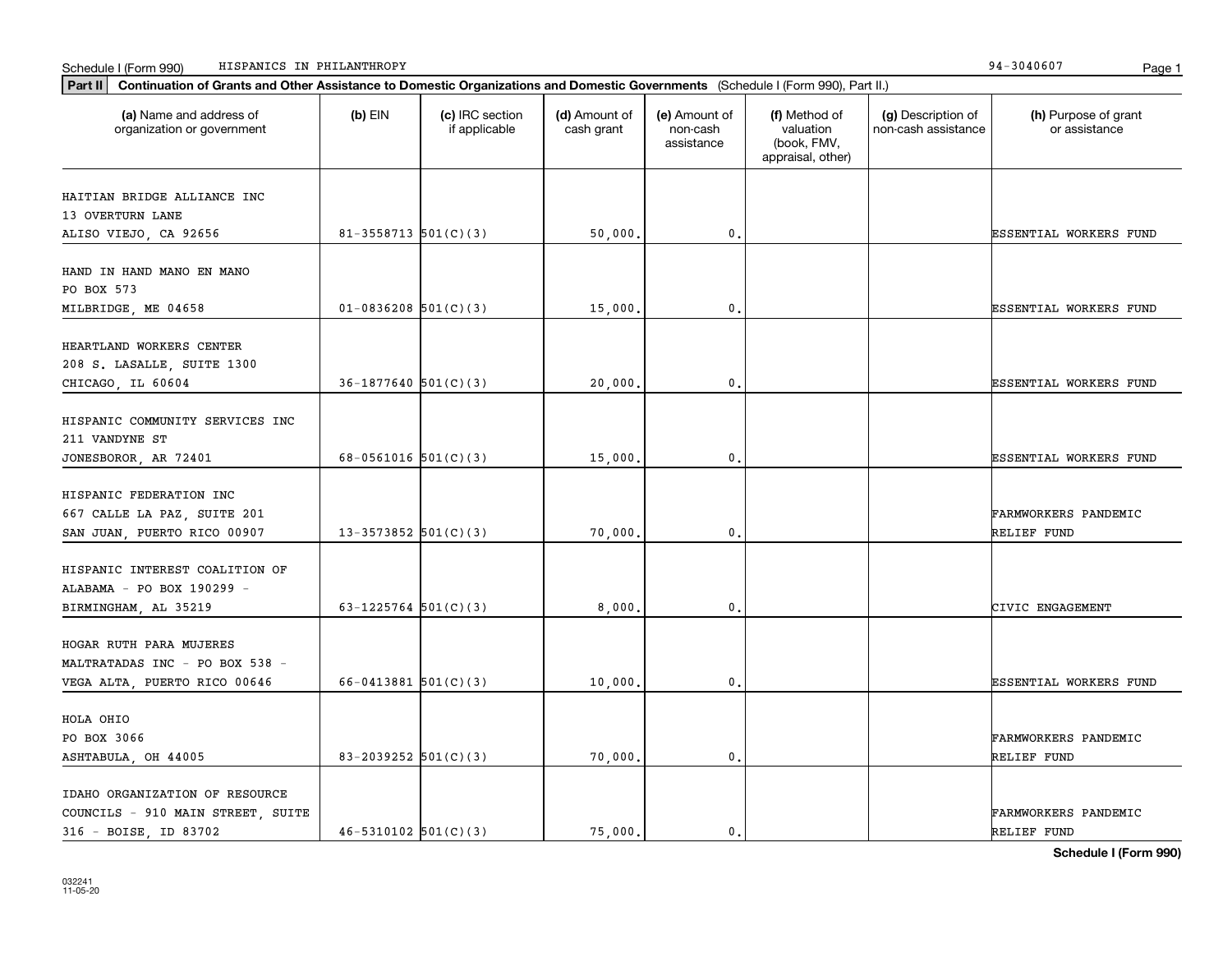| Part II   Continuation of Grants and Other Assistance to Domestic Organizations and Domestic Governments (Schedule I (Form 990), Part II.) |                            |                                  |                             |                                         |                                                                |                                           |                                       |
|--------------------------------------------------------------------------------------------------------------------------------------------|----------------------------|----------------------------------|-----------------------------|-----------------------------------------|----------------------------------------------------------------|-------------------------------------------|---------------------------------------|
| (a) Name and address of<br>organization or government                                                                                      | $(b)$ EIN                  | (c) IRC section<br>if applicable | (d) Amount of<br>cash grant | (e) Amount of<br>non-cash<br>assistance | (f) Method of<br>valuation<br>(book, FMV,<br>appraisal, other) | (g) Description of<br>non-cash assistance | (h) Purpose of grant<br>or assistance |
| ILLINOIS MIGRANT COUNCIL                                                                                                                   |                            |                                  |                             |                                         |                                                                |                                           |                                       |
| 118 SOUTH CLINTON AVENUE, STE 500                                                                                                          |                            |                                  |                             |                                         |                                                                |                                           | FARMWORKERS PANDEMIC                  |
| CHICAGO, IL 60661                                                                                                                          | $36 - 2597070$ 501(C)(3)   |                                  | 100,000.                    | 0.                                      |                                                                |                                           | RELIEF FUND                           |
|                                                                                                                                            |                            |                                  |                             |                                         |                                                                |                                           |                                       |
| IMMIGRANT DEFENDERS LAW CENTER                                                                                                             |                            |                                  |                             |                                         |                                                                |                                           |                                       |
| 634 S. SPRING ST. 10TH FLOOR                                                                                                               |                            |                                  |                             |                                         |                                                                |                                           | MIGRATION AND FORCED                  |
| LOS ANGELES, CA 90014                                                                                                                      | $47 - 4473312$ $501(C)(3)$ |                                  | 5,000                       | 0.                                      |                                                                |                                           | DISPLACEMENT                          |
|                                                                                                                                            |                            |                                  |                             |                                         |                                                                |                                           |                                       |
| IMMIGRANT LEGAL DEFENSE                                                                                                                    |                            |                                  |                             |                                         |                                                                |                                           | MIGRATION AND FORCED                  |
| 1322 WEBSTER STREET SUITE 300                                                                                                              |                            |                                  |                             |                                         |                                                                |                                           | DISPLACEMENT AND                      |
| OAKLAND, CA 94612                                                                                                                          | 84-1833586 $501(C)(3)$     |                                  | 60,000                      | 0.                                      |                                                                |                                           | ESSENTIAL WORKERS FUND                |
|                                                                                                                                            |                            |                                  |                             |                                         |                                                                |                                           |                                       |
| IMMIGRANT RIGHTS ACTION                                                                                                                    |                            |                                  |                             |                                         |                                                                |                                           |                                       |
| 70 WEST OAKLAND AVE., SUITE 200                                                                                                            |                            |                                  |                             |                                         |                                                                |                                           |                                       |
| DOYLESTOWN, PA 18901-0000                                                                                                                  | 83-3148733 $501(C)(3)$     |                                  | 10,000                      | $\mathbf{0}$ .                          |                                                                |                                           | ESSENTIAL WORKERS FUND                |
|                                                                                                                                            |                            |                                  |                             |                                         |                                                                |                                           |                                       |
| INCLUSIVE ACTION FOR THE CITY                                                                                                              |                            |                                  |                             |                                         |                                                                |                                           |                                       |
| 2900 E. CESAR E CHAVEZ AVE                                                                                                                 |                            |                                  |                             |                                         |                                                                |                                           | ESSENTIAL WORKERS FUND                |
| LOS ANGELES, CA 90033                                                                                                                      | $27-0584116$ 501(C)(3)     |                                  | 125,000.                    | 0.                                      |                                                                |                                           | <b>AND POWERUP FUND</b>               |
| INLAND CONGREGATIONS UNITED FOR                                                                                                            |                            |                                  |                             |                                         |                                                                |                                           |                                       |
| CHANGE SPONSORING COMMITTEE INC -                                                                                                          |                            |                                  |                             |                                         |                                                                |                                           |                                       |
| 1441 N D ST, STE. 208 - SAN                                                                                                                |                            |                                  |                             |                                         |                                                                |                                           | MIGRATION AND FORCED                  |
| BERNADINO, CA 92405                                                                                                                        | $33-0480298$ 501(C)(3)     |                                  | 7,500.                      | 0.                                      |                                                                |                                           | DISPLACEMENT                          |
|                                                                                                                                            |                            |                                  |                             |                                         |                                                                |                                           |                                       |
| INSTITUTE FOR WASHINGTON'S FUTURE                                                                                                          |                            |                                  |                             |                                         |                                                                |                                           |                                       |
| 2720 VALENICA STREET                                                                                                                       |                            |                                  |                             |                                         |                                                                |                                           | FARMWORKERS PANDEMIC                  |
| BELLINGHAM, WA 98226                                                                                                                       | $91-0931421$ $501(C)(3)$   |                                  | 70,000                      | 0.                                      |                                                                |                                           | RELIEF FUND                           |
|                                                                                                                                            |                            |                                  |                             |                                         |                                                                |                                           |                                       |
| INTERNATIONAL CENTER FOR SPIRITUAL                                                                                                         |                            |                                  |                             |                                         |                                                                |                                           |                                       |
| & SOCIAL ACTIVISM - 9900 MEMORIAL                                                                                                          |                            |                                  |                             |                                         |                                                                |                                           |                                       |
|                                                                                                                                            |                            |                                  |                             | 0.                                      |                                                                |                                           | ESSENTIAL WORKERS FUND                |
| DR #58 - HOUSTON, TX 77024                                                                                                                 | $30-0879953$ $501(C)(3)$   |                                  | 10,000.                     |                                         |                                                                |                                           |                                       |
| JOLT INITIATIVE INC                                                                                                                        |                            |                                  |                             |                                         |                                                                |                                           |                                       |
| P.O. BOX 4185                                                                                                                              |                            |                                  |                             |                                         |                                                                |                                           |                                       |
| AUSTIN, TX 78765                                                                                                                           | 82-1708759 $501(C)(3)$     |                                  | 8.000.                      | 0.                                      |                                                                |                                           | CIVIC ENGAGEMENT                      |
|                                                                                                                                            |                            |                                  |                             |                                         |                                                                |                                           |                                       |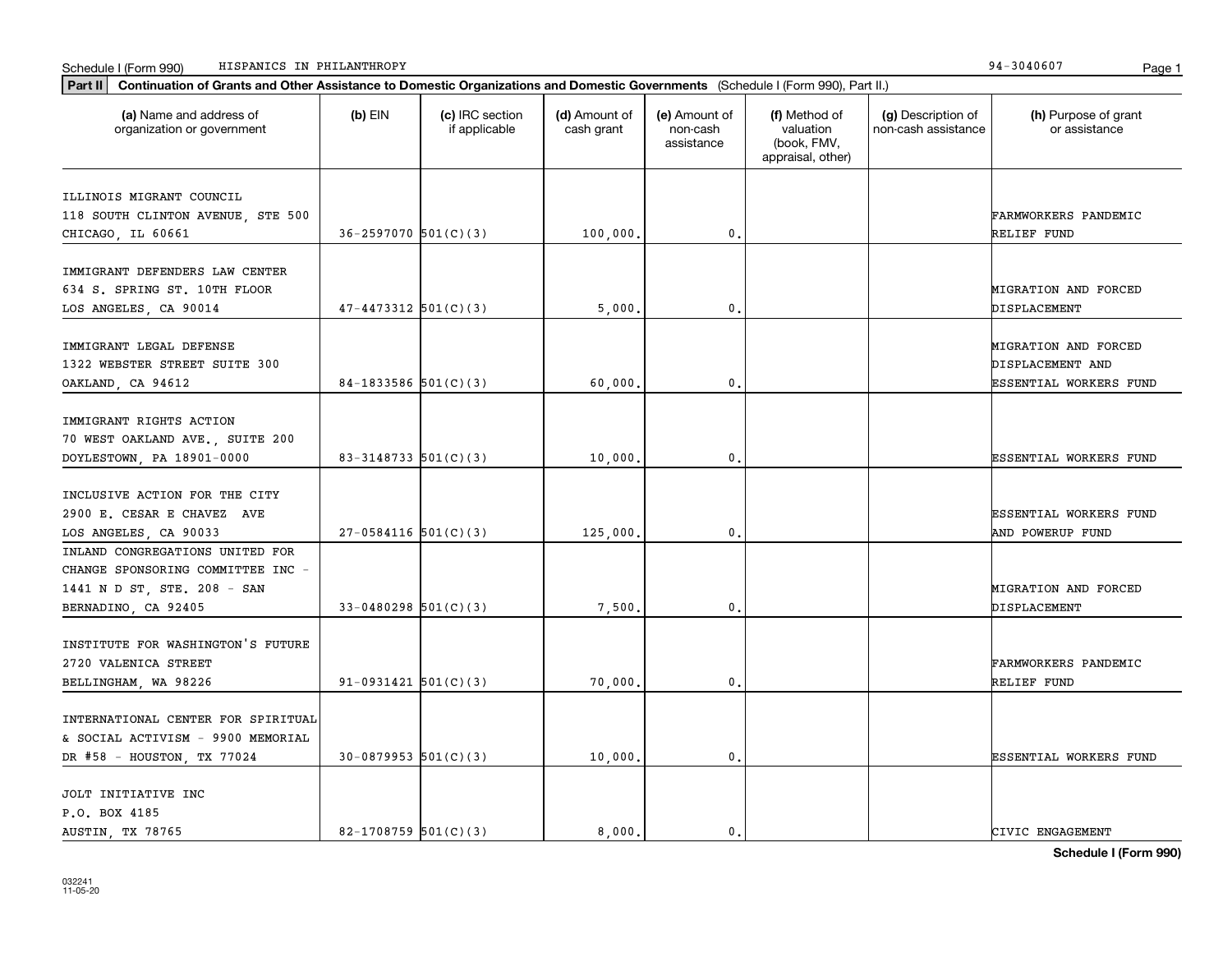| Continuation of Grants and Other Assistance to Domestic Organizations and Domestic Governments (Schedule I (Form 990), Part II.)<br>Part II |                          |                                  |                             |                                         |                                                                |                                           |                                                             |
|---------------------------------------------------------------------------------------------------------------------------------------------|--------------------------|----------------------------------|-----------------------------|-----------------------------------------|----------------------------------------------------------------|-------------------------------------------|-------------------------------------------------------------|
| (a) Name and address of<br>organization or government                                                                                       | $(b)$ EIN                | (c) IRC section<br>if applicable | (d) Amount of<br>cash grant | (e) Amount of<br>non-cash<br>assistance | (f) Method of<br>valuation<br>(book, FMV,<br>appraisal, other) | (g) Description of<br>non-cash assistance | (h) Purpose of grant<br>or assistance                       |
| JUSTICE IN MOTION INC<br>789 WASHINGTON AVENUE<br>BROOKLYN, NY 11238                                                                        | $72 - 1597864$ 501(C)(3) |                                  | 65,000.                     | 0.                                      |                                                                |                                           | MIGRATION AND FORCED<br>DISPLACEMENT                        |
| LA CASITA CENTER<br>223 E MAGNOLIA AVE<br>LOUISVILLE, KY 40208                                                                              | $74-3178408$ 501(C)(3)   |                                  | 20,000.                     | 0.                                      |                                                                |                                           | ESSENTIAL WORKERS FUND                                      |
| LA COLABORATIVA INC<br>318 BROADWAY<br>CHELSEA, MA 02150                                                                                    | $22 - 2906521$ 501(C)(3) |                                  | 20,000.                     | 0.                                      |                                                                |                                           | <b>ESSENTIAL WORKERS FUND</b>                               |
| LA CONEXION DE WOOD COUNTY<br>PO BOX 186<br>BOWLING GREEN, OH 43402                                                                         | $46 - 3222812$ 501(C)(3) |                                  | 45,000.                     | 0.                                      |                                                                |                                           | FARMWORKERS PANDEMIC<br>RELIEF FUND                         |
| LA COOPERATIVA CAMPESINA DE<br>CALIFORNIA - 1107 9TH STREET,<br>SUITE 420 - SACRAMENTO, CA 95814                                            | $68-0329821$ 501(C)(3)   |                                  | 70,000.                     | 0.                                      |                                                                |                                           | FARMWORKERS PANDEMIC<br>RELIEF FUND                         |
| LA LUZ CENTER<br>17560 GREGER STREET<br>SONOMA, CA 95476-3617                                                                               | 68-0228235 $501(C)(3)$   |                                  | 10,000,                     | 0.                                      |                                                                |                                           | ESSENTIAL WORKERS FUND                                      |
| LA UNION DEL PUEBLO ENTERO<br>1601 E. BUSINESS HWY 83<br>SAN JUAN, TX 78589                                                                 | 93-1029197 $501(C)(3)$   |                                  | 90,000,                     | 0.                                      |                                                                |                                           | CIVIC ENGAGEMENT AND<br>FARMWORKERS PANDEMIC<br>RELIEF FUND |
| LAS AMERICAS IMMIGRANT ADVOCACY<br>CENTER - 1500 E. YANDELL DR. - EL<br>PASO, TX 79902                                                      | $74 - 2472774$ 501(C)(3) |                                  | 60,000.                     | 0.                                      |                                                                |                                           | MIGRATION AND FORCED<br>DISPLACEMENT                        |
| LATIN AMERICA WORKING GROUP<br>EDUCATION FUND - 2029 P ST. NW<br>SUITE 301 - WASHINGTON, DC 20036                                           | $11-3657128$ 501(C)(3)   |                                  | 40.000.                     | 0.                                      |                                                                |                                           | MIGRATION AND FORCED<br>DISPLACEMENT                        |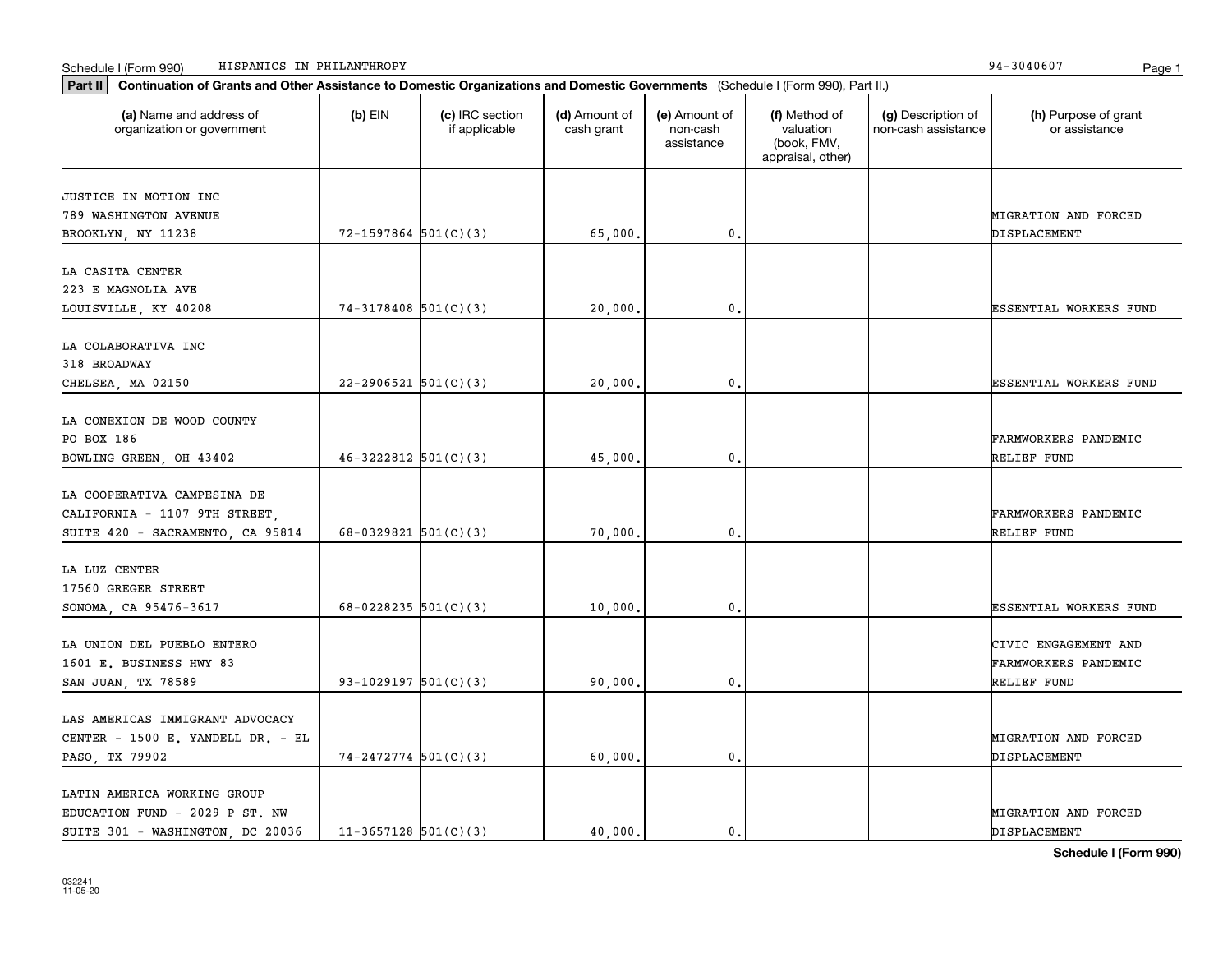| Part II   Continuation of Grants and Other Assistance to Domestic Organizations and Domestic Governments (Schedule I (Form 990), Part II.) |                            |                                  |                             |                                         |                                                                |                                           |                                       |
|--------------------------------------------------------------------------------------------------------------------------------------------|----------------------------|----------------------------------|-----------------------------|-----------------------------------------|----------------------------------------------------------------|-------------------------------------------|---------------------------------------|
| (a) Name and address of<br>organization or government                                                                                      | $(b)$ EIN                  | (c) IRC section<br>if applicable | (d) Amount of<br>cash grant | (e) Amount of<br>non-cash<br>assistance | (f) Method of<br>valuation<br>(book, FMV,<br>appraisal, other) | (g) Description of<br>non-cash assistance | (h) Purpose of grant<br>or assistance |
|                                                                                                                                            |                            |                                  |                             |                                         |                                                                |                                           |                                       |
| LATINAS LATINOS AL EXITO INC<br>PO BOX 93531                                                                                               |                            |                                  |                             |                                         |                                                                |                                           |                                       |
| DES MOINES, IA 50393                                                                                                                       | $27-0933503$ 501(C)(3)     |                                  | 15,000.                     | $\mathbf 0$ .                           |                                                                |                                           | <b>ESSENTIAL WORKERS FUND</b>         |
|                                                                                                                                            |                            |                                  |                             |                                         |                                                                |                                           |                                       |
| LATINO COMMUNITY FUND INC                                                                                                                  |                            |                                  |                             |                                         |                                                                |                                           |                                       |
| PO BOX 3299                                                                                                                                |                            |                                  |                             |                                         |                                                                |                                           | CIVIC ENGAGEMENT AND                  |
| DECATUR, GA 30031                                                                                                                          | $82-0911954$ 501(C)(3)     |                                  | 108,000                     | 0,                                      |                                                                |                                           | ESSENTIAL WORKERS FUND                |
|                                                                                                                                            |                            |                                  |                             |                                         |                                                                |                                           |                                       |
| LATINO COMMUNITY FUND OF WASHINTON                                                                                                         |                            |                                  |                             |                                         |                                                                |                                           |                                       |
| STATE - 68 S WASHINGTON STREET -                                                                                                           |                            |                                  |                             |                                         |                                                                |                                           |                                       |
| SEATTLE, WA 98155                                                                                                                          | $20-5987399$ 501(C)(3)     |                                  | 10,000.                     | 0.                                      |                                                                |                                           | ESSENTIAL WORKERS FUND                |
|                                                                                                                                            |                            |                                  |                             |                                         |                                                                |                                           |                                       |
| LATINO UNION OF CHICAGO                                                                                                                    |                            |                                  |                             |                                         |                                                                |                                           |                                       |
| 4811 N CENTRAL PARK AVENUE                                                                                                                 |                            |                                  |                             |                                         |                                                                |                                           |                                       |
| CHICAGO, IL 60625                                                                                                                          | 61-1403712 $501(C)(3)$     |                                  | 20,000                      | 0,                                      |                                                                |                                           | <b>ESSENTIAL WORKERS FUND</b>         |
|                                                                                                                                            |                            |                                  |                             |                                         |                                                                |                                           |                                       |
| LATINO JUSTICE PRLDEF                                                                                                                      |                            |                                  |                             |                                         |                                                                |                                           |                                       |
| 475 RIVERSIDE DRIVE, SUITE 1901                                                                                                            |                            |                                  |                             |                                         |                                                                |                                           |                                       |
| NEW YORK, NY 10115                                                                                                                         | $13 - 2722664$ 501(C)(3)   |                                  | 8,000.                      | 0.                                      |                                                                |                                           | CIVIC ENGAGEMENT                      |
| LIFTFUND INC                                                                                                                               |                            |                                  |                             |                                         |                                                                |                                           |                                       |
| 2007 W. MARTIN STREET                                                                                                                      |                            |                                  |                             |                                         |                                                                |                                           |                                       |
| SAN ANTONIO, TX 78207                                                                                                                      | $74-2712770$ 501(C)(3)     |                                  | 125,000                     | 0.                                      |                                                                |                                           | POWERUP FUND                          |
|                                                                                                                                            |                            |                                  |                             |                                         |                                                                |                                           |                                       |
| LOS ANGELES ALLIANCE FOR A NEW                                                                                                             |                            |                                  |                             |                                         |                                                                |                                           |                                       |
| ECONOMY - $464$ LUCAS AVE #202 - LOS                                                                                                       |                            |                                  |                             |                                         |                                                                |                                           |                                       |
| ANGELES, CA 90017                                                                                                                          | $95 - 4459427$ $501(C)(3)$ |                                  | 15,000.                     | 0,                                      |                                                                |                                           | ESSENTIAL WORKERS FUND                |
|                                                                                                                                            |                            |                                  |                             |                                         |                                                                |                                           |                                       |
| LULAC INSTITUTE INC                                                                                                                        |                            |                                  |                             |                                         |                                                                |                                           |                                       |
| 1133 19TH STREET NW, SUITE 1000                                                                                                            |                            |                                  |                             |                                         |                                                                |                                           | <b>FARMWORKERS PANDEMIC</b>           |
| WASHINGTON, DC 20036                                                                                                                       | 52-2072106 $501(C)(3)$     |                                  | 70,000                      | 0.                                      |                                                                |                                           | RELIEF FUND                           |
|                                                                                                                                            |                            |                                  |                             |                                         |                                                                |                                           |                                       |
| MAGIS AMERICAS INC                                                                                                                         |                            |                                  |                             |                                         |                                                                |                                           |                                       |
| 1016 16TH ST NW SUITE 400                                                                                                                  |                            |                                  |                             |                                         |                                                                |                                           | MIGRATION AND FORCED                  |
| WASHINGTON, DC 20036                                                                                                                       | $30-0341787$ $501(C)(3)$   |                                  | 15,072.                     | 0.                                      |                                                                |                                           | DISPLACEMENT AND HIPGIVE              |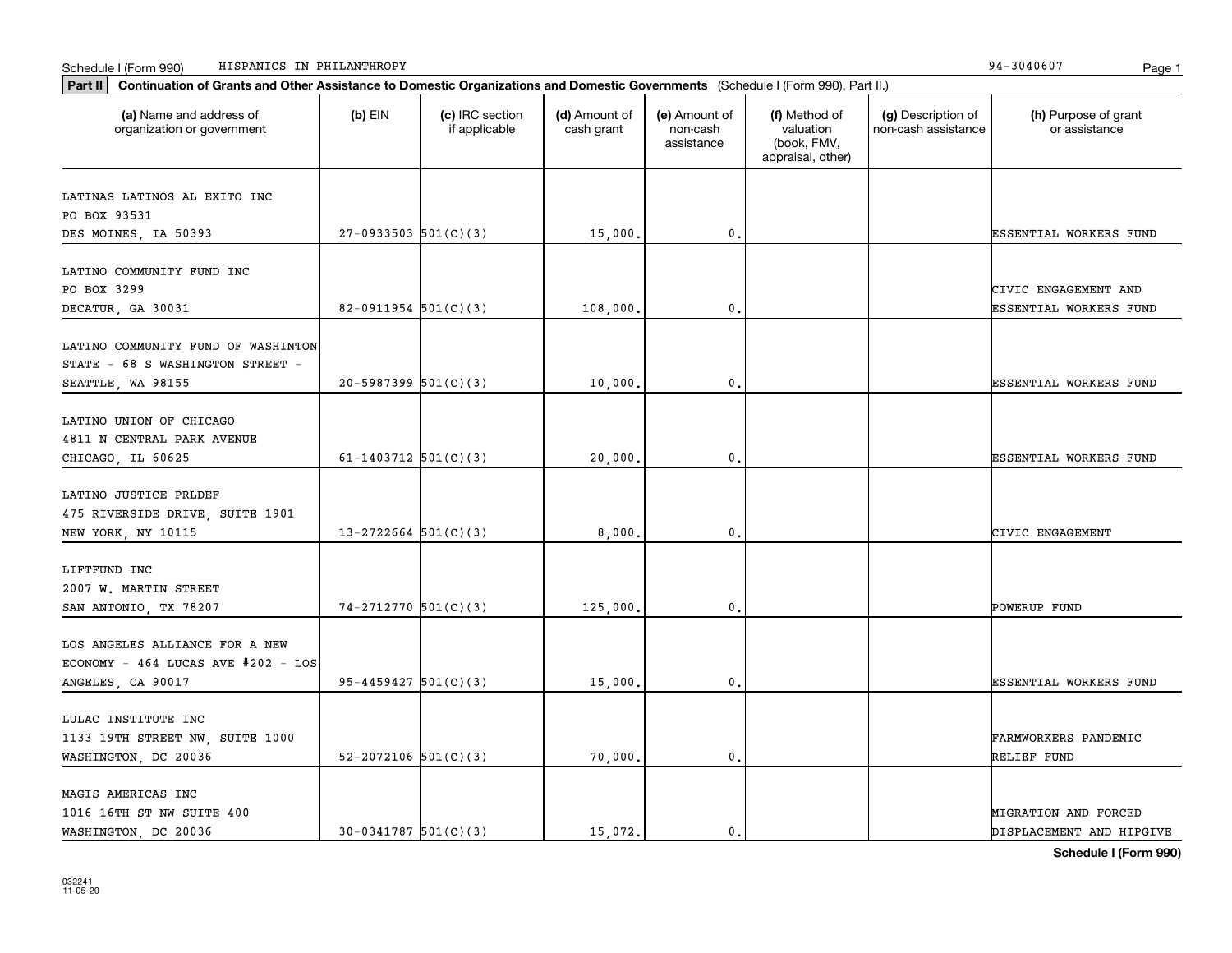| (a) Name and address of<br>organization or government                                     | $(b)$ EIN                | (c) IRC section<br>if applicable | (d) Amount of<br>cash grant | (e) Amount of<br>non-cash<br>assistance | (f) Method of<br>valuation<br>(book, FMV,<br>appraisal, other) | (g) Description of<br>non-cash assistance | (h) Purpose of grant<br>or assistance                          |
|-------------------------------------------------------------------------------------------|--------------------------|----------------------------------|-----------------------------|-----------------------------------------|----------------------------------------------------------------|-------------------------------------------|----------------------------------------------------------------|
| MAKE THE ROAD NEW YORK                                                                    |                          |                                  |                             |                                         |                                                                |                                           |                                                                |
| 92-10 ROOSEVELT AVE                                                                       |                          |                                  |                             |                                         |                                                                |                                           |                                                                |
| JACKSON HEIGHTS, NY 11372                                                                 | $11-3344389$ $501(C)(3)$ |                                  | 10,000.                     | 0.                                      |                                                                |                                           | ESSENTIAL WORKERS FUND                                         |
| MARIPOSAS MUJERES CAMBIANDO EL<br>MUNDO - PO BOX 429 - KINDERHOOK,                        |                          |                                  |                             |                                         |                                                                |                                           |                                                                |
| NY 12106                                                                                  | $46 - 3094057$ 501(C)(3) |                                  | 8,026,                      | 0.                                      |                                                                |                                           | HIPGIVE                                                        |
| MI FAMILIA VOTA EDUCATION FUND<br>1140 E WASHINGTON AVE, BLDG C, STE<br>PHOENIX, AZ 85034 | $20-0182824$ 501(C)(3)   |                                  | 28,000.                     | $\mathbf{0}$ .                          |                                                                |                                           | CIVIC ENGAGEMENT                                               |
|                                                                                           |                          |                                  |                             |                                         |                                                                |                                           |                                                                |
| MIAMI WORKERS CENTER<br>745 NW 54TH ST.                                                   |                          |                                  |                             |                                         |                                                                |                                           |                                                                |
| MIAMI, FL 33137                                                                           | 65-0942224 $501(C)(3)$   |                                  | 20,000.                     | 0.                                      |                                                                |                                           | ESSENTIAL WORKERS FUND                                         |
| MIGRANT FARMWORKERS ASSISTANCE<br>FUND - PO BOX 413223 - KANSAS                           |                          |                                  |                             |                                         |                                                                |                                           | FARMWORKERS PANDEMIC                                           |
| CITY, MO 64141                                                                            | $43 - 1805495$ 501(C)(3) |                                  | 50,000.                     | $\mathbf{0}$ .                          |                                                                |                                           | RELIEF FUND                                                    |
| MIGRANT JUSTICE INC<br>179 S. WINOOSKI AVE. #202<br>BURLINGTON, VT 05401                  | $81 - 4176655$ 501(C)(3) |                                  | 40,000.                     | 0.                                      |                                                                |                                           | FARMWORKERS PANDEMIC<br>RELIEF FUND, ESSENTIAL<br>WORKERS FUND |
| MIXTECA ORGANIZATION INC                                                                  |                          |                                  |                             |                                         |                                                                |                                           |                                                                |
| 245 23RD ST, 2ND FLOOR<br>BROOKLYN, NY 11215                                              | $11-3561651$ $501(C)(3)$ |                                  | 16,435.                     | 0.                                      |                                                                |                                           | ESSENTIAL WORKERS FUND<br>AND HIPGIVE                          |
| MOTIVATION EDUCATION AND TRAINING<br>PO BOX 1838                                          |                          |                                  |                             |                                         |                                                                |                                           | FARMWORKERS PANDEMIC                                           |
| NEW CANEY, TX 77357-1838                                                                  | $74-1604560$ 501(C)(3)   |                                  | 50,000.                     | 0.                                      |                                                                |                                           | RELIEF FUND                                                    |
| <b>MUJERES ALIADAS</b><br>LAS COLINAS APT.293, 1600 N.WILMOT                              |                          |                                  |                             |                                         |                                                                |                                           |                                                                |
| TUCZON, AZ 85712                                                                          | $45-1996158$ $501(C)(3)$ |                                  | 16.987.                     | 0.                                      |                                                                |                                           | <b>HIPGIVE</b>                                                 |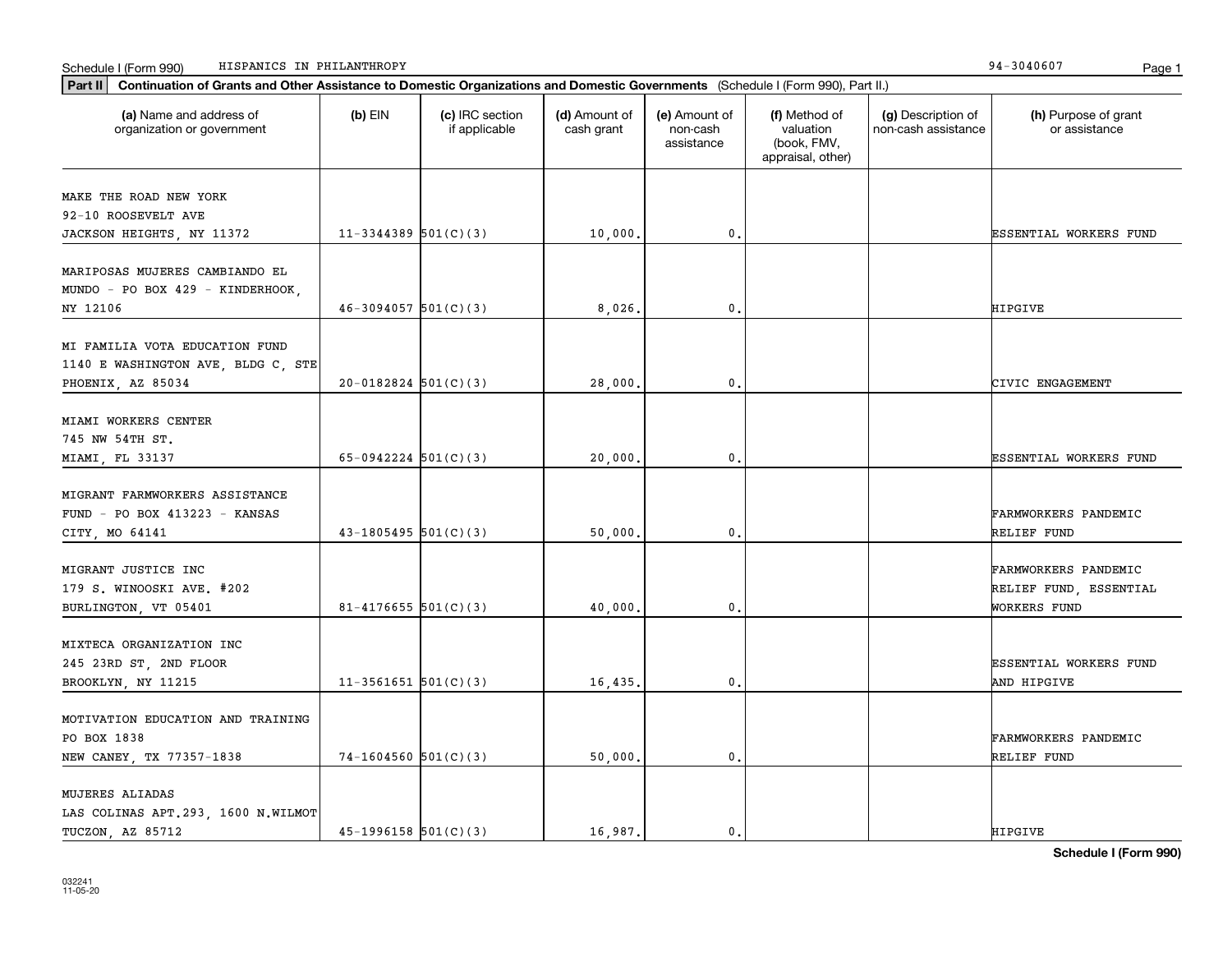| (a) Name and address of<br>organization or government | $(b)$ EIN                | (c) IRC section<br>if applicable | (d) Amount of<br>cash grant | (e) Amount of<br>non-cash<br>assistance | (f) Method of<br>valuation<br>(book, FMV,<br>appraisal, other) | (g) Description of<br>non-cash assistance | (h) Purpose of grant<br>or assistance |
|-------------------------------------------------------|--------------------------|----------------------------------|-----------------------------|-----------------------------------------|----------------------------------------------------------------|-------------------------------------------|---------------------------------------|
| MULTICULTURAL INSTITUTE                               |                          |                                  |                             |                                         |                                                                |                                           |                                       |
| 1920 SEVENTH STREET                                   |                          |                                  |                             |                                         |                                                                |                                           |                                       |
| BERKELEY, CA 94710                                    | $91-1823468$ 501(C)(3)   |                                  | 15,000.                     | $\mathbf{0}$ .                          |                                                                |                                           | ESSENTIAL WORKERS FUND                |
| NATIONAL DAY LABORER ORGANIZIN                        |                          |                                  |                             |                                         |                                                                |                                           |                                       |
| NETWORK - 1030 S ARROYO PARKWAY                       |                          |                                  |                             |                                         |                                                                |                                           | MIGRATION AND FORCED                  |
| SUITE 106 - PASADENA, CA 91105                        | $20 - 8802586$ 501(C)(3) |                                  | 15,000                      | 0.                                      |                                                                |                                           | DISPLACEMENT                          |
|                                                       |                          |                                  |                             |                                         |                                                                |                                           |                                       |
| NC FIELD INC                                          |                          |                                  |                             |                                         |                                                                |                                           |                                       |
| 327 N. QUEEN STREET, SUITE 306                        |                          |                                  |                             |                                         |                                                                |                                           | FARMWORKERS PANDEMIC                  |
| KINSTON, NC 28501                                     | $27-4618713$ 501(C)(3)   |                                  | 70,000                      | $\mathbf{0}$ .                          |                                                                |                                           | RELIEF FUND                           |
| NEIGHBORHOOD HOUSING SERVICES OF                      |                          |                                  |                             |                                         |                                                                |                                           |                                       |
| SAN ANTONIO INC. - 851 STEVES AVE.                    |                          |                                  |                             |                                         |                                                                |                                           |                                       |
| - SAN ANTONIO, TX 78210                               | $74-2379794$ 501(C)(3)   |                                  | 20,000                      | $\mathbf 0$ .                           |                                                                |                                           | ESSENTIAL WORKERS FUND                |
|                                                       |                          |                                  |                             |                                         |                                                                |                                           |                                       |
| NEIGHBORS CONSEJO                                     |                          |                                  |                             |                                         |                                                                |                                           |                                       |
| 6323 GEORGIA AVE NW, SUITE 206                        |                          |                                  |                             |                                         |                                                                |                                           |                                       |
| WASHINGTON, DC 20011                                  | $52-1942418$ $501(C)(3)$ |                                  | 30,000.                     | $\mathbf{0}$ .                          |                                                                |                                           | ESSENTIAL WORKERS FUND                |
|                                                       |                          |                                  |                             |                                         |                                                                |                                           |                                       |
| NET RESOURCE FOUNDATION                               |                          |                                  |                             |                                         |                                                                |                                           |                                       |
| 4001 HUGHES AVE. SUITE 205                            |                          |                                  |                             |                                         |                                                                |                                           |                                       |
| CHATTANOOGA, TN 37410                                 | 81-1168775 $501(C)(3)$   |                                  | 20,000,                     | 0.                                      |                                                                |                                           | ESSENTIAL WORKERS FUND                |
| NEW IMMIGRANT COMMUNITY                               |                          |                                  |                             |                                         |                                                                |                                           |                                       |
| EMPOWERMENT INC - P.O BOX 7040 -                      |                          |                                  |                             |                                         |                                                                |                                           | ESSENTIAL WORKERS FUND                |
| ALBUQUERQUE, NM 87194-7040                            | $27-3303237$ 501(C)(3)   |                                  | 26,623.                     | $\mathbf{0}$ .                          |                                                                |                                           | AND HIPGIVE                           |
|                                                       |                          |                                  |                             |                                         |                                                                |                                           |                                       |
| NEW MEXICO IMMIGRANT LAW CENTER                       |                          |                                  |                             |                                         |                                                                |                                           |                                       |
| 5824 CLOVER DRIVE                                     |                          |                                  |                             |                                         |                                                                |                                           |                                       |
| OAKLAND, CA 94618-1623                                | $47-4997229$ 501(C)(3)   |                                  | 13,330.                     | $\mathbf{0}$ .                          |                                                                |                                           | HIPGIVE                               |
|                                                       |                          |                                  |                             |                                         |                                                                |                                           |                                       |
| NICARAGUAN EDUCATION RESOURCE                         |                          |                                  |                             |                                         |                                                                |                                           |                                       |
| CENTER - 420 W GRIGGS - LAS                           |                          |                                  |                             |                                         |                                                                |                                           |                                       |
| CRUCES NM 88005                                       | $27-3310051$ 501(C)(3)   |                                  | 7.388.                      | $\mathbf{0}$ .                          |                                                                |                                           | <b>HIPGIVE</b>                        |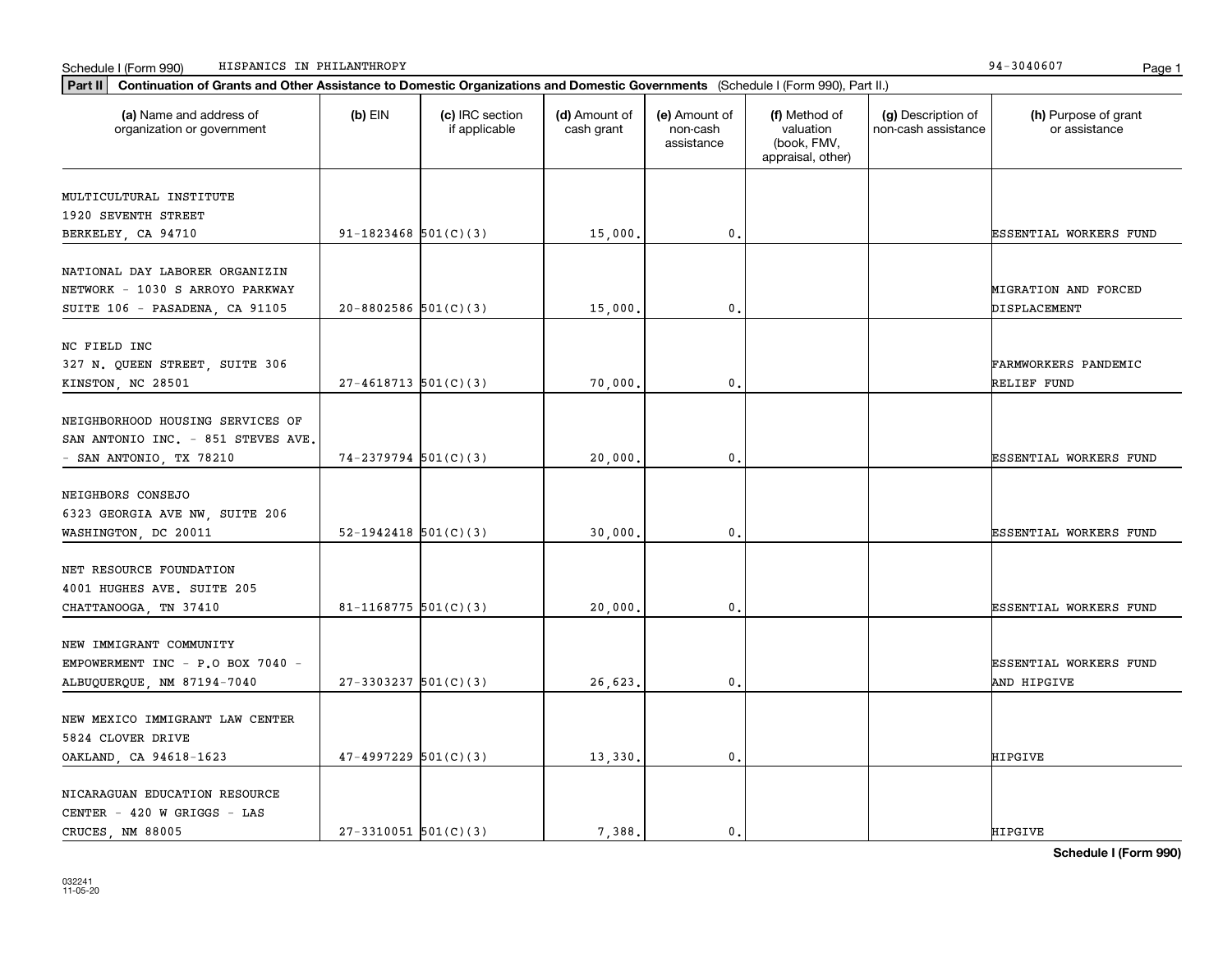| Continuation of Grants and Other Assistance to Domestic Organizations and Domestic Governments (Schedule I (Form 990), Part II.)<br>Part II |                          |                                  |                             |                                         |                                                                |                                           |                                                                     |
|---------------------------------------------------------------------------------------------------------------------------------------------|--------------------------|----------------------------------|-----------------------------|-----------------------------------------|----------------------------------------------------------------|-------------------------------------------|---------------------------------------------------------------------|
| (a) Name and address of<br>organization or government                                                                                       | $(b)$ EIN                | (c) IRC section<br>if applicable | (d) Amount of<br>cash grant | (e) Amount of<br>non-cash<br>assistance | (f) Method of<br>valuation<br>(book, FMV,<br>appraisal, other) | (g) Description of<br>non-cash assistance | (h) Purpose of grant<br>or assistance                               |
| NM COMUNIDADES EN ACCION Y DE FE<br>4907 GARRETT ROAD<br>DURHAM, NC 27707                                                                   | $51-0526332$ $501(C)(3)$ |                                  | 12,000.                     | 0.                                      |                                                                |                                           | CIVIC ENGAGEMENT                                                    |
| NORTHEAST NEW YORK COALITION FOR<br>OCCUPATIONAL SAFETY & HEALTH - PO<br>BOX 38098 - ALBANY, NY 12203                                       | $47-1936436$ 501(C)(3)   |                                  | 10,000.                     | 0.                                      |                                                                |                                           | ESSENTIAL WORKERS FUND                                              |
| NUEVA ESPERANZA<br>4261 NORTH 5TH STREET<br>PHILADELPHIA, PA 19140                                                                          | $23 - 2552707$ 501(C)(3) |                                  | 8,000,                      | $\mathbf{0}$                            |                                                                |                                           | CIVIC ENGAGEMENT                                                    |
| NUEVA VIDA INC.<br>801 N PITT STREET, #113<br>ALEXANDRIA, VA 22314                                                                          | $54-1943145$ $501(C)(3)$ |                                  | 15,000.                     | 0.                                      |                                                                |                                           | ESSENTIAL WORKERS FUND                                              |
| OFICINA LEGAL DEL PUEBLO UNIDO INC<br>1405 MONTOPOLIS DRIVE<br>AUSTIN, TX 78741                                                             | $74-1995879$ 501(C)(3)   |                                  | 25,000                      | 0.                                      |                                                                |                                           | CIVIC ENGAGEMENT AND<br><b>MIGRATION AND FORCED</b><br>DISPLACEMENT |
| ONE ARIZONA<br>530 E. MCDOWELL ROAD, SUITE 107-448<br>PHOENIX, AZ 85004-1549                                                                | $37-1782220$ 501(C)(3)   |                                  | 8,000,                      | $\mathbf{0}$ .                          |                                                                |                                           | CIVIC ENGAGEMENT                                                    |
| OUR FUND INC<br>1201 NE 26TH STREET STE. 108<br>WILTON MANORS, FL 33305                                                                     | $27 - 4734125$ 501(C)(3) |                                  | 15,000.                     | 0.                                      |                                                                |                                           | ESSENTIAL WORKERS FUND                                              |
| PARA LA NATURALEZA INC<br>155 CALLE TETUAN<br>SAN JUAN, PUERTO RICO 00901                                                                   | $66 - 0801404$ 501(C)(3) |                                  | 5,000.                      | 0.                                      |                                                                |                                           | <b>EMERGENCY RESPONSE</b>                                           |
| PATHSTONE CORPORATION<br>15 PRINCE STREET<br>ROCHESTER, NY 14607                                                                            | $16-0984913$ 501(C)(3)   |                                  | 50,000.                     | $\mathbf{0}$ .                          |                                                                |                                           | FARMWORKERS PANDEMIC<br>RELIEF FUND                                 |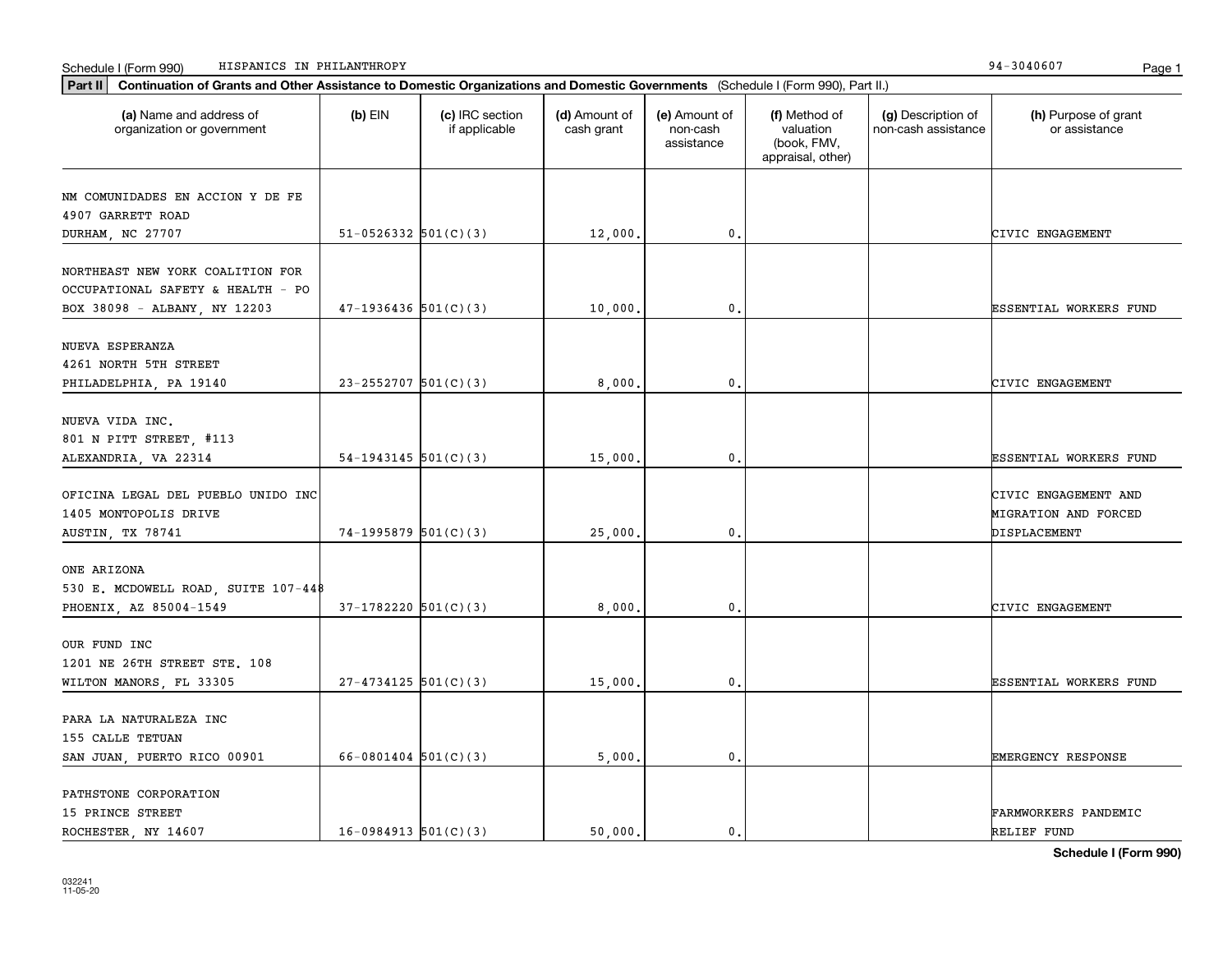| (a) Name and address of<br>organization or government | $(b)$ EIN                  | (c) IRC section<br>if applicable | (d) Amount of<br>cash grant | (e) Amount of<br>non-cash<br>assistance | (f) Method of<br>valuation<br>(book, FMV,<br>appraisal, other) | (g) Description of<br>non-cash assistance | (h) Purpose of grant<br>or assistance |
|-------------------------------------------------------|----------------------------|----------------------------------|-----------------------------|-----------------------------------------|----------------------------------------------------------------|-------------------------------------------|---------------------------------------|
| PINAL HISPANIC COUNCIL                                |                            |                                  |                             |                                         |                                                                |                                           |                                       |
| 107 E. 4TH STREET                                     |                            |                                  |                             |                                         |                                                                |                                           | <b>FARMWORKERS PANDEMIC</b>           |
| ELOY, AZ 85131                                        | $86 - 0585274$ 501(C)(3)   |                                  | 50,000.                     | 0.                                      |                                                                |                                           | RELIEF FUND                           |
| PIONEER VALLEY WORKERS CENTER INC                     |                            |                                  |                             |                                         |                                                                |                                           |                                       |
|                                                       |                            |                                  |                             |                                         |                                                                |                                           | <b>FARMWORKERS PANDEMIC</b>           |
| 20 HAMPTON AVE, STE. 200                              | 82-4732798 $501(C)(3)$     |                                  | 50,000,                     | 0.                                      |                                                                |                                           | RELIEF FUND                           |
| NORTHAMPTON, MA 01060                                 |                            |                                  |                             |                                         |                                                                |                                           |                                       |
| PONCE NEIGHBORHOOD HOUSING                            |                            |                                  |                             |                                         |                                                                |                                           |                                       |
| SERVICES INC - PO BOX 330223 -                        |                            |                                  |                             |                                         |                                                                |                                           | <b>EMERGENCY RESPONSE AND</b>         |
| PONCE, PUERTO RICO 00716                              | 66-0501718 $501(C)(3)$     |                                  | 8,000.                      | 0.                                      |                                                                |                                           | <b>ESSENTIAL FUND</b>                 |
|                                                       |                            |                                  |                             |                                         |                                                                |                                           |                                       |
| PROGRESS TEXAS INSTITUTE                              |                            |                                  |                             |                                         |                                                                |                                           |                                       |
| PO BOX 6112 AUSTIN                                    |                            |                                  |                             |                                         |                                                                |                                           | MIGRATION AND FORCED                  |
| AUSTIN, TX 78763                                      | 61-1639490 $501(C)(3)$     |                                  | 15,000.                     | $\mathbf{0}$ .                          |                                                                |                                           | DISPLACEMENT                          |
|                                                       |                            |                                  |                             |                                         |                                                                |                                           |                                       |
| PROJECT GETTYSBURG-LEON INC                           |                            |                                  |                             |                                         |                                                                |                                           |                                       |
| 300 N. WASHINGTON ST.                                 |                            |                                  |                             |                                         |                                                                |                                           | <b>FARMWORKERS PANDEMIC</b>           |
| GETTYSBURG, PA 17325                                  | $23 - 2525509$ 501(C)(3)   |                                  | 50,000.                     | $\mathbf{0}$                            |                                                                |                                           | RELIEF FUND                           |
| PROTEUS INC                                           |                            |                                  |                             |                                         |                                                                |                                           |                                       |
| 1830 N. DINUBA BLVD                                   |                            |                                  |                             |                                         |                                                                |                                           | <b>FARMWORKERS PANDEMIC</b>           |
| VISALIA, CA 93291                                     | $94 - 2184330$ $501(C)(3)$ |                                  | 70,000.                     | 0.                                      |                                                                |                                           | RELIEF FUND                           |
|                                                       |                            |                                  |                             |                                         |                                                                |                                           |                                       |
| PROTEUS EMPLOYMENT OPPORTUNITIES                      |                            |                                  |                             |                                         |                                                                |                                           |                                       |
| IWC - 1221 CENTER STREET, SUITE 16                    |                            |                                  |                             |                                         |                                                                |                                           | FARMWORKERS PANDEMIC                  |
| - DES MOINES, IA 50306                                | $42 - 1186501$ 501(C)(3)   |                                  | 50,000.                     | 0.                                      |                                                                |                                           | RELIEF FUND                           |
|                                                       |                            |                                  |                             |                                         |                                                                |                                           |                                       |
| <b>PUENTE</b>                                         |                            |                                  |                             |                                         |                                                                |                                           |                                       |
| PO BOX 21837                                          |                            |                                  |                             |                                         |                                                                |                                           |                                       |
| PHOENIX, AZ 85036                                     | $45-3697690$ 501(C)(3)     |                                  | 20,000.                     | 0.                                      |                                                                |                                           | ESSENTIAL WORKERS FUND                |
| PUERTAS ABIERTAS COMMUNITY                            |                            |                                  |                             |                                         |                                                                |                                           |                                       |
| RESOURCE CENTER - 952 NAPA STREET                     |                            |                                  |                             |                                         |                                                                |                                           |                                       |
| $-$ NAPA, CA 94558                                    | $20-3126333$ $501(C)(3)$   |                                  | 10.000.                     | $\mathbf{0}$ .                          |                                                                |                                           | <b>ESSENTIAL WORKERS FUND</b>         |
|                                                       |                            |                                  |                             |                                         |                                                                |                                           |                                       |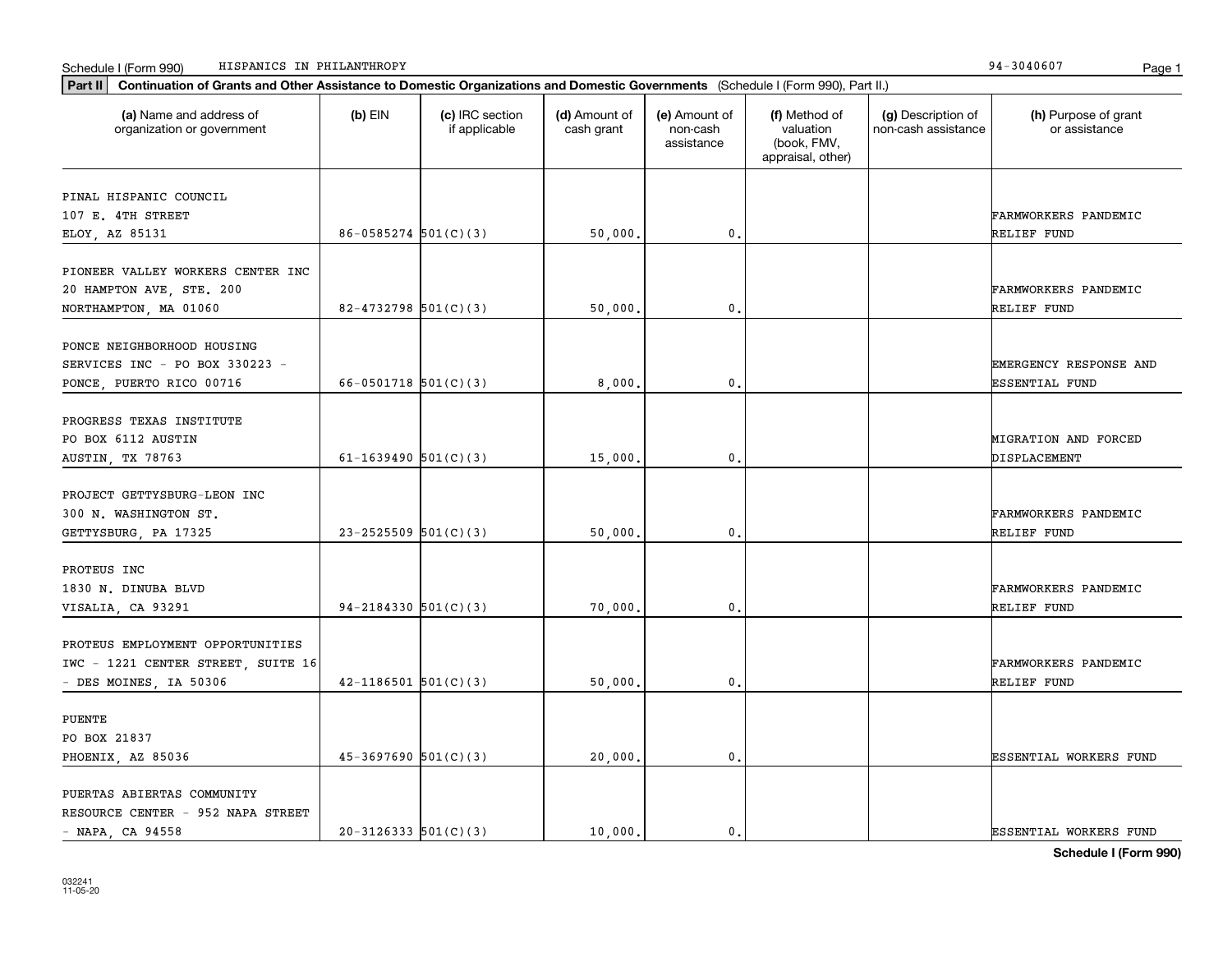032241 11-05-20

## Schedule I (Form 990) Page 1 HISPANICS IN PHILANTHROPY 94-3040607

organization or government

|                                    |                          |         | assistance | (book, FMV,<br>appraisal, other) |                               |
|------------------------------------|--------------------------|---------|------------|----------------------------------|-------------------------------|
| REDLANDS CHRISTIAN MIGRANT         |                          |         |            |                                  |                               |
| ASSOCIATION - I 402 W. MAIN STREET |                          |         |            |                                  | FARMWORKERS PANDEMIC          |
| - IMMOKALL, FL 34142               | 59-1221966 $501(C)(3)$   | 90,000  | 0,         |                                  | RELIEF FUND                   |
|                                    |                          |         |            |                                  |                               |
| RICO INC                           |                          |         |            |                                  |                               |
| 556 GUAYAMA ST.                    |                          |         |            |                                  |                               |
| SAN JUAN, PUERTO RICO 00918        | 66-0831665 $501(C)(3)$   | 15,000  | 0.         |                                  | <b>ESSENTIAL WORKERS FUND</b> |
| RURAL & MIGRANT MINISTRIES         |                          |         |            |                                  |                               |
| PO BOX 4757                        |                          |         |            |                                  | FARMWORKERS PANDEMIC          |
| POUGHKEEPSIE, NY 12602             | $22 - 2527596$ 501(C)(3) | 90,000  | 0.         |                                  | RELIEF FUND                   |
| RURAL EMPLOYMENT OPPORTUNITIES INC |                          |         |            |                                  |                               |
| PO BOX 831                         |                          |         |            |                                  | FARMWORKERS PANDEMIC          |
| HELENA, MT 59624                   | 81-0397037 $501(C)(3)$   | 70,000  | 0.         |                                  | RELIEF FUND                   |
|                                    |                          |         |            |                                  |                               |
| SABIO ENTERPRISES INC              |                          |         |            |                                  |                               |
| 400 CORPORATE POINTE, SUITE 300    |                          |         |            |                                  |                               |
| CULVER CITY, CA 90230              | 46-4000152               | 7,500.  | 0.         |                                  | POWERUP FUND                  |
| SANTA BARBARA COUNTY IMMIGRANT     |                          |         |            |                                  |                               |
| LEGAL - 601 E MONTECITO STREET -   |                          |         |            |                                  |                               |
| SANTA BARBARA, CA 93103            | $32-0549576$ 501(C)(3)   | 15,000  | 0.         |                                  | <b>ESSENTIAL WORKERS FUND</b> |
| SANTA FE DREAMERS PROJECT          |                          |         |            |                                  |                               |
| PO BOX 8009                        |                          |         |            |                                  | MIGRATION AND FORCED          |
| SANTA FE, NM 87504                 | 82-0839645 $501(C)(3)$   | 42,500  | 0.         |                                  | DISPLACEMENT                  |
|                                    |                          |         |            |                                  |                               |
| SEPA MUJER INC                     |                          |         |            |                                  |                               |
| 45 OAK STREET                      |                          |         |            |                                  |                               |
| PATCHOGUE, NY 11772                | $11-3369566$ $501(C)(3)$ | 10,000  | 0.         |                                  | <b>ESSENTIAL WORKERS FUND</b> |
| SHEPARDS TABLE INC, THE            |                          |         |            |                                  |                               |
| 8106 GEORGIA AVE                   |                          |         |            |                                  |                               |
| SILVER SPRING, MD 20910            | 52-1381738 $501(C)(3)$   | 10,000. | 0.         |                                  | <b>ESSENTIAL WORKERS FUND</b> |

**Part II Continuation of Grants and Other Assistance to Domestic Organizations and Domestic Governments**  (Schedule I (Form 990), Part II.)

if applicable

 $(b)$  EIN  $(c)$  IRC section

**(a) (b) (c) (d) (e) (f) (g) (h)** Name and address of

(d) Amount of cash grant

(e) Amount of non-cash

(f) Method of valuation

(g) Description of non-cash assistance

(h) Purpose of grant or assistance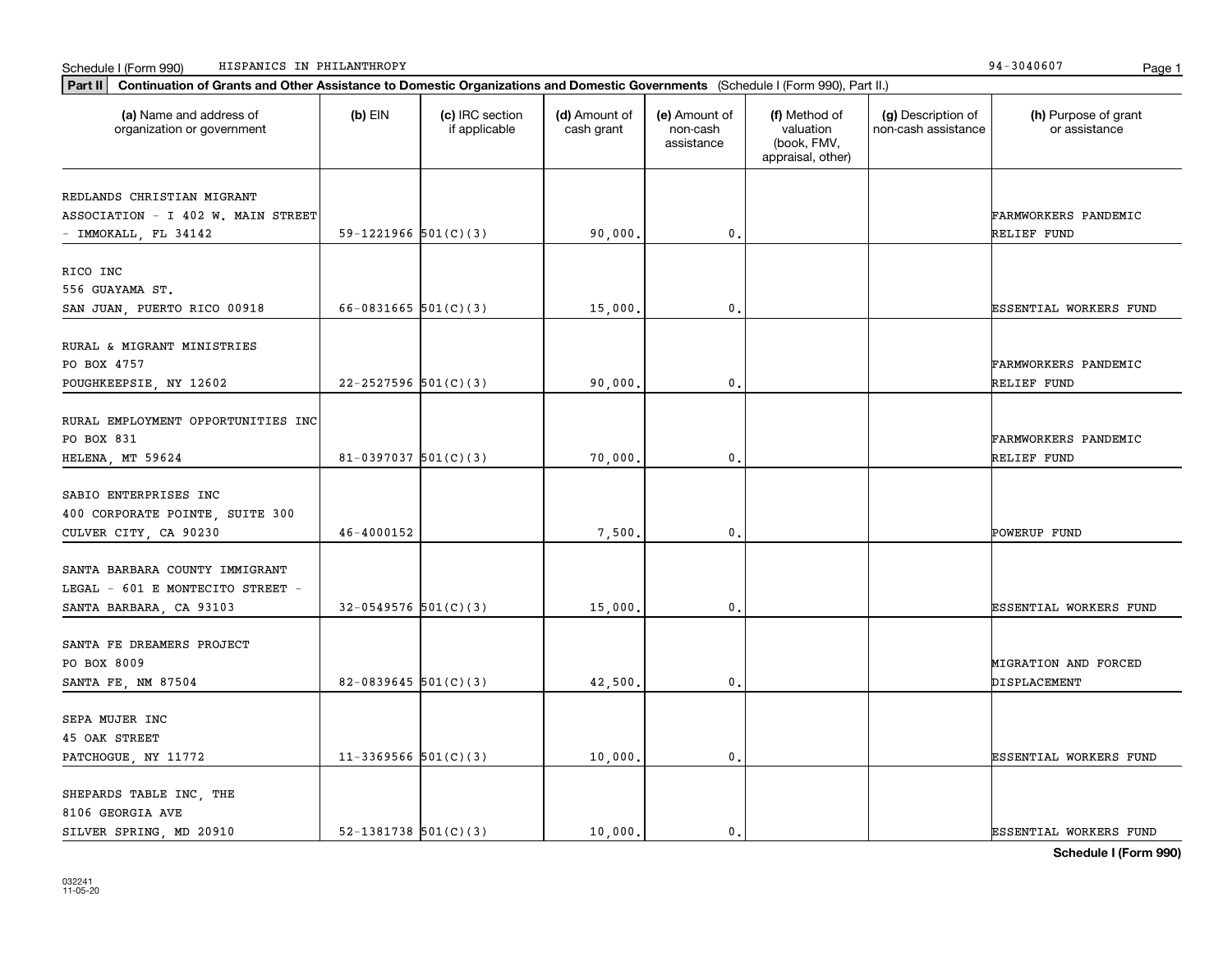| (a) Name and address of<br>organization or government                               | $(b)$ EIN                  | (c) IRC section<br>if applicable | (d) Amount of<br>cash grant | (e) Amount of<br>non-cash<br>assistance | (f) Method of<br>valuation<br>(book, FMV,<br>appraisal, other) | (g) Description of<br>non-cash assistance | (h) Purpose of grant<br>or assistance |
|-------------------------------------------------------------------------------------|----------------------------|----------------------------------|-----------------------------|-----------------------------------------|----------------------------------------------------------------|-------------------------------------------|---------------------------------------|
| SHOP LATINX INC                                                                     |                            |                                  |                             |                                         |                                                                |                                           |                                       |
| 3108 E 4TH STREET APT 1                                                             |                            |                                  |                             |                                         |                                                                |                                           |                                       |
| LOS ANGELES, CA 90063                                                               | 84-3978161                 |                                  | 7,500.                      | 0.                                      |                                                                |                                           | POWERUP FUND                          |
| SIN BARRERAS WITHOUT BARRIERS INC<br>PO BOX 6433                                    |                            |                                  |                             |                                         |                                                                |                                           |                                       |
| CHARLOTTESVILLE, VA 22906                                                           | $46-1040727$ 501(C)(3)     |                                  | 15,000                      | 0.                                      |                                                                |                                           | ESSENTIAL WORKERS FUND                |
| SISTERS OF COLOR UNITED FOR<br>EDUCATION - 1400 WILLIAMS STREET<br>DENVER, CO 80218 | $31 - 1554794$ 501(C)(3)   |                                  | 30,000                      | 0.                                      |                                                                |                                           | ESSENTIAL WORKERS FUND                |
|                                                                                     |                            |                                  |                             |                                         |                                                                |                                           |                                       |
| SOLAR RESPONDER                                                                     |                            |                                  |                             |                                         |                                                                |                                           |                                       |
| 902 BROADWAY, FLOOR 6                                                               |                            |                                  |                             |                                         |                                                                |                                           |                                       |
| NEW YORK, NY 10010                                                                  | 83-3822965 $501(C)(3)$     |                                  | 55,647.                     | 0.                                      |                                                                |                                           | FISCAL SPONSORSHIP                    |
| SOLO POR HOY INC                                                                    |                            |                                  |                             |                                         |                                                                |                                           |                                       |
| 68 CALLE GEORGETTI                                                                  |                            |                                  |                             |                                         |                                                                |                                           |                                       |
| SAN JUAN, PUERTO RICO 00925                                                         | $66 - 0723251$ 501(C)(3)   |                                  | 10,000.                     | 0.                                      |                                                                |                                           | ESSENTIAL WORKERS FUND                |
| SOUTHEAST GEORGIA COMMUNITIES                                                       |                            |                                  |                             |                                         |                                                                |                                           |                                       |
| PROJECT INC - 300 SOUTH STATE                                                       |                            |                                  |                             |                                         |                                                                |                                           | FARMWORKERS PANDEMIC                  |
| STREET - LYONS, GA 30436                                                            | $58 - 2347258$ $501(C)(3)$ |                                  | 50,000.                     | 0.                                      |                                                                |                                           | RELIEF FUND                           |
| ST LOUIS INTER-FAITH COMMITTEE ON                                                   |                            |                                  |                             |                                         |                                                                |                                           |                                       |
| LATIN - 5021 ADKINS #122 - ST.                                                      |                            |                                  |                             |                                         |                                                                |                                           |                                       |
| LOUIS, MO 63116                                                                     | $43 - 1284733$ $501(C)(3)$ |                                  | 15,000                      | 0.                                      |                                                                |                                           | ESSENTIAL WORKERS FUND                |
|                                                                                     |                            |                                  |                             |                                         |                                                                |                                           |                                       |
| STUDENT ACTION WITH FARMWORKERS                                                     |                            |                                  |                             |                                         |                                                                |                                           |                                       |
| 1317 W. PETTIGREW ST.                                                               |                            |                                  |                             |                                         |                                                                |                                           | FARMWORKERS PANDEMIC                  |
| DURHAM, NC 27705                                                                    | $56-1789014$ $501(C)(3)$   |                                  | 90,000.                     | 0.                                      |                                                                |                                           | RELIEF FUND                           |
| TELAMON CORPORATION                                                                 |                            |                                  |                             |                                         |                                                                |                                           |                                       |
| 5560 MUNFORD ROAD, SUITE 201                                                        |                            |                                  |                             |                                         |                                                                |                                           | FARMWORKERS PANDEMIC                  |
| RALEIGH, NC 27612                                                                   | $56 - 1022483$ $501(C)(3)$ |                                  | 70.000.                     | 0.                                      |                                                                |                                           | RELIEF FUND                           |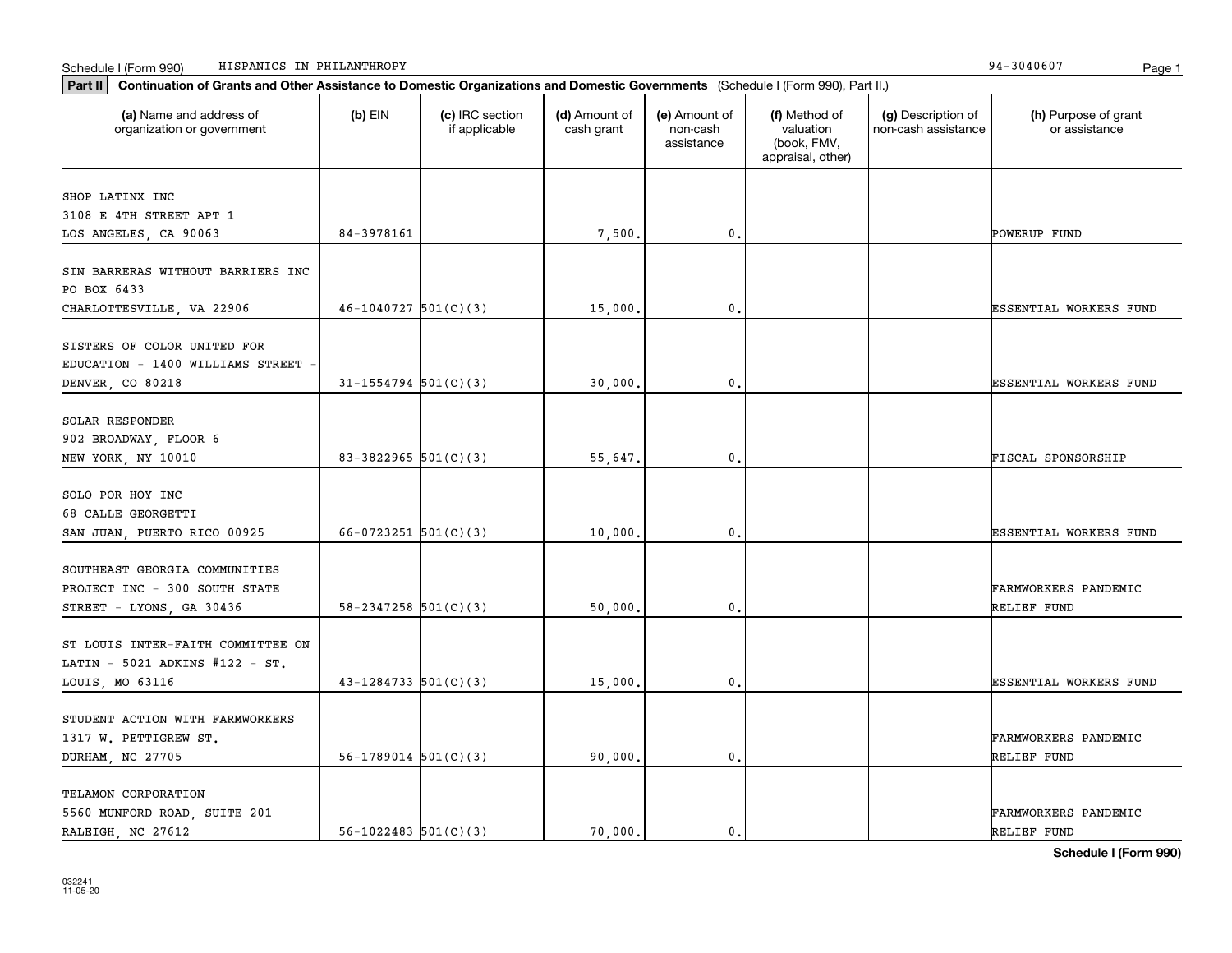| (a) Name and address of<br>organization or government                                                  | $(b)$ EIN                  | (c) IRC section<br>if applicable | (d) Amount of<br>cash grant | (e) Amount of<br>non-cash<br>assistance | (f) Method of<br>valuation<br>(book, FMV,<br>appraisal, other) | (g) Description of<br>non-cash assistance | (h) Purpose of grant<br>or assistance      |
|--------------------------------------------------------------------------------------------------------|----------------------------|----------------------------------|-----------------------------|-----------------------------------------|----------------------------------------------------------------|-------------------------------------------|--------------------------------------------|
| TENNESSEE IMMIGRANT AND REFUGEE                                                                        |                            |                                  |                             |                                         |                                                                |                                           |                                            |
| RIGHTS CO - 2195 NOLENSVILLE PIKE                                                                      |                            |                                  |                             |                                         |                                                                |                                           |                                            |
| - NASHVILLE, TN 37211                                                                                  | $20-0121100$ 501(C)(3)     |                                  | 15,000.                     | $\mathbf 0$ .                           |                                                                |                                           | <b>ESSENTIAL WORKERS FUND</b>              |
| THIRD SECTOR NEW ENGLAND INC<br>89 SOUTH STREET, SUITE 700<br>BOSTON, MA 02111                         | $04 - 2261109$ 501(C)(3)   |                                  | 15,000                      | 0.                                      |                                                                |                                           | ESSENTIAL WORKERS FUND                     |
|                                                                                                        |                            |                                  |                             |                                         |                                                                |                                           |                                            |
| TIDES FOUNDATION<br>1014 TONERY AVE                                                                    |                            |                                  |                             |                                         |                                                                |                                           |                                            |
| SAN FRANCISCO, CA 94129                                                                                | $51-0198509$ $501(C)(3)$   |                                  | 20,000                      | $\mathbf{0}$ .                          |                                                                |                                           | CIVIC ENGAGEMENT                           |
| TODEC LEGAL CENTER PERRIS<br>PO BOX 1235<br>MORENO VALLEY, CA 92556                                    | $33-0711527$ 501(C)(3)     |                                  | 5,000                       | $\mathbf 0$ .                           |                                                                |                                           | MIGRATION AND FORCED<br>DISPLACEMENT       |
|                                                                                                        |                            |                                  |                             |                                         |                                                                |                                           |                                            |
| TRANSGENDER LAW CENTER<br>300 FRANK OGAWA PLAZA, STE 9                                                 |                            |                                  |                             |                                         |                                                                |                                           |                                            |
| OAKLAND, CA 94612                                                                                      | $05-0544006$ 501(C)(3)     |                                  | 50,000.                     | $\mathbf{0}$                            |                                                                |                                           | ESSENTIAL WORKERS FUND                     |
| TRANSLATINA NETWORK INC.<br>137 W 19 STREET 2 FL                                                       |                            |                                  |                             |                                         |                                                                |                                           |                                            |
| BROOKLYN, NY 10011                                                                                     | $47 - 4807380$ 501(C)(3)   |                                  | 15,000                      | 0.                                      |                                                                |                                           | ESSENTIAL WORKERS FUND                     |
| TRANSNATIONAL VILLAGES NETWORK<br>REDDE PUEBLOS TRANSNACIONALES -<br>419 117TH ST., APT 3B - NEW YORK, |                            |                                  |                             |                                         |                                                                |                                           |                                            |
| NY 10035                                                                                               | $82 - 2237105$ 501(C)(3)   |                                  | 10,000                      | $\mathbf{0}$ .                          |                                                                |                                           | ESSENTIAL WORKERS FUND                     |
| TRI VALLEY OPPORTUNITY COUNCIL INC<br>102 N BROADWAY PO BOX 607<br>CROOKSTON, MN 56716-1731            | $41 - 0888488$ 501(C)(3)   |                                  | 25,000.                     | $\mathbf{0}$ .                          |                                                                |                                           | <b>FARMWORKERS PANDEMIC</b><br>RELIEF FUND |
| UFW FOUNDATION<br>3002 WHITTIER BOULEVARD<br>LOS ANGELES, CA 90023                                     | $95 - 2703575$ $501(C)(3)$ |                                  | 45,000.                     | $\mathbf{0}$ .                          |                                                                |                                           | FARMWORKERS PANDEMIC<br>RELIEF FUND        |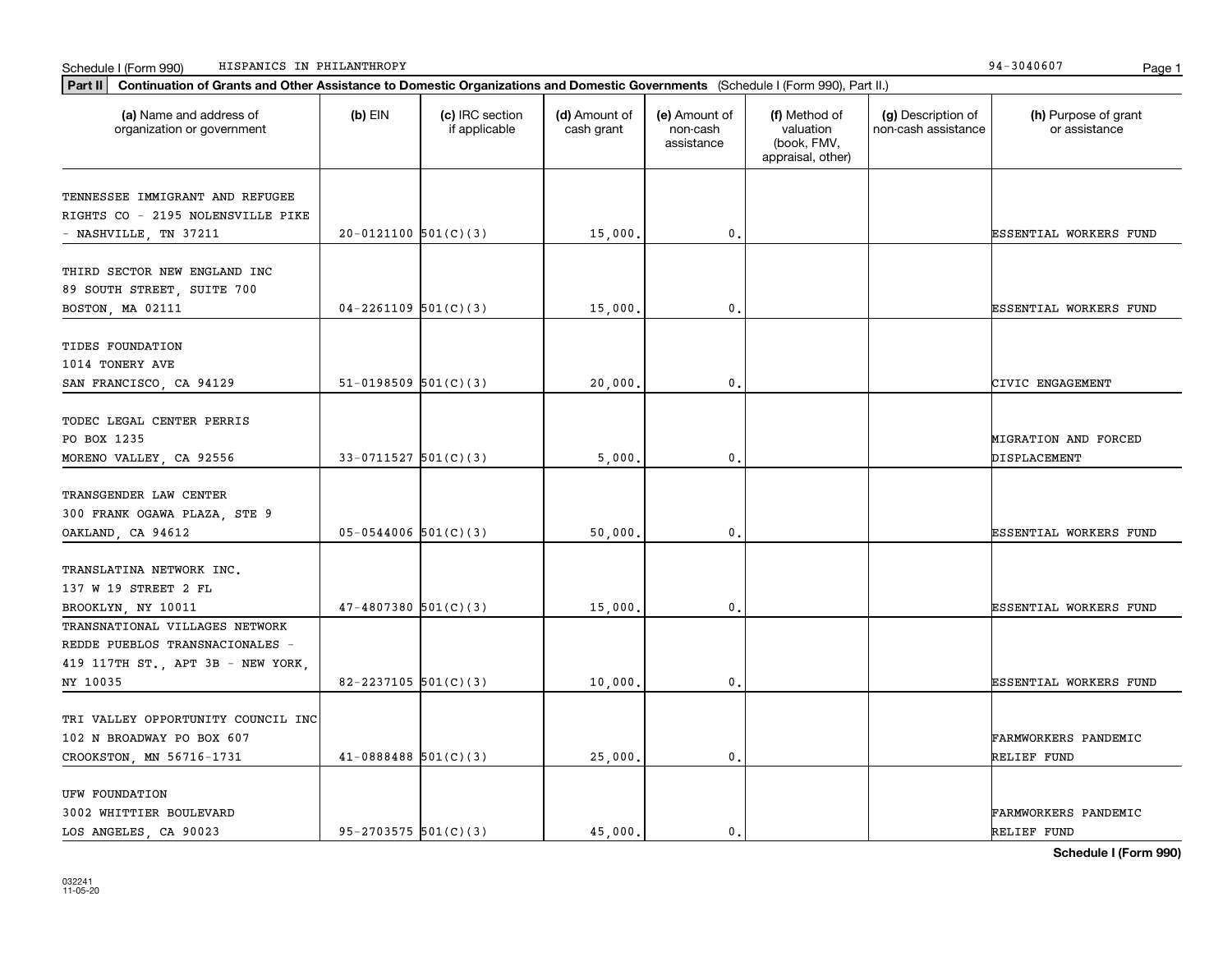| Part II   Continuation of Grants and Other Assistance to Domestic Organizations and Domestic Governments (Schedule I (Form 990), Part II.) |                          |                                  |                             |                                         |                                                                |                                           |                                       |
|--------------------------------------------------------------------------------------------------------------------------------------------|--------------------------|----------------------------------|-----------------------------|-----------------------------------------|----------------------------------------------------------------|-------------------------------------------|---------------------------------------|
| (a) Name and address of<br>organization or government                                                                                      | $(b)$ EIN                | (c) IRC section<br>if applicable | (d) Amount of<br>cash grant | (e) Amount of<br>non-cash<br>assistance | (f) Method of<br>valuation<br>(book, FMV,<br>appraisal, other) | (g) Description of<br>non-cash assistance | (h) Purpose of grant<br>or assistance |
| UNITED MIGRANT OPPORTUNITY                                                                                                                 |                          |                                  |                             |                                         |                                                                |                                           |                                       |
| SERVICES INC - 929 W. MITCHELL                                                                                                             |                          |                                  |                             |                                         |                                                                |                                           | FARMWORKERS PANDEMIC                  |
| STREET - MILWAUKEE, WI 53204-3534                                                                                                          | $39-1047172$ $501(C)(3)$ |                                  | 45,000.                     | 0.                                      |                                                                |                                           | RELIEF FUND                           |
|                                                                                                                                            |                          |                                  |                             |                                         |                                                                |                                           |                                       |
| UNLIMITED POTENTIAL INC.                                                                                                                   |                          |                                  |                             |                                         |                                                                |                                           |                                       |
| PO BOX 8814                                                                                                                                |                          |                                  |                             |                                         |                                                                |                                           |                                       |
| TEMPE, AZ 85066                                                                                                                            | $74 - 2383678$ 501(C)(3) |                                  | 20,000                      | 0.                                      |                                                                |                                           | ESSENTIAL WORKERS FUND                |
|                                                                                                                                            |                          |                                  |                             |                                         |                                                                |                                           |                                       |
| URBAN JUSTICE CENTER                                                                                                                       |                          |                                  |                             |                                         |                                                                |                                           |                                       |
| 40 RECTOR ST., 9TH FLOOR                                                                                                                   |                          |                                  |                             |                                         |                                                                |                                           |                                       |
| NEW YORK, NY 10006                                                                                                                         | $13 - 3442022$ 501(C)(3) |                                  | 15,000.                     | 0.                                      |                                                                |                                           | ESSENTIAL WORKERS FUND                |
|                                                                                                                                            |                          |                                  |                             |                                         |                                                                |                                           |                                       |
| UREEKA INC                                                                                                                                 |                          |                                  |                             |                                         |                                                                |                                           |                                       |
| 135 EUCALYPTUS AVE                                                                                                                         |                          |                                  |                             |                                         |                                                                |                                           |                                       |
| HILLSBOROUGH, CA 94010                                                                                                                     | 83-2915505               |                                  | 2,500,000,                  | 0.                                      |                                                                |                                           | POWERUP FUND                          |
|                                                                                                                                            |                          |                                  |                             |                                         |                                                                |                                           |                                       |
| VECINOS INC                                                                                                                                |                          |                                  |                             |                                         |                                                                |                                           |                                       |
| 3971 LITTLE SAVANNAH RD, 173 HHS                                                                                                           |                          |                                  |                             |                                         |                                                                |                                           | FARMWORKERS PANDEMIC                  |
| CULLOWHEE, NC 28723                                                                                                                        | $57-1192063$ $501(C)(3)$ |                                  | 70,000.                     | 0.                                      |                                                                |                                           | RELIEF FUND                           |
| VENTURA COUNTY COMMUNITY                                                                                                                   |                          |                                  |                             |                                         |                                                                |                                           |                                       |
| FOUNDATION - 4001 MISSION OAKS                                                                                                             |                          |                                  |                             |                                         |                                                                |                                           |                                       |
| BLVD, SUITE A, - CAMARILLO, CA                                                                                                             |                          |                                  |                             |                                         |                                                                |                                           | FARMWORKERS PANDEMIC                  |
| 93012                                                                                                                                      | $77 - 0165029$ 501(C)(3) |                                  | 50,000.                     | 0.                                      |                                                                |                                           | RELIEF FUND                           |
|                                                                                                                                            |                          |                                  |                             |                                         |                                                                |                                           |                                       |
| VOCES DE LA FRONTERA                                                                                                                       |                          |                                  |                             |                                         |                                                                |                                           |                                       |
| 1027 S. 5TH STREET                                                                                                                         |                          |                                  |                             |                                         |                                                                |                                           | CIVIC ENGAGEMENT AND                  |
| MILWAUKEE, WI 53204                                                                                                                        | $39 - 2010107$ 501(C)(3) |                                  | 45,000,                     | 0.                                      |                                                                |                                           | ESSENTIAL WORKERS FUND                |
|                                                                                                                                            |                          |                                  |                             |                                         |                                                                |                                           |                                       |
| VOZ WORKERS RIGHTS EDUCATION                                                                                                               |                          |                                  |                             |                                         |                                                                |                                           |                                       |
| PROJECT - 330 SE 11TH AVE -                                                                                                                |                          |                                  |                             |                                         |                                                                |                                           |                                       |
| PORTLAND, OR 97214                                                                                                                         | $26-1357376$ 501(C)(3)   |                                  | 21,250.                     | 0.                                      |                                                                |                                           | ESSENTIAL WORKERS FUND                |
| WASHINGTON OFFICE ON LATIN AMERICA                                                                                                         |                          |                                  |                             |                                         |                                                                |                                           |                                       |
| INC - 1666 CONNECTICUT AVE NW.                                                                                                             |                          |                                  |                             |                                         |                                                                |                                           | MIGRATION AND FORCED                  |
| SUITE 400 - WASHINGTON, DC 20036                                                                                                           | 52-1249353 $501(C)(3)$   |                                  | 50,000.                     | 0.                                      |                                                                |                                           | DISPLACEMENT                          |
|                                                                                                                                            |                          |                                  |                             |                                         |                                                                |                                           |                                       |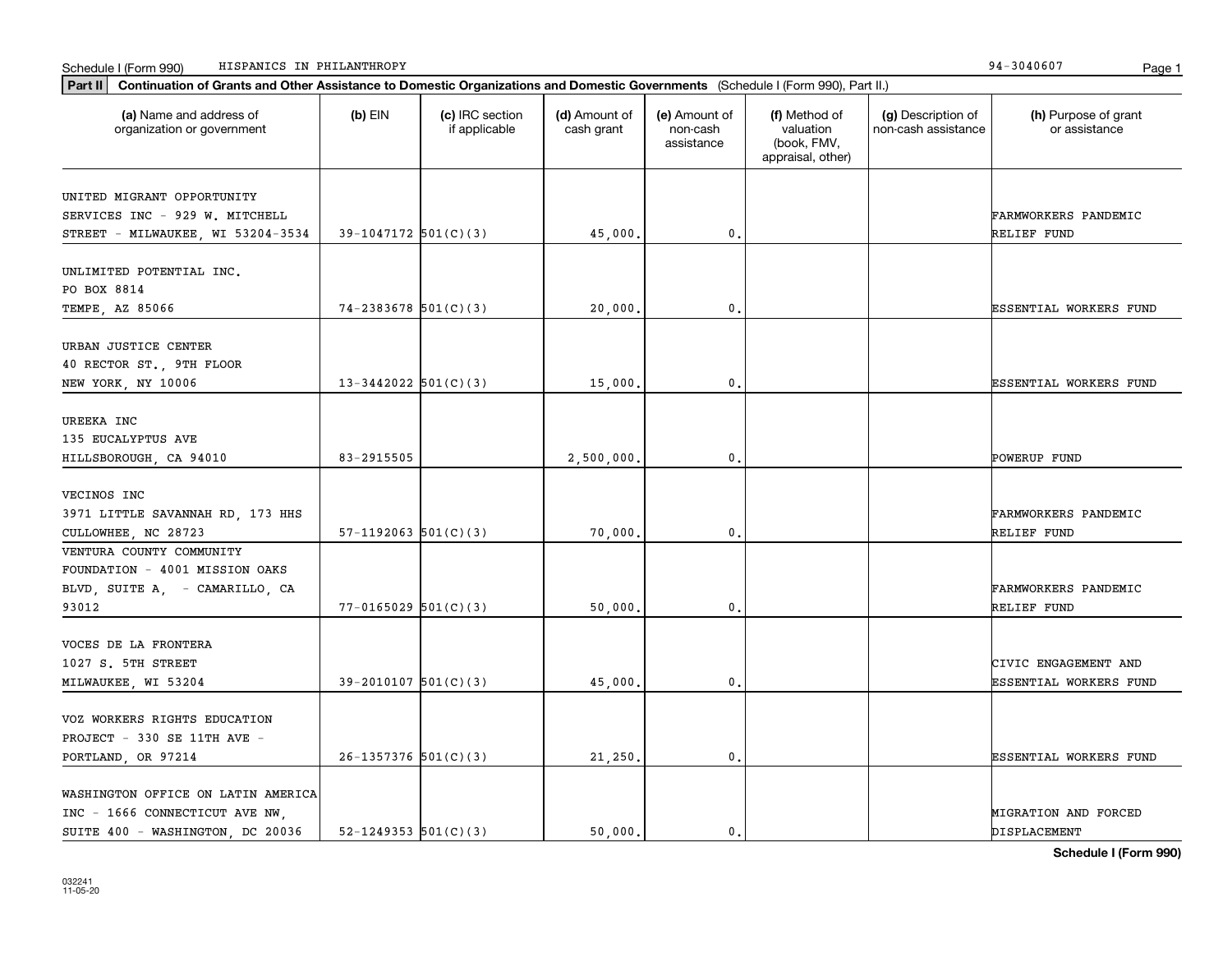| HISPANICS IN PHILANTHROPY<br>Schedule I (Form 990)                                                                                          |                            |                                  |                             |                                         |                                                                |                                           | 94-3040607<br>Page 1                                           |
|---------------------------------------------------------------------------------------------------------------------------------------------|----------------------------|----------------------------------|-----------------------------|-----------------------------------------|----------------------------------------------------------------|-------------------------------------------|----------------------------------------------------------------|
| Part II<br>Continuation of Grants and Other Assistance to Domestic Organizations and Domestic Governments (Schedule I (Form 990), Part II.) |                            |                                  |                             |                                         |                                                                |                                           |                                                                |
| (a) Name and address of<br>organization or government                                                                                       | $(b)$ EIN                  | (c) IRC section<br>if applicable | (d) Amount of<br>cash grant | (e) Amount of<br>non-cash<br>assistance | (f) Method of<br>valuation<br>(book, FMV,<br>appraisal, other) | (g) Description of<br>non-cash assistance | (h) Purpose of grant<br>or assistance                          |
| WATSONVILLE LAW CENTER, THE<br>315 MAIN STREET #207<br>WATSONVILLE, CA 95076                                                                | $20 - 8157214$ $501(C)(3)$ |                                  | 45,000.                     | 0.                                      |                                                                |                                           | FARMWORKERS PANDEMIC<br>RELIEF FUND, ESSENTIAL<br>WORKERS FUND |
| WECOUNT! INC.<br>201 N. KROME AVE. SUITE 230-250<br>HOMESTEAD, FL 33030                                                                     | $56 - 2638368$ $501(C)(3)$ |                                  | 30,000,                     | $\mathbf{0}$                            |                                                                |                                           | ESSENTIAL WORKERS FUND                                         |
| WESTERN NORTH CAROLINA WORKERS<br>CENTER - PO BOX 3 - HICKORY, NC<br>28603                                                                  | $86-1120732$ 501(C)(3)     |                                  | 28,000,                     | 0.                                      |                                                                |                                           | CIVIC ENGAGEMENT AND<br>ESSENTIAL WORKERS FUND                 |
| WESTMINSTER FREE CLINIC<br>2673 SAN MIGUEL AVENUE<br>THOUSAND OAKS, CA 91360                                                                | $77 - 0563241$ 501(C)(3)   |                                  | 70,000,                     | $\mathbf{0}$                            |                                                                |                                           | FARMWORKERS PANDEMIC<br>RELIEF FUND                            |
| WILLAMETTE VALLEY LAW PROJECT<br>356 YOUNG STREET<br>WOODBURN, OR 97071                                                                     | 93-0687718 $501(C)(3)$     |                                  | 50,000                      | $\mathbf{0}$                            |                                                                |                                           | FARMWORKERS PANDEMIC<br>RELIEF FUND                            |
| WOMEN WORKING TOGETHER USA INC.<br>5715 WHITE HICKORY CIR<br>TAMARAC, FL 33319                                                              | $81 - 3156866$ $501(C)(3)$ |                                  | 15,000.                     | $\mathbf{0}$                            |                                                                |                                           | ESSENTIAL WORKERS FUND                                         |
| WOMENS LINK WORLDWIDE<br>99 WALL STREET #502<br>NEW YORK, NY 10005                                                                          | $03-0371141$ 501(C)(3)     |                                  | 15,000,                     | 0.                                      |                                                                |                                           | MIGRATION AND FORCED<br>DISPLACEMENT                           |
| WORKER JUSTICE CENTER OF NEW YORK<br>INC - 1187 CULVER ROAD -<br>ROCHESTER NY 14609                                                         | $16 - 1155130$ $501(C)(3)$ |                                  | 50.000.                     | 0.                                      |                                                                |                                           | FARMWORKERS PANDEMIC<br>RELIEF FUND                            |

WORKERS CENTER OF CENTRAL NEW YORK FARMWORKERS PANDEMIC

2013 E GENESSE ST, SUITE 8 RELIEF FUND, ESSENTIAL SYRACUSE, NY 13210 61-1706974 501(C)(3) 60,000. 0. 0.

**Schedule I (Form 990)**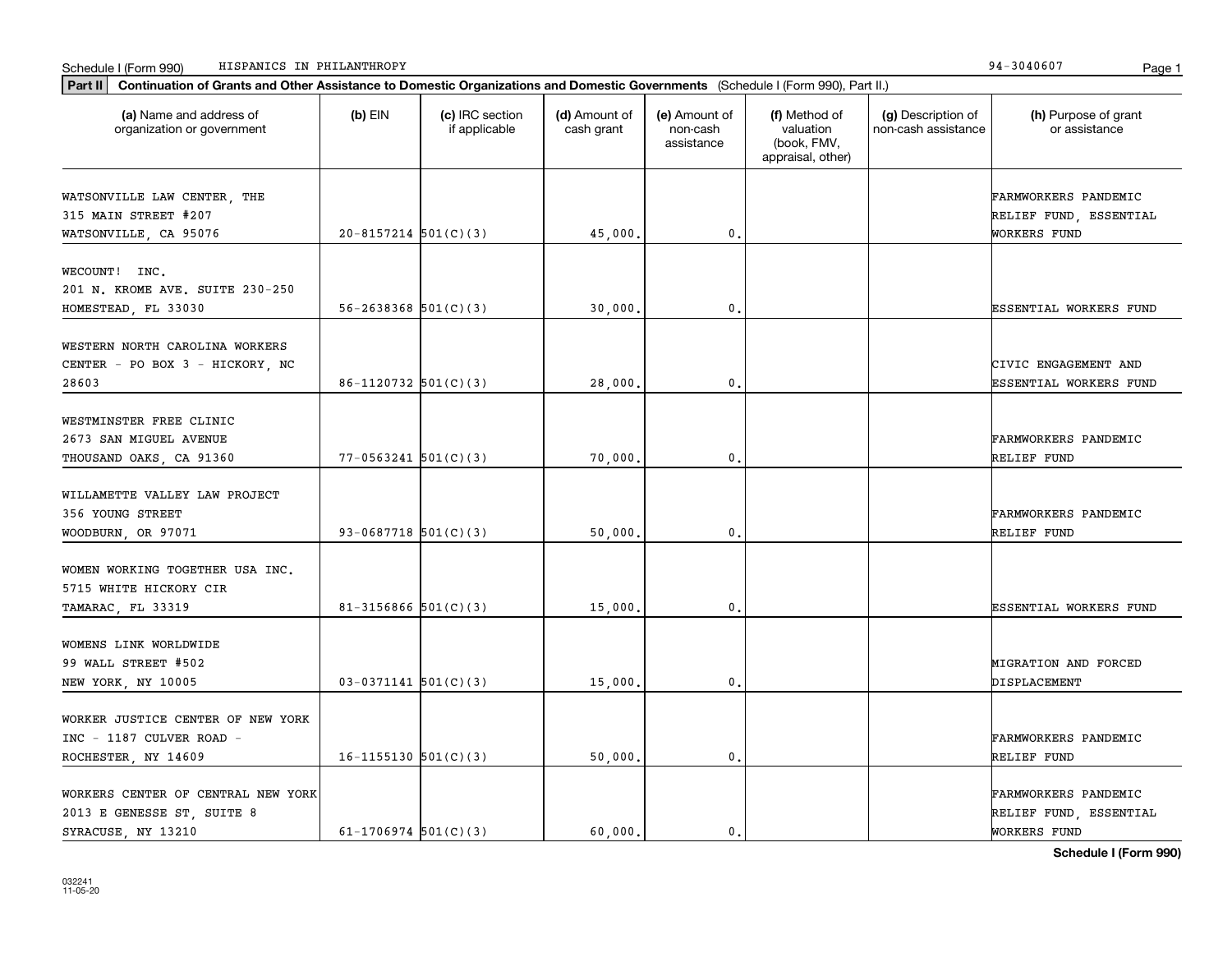| Part II Continuation of Grants and Other Assistance to Domestic Organizations and Domestic Governments (Schedule I (Form 990), Part II.) |                        |                                  |                             |                                         |                                                                |                                           |                                       |
|------------------------------------------------------------------------------------------------------------------------------------------|------------------------|----------------------------------|-----------------------------|-----------------------------------------|----------------------------------------------------------------|-------------------------------------------|---------------------------------------|
| (a) Name and address of<br>organization or government                                                                                    | $(b)$ EIN              | (c) IRC section<br>if applicable | (d) Amount of<br>cash grant | (e) Amount of<br>non-cash<br>assistance | (f) Method of<br>valuation<br>(book, FMV,<br>appraisal, other) | (g) Description of<br>non-cash assistance | (h) Purpose of grant<br>or assistance |
| WORKING PARTNERSHIPS INCORPORATED<br>312 CENTRAL AVE SE #542<br>MINNEAPOLIS, MN 55414                                                    | $20-3244371$ 501(C)(3) |                                  | 10,000.                     | $\mathfrak o$ .                         |                                                                |                                           | ESSENTIAL WORKERS FUND                |
| WORKPLACE PROJECT<br>91 N. FRANKLIN STREET, SUITE 303<br>HEMPSTEAD, NY 11550                                                             | $11-3210488$ 501(C)(3) |                                  | 20,000.                     | $\mathfrak o$ .                         |                                                                |                                           | ESSENTIAL WORKERS FUND                |
|                                                                                                                                          |                        |                                  |                             |                                         |                                                                |                                           |                                       |
|                                                                                                                                          |                        |                                  |                             |                                         |                                                                |                                           |                                       |
|                                                                                                                                          |                        |                                  |                             |                                         |                                                                |                                           |                                       |
|                                                                                                                                          |                        |                                  |                             |                                         |                                                                |                                           |                                       |
|                                                                                                                                          |                        |                                  |                             |                                         |                                                                |                                           |                                       |
|                                                                                                                                          |                        |                                  |                             |                                         |                                                                |                                           |                                       |
|                                                                                                                                          |                        |                                  |                             |                                         |                                                                |                                           |                                       |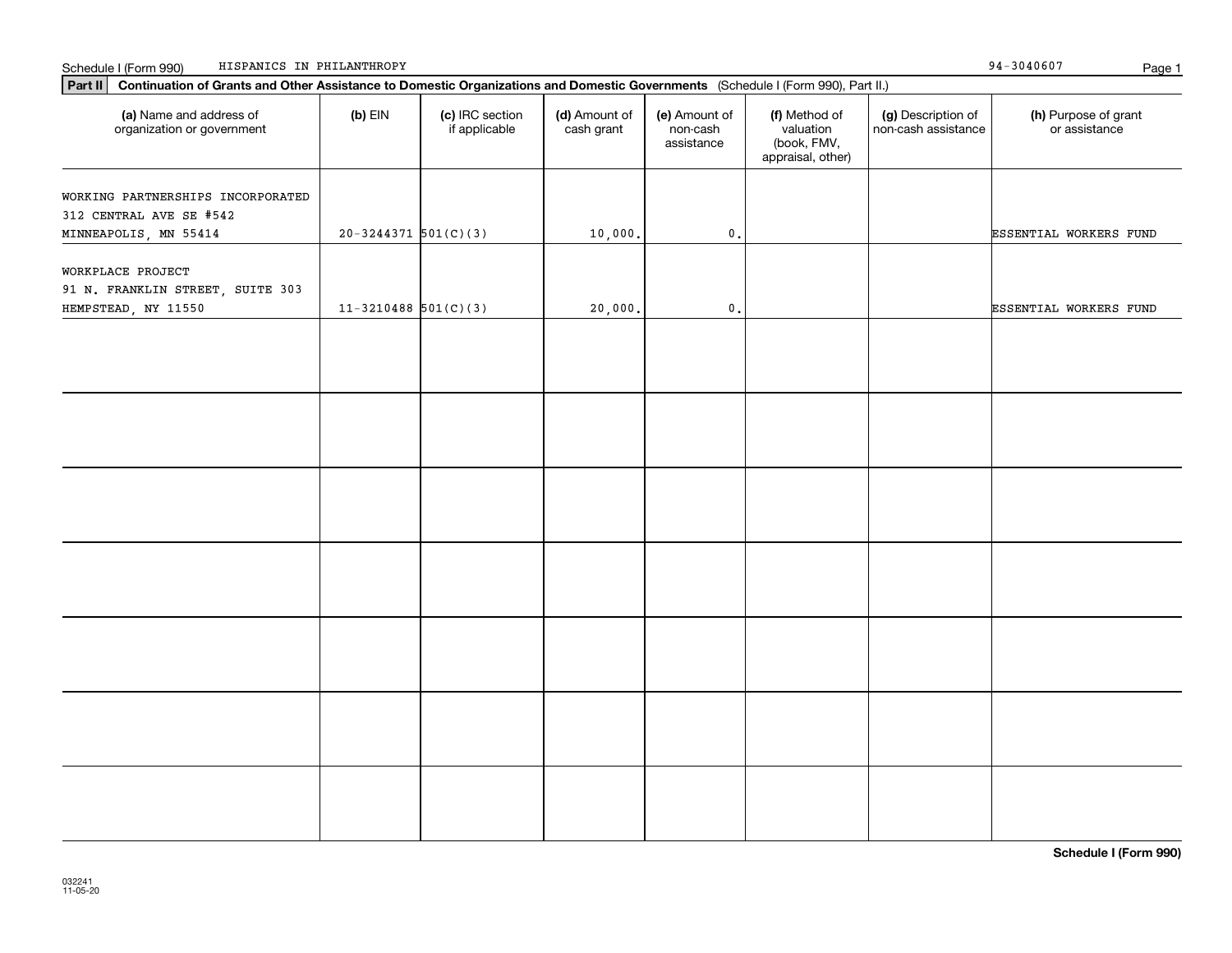Schedule I (Form 990) 2020 HISPANICS IN PHILANTHROPY NEWSLASH SCHEDULE 1 (Form 990) 2020 PAGES 194-3040607 HISPANICS IN PHILANTHROPY

**Part III | Grants and Other Assistance to Domestic Individuals. Complete if the organization answered "Yes" on Form 990, Part IV, line 22.** Part III can be duplicated if additional space is needed.

| (a) Type of grant or assistance | (b) Number of<br>recipients | (c) Amount of<br>cash grant | (d) Amount of non-<br>cash assistance | (e) Method of valuation<br>(book, FMV, appraisal, other) | (f) Description of noncash assistance |
|---------------------------------|-----------------------------|-----------------------------|---------------------------------------|----------------------------------------------------------|---------------------------------------|
|                                 |                             |                             |                                       |                                                          |                                       |
|                                 |                             |                             |                                       |                                                          |                                       |
|                                 |                             |                             |                                       |                                                          |                                       |
|                                 |                             |                             |                                       |                                                          |                                       |
|                                 |                             |                             |                                       |                                                          |                                       |
|                                 |                             |                             |                                       |                                                          |                                       |
|                                 |                             |                             |                                       |                                                          |                                       |
|                                 |                             |                             |                                       |                                                          |                                       |
|                                 |                             |                             |                                       |                                                          |                                       |
|                                 |                             |                             |                                       |                                                          |                                       |
|                                 |                             |                             |                                       |                                                          |                                       |

Part IV | Supplemental Information. Provide the information required in Part I, line 2; Part III, column (b); and any other additional information.

PART I, LINE 2:

GRANTMAKING DECISIONS ARE BASED ON WRITTEN PROPOSALS SUBMITTED TO THE

ORGANIZATION FOR CONSIDERATION THROUGH A FORMAL REQUEST FOR PROPOSAL

PROCESS. GRANTEES SUBMIT PROPOSALS ALONG WITH FINANCIAL INFORMATION AND

GOVERNANCE DOCUMENTS FOR EVALUATION AND CONSIDERATION OF AWARD AND AWARDED

AMOUNTS. HIP MONITORS USE OF FUNDS AND PROJECT ACTIVITIES THROUGH SITE

VISITS, COHORT CONVENING AND/OR FORMAL AND INFORMAL CHECK-INS, AS WELL AS

NARRATIVE AND FINANCIAL REPORTING. FROM TIME TO TIME HISPANICS IN

PHILANTHROPY MAY ALSO REQUEST A GRANTEE TO CONDUCT AN AUDIT FOR ADDITIONAL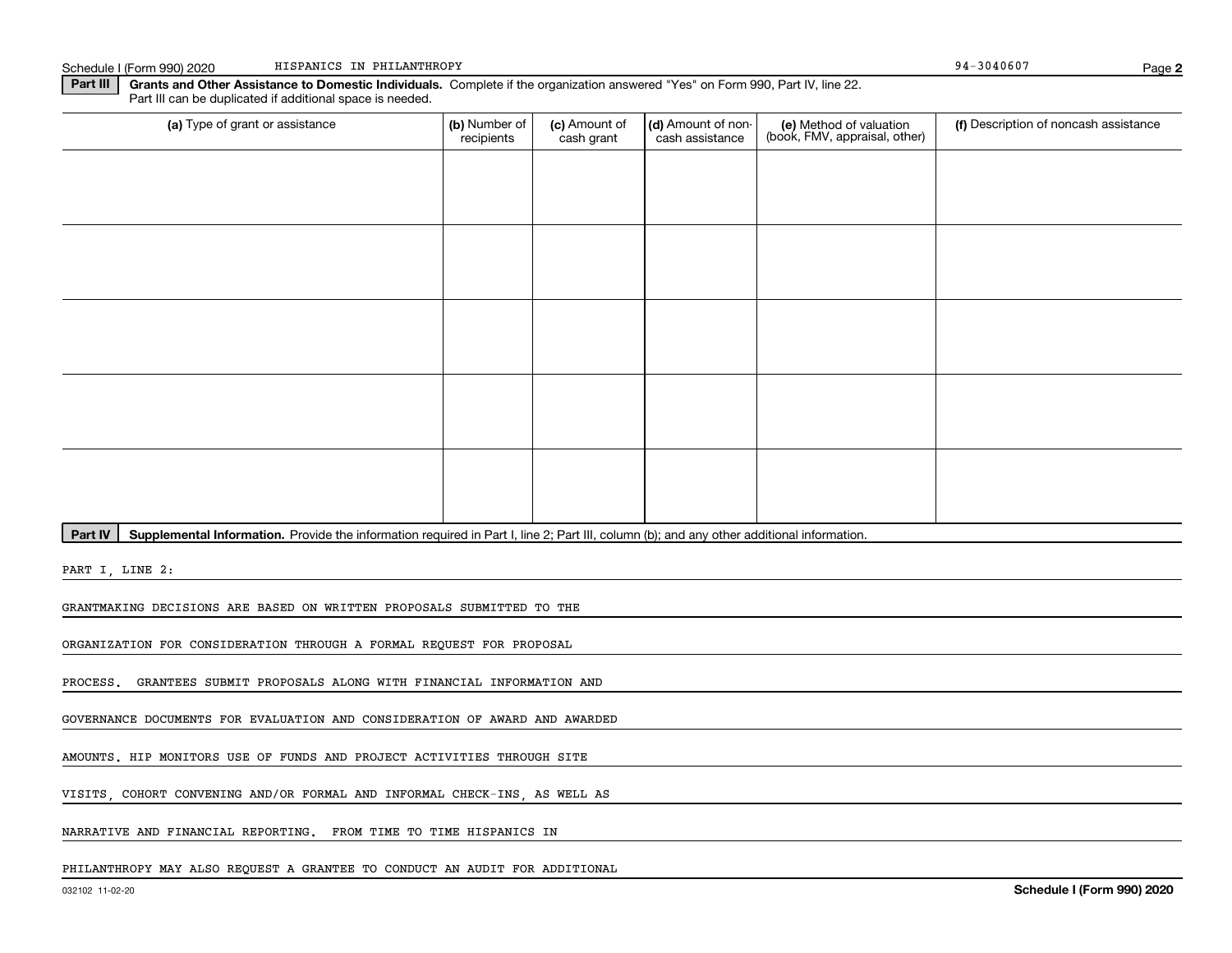|                       | <b>Part IV   Supplemental Information</b> |                |
|-----------------------|-------------------------------------------|----------------|
| Schedule I (Form 990) |                                           | <b>HISPANI</b> |

MONITORING PURPOSES.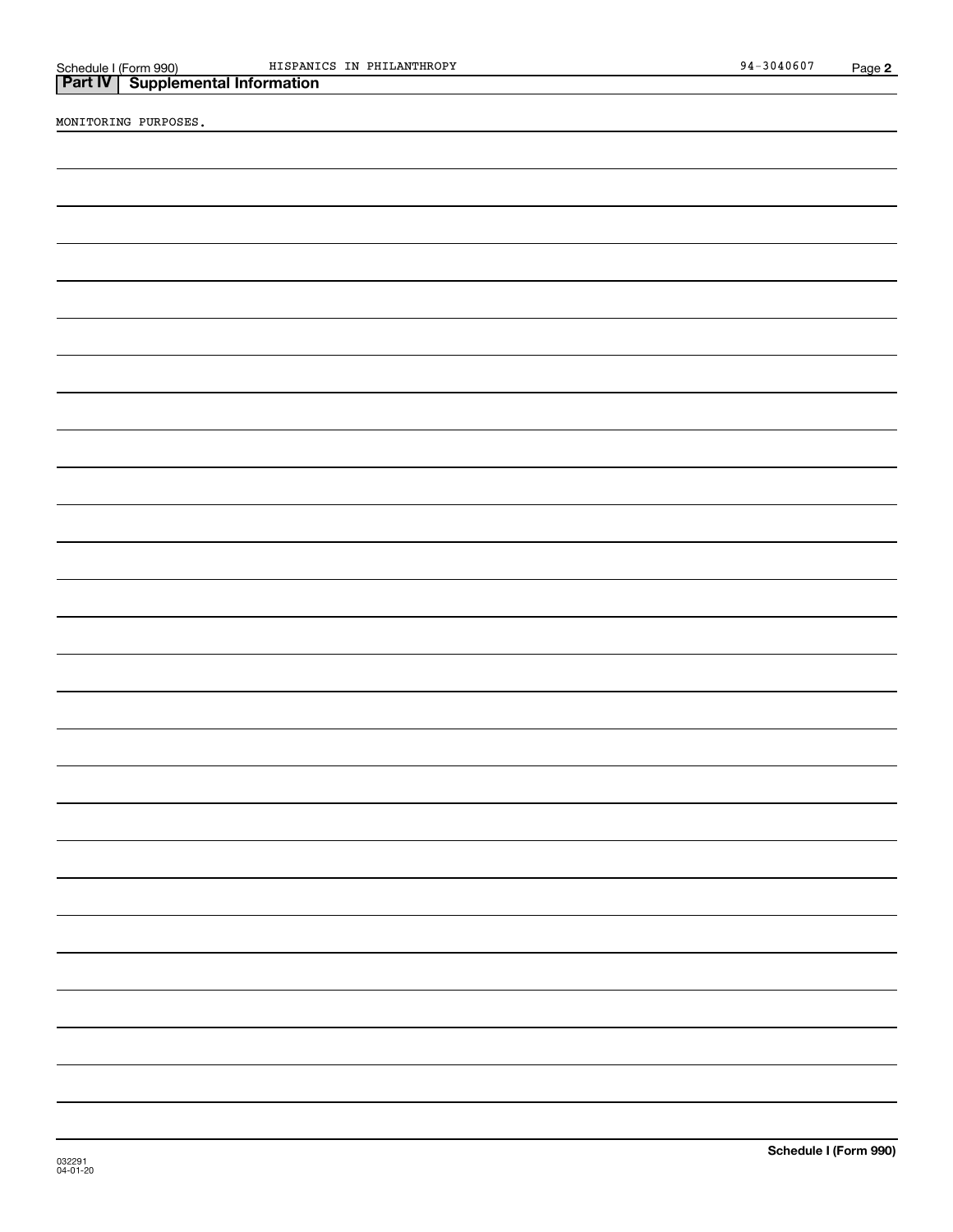| (Form 990)<br>For certain Officers, Directors, Trustees, Key Employees, and Highest<br><b>Compensated Employees</b><br>Complete if the organization answered "Yes" on Form 990, Part IV, line 23.<br>Attach to Form 990.<br>Department of the Treasury<br>Go to www.irs.gov/Form990 for instructions and the latest information.<br>Internal Revenue Service<br><b>Employer identification number</b><br>Name of the organization<br>94-3040607<br>HISPANICS IN PHILANTHROPY<br><b>Questions Regarding Compensation</b><br>Part I<br><b>1a</b> Check the appropriate box(es) if the organization provided any of the following to or for a person listed on Form 990,<br>Part VII, Section A, line 1a. Complete Part III to provide any relevant information regarding these items.<br>First-class or charter travel<br>Housing allowance or residence for personal use | 2020<br><b>Open to Public</b><br>Inspection |     |    |
|-------------------------------------------------------------------------------------------------------------------------------------------------------------------------------------------------------------------------------------------------------------------------------------------------------------------------------------------------------------------------------------------------------------------------------------------------------------------------------------------------------------------------------------------------------------------------------------------------------------------------------------------------------------------------------------------------------------------------------------------------------------------------------------------------------------------------------------------------------------------------|---------------------------------------------|-----|----|
|                                                                                                                                                                                                                                                                                                                                                                                                                                                                                                                                                                                                                                                                                                                                                                                                                                                                         |                                             |     |    |
|                                                                                                                                                                                                                                                                                                                                                                                                                                                                                                                                                                                                                                                                                                                                                                                                                                                                         |                                             |     |    |
|                                                                                                                                                                                                                                                                                                                                                                                                                                                                                                                                                                                                                                                                                                                                                                                                                                                                         |                                             |     |    |
|                                                                                                                                                                                                                                                                                                                                                                                                                                                                                                                                                                                                                                                                                                                                                                                                                                                                         |                                             |     |    |
|                                                                                                                                                                                                                                                                                                                                                                                                                                                                                                                                                                                                                                                                                                                                                                                                                                                                         |                                             |     |    |
|                                                                                                                                                                                                                                                                                                                                                                                                                                                                                                                                                                                                                                                                                                                                                                                                                                                                         |                                             |     |    |
|                                                                                                                                                                                                                                                                                                                                                                                                                                                                                                                                                                                                                                                                                                                                                                                                                                                                         |                                             | Yes | No |
|                                                                                                                                                                                                                                                                                                                                                                                                                                                                                                                                                                                                                                                                                                                                                                                                                                                                         |                                             |     |    |
|                                                                                                                                                                                                                                                                                                                                                                                                                                                                                                                                                                                                                                                                                                                                                                                                                                                                         |                                             |     |    |
|                                                                                                                                                                                                                                                                                                                                                                                                                                                                                                                                                                                                                                                                                                                                                                                                                                                                         |                                             |     |    |
| Travel for companions<br>Payments for business use of personal residence                                                                                                                                                                                                                                                                                                                                                                                                                                                                                                                                                                                                                                                                                                                                                                                                |                                             |     |    |
| Tax indemnification and gross-up payments<br>Health or social club dues or initiation fees                                                                                                                                                                                                                                                                                                                                                                                                                                                                                                                                                                                                                                                                                                                                                                              |                                             |     |    |
| Discretionary spending account<br>Personal services (such as maid, chauffeur, chef)                                                                                                                                                                                                                                                                                                                                                                                                                                                                                                                                                                                                                                                                                                                                                                                     |                                             |     |    |
|                                                                                                                                                                                                                                                                                                                                                                                                                                                                                                                                                                                                                                                                                                                                                                                                                                                                         |                                             |     |    |
| <b>b</b> If any of the boxes on line 1a are checked, did the organization follow a written policy regarding payment or                                                                                                                                                                                                                                                                                                                                                                                                                                                                                                                                                                                                                                                                                                                                                  |                                             |     |    |
|                                                                                                                                                                                                                                                                                                                                                                                                                                                                                                                                                                                                                                                                                                                                                                                                                                                                         | 1b                                          |     |    |
| Did the organization require substantiation prior to reimbursing or allowing expenses incurred by all directors,<br>2                                                                                                                                                                                                                                                                                                                                                                                                                                                                                                                                                                                                                                                                                                                                                   |                                             |     |    |
|                                                                                                                                                                                                                                                                                                                                                                                                                                                                                                                                                                                                                                                                                                                                                                                                                                                                         | $\mathbf 2$                                 |     |    |
|                                                                                                                                                                                                                                                                                                                                                                                                                                                                                                                                                                                                                                                                                                                                                                                                                                                                         |                                             |     |    |
| Indicate which, if any, of the following the organization used to establish the compensation of the organization's<br>З                                                                                                                                                                                                                                                                                                                                                                                                                                                                                                                                                                                                                                                                                                                                                 |                                             |     |    |
| CEO/Executive Director. Check all that apply. Do not check any boxes for methods used by a related organization to                                                                                                                                                                                                                                                                                                                                                                                                                                                                                                                                                                                                                                                                                                                                                      |                                             |     |    |
| establish compensation of the CEO/Executive Director, but explain in Part III.                                                                                                                                                                                                                                                                                                                                                                                                                                                                                                                                                                                                                                                                                                                                                                                          |                                             |     |    |
| X  <br>Compensation committee<br>Written employment contract                                                                                                                                                                                                                                                                                                                                                                                                                                                                                                                                                                                                                                                                                                                                                                                                            |                                             |     |    |
| X <br>Compensation survey or study<br>Independent compensation consultant                                                                                                                                                                                                                                                                                                                                                                                                                                                                                                                                                                                                                                                                                                                                                                                               |                                             |     |    |
| X  <br>Form 990 of other organizations<br>Approval by the board or compensation committee                                                                                                                                                                                                                                                                                                                                                                                                                                                                                                                                                                                                                                                                                                                                                                               |                                             |     |    |
|                                                                                                                                                                                                                                                                                                                                                                                                                                                                                                                                                                                                                                                                                                                                                                                                                                                                         |                                             |     |    |
| During the year, did any person listed on Form 990, Part VII, Section A, line 1a, with respect to the filing<br>4                                                                                                                                                                                                                                                                                                                                                                                                                                                                                                                                                                                                                                                                                                                                                       |                                             |     |    |
| organization or a related organization:                                                                                                                                                                                                                                                                                                                                                                                                                                                                                                                                                                                                                                                                                                                                                                                                                                 |                                             |     |    |
| Receive a severance payment or change-of-control payment?<br>а                                                                                                                                                                                                                                                                                                                                                                                                                                                                                                                                                                                                                                                                                                                                                                                                          | 4a                                          |     | Х  |
| Participate in or receive payment from a supplemental nonqualified retirement plan?<br>b                                                                                                                                                                                                                                                                                                                                                                                                                                                                                                                                                                                                                                                                                                                                                                                | 4b                                          |     | х  |
| Participate in or receive payment from an equity-based compensation arrangement?<br>c                                                                                                                                                                                                                                                                                                                                                                                                                                                                                                                                                                                                                                                                                                                                                                                   | 4с                                          |     | x  |
| If "Yes" to any of lines 4a-c, list the persons and provide the applicable amounts for each item in Part III.                                                                                                                                                                                                                                                                                                                                                                                                                                                                                                                                                                                                                                                                                                                                                           |                                             |     |    |
|                                                                                                                                                                                                                                                                                                                                                                                                                                                                                                                                                                                                                                                                                                                                                                                                                                                                         |                                             |     |    |
| Only section 501(c)(3), 501(c)(4), and 501(c)(29) organizations must complete lines 5-9.                                                                                                                                                                                                                                                                                                                                                                                                                                                                                                                                                                                                                                                                                                                                                                                |                                             |     |    |
| For persons listed on Form 990, Part VII, Section A, line 1a, did the organization pay or accrue any compensation                                                                                                                                                                                                                                                                                                                                                                                                                                                                                                                                                                                                                                                                                                                                                       |                                             |     |    |
| contingent on the revenues of:                                                                                                                                                                                                                                                                                                                                                                                                                                                                                                                                                                                                                                                                                                                                                                                                                                          |                                             |     |    |
| a The organization?                                                                                                                                                                                                                                                                                                                                                                                                                                                                                                                                                                                                                                                                                                                                                                                                                                                     | 5a                                          |     | х  |
| <b>b</b> Any related organization?                                                                                                                                                                                                                                                                                                                                                                                                                                                                                                                                                                                                                                                                                                                                                                                                                                      | 5b                                          |     | X  |
| If "Yes" on line 5a or 5b, describe in Part III.                                                                                                                                                                                                                                                                                                                                                                                                                                                                                                                                                                                                                                                                                                                                                                                                                        |                                             |     |    |
| For persons listed on Form 990, Part VII, Section A, line 1a, did the organization pay or accrue any compensation<br>6                                                                                                                                                                                                                                                                                                                                                                                                                                                                                                                                                                                                                                                                                                                                                  |                                             |     |    |
| contingent on the net earnings of:                                                                                                                                                                                                                                                                                                                                                                                                                                                                                                                                                                                                                                                                                                                                                                                                                                      |                                             |     |    |
| a                                                                                                                                                                                                                                                                                                                                                                                                                                                                                                                                                                                                                                                                                                                                                                                                                                                                       | 6a                                          |     | х  |
| <b>b</b> Any related organization?                                                                                                                                                                                                                                                                                                                                                                                                                                                                                                                                                                                                                                                                                                                                                                                                                                      | 6b                                          |     | X  |
| If "Yes" on line 6a or 6b, describe in Part III.                                                                                                                                                                                                                                                                                                                                                                                                                                                                                                                                                                                                                                                                                                                                                                                                                        |                                             |     |    |
| 7 For persons listed on Form 990, Part VII, Section A, line 1a, did the organization provide any nonfixed payments                                                                                                                                                                                                                                                                                                                                                                                                                                                                                                                                                                                                                                                                                                                                                      |                                             |     |    |
|                                                                                                                                                                                                                                                                                                                                                                                                                                                                                                                                                                                                                                                                                                                                                                                                                                                                         | 7                                           | х   |    |
| Were any amounts reported on Form 990, Part VII, paid or accrued pursuant to a contract that was subject to the<br>8                                                                                                                                                                                                                                                                                                                                                                                                                                                                                                                                                                                                                                                                                                                                                    |                                             |     |    |
| initial contract exception described in Regulations section 53.4958-4(a)(3)? If "Yes," describe in Part III                                                                                                                                                                                                                                                                                                                                                                                                                                                                                                                                                                                                                                                                                                                                                             | 8                                           |     | х  |
| If "Yes" on line 8, did the organization also follow the rebuttable presumption procedure described in<br>9                                                                                                                                                                                                                                                                                                                                                                                                                                                                                                                                                                                                                                                                                                                                                             |                                             |     |    |
| Regulations section 53.4958-6(c)?                                                                                                                                                                                                                                                                                                                                                                                                                                                                                                                                                                                                                                                                                                                                                                                                                                       | 9                                           |     |    |
| LHA For Paperwork Reduction Act Notice, see the Instructions for Form 990.<br>Schedule J (Form 990) 2020                                                                                                                                                                                                                                                                                                                                                                                                                                                                                                                                                                                                                                                                                                                                                                |                                             |     |    |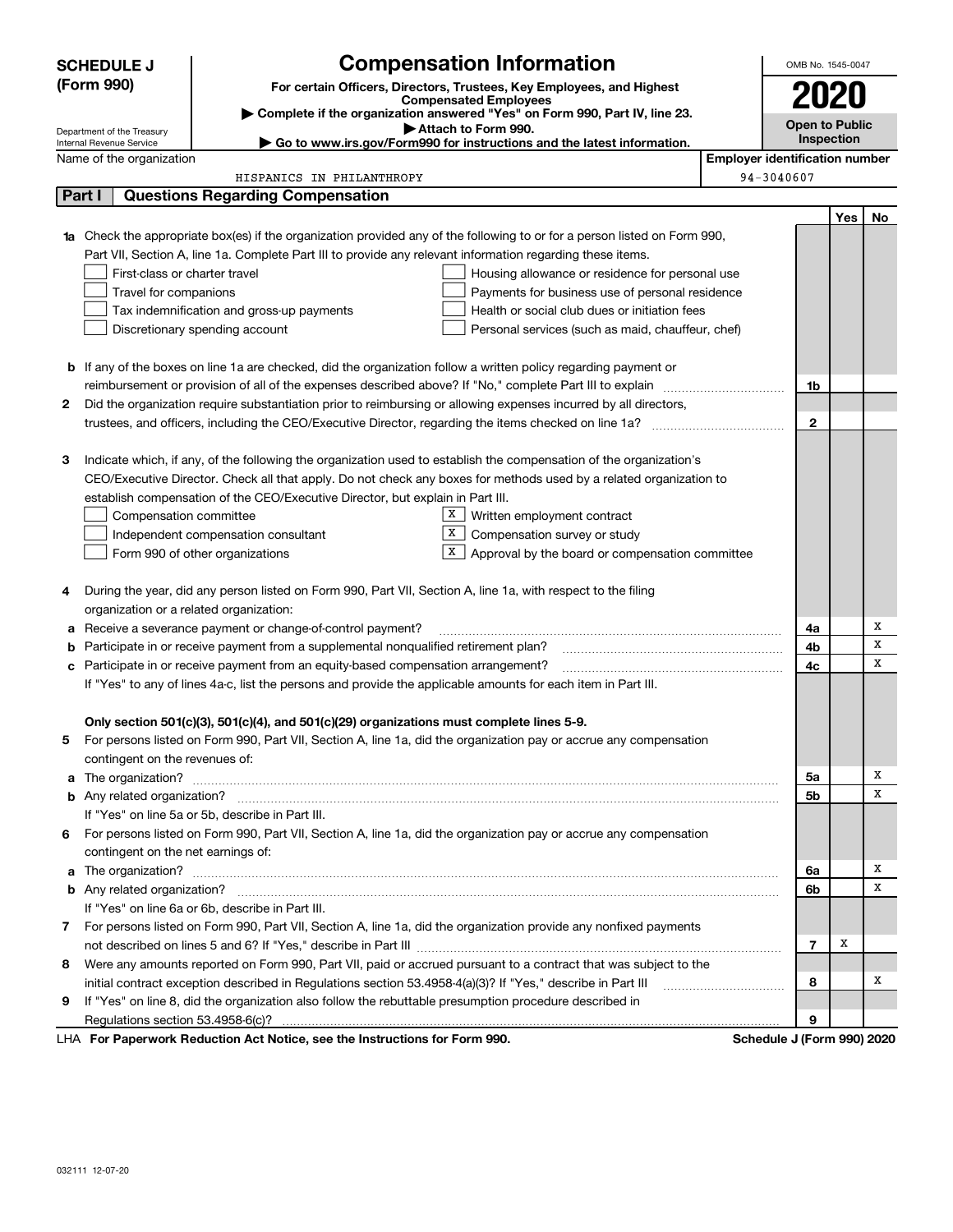94-3040607

# **Part II Officers, Directors, Trustees, Key Employees, and Highest Compensated Employees.**  Schedule J (Form 990) 2020 Page Use duplicate copies if additional space is needed.

For each individual whose compensation must be reported on Schedule J, report compensation from the organization on row (i) and from related organizations, described in the instructions, on row (ii). Do not list any individuals that aren't listed on Form 990, Part VII.

**Note:**  The sum of columns (B)(i)-(iii) for each listed individual must equal the total amount of Form 990, Part VII, Section A, line 1a, applicable column (D) and (E) amounts for that individual.

|                                 |      |                          | (B) Breakdown of W-2 and/or 1099-MISC compensation |                                           | (C) Retirement and             | (D) Nontaxable<br>benefits | (E) Total of columns | (F) Compensation                                           |  |
|---------------------------------|------|--------------------------|----------------------------------------------------|-------------------------------------------|--------------------------------|----------------------------|----------------------|------------------------------------------------------------|--|
| (A) Name and Title              |      | (i) Base<br>compensation | (ii) Bonus &<br>incentive<br>compensation          | (iii) Other<br>reportable<br>compensation | other deferred<br>compensation |                            | $(B)(i)-(D)$         | in column (B)<br>reported as deferred<br>on prior Form 990 |  |
| ANA MARIE ARGILAGOS<br>(1)      | (i)  | 250,800.                 | 24,000.                                            | 8,100.                                    | 9,630                          | 12,715.                    | 305,245.             | $\mathbf 0$ .                                              |  |
| PRESIDENT                       | (ii) | $\mathbf{0}$ .           | $\mathbf{0}$ .                                     | $\mathbf{0}$ .                            | $\mathbf{0}$                   | $\mathbf{0}$ .             | $\mathbf{0}$ .       | $\mathbf 0$ .                                              |  |
| MONICA RAMIREZ<br>(2)           | (i)  | 150,000.                 | 5,000                                              | $\mathbf{0}$ .                            | 338                            | 25,907.                    | 181, 245.            | $\mathbf 0$ .                                              |  |
| PRES. JUSTICE4MIGRANTWOMEN      | (ii) | $\mathbf{0}$ .           | $\mathbf{0}$ .                                     | $\mathbf{0}$ .                            | $\mathbf{0}$                   | $\mathbf{0}$ .             | $\mathbf{0}$ .       | $\mathbf 0$ .                                              |  |
| CATTERINA OLAZABAL<br>(3)       | (i)  | 149,245.                 | 7,000                                              | $\mathbf{0}$ .                            | 2,509                          | 14,809                     | 173,563.             | $\mathbf 0$ .                                              |  |
| CHIEF FINANCIAL OFFICER         | (ii) | $\mathbf{0}$ .           | 0.                                                 | $\mathbf{0}$ .                            | $\mathbf{0}$ .                 | $\mathbf{0}$ .             | $\mathbf{0}$ .       | $\mathbf 0$ .                                              |  |
| AMALIA GREENBERG DELGADO<br>(4) | (i)  | 135,000.                 | $\mathfrak{o}$ .                                   | $\mathfrak o$ .                           | 3,885                          | 16,437.                    | 155, 322.            | $\mathbf 0$ .                                              |  |
| ASSOCIATE VICE PRESIDENT        | (ii) | $\mathbf{0}$ .           | 0.                                                 | $\mathsf{0}\,$ .                          | $\mathbf{0}$ .                 | $\mathbf{0}$ .             | $\mathbf{0}$ .       | $\mathbf 0$ .                                              |  |
|                                 | (i)  |                          |                                                    |                                           |                                |                            |                      |                                                            |  |
|                                 | (ii) |                          |                                                    |                                           |                                |                            |                      |                                                            |  |
|                                 | (i)  |                          |                                                    |                                           |                                |                            |                      |                                                            |  |
|                                 | (ii) |                          |                                                    |                                           |                                |                            |                      |                                                            |  |
|                                 | (i)  |                          |                                                    |                                           |                                |                            |                      |                                                            |  |
|                                 | (ii) |                          |                                                    |                                           |                                |                            |                      |                                                            |  |
|                                 | (i)  |                          |                                                    |                                           |                                |                            |                      |                                                            |  |
|                                 | (ii) |                          |                                                    |                                           |                                |                            |                      |                                                            |  |
|                                 | (i)  |                          |                                                    |                                           |                                |                            |                      |                                                            |  |
|                                 | (ii) |                          |                                                    |                                           |                                |                            |                      |                                                            |  |
|                                 | (i)  |                          |                                                    |                                           |                                |                            |                      |                                                            |  |
|                                 | (ii) |                          |                                                    |                                           |                                |                            |                      |                                                            |  |
|                                 | (i)  |                          |                                                    |                                           |                                |                            |                      |                                                            |  |
|                                 | (ii) |                          |                                                    |                                           |                                |                            |                      |                                                            |  |
|                                 | (i)  |                          |                                                    |                                           |                                |                            |                      |                                                            |  |
|                                 | (ii) |                          |                                                    |                                           |                                |                            |                      |                                                            |  |
|                                 | (i)  |                          |                                                    |                                           |                                |                            |                      |                                                            |  |
|                                 | (ii) |                          |                                                    |                                           |                                |                            |                      |                                                            |  |
|                                 | (i)  |                          |                                                    |                                           |                                |                            |                      |                                                            |  |
|                                 | (ii) |                          |                                                    |                                           |                                |                            |                      |                                                            |  |
|                                 | (i)  |                          |                                                    |                                           |                                |                            |                      |                                                            |  |
|                                 | (ii) |                          |                                                    |                                           |                                |                            |                      |                                                            |  |
|                                 | (i)  |                          |                                                    |                                           |                                |                            |                      |                                                            |  |
|                                 | (ii) |                          |                                                    |                                           |                                |                            |                      |                                                            |  |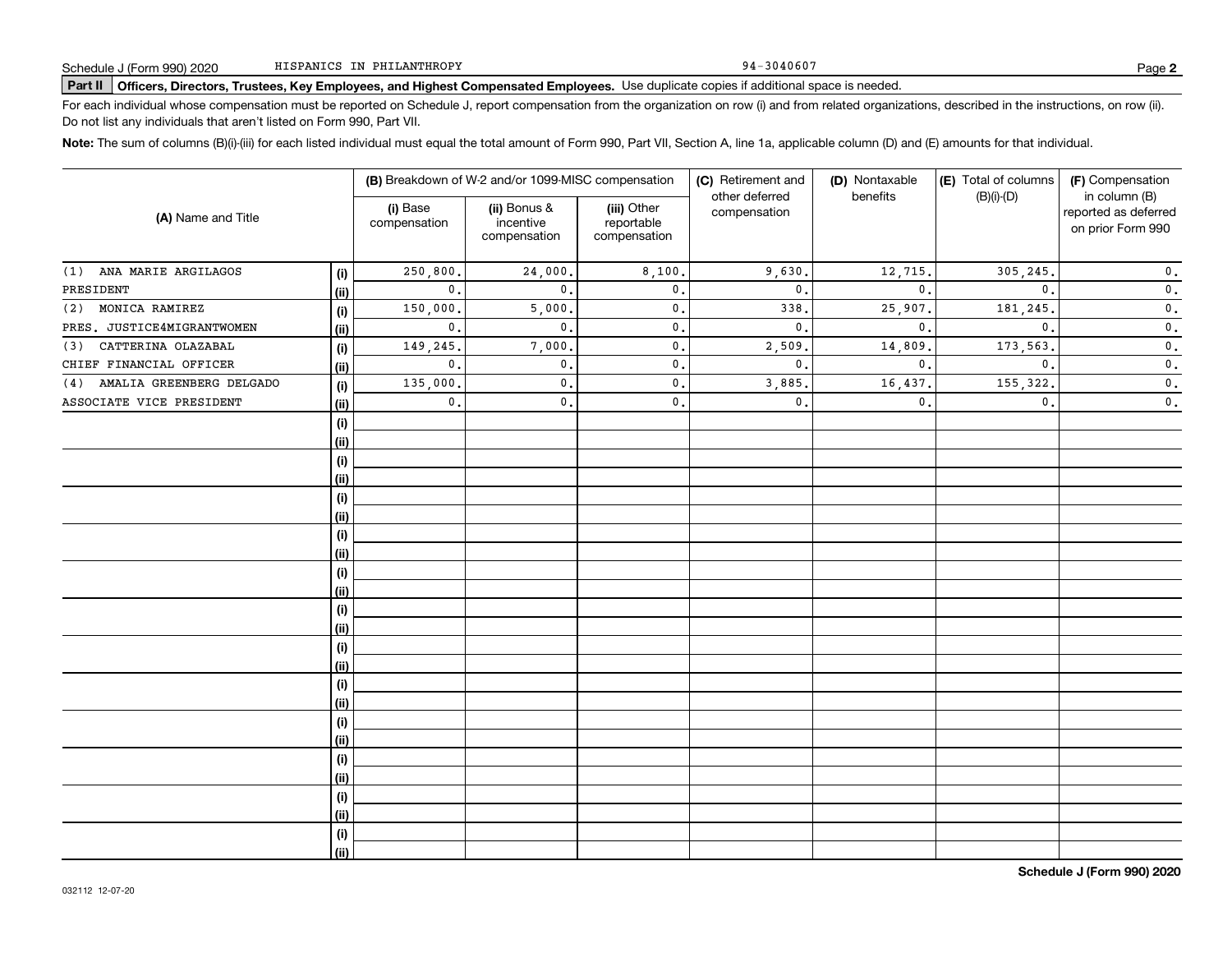## **Part III Supplemental Information**

Schedule J (Form 990) 2020 HISPANICS IN PHILANTHROPY<br>Part III Supplemental Information<br>Provide the information, explanation, or descriptions required for Part I, lines 1a, 1b, 3, 4a, 4b, 4c, 5a, 5b, 6a, 6b, 7, and 8, and f

PART I, LINE 7:

ALL BONUSES ARE DISCRETIONARY. THE PRESIDENT'S BONUS IS DECIDED BY THE

BOARD OF DIRECTORS AND THE OTHERS ARE DECIDED AND AWARDED BASED ON REVIEW

BY THE PRESIDENT.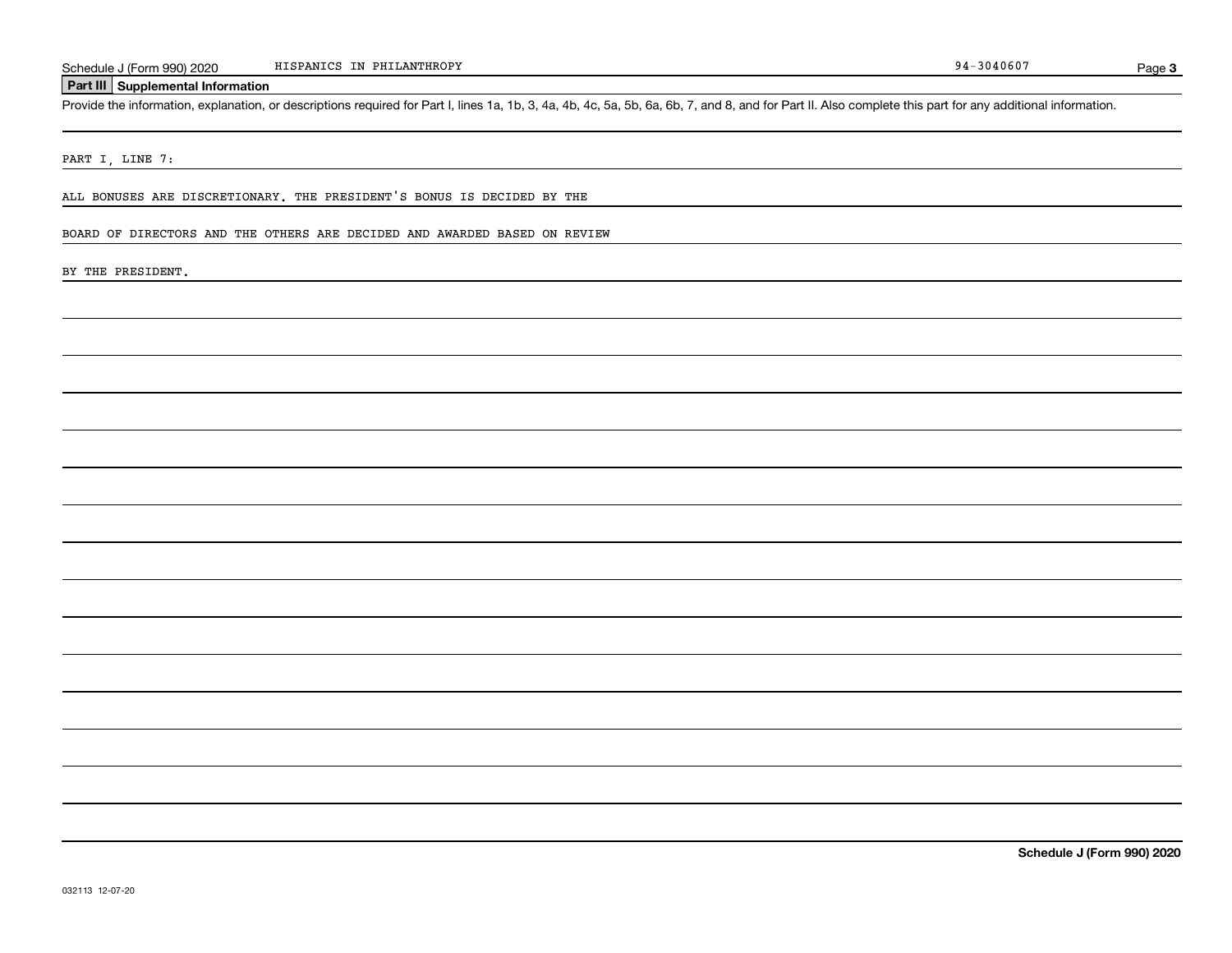## **SCHEDULE M (Form 990)**

# **Noncash Contributions**

OMB No. 1545-0047

Department of the Treasury Internal Revenue Service

**Complete if the organizations answered "Yes" on Form 990, Part IV, lines 29 or 30.** <sup>J</sup>**2020 Attach to Form 990.** J

**Open to Public Inspection**

| Name of the organization |
|--------------------------|

| Go to www.irs.gov/Form990 for instructions and the latest information. |
|------------------------------------------------------------------------|
|                                                                        |

**Employer identification number** 94-3040607

|  | HISPANICS IN PHILANTHROPY |  |
|--|---------------------------|--|
|  |                           |  |
|  |                           |  |

| Part I | <b>Types of Property</b>                                                                                                       |                               |                                      |                                                                                                      |                                                              |            |     |    |
|--------|--------------------------------------------------------------------------------------------------------------------------------|-------------------------------|--------------------------------------|------------------------------------------------------------------------------------------------------|--------------------------------------------------------------|------------|-----|----|
|        |                                                                                                                                | (a)<br>Check if<br>applicable | (b)<br>Number of<br>contributions or | (c)<br>Noncash contribution<br>amounts reported on<br>items contributed Form 990, Part VIII, line 1g | (d)<br>Method of determining<br>noncash contribution amounts |            |     |    |
| 1.     |                                                                                                                                |                               |                                      |                                                                                                      |                                                              |            |     |    |
| 2      |                                                                                                                                |                               |                                      |                                                                                                      |                                                              |            |     |    |
| З      | Art - Fractional interests                                                                                                     |                               |                                      |                                                                                                      |                                                              |            |     |    |
| 4      | Books and publications                                                                                                         |                               |                                      |                                                                                                      |                                                              |            |     |    |
| 5      | Clothing and household goods                                                                                                   |                               |                                      |                                                                                                      |                                                              |            |     |    |
| 6      |                                                                                                                                |                               |                                      |                                                                                                      |                                                              |            |     |    |
| 7      |                                                                                                                                |                               |                                      |                                                                                                      |                                                              |            |     |    |
| 8      |                                                                                                                                |                               |                                      |                                                                                                      |                                                              |            |     |    |
| 9      |                                                                                                                                | X                             | $\overline{a}$                       |                                                                                                      | 54,239. FMV OF SHARES                                        |            |     |    |
|        | Securities - Publicly traded<br>Securities - Closely held stock                                                                |                               |                                      |                                                                                                      |                                                              |            |     |    |
| 10     |                                                                                                                                |                               |                                      |                                                                                                      |                                                              |            |     |    |
| 11     | Securities - Partnership, LLC, or                                                                                              |                               |                                      |                                                                                                      |                                                              |            |     |    |
|        | trust interests                                                                                                                |                               |                                      |                                                                                                      |                                                              |            |     |    |
| 12     |                                                                                                                                |                               |                                      |                                                                                                      |                                                              |            |     |    |
| 13     | Qualified conservation contribution -                                                                                          |                               |                                      |                                                                                                      |                                                              |            |     |    |
|        | Historic structures                                                                                                            |                               |                                      |                                                                                                      |                                                              |            |     |    |
| 14     | Qualified conservation contribution - Other                                                                                    |                               |                                      |                                                                                                      |                                                              |            |     |    |
| 15     | Real estate - Residential                                                                                                      |                               |                                      |                                                                                                      |                                                              |            |     |    |
| 16     |                                                                                                                                |                               |                                      |                                                                                                      |                                                              |            |     |    |
| 17     |                                                                                                                                |                               |                                      |                                                                                                      |                                                              |            |     |    |
| 18     |                                                                                                                                |                               |                                      |                                                                                                      |                                                              |            |     |    |
| 19     |                                                                                                                                |                               |                                      |                                                                                                      |                                                              |            |     |    |
| 20     | Drugs and medical supplies                                                                                                     |                               |                                      |                                                                                                      |                                                              |            |     |    |
| 21     |                                                                                                                                |                               |                                      |                                                                                                      |                                                              |            |     |    |
| 22     |                                                                                                                                |                               |                                      |                                                                                                      |                                                              |            |     |    |
| 23     |                                                                                                                                |                               |                                      |                                                                                                      |                                                              |            |     |    |
| 24     |                                                                                                                                |                               |                                      |                                                                                                      |                                                              |            |     |    |
| 25     | ( MASKS & PPE<br>Other $\blacktriangleright$                                                                                   | x                             | 435,185                              |                                                                                                      | 587,500. FMV-WHOLESALE COST                                  |            |     |    |
| 26     | Other<br>▶                                                                                                                     |                               |                                      |                                                                                                      |                                                              |            |     |    |
| 27     | Other<br>▸                                                                                                                     |                               |                                      |                                                                                                      |                                                              |            |     |    |
| 28     | Other<br>▸                                                                                                                     |                               |                                      |                                                                                                      |                                                              |            |     |    |
| 29     | Number of Forms 8283 received by the organization during the tax year for contributions                                        |                               |                                      |                                                                                                      |                                                              |            |     |    |
|        | for which the organization completed Form 8283, Part V, Donee Acknowledgement                                                  |                               |                                      | 29                                                                                                   |                                                              |            |     |    |
|        |                                                                                                                                |                               |                                      |                                                                                                      |                                                              |            | Yes | No |
|        | 30a During the year, did the organization receive by contribution any property reported in Part I, lines 1 through 28, that it |                               |                                      |                                                                                                      |                                                              |            |     |    |
|        | must hold for at least three years from the date of the initial contribution, and which isn't required to be used for          |                               |                                      |                                                                                                      |                                                              |            |     |    |
|        |                                                                                                                                |                               |                                      |                                                                                                      |                                                              | <b>30a</b> |     | х  |
|        | <b>b</b> If "Yes," describe the arrangement in Part II.                                                                        |                               |                                      |                                                                                                      |                                                              |            |     |    |
| 31     | Does the organization have a gift acceptance policy that requires the review of any nonstandard contributions?                 |                               |                                      |                                                                                                      | .                                                            | 31         | х   |    |
|        | 32a Does the organization hire or use third parties or related organizations to solicit, process, or sell noncash              |                               |                                      |                                                                                                      |                                                              |            |     |    |
|        | contributions?                                                                                                                 |                               |                                      |                                                                                                      |                                                              | 32a        |     | х  |
|        | <b>b</b> If "Yes," describe in Part II.                                                                                        |                               |                                      |                                                                                                      |                                                              |            |     |    |
| 33     | If the organization didn't report an amount in column (c) for a type of property for which column (a) is checked,              |                               |                                      |                                                                                                      |                                                              |            |     |    |
|        | describe in Part II.                                                                                                           |                               |                                      |                                                                                                      |                                                              |            |     |    |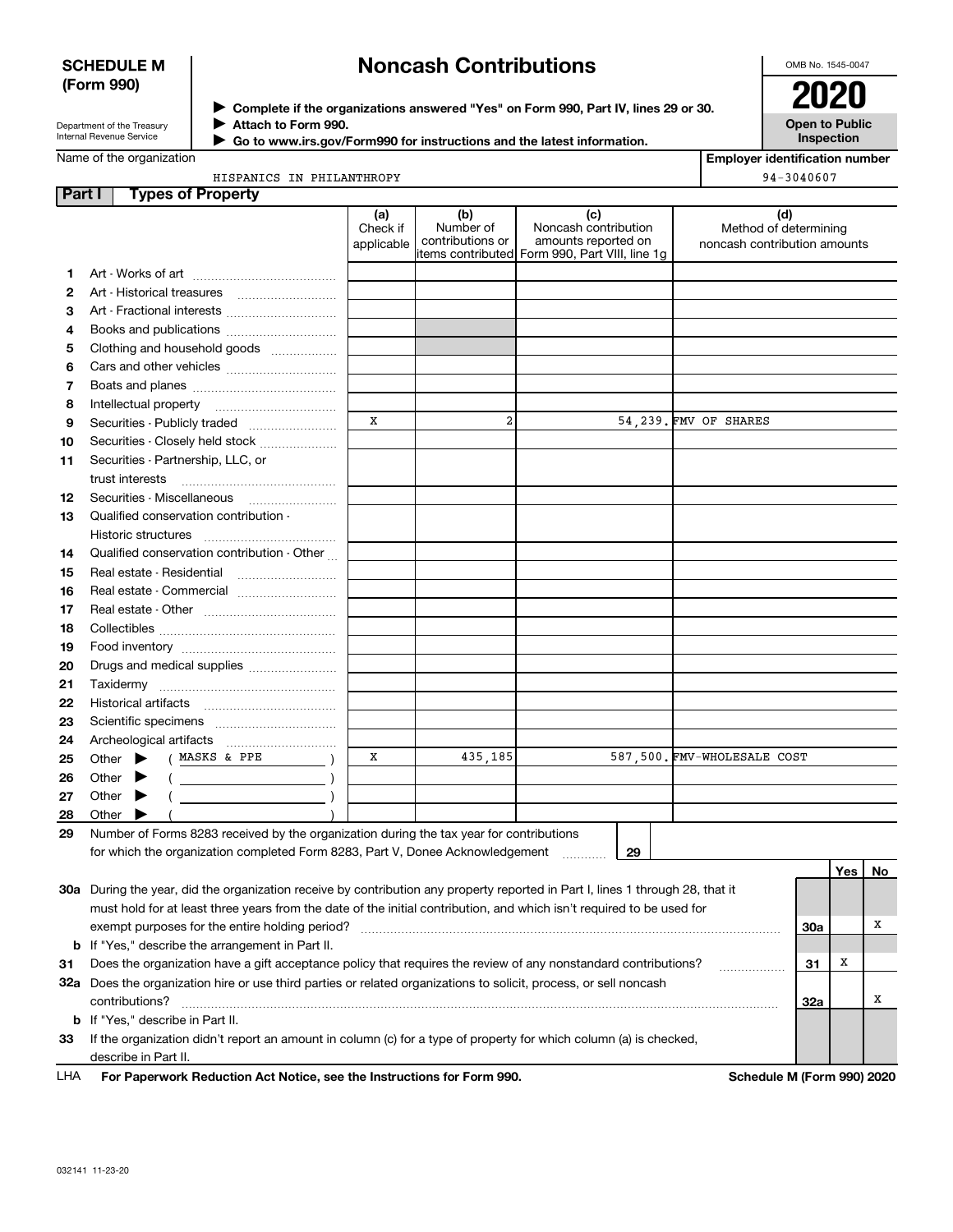| HISPANICS IN PHILANTHROPY<br>Schedule M (Form 990) 2020                                                                                                                                                                                                                                                                      | 94-3040607                 | Page 2 |
|------------------------------------------------------------------------------------------------------------------------------------------------------------------------------------------------------------------------------------------------------------------------------------------------------------------------------|----------------------------|--------|
| Part II<br>Supplemental Information. Provide the information required by Part I, lines 30b, 32b, and 33, and whether the organization<br>is reporting in Part I, column (b), the number of contributions, the number of items received, or a combination of both. Also complete<br>this part for any additional information. |                            |        |
| SCHEDULE M, PART I, COLUMN (B):                                                                                                                                                                                                                                                                                              |                            |        |
| THE NUMBER IN COLUMN (B) REPRESENTS THE NUMBER OF DONORS FOR DONATED                                                                                                                                                                                                                                                         |                            |        |
| SECURITIES AND THE NUMBER OF ITEMS FOR THE MASKS AND PPE.                                                                                                                                                                                                                                                                    |                            |        |
|                                                                                                                                                                                                                                                                                                                              |                            |        |
|                                                                                                                                                                                                                                                                                                                              |                            |        |
|                                                                                                                                                                                                                                                                                                                              |                            |        |
|                                                                                                                                                                                                                                                                                                                              |                            |        |
|                                                                                                                                                                                                                                                                                                                              |                            |        |
|                                                                                                                                                                                                                                                                                                                              |                            |        |
|                                                                                                                                                                                                                                                                                                                              |                            |        |
|                                                                                                                                                                                                                                                                                                                              |                            |        |
|                                                                                                                                                                                                                                                                                                                              |                            |        |
|                                                                                                                                                                                                                                                                                                                              |                            |        |
|                                                                                                                                                                                                                                                                                                                              |                            |        |
|                                                                                                                                                                                                                                                                                                                              |                            |        |
|                                                                                                                                                                                                                                                                                                                              |                            |        |
|                                                                                                                                                                                                                                                                                                                              |                            |        |
|                                                                                                                                                                                                                                                                                                                              |                            |        |
|                                                                                                                                                                                                                                                                                                                              |                            |        |
|                                                                                                                                                                                                                                                                                                                              |                            |        |
|                                                                                                                                                                                                                                                                                                                              |                            |        |
|                                                                                                                                                                                                                                                                                                                              |                            |        |
|                                                                                                                                                                                                                                                                                                                              |                            |        |
|                                                                                                                                                                                                                                                                                                                              |                            |        |
|                                                                                                                                                                                                                                                                                                                              |                            |        |
|                                                                                                                                                                                                                                                                                                                              |                            |        |
|                                                                                                                                                                                                                                                                                                                              |                            |        |
| 032142 11-23-20                                                                                                                                                                                                                                                                                                              | Schedule M (Form 990) 2020 |        |
|                                                                                                                                                                                                                                                                                                                              |                            |        |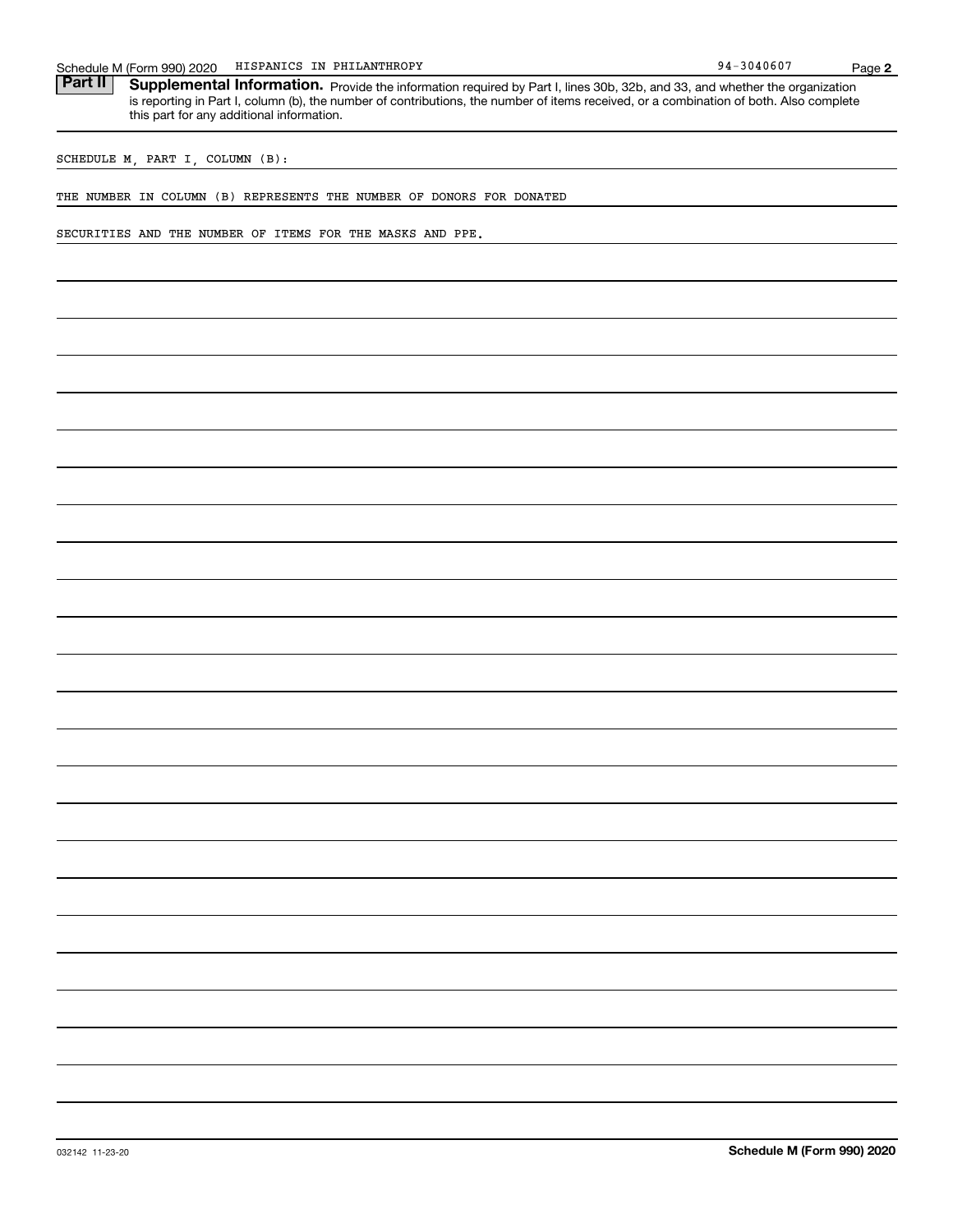**(Form 990 or 990-EZ)**

Department of the Treasury Internal Revenue Service Name of the organization

## **SCHEDULE O Supplemental Information to Form 990 or 990-EZ**

**Complete to provide information for responses to specific questions on Form 990 or 990-EZ or to provide any additional information. | Attach to Form 990 or 990-EZ. | Go to www.irs.gov/Form990 for the latest information.**



**Employer identification number**

HISPANICS IN PHILANTHROPY 94-3040607

FORM 990, PART I, LINE 1

HISPANICS IN PHILANTHROPY IS STRENGTHENING LATINX LEADERSHIP, INFLUENCE

AND EQUITY BY LEVERAGING PHILANTHROPIC RESOURCES, AND DOING SO WITH AN

UNWAVERING VISION ON SOCIAL JUSTICE AND SHARED PROSPERITY ACROSS THE

AMERICAS. AS THE LEADER OF A TRANSNATIONAL NETWORK OF FOUNDATIONS

DONORS, AND NONPROFITS, WE ARE MAKING IMPACTFUL INVESTMENTS IN THE

LATINX COMMUNITY AND DEVELOPING OUR LEADERS SO THEY CAN EFFECTIVELY

ADDRESS THE MOST PRESSING ISSUES IMPACTING COMMUNITIES IN THE U.S.,

LATIN AMERICA AND THE CARIBBEAN.

FORM 990, PART I, LINE 6:

VOLUNTEERS INCLUDE BOARD MEMBERS, EMERITAS DIRECTORS, AND INDIVIDUALS

SUPPORTING THE LEADERSHIP CONFERENCE OR OTHER EVENTS WITH AN ESTIMATED

NUMBER OF HOURS AT 250.

FORM 990, PART III, LINE 4D, OTHER PROGRAM SERVICES:

THE MIGRATION AND FORCE DISPLACEMENT PROGRAM PROVIDED GRANTMAKING TO

OVER 100 ORGANIZATIONS IN LATIN AMERICA AND THE UNITED STATES WHILE

IMPLEMENTING A COVID-19 RAPID RESPONSE FUND AND CENTRAL AMERICAN

HURRICANE RESPONSE FUND, AND CONTINUING EFFORTS WITH THE VENEZUELANS

MOVING FORWARD FUND. THE PROGRAM EXPANDED SUPPORT IN THE US TO 11 NEW

ORGANIZATIONS FOCUSING ON GROUPS ORGANIZING INTERSECTIONALLY ACROSS

BLACK, INDIGENOUS, AND LGBTQUIA+ COMMUNITIES. IN CENTRAL AMERICA THE

PROGRAM EXPANDED 10 NEW PARTNERSHIPS IN HONDURAS, GUATEMALA, AND EL

SALVADOR TO SUPPORT LGTBQIA+ AND INDIGENOUS COMMUNITIES. THE PROGRAM

ALSO HOSTED 8 WEBINARS AND EVENTS TO DEEPEN NONPROFIT PARTNER CAPACITY.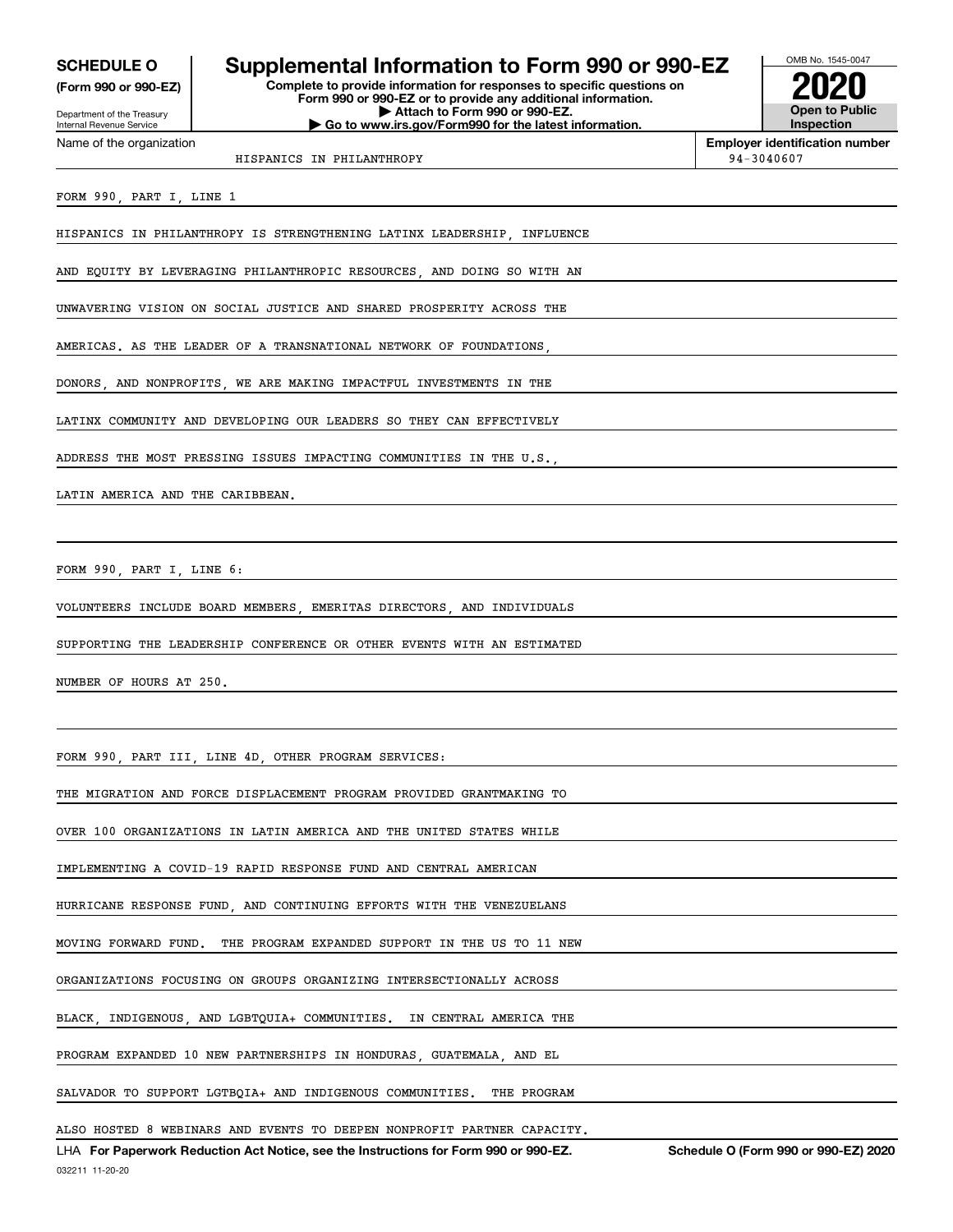HISPANICS IN PHILANTHROPY 94-3040607

ALL OTHER PROGRAM ACTIVITIES WHICH SUPPORT HISPANICS IN PHILANTHROPY'S

MISSION AND VALUES

EXPENSES \$ 5,124,681. INCL GRANTS OF \$ 3,930,895. REVENUE \$ 262,482.

FORM 990, PART III, LINE 1

HISPANICS IN PHILANTHROPY IS STRENGTHENING LATINX LEADERSHIP, INFLUENCE

AND EQUITY BY LEVERAGING PHILANTHROPIC RESOURCES, AND DOING SO WITH AN

UNWAVERING VISION ON SOCIAL JUSTICE AND SHARED PROSPERITY ACROSS THE

AMERICAS. AS THE LEADER OF A TRANSNATIONAL NETWORK OF FOUNDATIONS,

DONORS, AND NONPROFITS, WE ARE MAKING IMPACTFUL INVESTMENTS IN THE

LATINX COMMUNITY AND DEVELOPING OUR LEADERS SO THEY CAN EFFECTIVELY

ADDRESS THE MOST PRESSING ISSUES IMPACTING COMMUNITIES IN THE U.S.,

LATIN AMERICA, AND THE CARIBBEAN.

FORM 990, PART VI, SECTION A, LINE 6:

ANY PERSON EIGHTEEN YEARS OF AGE OR OLDER WHO IS DEDICATED TO THE PURPOSE

OF THE CORPORATION AND EITHER (I) EMPLOYED AS AN OFFICER OF THE CORPORATION

OR AS A BANK TRUST OFFICER OR AS A STAFF MEMBER OF A GRANTMAKING

FOUNDATION, CORPORATION, OR ORGANIZATION, OR PROFESSIONAL ASSOCIATION OF

GRANTMAKERS, OR (II) SERVES AS A TRUSTEE OR A DIRECTOR RESPONSIBLE FOR

ALLOCATION OF PHILANTHROPIC GRANTS OF A CORPORATION, RELIGIOUS

ORGANIZATION, OR ANY OTHER TYPE OF GRANTMAKING ORGANIZATION OF

PHILANTHROPIC INSTITUTION MAY APPLY TO BECOME A MEMBER WITHIN THE MEANING

OF SECTION 5056 OF CALIFORNIA NONPROFIT LAW.

FORM 990, PART VI, SECTION A, LINE 7A: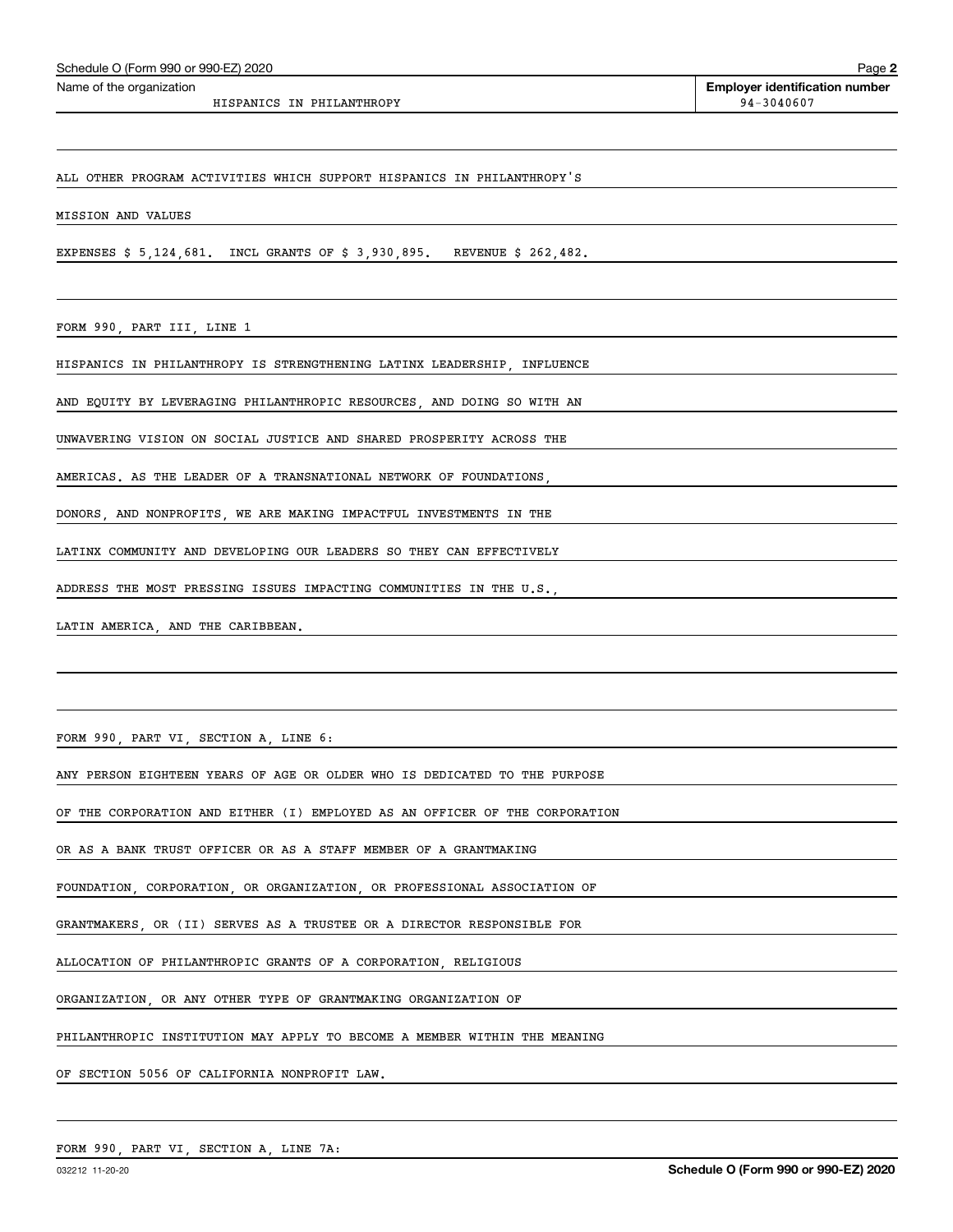| Schedule O (Form 990 or 990-EZ) 2020                                        | Page 2                                              |
|-----------------------------------------------------------------------------|-----------------------------------------------------|
| Name of the organization<br>HISPANICS IN PHILANTHROPY                       | <b>Employer identification number</b><br>94-3040607 |
| EACH MEMBER IN GOOD STANDING SHALL BE ENTITLED TO ONE VOTE ON EACH MATTER   |                                                     |
| SUBMITTED TO A VOTE OF THE MEMBERS. EACH MEMBER OF THE CORPORATION HAS THE  |                                                     |
| RIGHT TO INSPECT THE BOOKS, RECORDS AND MEMBERSHIP LISTS OF THE CORPORATION |                                                     |
| FOR PURPOSES REASONABLY RELATED TO THE PERSON'S INTEREST AS A MEMBER. EACH  |                                                     |
| MEMBER ALSO HAS A RIGHT TO INSPECT THE FINANCIAL RECORDS OF THE CORPORATION |                                                     |
| UPON WRITTEN REQUEST.                                                       |                                                     |
|                                                                             |                                                     |
| FORM 990, PART VI, SECTION A, LINE 7B:                                      |                                                     |
| EACH MEMBER IN GOOD STANDING SHALL BE ENTITLED TO ONE VOTE ON EACH MATTER   |                                                     |
| SUBMITTED TO A VOTE OF THE MEMBERS. MEMBERS MAY VOTE ON A SLATE OF BOARD    |                                                     |
| MEMBERS UP FOR NOMINATION, MEMBERS MAY ALSO VOTE TO APPROVE SUBSTANTIAL     |                                                     |
| CHANGES TO PORTIONS OF THE BYLAWS THAT IMPACT MEMBERSHIP AND MEMBERSHIP     |                                                     |
| RIGHTS.                                                                     |                                                     |
|                                                                             |                                                     |
| FORM 990, PART VI, SECTION B, LINE 11B:                                     |                                                     |
| HISPANICS IN PHILANTHROPY'S (HIP) CHIEF FINANCIAL OFFICER REVIEWS THE FORM  |                                                     |
| 990 PREPARED BY THE EXTERNAL PREPARER, THEN SUBMITS TO THE PRESIDENT,       |                                                     |
| TREASURER AND FINANCE COMMITTEE FOR REVIEW. UPON COMPLETION OF REVIEW, THE  |                                                     |
| REPORT IS THEN SUBMITTED TO THE EXECUTIVE COMMITTEE FOR REVIEW. THE FORM IS |                                                     |
| ALSO DISTRIBUTED TO THE FULL BOARD OF DIRECTORS FOR REVIEW AND COMMENT      |                                                     |
| PRIOR TO FILING WITH THE IRS.                                               |                                                     |
|                                                                             |                                                     |
| FORM 990, PART VI, SECTION B, LINE 12C:                                     |                                                     |
| ANNUALLY BOARD MEMBERS REVIEW THE CONFLICT OF INTEREST POLICY AND SIGN A    |                                                     |
| CONFIRMATION INDICATING THAT THEY HAVE READ AND UNDERSTOOD THE POLICY. THE  |                                                     |
| POLICY IS ALSO PART OF THE BOARD HANDBOOK, WHICH IS REVIEWED WITH NEW BOARD |                                                     |
| MEMBERS DURING THEIR ORIENTATION. STAFF RECEIVES THE FORMS FROM BOARD       |                                                     |
| MEMBERS, AND IF A CONFLICT IS NOTED THE STAFF SHARE THE STATEMENT WITH THE  |                                                     |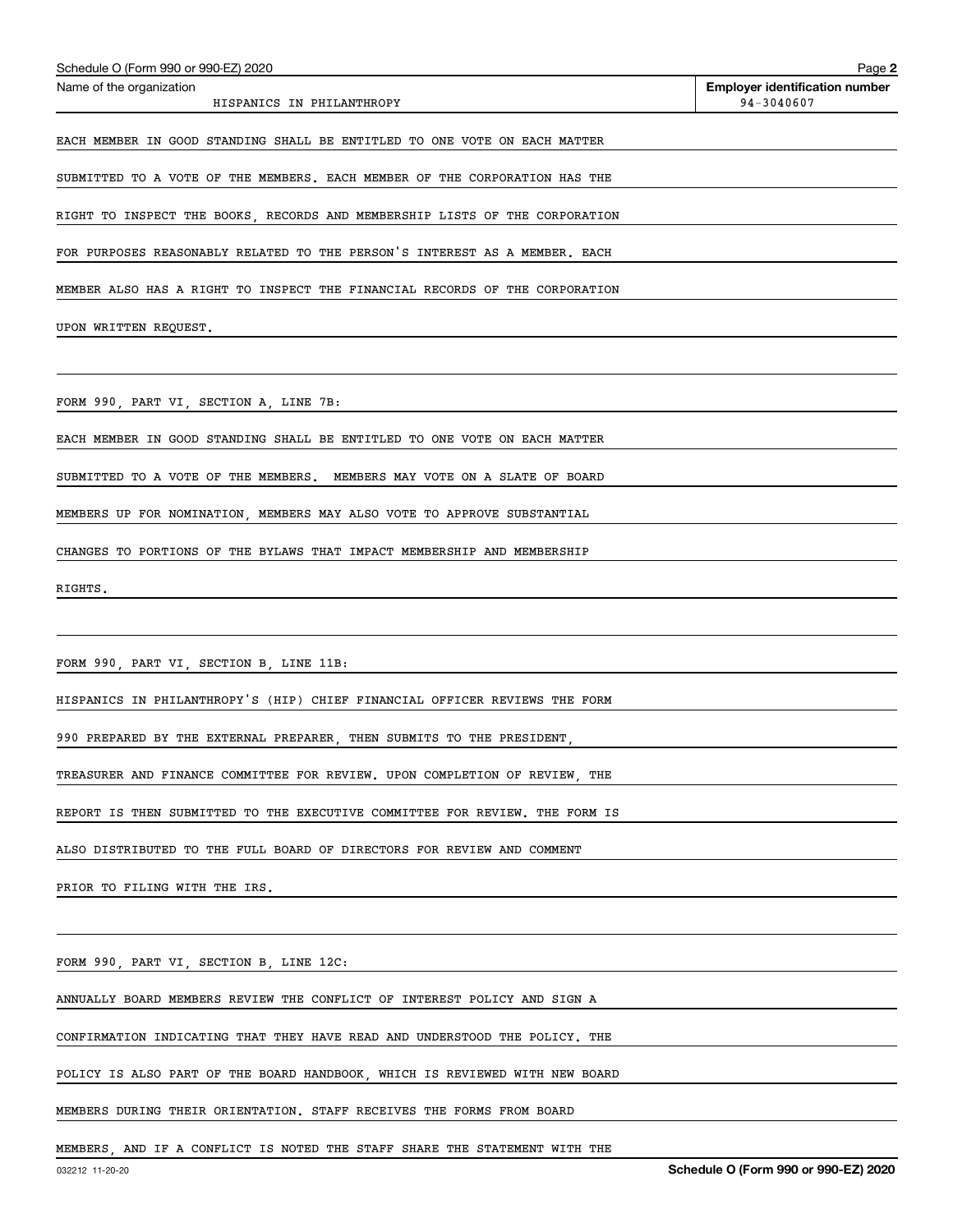| Schedule O (Form 990 or 990-EZ) 2020                                        | Page 2                                              |
|-----------------------------------------------------------------------------|-----------------------------------------------------|
| Name of the organization<br>HISPANICS IN PHILANTHROPY                       | <b>Employer identification number</b><br>94-3040607 |
| BOARD CHAIR WHO BRINGS THE TOPIC FOR DISCUSSION AT THE NEXT EXECUTIVE       |                                                     |
| COMMITTEE MEETING. THE EXECUTIVE COMMITTEE REVIEWS THE POTENTIAL CONFLICT.  |                                                     |
| AND VOTE WHETHER A RESTRICTION NEEDS TO BE IMPOSED. THE PERSON WITH THE     |                                                     |
| CONFLICT IS NOT ALLOWED TO BE PART OF THE VOTE, AND MUST EXCUSE THEMSELVES  |                                                     |
| FROM THE DISCUSSION PART OF THE MEETING AND IS ALSO NOT PRESENT DURING THE  |                                                     |
| VOTE.                                                                       |                                                     |
|                                                                             |                                                     |
| FORM 990, PART VI, SECTION B, LINE 15:                                      |                                                     |
| THE EXECUTIVE COMMITTEE REVIEWS THE PRESIDENT'S COMPENSATION BY CONDUCTING  |                                                     |
| A MARKET SALARY REVIEW FROM TIME TO TIME. THIS INFORMATION IS MADE          |                                                     |
| AVAILABLE AT THE TIME THE COMMITTEE IS CONDUCTING ANNUAL PERFORMANCE AND    |                                                     |
| SALARY REVIEWS. THIS PROCESS WAS LAST PERFORMED IN OCTOBER 2020. THE        |                                                     |
| PRESIDENT REVIEWS COMPENSATION OF THE CHIEF FINANCIAL OFFICER BY CONDUCTING |                                                     |
| A MARKET SALARY REVIEW FROM TIME TO TIME. THE COMPENSATION AND PERFORMANCE  |                                                     |
| EVALUATION PROCESS OF THE CHIEF FINANCIAL OFFICER IS EVALUATED ANNUALLY.    |                                                     |
| COMPENSATION WAS LAST REVIEWED IN OCTOBER 2020.                             |                                                     |
|                                                                             |                                                     |
| FORM 990, PART VI, LINE 17, LIST OF STATES RECEIVING COPY OF FORM 990:      |                                                     |

AL,AK,AR,CA,CO,CT,FL,GA,HI,IL,KS,KY,ME,MD,MA,MI,NM,MO,MS,NC,ND,NH,NJ,NM,NV

NY,OH,OK,OR,PA,RI,SC,TN,UT,VA,WA,WV,WI,DC

FORM 990, PART VI, SECTION C, LINE 19:

HISPANICS IN PHILANTHROPY WILL MAKE ITS GOVERNING DOCUMENTS, CONFLICT OF

INTEREST POLICY AND FINANCIAL STATEMENTS AVAILABLE UPON REQUEST.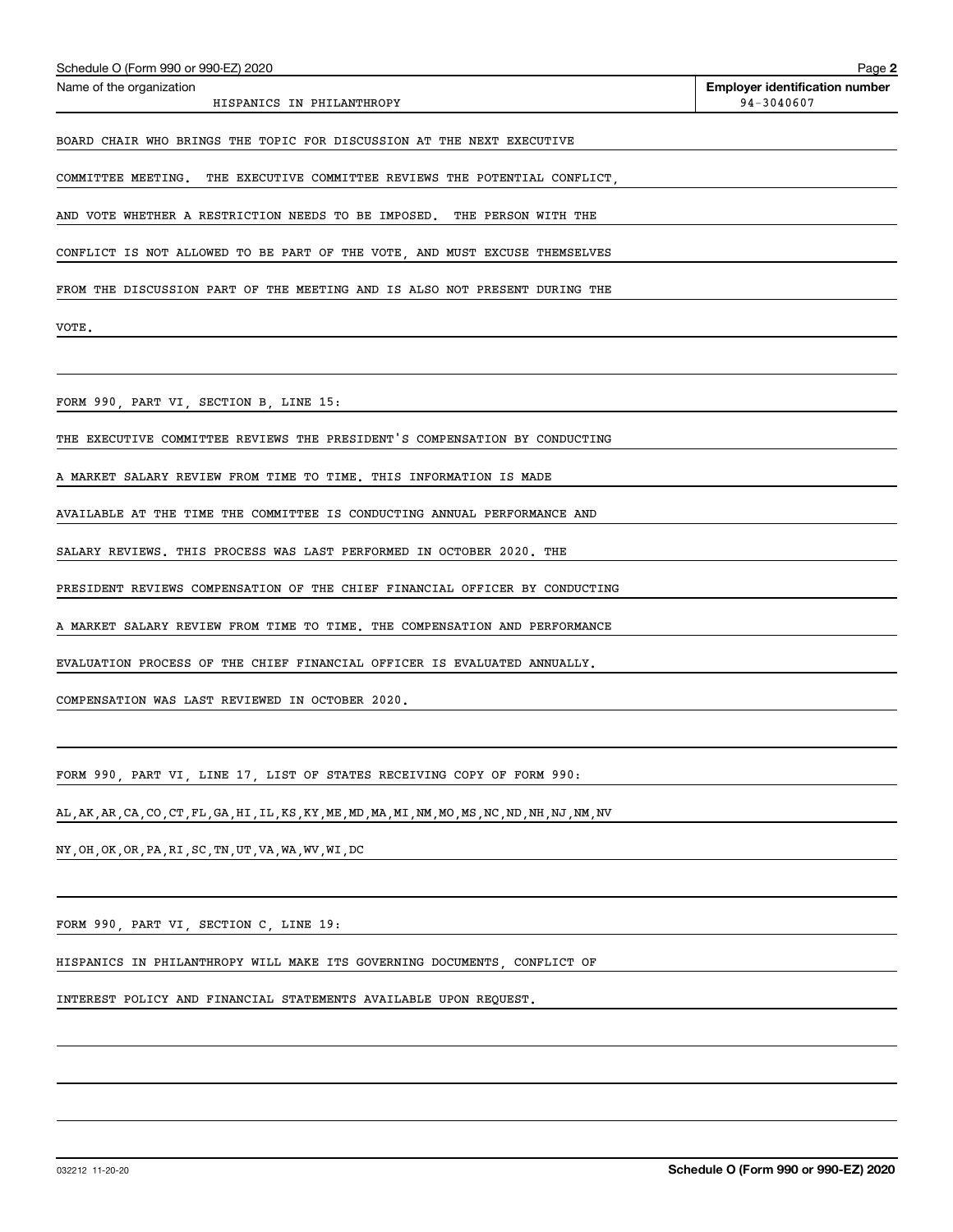| <b>SCHEDULE R</b> |  |
|-------------------|--|
|                   |  |

### **(Form 990)**

## **Related Organizations and Unrelated Partnerships**

**Complete if the organization answered "Yes" on Form 990, Part IV, line 33, 34, 35b, 36, or 37.** |

**Attach to Form 990.**  |

OMB No. 1545-0047

**Open to Public | Go to www.irs.gov/Form990 for instructions and the latest information. Inspection 2020**

**Employer identification number**

94-3040607

Department of the Treasury Internal Revenue Service Name of the organization

HISPANICS IN PHILANTHROPY

**Part I Identification of Disregarded Entities.**  Complete if the organization answered "Yes" on Form 990, Part IV, line 33.

| (a)<br>Name, address, and EIN (if applicable)<br>of disregarded entity | (b)<br>Primary activity | (c)<br>Legal domicile (state or<br>foreign country) | (d)<br>Total income | (e)<br>End-of-year assets | (f)<br>Direct controlling<br>entity |
|------------------------------------------------------------------------|-------------------------|-----------------------------------------------------|---------------------|---------------------------|-------------------------------------|
|                                                                        |                         |                                                     |                     |                           |                                     |
|                                                                        |                         |                                                     |                     |                           |                                     |
|                                                                        |                         |                                                     |                     |                           |                                     |
|                                                                        |                         |                                                     |                     |                           |                                     |

**Identification of Related Tax-Exempt Organizations.** Complete if the organization answered "Yes" on Form 990, Part IV, line 34, because it had one or more related tax-exempt **Part II** organizations during the tax year.

| (a)<br>Name, address, and EIN<br>of related organization                | (b)<br>Primary activity  | (c)<br>Legal domicile (state or<br>foreign country) | (d)<br><b>Exempt Code</b><br>section | (e)<br>Public charity<br>status (if section | (f)<br>Direct controlling<br>entity | $(g)$<br>Section 512(b)(13) | controlled<br>entity? |
|-------------------------------------------------------------------------|--------------------------|-----------------------------------------------------|--------------------------------------|---------------------------------------------|-------------------------------------|-----------------------------|-----------------------|
|                                                                         |                          |                                                     |                                      | 501(c)(3))                                  |                                     | Yes                         | No                    |
| HIP-LATINOAMERICA A.C.                                                  | FACILATE THE WORK OF HIP |                                                     |                                      |                                             |                                     |                             |                       |
| NAYARIT 56, COL. ROMA SUR, DELEGACION CUAUHT US AND PROMOTE DEVELOPMENT |                          |                                                     |                                      |                                             |                                     |                             |                       |
| CIUDAD DE MEXICO, C.P. 06760, MEXICO                                    | OF LATIN AMERICA         | MEXICO                                              | EQUIVALENT                           |                                             |                                     |                             | x                     |
|                                                                         |                          |                                                     |                                      |                                             |                                     |                             |                       |
|                                                                         |                          |                                                     |                                      |                                             |                                     |                             |                       |
|                                                                         |                          |                                                     |                                      |                                             |                                     |                             |                       |
|                                                                         |                          |                                                     |                                      |                                             |                                     |                             |                       |
|                                                                         |                          |                                                     |                                      |                                             |                                     |                             |                       |
|                                                                         |                          |                                                     |                                      |                                             |                                     |                             |                       |
|                                                                         |                          |                                                     |                                      |                                             |                                     |                             |                       |
|                                                                         |                          |                                                     |                                      |                                             |                                     |                             |                       |
|                                                                         |                          |                                                     |                                      |                                             |                                     |                             |                       |

**For Paperwork Reduction Act Notice, see the Instructions for Form 990. Schedule R (Form 990) 2020**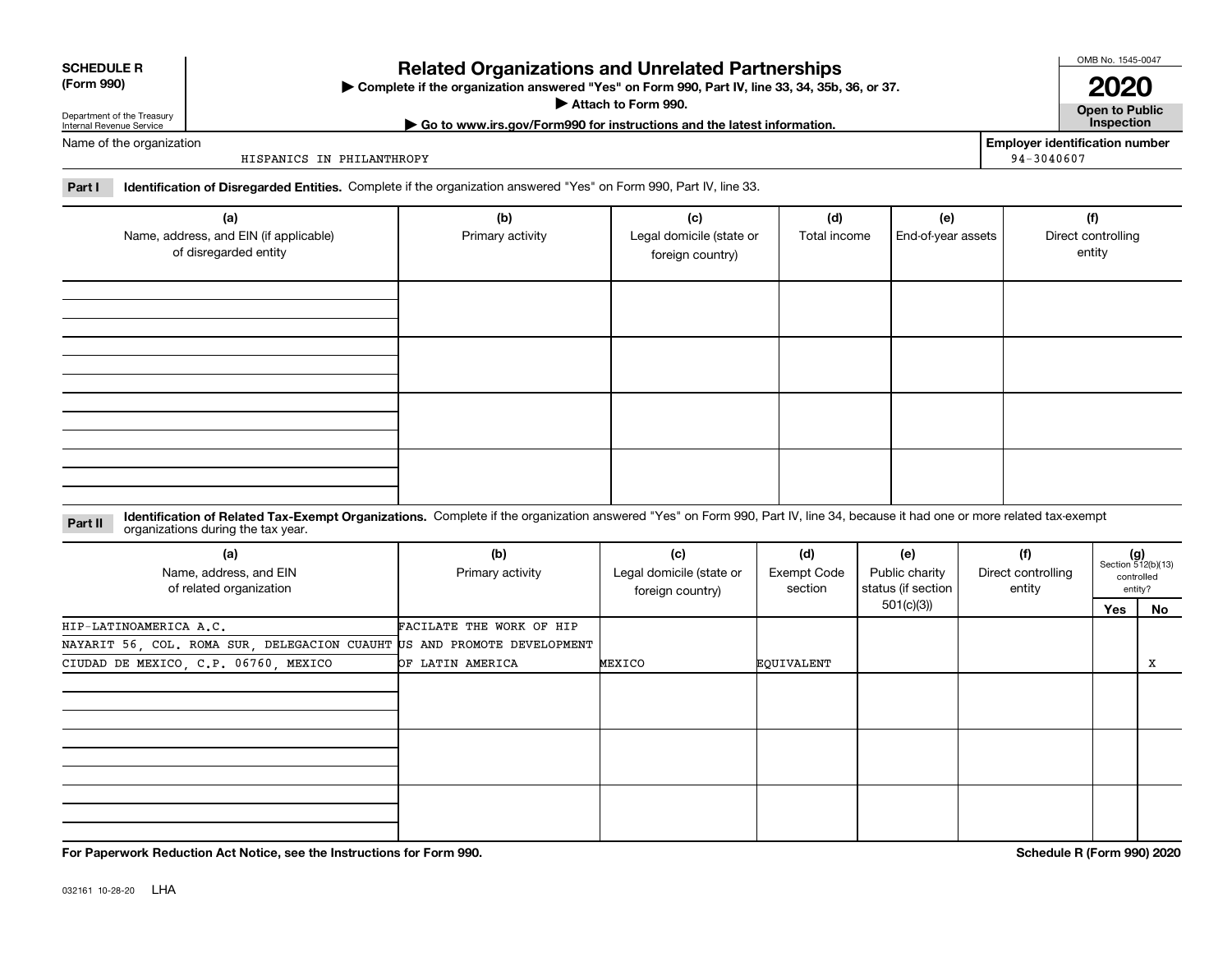#### **Identification of Related Organizations Taxable as a Partnership.** Complete if the organization answered "Yes" on Form 990, Part IV, line 34, because it had one or more related **Part III** organizations treated as a partnership during the tax year.

| (a)                                               | (b)              | (c)                  | (d)                          | (e)                                                                                        | (f)                      | (g)                     |              | (h)              | (i)                                                       | (j) | (k)                                                     |  |
|---------------------------------------------------|------------------|----------------------|------------------------------|--------------------------------------------------------------------------------------------|--------------------------|-------------------------|--------------|------------------|-----------------------------------------------------------|-----|---------------------------------------------------------|--|
| Name, address, and EIN<br>of related organization | Primary activity | Legal<br>domicile    | Direct controlling<br>entity | Predominant income<br>(related, unrelated,<br>excluded from tax under<br>sections 512-514) | Share of total<br>income | Share of<br>end-of-year |              | Disproportionate | Code V-UBI                                                |     | General or Percentage<br>managing ownership<br>partner? |  |
|                                                   |                  | (state or<br>foreign |                              |                                                                                            |                          | assets                  | allocations? |                  |                                                           |     |                                                         |  |
|                                                   |                  | country)             |                              |                                                                                            |                          |                         |              | Yes   No         | amount in box<br>20 of Schedule<br>K-1 (Form 1065) Yes No |     |                                                         |  |
|                                                   |                  |                      |                              |                                                                                            |                          |                         |              |                  |                                                           |     |                                                         |  |
|                                                   |                  |                      |                              |                                                                                            |                          |                         |              |                  |                                                           |     |                                                         |  |
|                                                   |                  |                      |                              |                                                                                            |                          |                         |              |                  |                                                           |     |                                                         |  |
|                                                   |                  |                      |                              |                                                                                            |                          |                         |              |                  |                                                           |     |                                                         |  |
|                                                   |                  |                      |                              |                                                                                            |                          |                         |              |                  |                                                           |     |                                                         |  |
|                                                   |                  |                      |                              |                                                                                            |                          |                         |              |                  |                                                           |     |                                                         |  |
|                                                   |                  |                      |                              |                                                                                            |                          |                         |              |                  |                                                           |     |                                                         |  |
|                                                   |                  |                      |                              |                                                                                            |                          |                         |              |                  |                                                           |     |                                                         |  |
|                                                   |                  |                      |                              |                                                                                            |                          |                         |              |                  |                                                           |     |                                                         |  |
|                                                   |                  |                      |                              |                                                                                            |                          |                         |              |                  |                                                           |     |                                                         |  |
|                                                   |                  |                      |                              |                                                                                            |                          |                         |              |                  |                                                           |     |                                                         |  |
|                                                   |                  |                      |                              |                                                                                            |                          |                         |              |                  |                                                           |     |                                                         |  |
|                                                   |                  |                      |                              |                                                                                            |                          |                         |              |                  |                                                           |     |                                                         |  |
|                                                   |                  |                      |                              |                                                                                            |                          |                         |              |                  |                                                           |     |                                                         |  |
|                                                   |                  |                      |                              |                                                                                            |                          |                         |              |                  |                                                           |     |                                                         |  |
|                                                   |                  |                      |                              |                                                                                            |                          |                         |              |                  |                                                           |     |                                                         |  |
|                                                   |                  |                      |                              |                                                                                            |                          |                         |              |                  |                                                           |     |                                                         |  |
|                                                   |                  |                      |                              |                                                                                            |                          |                         |              |                  |                                                           |     |                                                         |  |
|                                                   |                  |                      |                              |                                                                                            |                          |                         |              |                  |                                                           |     |                                                         |  |

**Identification of Related Organizations Taxable as a Corporation or Trust.** Complete if the organization answered "Yes" on Form 990, Part IV, line 34, because it had one or more related **Part IV** organizations treated as a corporation or trust during the tax year.

| (a)<br>Name, address, and EIN<br>of related organization | (b)<br>Primary activity | (c)<br>Legal domicile<br>(state or<br>foreign | (d)<br>Direct controlling<br>entity | (e)<br>Type of entity<br>(C corp, S corp,<br>or trust) | (f)<br>Share of total<br>income | (g)<br>Share of<br>end-of-year<br>assets | (h)<br>Percentage<br>ownership | $(i)$ Section<br>512(b)(13)<br>controlled<br>entity? |
|----------------------------------------------------------|-------------------------|-----------------------------------------------|-------------------------------------|--------------------------------------------------------|---------------------------------|------------------------------------------|--------------------------------|------------------------------------------------------|
|                                                          |                         | country)                                      |                                     |                                                        |                                 |                                          |                                | Yes   No                                             |
|                                                          |                         |                                               |                                     |                                                        |                                 |                                          |                                |                                                      |
|                                                          |                         |                                               |                                     |                                                        |                                 |                                          |                                |                                                      |
|                                                          |                         |                                               |                                     |                                                        |                                 |                                          |                                |                                                      |
|                                                          |                         |                                               |                                     |                                                        |                                 |                                          |                                |                                                      |
|                                                          |                         |                                               |                                     |                                                        |                                 |                                          |                                |                                                      |
|                                                          |                         |                                               |                                     |                                                        |                                 |                                          |                                |                                                      |
|                                                          |                         |                                               |                                     |                                                        |                                 |                                          |                                |                                                      |
|                                                          |                         |                                               |                                     |                                                        |                                 |                                          |                                |                                                      |
|                                                          |                         |                                               |                                     |                                                        |                                 |                                          |                                |                                                      |
|                                                          |                         |                                               |                                     |                                                        |                                 |                                          |                                |                                                      |
|                                                          |                         |                                               |                                     |                                                        |                                 |                                          |                                |                                                      |
|                                                          |                         |                                               |                                     |                                                        |                                 |                                          |                                |                                                      |
|                                                          |                         |                                               |                                     |                                                        |                                 |                                          |                                |                                                      |
|                                                          |                         |                                               |                                     |                                                        |                                 |                                          |                                |                                                      |
|                                                          |                         |                                               |                                     |                                                        |                                 |                                          |                                |                                                      |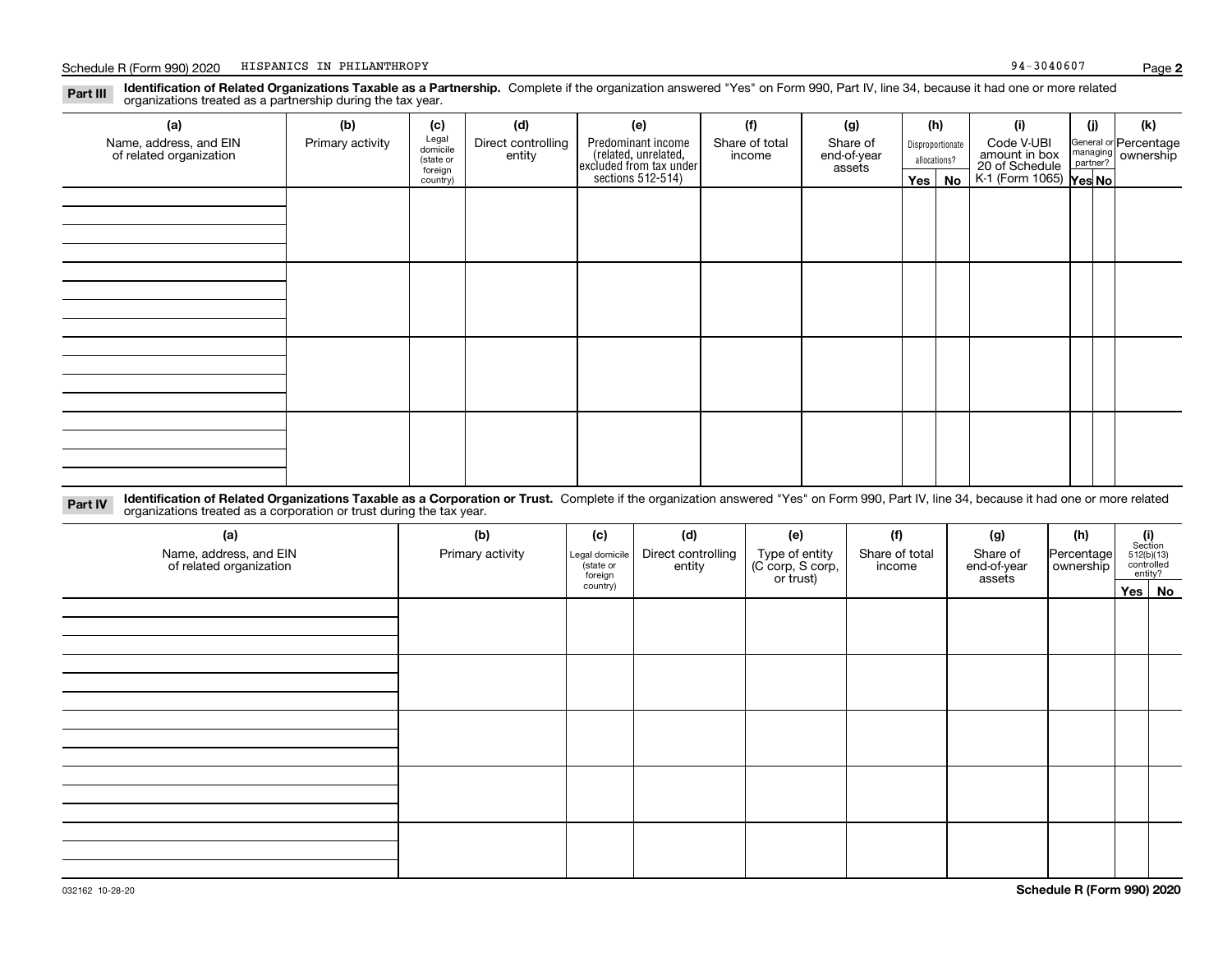### Schedule R (Form 990) 2020 HISPANICS IN PHILANTHROPY 34-3040607 HISPANICS IN PHILANTHROPY

**Part V** T**ransactions With Related Organizations.** Complete if the organization answered "Yes" on Form 990, Part IV, line 34, 35b, or 36.

| Note: Complete line 1 if any entity is listed in Parts II, III, or IV of this schedule. |                                                                                                                                                                                                                                |                |   |   |  |  |
|-----------------------------------------------------------------------------------------|--------------------------------------------------------------------------------------------------------------------------------------------------------------------------------------------------------------------------------|----------------|---|---|--|--|
|                                                                                         | 1 During the tax year, did the organization engage in any of the following transactions with one or more related organizations listed in Parts II-IV?                                                                          |                |   |   |  |  |
|                                                                                         |                                                                                                                                                                                                                                | 1a             |   | x |  |  |
|                                                                                         | b Gift, grant, or capital contribution to related organization(s) material contracts and contribution to related organization(s)                                                                                               | 1 <sub>b</sub> | x |   |  |  |
|                                                                                         | c Gift, grant, or capital contribution from related organization(s) manufaction(s) and contain an experimental contribution from related organization(s) manufaction contains and contribution from related organization(s) ma | 1c             |   | x |  |  |
|                                                                                         |                                                                                                                                                                                                                                | 1d             |   | x |  |  |
|                                                                                         |                                                                                                                                                                                                                                | 1e             |   | X |  |  |
|                                                                                         |                                                                                                                                                                                                                                |                |   |   |  |  |
|                                                                                         | f Dividends from related organization(s) manufactured contains and contained and contained contained and contained and contained and contained and contained and contained and contained and contained and contained and conta | 1f             |   | X |  |  |
|                                                                                         | g Sale of assets to related organization(s) www.assetsion.com/www.assetsion.com/www.assetsion.com/www.assetsion.com/www.assetsion.com/www.assetsion.com/www.assetsion.com/www.assetsion.com/www.assetsion.com/www.assetsion.co | 1a             |   | X |  |  |
|                                                                                         | h Purchase of assets from related organization(s) manufactured and content to content and content of assets from related organization(s)                                                                                       | 1 <sub>h</sub> |   | X |  |  |
|                                                                                         |                                                                                                                                                                                                                                | 11             |   | X |  |  |
|                                                                                         | Lease of facilities, equipment, or other assets to related organization(s) contraction contraction control and the set of facilities, equipment, or other assets to related organization(s) contraction control and the set of | 1i.            |   | x |  |  |
|                                                                                         |                                                                                                                                                                                                                                |                |   |   |  |  |
|                                                                                         | k Lease of facilities, equipment, or other assets from related organization(s) manufaction content and content to the content of facilities, equipment, or other assets from related organization(s) manufaction content and c | 1k             |   | х |  |  |
|                                                                                         |                                                                                                                                                                                                                                | 11             |   | x |  |  |
|                                                                                         | m Performance of services or membership or fundraising solicitations by related organization(s)                                                                                                                                | 1 <sub>m</sub> |   | X |  |  |
|                                                                                         |                                                                                                                                                                                                                                | 1n             |   | X |  |  |
|                                                                                         | <b>o</b> Sharing of paid employees with related organization(s)                                                                                                                                                                | 1o             |   | X |  |  |
|                                                                                         |                                                                                                                                                                                                                                |                |   |   |  |  |
|                                                                                         | p Reimbursement paid to related organization(s) for expenses [11111] [12] reasonal content of the separation (s) for expenses [11111] [12] reasonal content content of the separation (s) for expenses [1111] [12] reasonal co | 1p             |   | x |  |  |
|                                                                                         |                                                                                                                                                                                                                                | 1q             |   | X |  |  |
|                                                                                         |                                                                                                                                                                                                                                |                |   |   |  |  |
|                                                                                         | r Other transfer of cash or property to related organization(s)                                                                                                                                                                | 1r             |   | х |  |  |
|                                                                                         |                                                                                                                                                                                                                                | 1s             |   | X |  |  |
|                                                                                         | 2 If the answer to any of the above is "Yes," see the instructions for information on who must complete this line, including covered relationships and transaction thresholds.                                                 |                |   |   |  |  |

| (a)<br>Name of related organization | (b)<br>Transaction<br>type (a-s) | (c)<br>Amount involved | (d)<br>Method of determining amount involved |
|-------------------------------------|----------------------------------|------------------------|----------------------------------------------|
| (1)                                 |                                  |                        |                                              |
| (2)                                 |                                  |                        |                                              |
| (3)                                 |                                  |                        |                                              |
| (4)                                 |                                  |                        |                                              |
| (5)                                 |                                  |                        |                                              |
| (6)                                 |                                  |                        |                                              |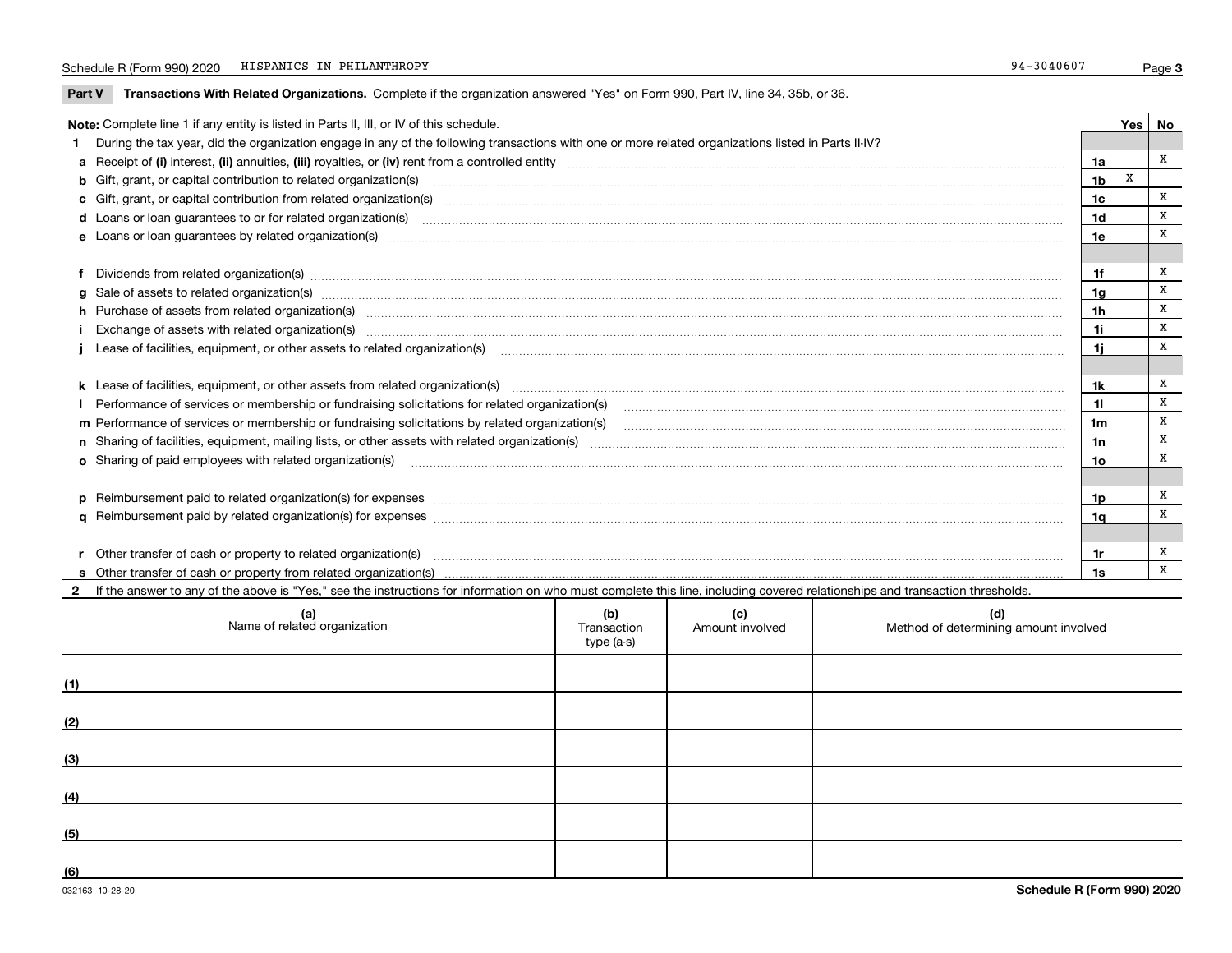### Schedule R (Form 990) 2020 HISPANICS IN PHILANTHROPY 34-3040607 HISPANICS IN PHILANTHROPY

**Part VI Unrelated Organizations Taxable as a Partnership. Complete if the organization answered "Yes" on Form 990, Part IV, line 37.** 

Provide the following information for each entity taxed as a partnership through which the organization conducted more than five percent of its activities (measured by total assets or gross revenue) that was not a related organization. See instructions regarding exclusion for certain investment partnerships.

| $\overline{\phantom{0}}$<br>(a)<br>Name, address, and EIN<br>of entity | ັ<br>ັ<br>(b)<br>Primary activity | (c)<br>Legal domicile<br>(state or foreign<br>country) | (d)<br>Predominant income<br>(related, unrelated,<br>excluded from tax under<br>sections 512-514) | (e)<br>Are all<br>$\begin{array}{c}\n\text{partners} & \text{sec.} \\ 501(c)(3) & \text{orgs.?} \n\end{array}$<br>Yes No | (f)<br>Share of<br>total<br>income | (g)<br>Share of<br>end-of-year<br>assets | (h)<br>Dispropor-<br>tionate<br>allocations?<br>Yes No | (i)<br>Code V-UBI<br>  amount in box 20 managing<br>  of Schedule K-1 partner? ownership<br>  of Schedule K-1 partner? ownership<br>  Yes No | (i)<br>Yes No | (k) |
|------------------------------------------------------------------------|-----------------------------------|--------------------------------------------------------|---------------------------------------------------------------------------------------------------|--------------------------------------------------------------------------------------------------------------------------|------------------------------------|------------------------------------------|--------------------------------------------------------|----------------------------------------------------------------------------------------------------------------------------------------------|---------------|-----|
|                                                                        |                                   |                                                        |                                                                                                   |                                                                                                                          |                                    |                                          |                                                        |                                                                                                                                              |               |     |
|                                                                        |                                   |                                                        |                                                                                                   |                                                                                                                          |                                    |                                          |                                                        |                                                                                                                                              |               |     |
|                                                                        |                                   |                                                        |                                                                                                   |                                                                                                                          |                                    |                                          |                                                        |                                                                                                                                              |               |     |
|                                                                        |                                   |                                                        |                                                                                                   |                                                                                                                          |                                    |                                          |                                                        |                                                                                                                                              |               |     |
|                                                                        |                                   |                                                        |                                                                                                   |                                                                                                                          |                                    |                                          |                                                        |                                                                                                                                              |               |     |
|                                                                        |                                   |                                                        |                                                                                                   |                                                                                                                          |                                    |                                          |                                                        |                                                                                                                                              |               |     |
|                                                                        |                                   |                                                        |                                                                                                   |                                                                                                                          |                                    |                                          |                                                        |                                                                                                                                              |               |     |
|                                                                        |                                   |                                                        |                                                                                                   |                                                                                                                          |                                    |                                          |                                                        |                                                                                                                                              |               |     |

**Schedule R (Form 990) 2020**